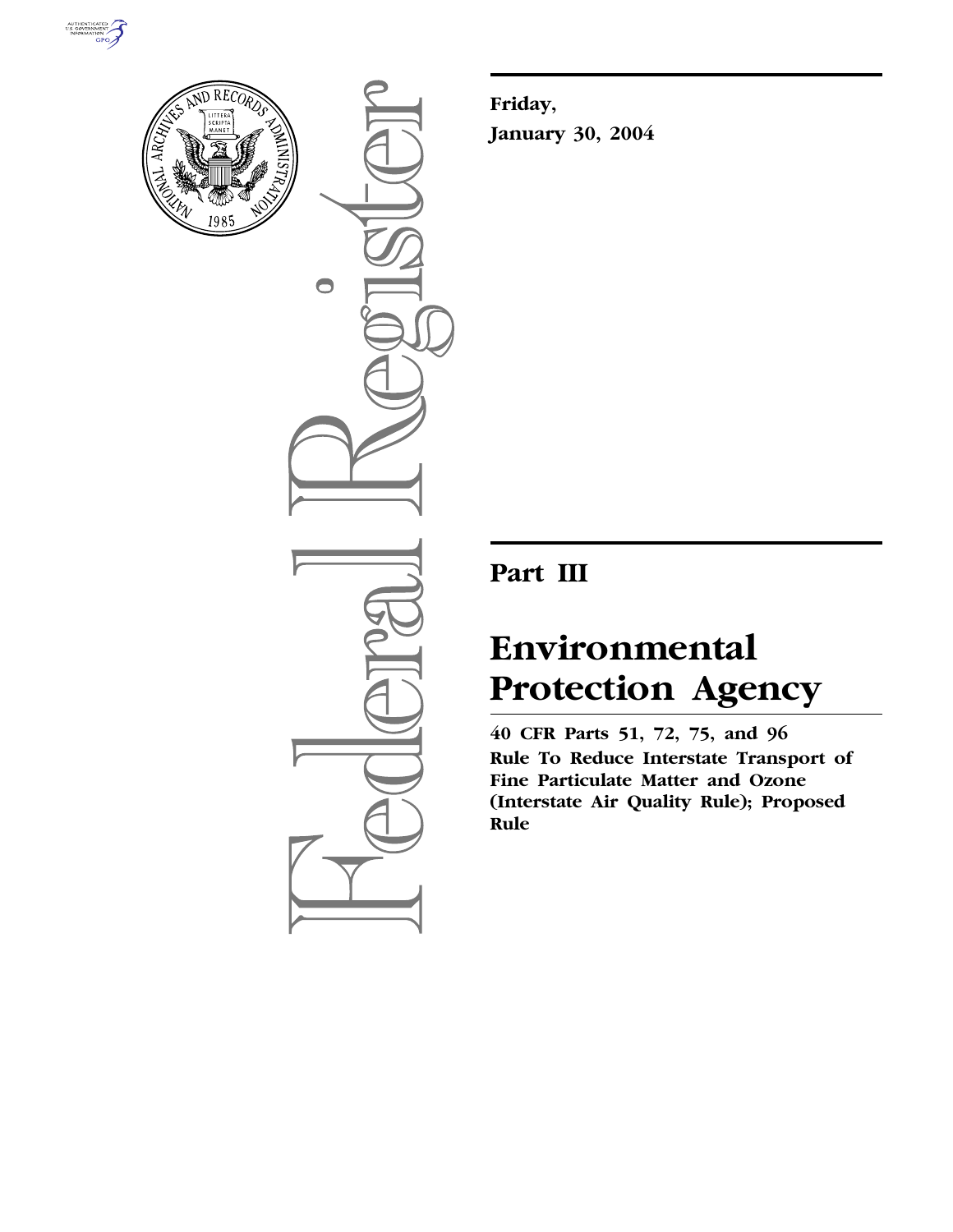#### **ENVIRONMENTAL PROTECTION AGENCY**

### **40 CFR Parts 51, 72, 75, and 96**

**[FRL–7604–3]** 

#### **Rule To Reduce Interstate Transport of Fine Particulate Matter and Ozone (Interstate Air Quality Rule)**

**AGENCY:** Environmental Protection Agency (EPA).

**ACTION:** Proposed rule.

**SUMMARY:** In today's action, EPA is proposing to find that 29 States and the District of Columbia contribute significantly to nonattainment of the national ambient air quality standards (NAAQS) for fine particles  $(PM_{2.5})$  and/ or 8-hour ozone in downwind States. The EPA is proposing to require these upwind States to revise their State implementation plans (SIPs) to include control measures to reduce emissions of sulfur dioxide  $(SO<sub>2</sub>)$  and/or nitrogen oxides ( $NO<sub>X</sub>$ ). Sulfur dioxide is a precursor to  $PM_{2.5}$  formation, and  $NO_X$ is a precursor to both ozone and  $PM_{2.5}$ formation. Reducing upwind precursor emissions will assist the downwind PM<sub>2.5</sub> and 8-hour ozone nonattainment areas in achieving the NAAQS. Moreover, attainment would be achieved in a more equitable, costeffective manner than if each nonattainment area attempted to achieve attainment by implementing local emissions reductions alone.

Based on State obligations to address interstate transport of pollutants under section 110(a)(2)(D) of the Clean Air Act (CAA), EPA is proposing statewide emissions reduction requirements for  $SO<sub>2</sub>$  and  $NO<sub>X</sub>$ . The EPA is proposing that the emissions reductions be implemented in two phases, with the first phase in 2010 and the second phase in 2015. The proposed emissions reduction requirements are based on controls that are known to be highly cost effective for electric generating units (EGUs).

Today's action also discusses model multi-State cap and trade programs for  $SO<sub>2</sub>$  and  $NO<sub>X</sub>$  that States could choose to adopt to meet the proposed emissions reductions in a flexible and costeffective manner. The EPA intends to propose the model trading programs in a future supplemental action.

**DATES:** The comment period on this proposal ends on March 30, 2004. Comments must be postmarked by the last day of the comment period and sent directly to the Docket Office listed in **ADDRESSES** (in duplicate form if possible).

Up to two public hearings will be held prior to the end of the comment period. The dates, times and locations will be announced separately. Please refer to **SUPPLEMENTARY INFORMATION** for additional information on the comment period and public hearings.

**ADDRESSES:** Comments may be submitted by mail to: Air Docket, Environmental Protection Agency, Mail code: 6102T, 1200 Pennsylvania Ave., NW., Washington, DC 20460, Attention Docket ID No. OAR–2003–0053.

Comments may also be submitted electronically, by facsimile, or through hand delivery/courier. Follow the detailed instructions provided under **SUPPLEMENTARY INFORMATION**.

Documents relevant to this action are available for public inspection at the EPA Docket Center, located at 1301 Constitution Avenue, NW., Room B102, Washington, DC between 8:30 a.m. and 4:30 p.m., Monday through Friday, excluding legal holidays. A reasonable fee may be charged for copying.

**FOR FURTHER INFORMATION CONTACT:** For general questions concerning today's action, please contact Scott Mathias, U.S. EPA, Office of Air Quality Planning and Standards, Air Quality Strategies and Standards Division, C539–01, Research Triangle Park, NC, 27711, telephone (919) 541–5310, e-mail at *mathias.scott@epa.gov.* For legal questions, please contact Howard J. Hoffman, U.S. EPA, Office of General Counsel, Mail Code 2344A, 1200 Pennsylvania Avenue, NW., Washington, DC, 20460, telephone (202) 564–5582, e-mail at *hoffman.howard@epa.gov*. For questions regarding air quality analyses, please contact Norm Possiel, U.S. EPA, Office of Air Quality Planning and Standards, Emissions Modeling and Analysis Division, D243–01, Research Triangle Park, NC, 27711, telephone (919) 541–5692, e-mail at *possiel.norm@epa.gov.* For questions regarding statewide emissions inventories and emissions reductions requirements, please contact Ron Ryan, U.S. EPA, Office of Air Quality Planning and Standards, Emissions Modeling and Analysis Division, Mail Code D205–01, Research Triangle Park, NC, 27711, telephone (919) 541–4330, e-mail at *ryan.ron@epa.gov*. For questions regarding the EGU cost analyses, emissions inventories and budgets, please contact Kevin Culligan, U.S. EPA, Office of Atmospheric Programs, Clean Air Markets Division, Mail Code 6204J, 1200 Pennsylvania Avenue, NW., Washington, DC, 20460, telephone (202) 343–9172, e-mail at *culligan.kevin@epa.gov.* For questions

regarding the model cap and trade programs, please contact Sam Waltzer, U.S. EPA, Office of Atmospheric Programs, Clean Air Markets Division, Mail Code 6204J, 1200 Pennsylvania Avenue, NW., Washington, DC, 20460, telephone (202) 343–9175, e-mail at *waltzer.sam@epa.gov.* For questions regarding the regulatory impact analyses, please contact Linda Chappell, U.S. EPA, Office of Air Quality Planning and Standards, Air Quality Strategies and Standards Division, Mail Code C339–01, Research Triangle Park, NC, 27711, telephone (919) 541–2864, e-mail at *chappell.linda@epa.gov.*

#### **SUPPLEMENTARY INFORMATION:**

#### **Regulated Entities**

This action does not propose to directly regulate emissions sources. Instead, it proposes to require States to revise their SIPs to include control measures to reduce emissions of  $NO<sub>X</sub>$ and SO2. The proposed emissions reductions requirements that would be assigned to the States are based on controls that are known to be highly cost effective for EGUs.

#### **Public Hearing**

The EPA will hold up to two public hearings on today's proposal during the comment period. The details of the public hearings, including the times, dates, and locations will be provided in a future **Federal Register** notice and announced on EPA's Web site for this rulemaking at *http://www.epa.gov/ interstateairquality/.*

The public hearings will provide interested parties the opportunity to present data, views, or arguments concerning the proposed rule. The EPA may ask clarifying questions during the oral presentations, but will not respond to the presentations or comments at that time. Written statements and supporting information submitted during the comment period will be considered with the same weight as any oral comments and supporting information presented at a public hearing.

#### **How Can I Get Copies of This Document and Other Related Information?**

*Docket.* The EPA has established an official public docket for this action under Docket ID No. OAR–2003–0053. The official public docket consists of the documents specifically referenced in this action, any public comments received, and other information related to this action. Although a part of the official docket, the public docket does not include Confidential Business Information (CBI) or other information whose disclosure is restricted by statute.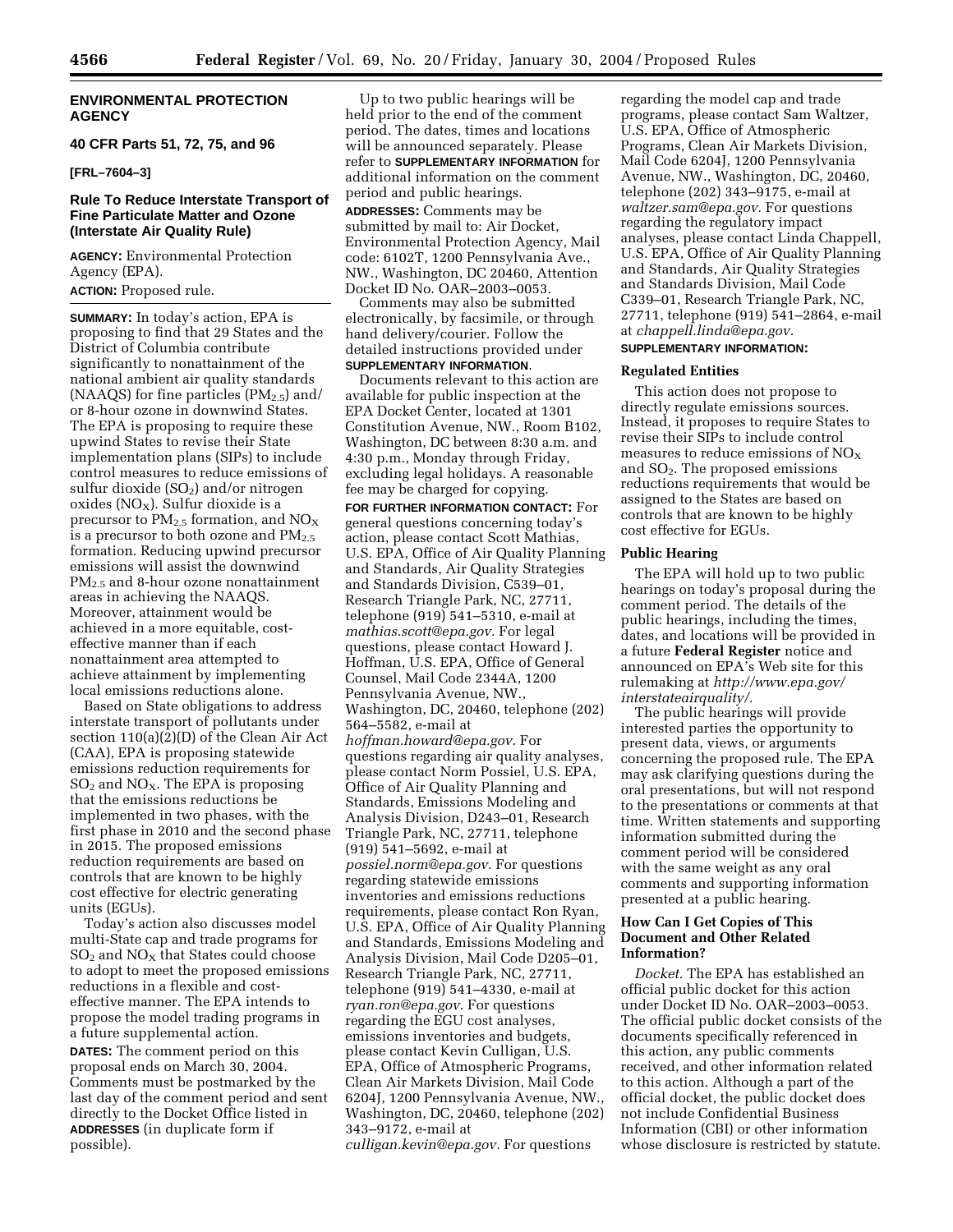The official public docket is the collection of materials that is available for public viewing at the Air Docket in the EPA Docket Center, (EPA/DC) EPA West, Room B102, 1301 Constitution Ave., NW., Washington, DC. The EPA Docket Center Public Reading Room is open from 8:30 a.m. to 4:30 p.m., Monday through Friday, excluding legal holidays. The telephone number for the Public Reading Room is (202) 566–1744, and the telephone number for the Air Docket is (202) 566–1742. A reasonable fee may be charged for copying.

*Electronic Access.* You may access this **Federal Register** document electronically through the EPA Internet under the ''**Federal Register**'' listings at *http://www.epa.gov/fedrgstr/.*

An electronic version of the public docket is available through EPA's electronic public docket and comment system, EPA Dockets. You may use EPA Dockets at *http://www.epa.gov/edocket/* to submit or view public comments, access the index listing of the contents of the official public docket, and to access those documents in the public docket that are available electronically. Once in the system, select ''search,'' then key in the appropriate docket identification number.

Certain types of information will not be placed in the EPA Dockets. Information claimed as CBI and other information whose disclosure is restricted by statute, which is not included in the official public docket, will not be available for public viewing in EPA's electronic public docket. The EPA's policy is that copyrighted material will not be placed in EPA's electronic public docket but will be available only in printed, paper form in the official public docket. To the extent feasible, publicly available docket materials will be made available in EPA's electronic public docket. When a document is selected from the index list in EPA Dockets, the system will identify whether the document is available for viewing in EPA's electronic public docket. Although not all docket materials may be available electronically, you may still access any of the publicly available docket materials through the docket facility identified above. The EPA intends to work towards providing electronic access to all of the publicly available docket materials through EPA's electronic public docket.

For public commenters, it is important to note that EPA's policy is that public comments, whether submitted electronically or in paper, will be made available for public viewing in EPA's electronic public docket as EPA receives them and

without change, unless the comment contains copyrighted material, CBI, or other information whose disclosure is restricted by statute. When EPA identifies a comment containing copyrighted material, EPA will provide a reference to that material in the version of the comment that is placed in EPA's electronic public docket. The entire printed comment, including the copyrighted material, will be available in the public docket.

Public comments submitted on computer disks that are mailed or delivered to the docket will be transferred to EPA's electronic public docket. Public comments that are mailed or delivered to the Docket will be scanned and placed in EPA's electronic public docket. Where practical, physical objects will be photographed, and the photograph will be placed in EPA's electronic public docket along with a brief description written by the docket staff.

For additional information about EPA's electronic public docket, visit EPA Dockets online or *see* 67 FR 38102; May 31, 2002.

The EPA has also established a Web site for this rulemaking at *http:// www.epa.gov/interstateairquality/* which will include the rulemaking actions and certain other related information.

#### **How and to Whom Do I Submit Comments?**

You may submit comments electronically, by mail, by facsimile, or through hand delivery/courier. To ensure proper receipt by EPA, identify the appropriate docket identification number, OAR–2003–0053, in the subject line on the first page of your comment. Please ensure that your comments are submitted within the specified comment period. Comments received after the close of the comment period will be marked ''late.'' The EPA is not required to consider these late comments. If you wish to submit CBI or information that is otherwise protected by statute, please follow the instructions below under, ''How Should I submit CBI to the Agency?'' Do not use EPA Dockets or email to submit CBI or information protected by statute.

*Electronically.* If you submit an electronic comment as prescribed below, EPA recommends that you include your name, mailing address, and an e-mail address or other contact information in the body of your comment. Also include this contact information on the outside of any disk or CD ROM you submit, and in any cover letter accompanying the disk or CD ROM. This ensures that you can be

identified as the submitter of the comment and allows EPA to contact you in case EPA cannot read your comment due to technical difficulties or needs further information on the substance of your comment. The EPA's policy is that EPA will not edit your comment, and any identifying or contact information provided in the body of a comment will be included as part of the comment that is placed in the official public docket, and made available in EPA's electronic public docket. If EPA cannot read your comment due to technical difficulties and cannot contact you for clarification, EPA may not be able to consider your comment.

*EPA Dockets.* Your use of EPA's electronic public docket to submit comments to EPA electronically is EPA's preferred method for receiving comments. Go directly to EPA Dockets at *http://www.epa.gov/edocket,* and follow the online instructions for submitting comments. To access EPA's electronic public docket from the EPA Internet Home Page, select ''Information Sources," "Dockets," and "EPA Dockets.'' Once in the system, select ''search,'' and then key in Docket ID No. OAR–2003–0053. The system is an ''anonymous access'' system, which means EPA will not know your identity, e-mail address, or other contact information unless you provide it in the body of your comment.

*Electronic mail.* Comments may be sent by e-mail to *A-and-R-Docket@epa.gov,* Attention Docket ID No. OAR–2003–0053. In contrast to EPA's electronic public docket, EPA's email system is not an ''anonymous access'' system. If you send an e-mail comment directly to the Docket without going through EPA's electronic public docket, EPA's e-mail system automatically captures your e-mail address. The e-mail addresses that are automatically captured by EPA's e-mail system are included as part of the comment that is placed in the official public docket, and made available in EPA's electronic public docket. Electronic submissions will be accepted in WordPerfect or ASCII file format. Avoid the use of special characters and any form of encryption.

*Disk or CD ROM.* You may submit comments on a disk or CD ROM that you mail to the mailing address identified under Docket above. These electronic submissions will be accepted in WordPerfect or ASCII file format. Avoid the use of special characters and any form of encryption.

*By Mail.* Send your comments to Air Docket (in duplicate if possible), Environmental Protection Agency, Mail code: 6102T, 1200 Pennsylvania Ave.,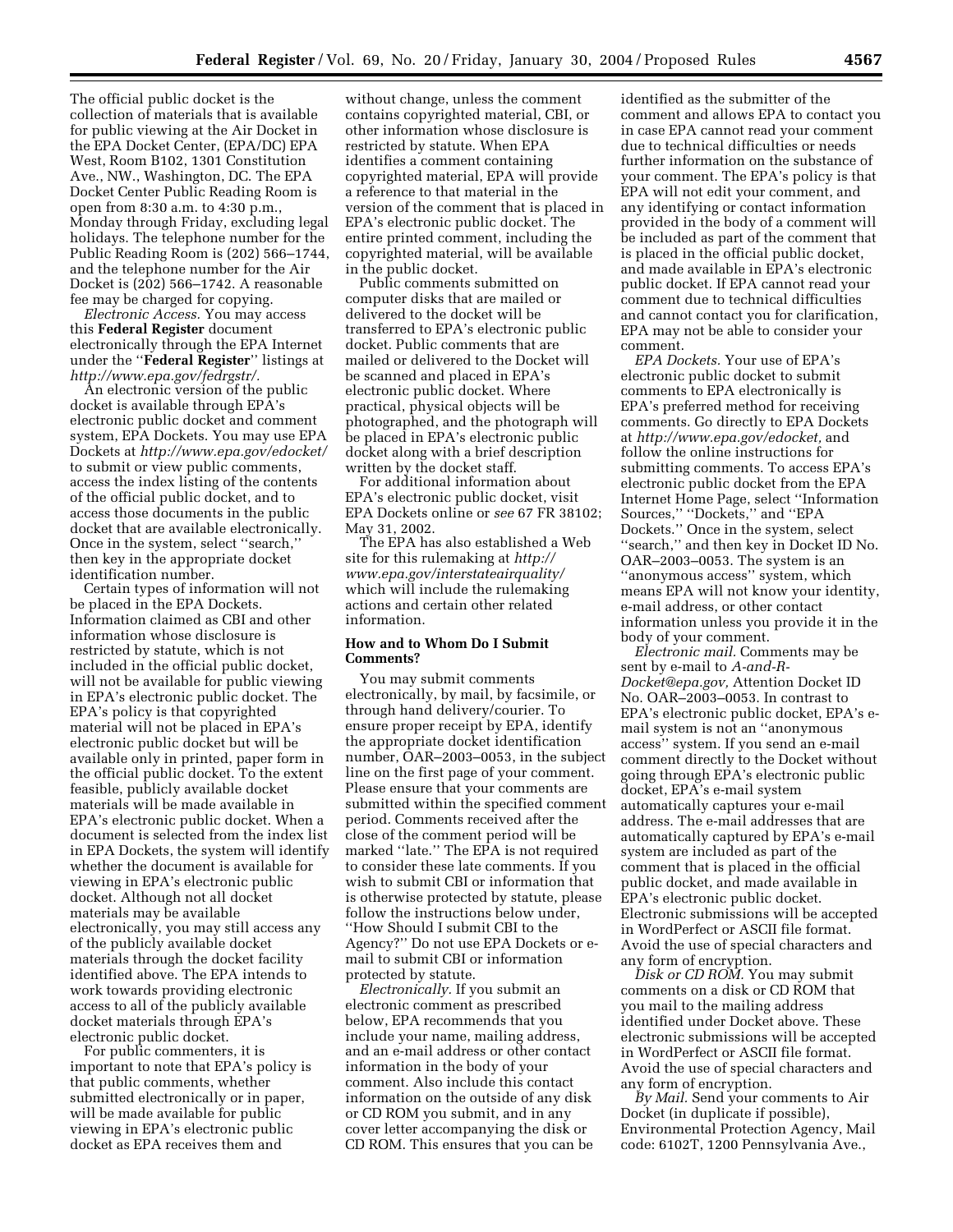NW, Washington, DC, 20460, Attention Docket ID No. OAR–2003–0053.

*By Hand Delivery or Courier.* Deliver your comments to: Air Docket, Environmental Protection Agency, 1301 Constitution Avenue, NW, Room B108, Mail code: 6102T, Washington, DC 20004, Attention Docket ID No. OAR– 2003–0053. Such deliveries are only accepted during the Docket's normal hours of operation as identified above under Docket.

*By Facsimile.* Fax your comments to (202) 566–1741, Attention Docket ID. No. OAR–2003–0053.

#### **How Should I Submit CBI to the Agency?**

Do not submit information that you consider to be CBI electronically through EPA's electronic public docket or by e-mail. Send or deliver information identified as CBI only to the following address: Roberto Morales, U.S. EPA, Office of Air Quality Planning and Standards, Mail Code C404–02, Research Triangle Park, NC 27711, telephone (919) 541–0880, e-mail at *morales.roberto@epa.gov,* Attention Docket ID No. OAR–2003–0053. You may claim information that you submit to EPA as CBI by marking any part or all of that information as CBI (if you submit CBI on disk or CD ROM, mark the outside of the disk or CD ROM as CBI and then identify electronically within the disk or CD ROM the specific information that is CBI). Information so marked will not be disclosed except in accordance with procedures set forth in 40 CFR part 2.

In addition to one complete version of the comment that includes any information claimed as CBI, a copy of the comment that does not contain the information claimed as CBI must be submitted for inclusion in the public docket and EPA's electronic public docket. If you submit the copy that does not contain CBI on disk or CD ROM, mark the outside of the disk or CD ROM clearly that it does not contain CBI. Information not marked as CBI will be included in the public docket and EPA's electronic public docket without prior notice. If you have any questions about CBI or the procedures for claiming CBI, please consult the person identified in the **FOR FURTHER INFORMATION CONTACT** section.

#### **What Should I Consider as I Prepare My Comments for EPA?**

You may find the following suggestions helpful for preparing your comments:

1. Explain your views as clearly as possible.

2. Describe any assumptions that you used.

3. Provide any technical information and/or data you used that support your views.

4. If you estimate potential burden or costs, explain how you arrived at your estimate.

- 5. Provide specific examples to illustrate your concerns.
- 6. Offer alternatives.

7. Make sure to submit your comments by the comment period deadline identified.

8. To ensure proper receipt by EPA, identify the appropriate docket identification number in the subject line on the first page of your response. It would also be helpful if you provided the name, date, and **Federal Register** citation related to your comments.

#### **Outline**

- I. Background A. Summary of Rulemaking and Affected States
	- B. General Background on Air Quality Impacts of PM2.5 and Ozone
	- 1. What are the Effects of Ambient  $PM_{2.5}$ ?
	- 2. What are the Effects of Ambient Ozone?
	- 3. What Other Environmental Effects Are Associated with  $SO<sub>2</sub>$  and  $NO<sub>X</sub>$ , the Main Precursors to PM<sub>2.5</sub> and Ozone Addressed in this Proposal?
	- C. What is the Ambient Air Quality of PM2.5 and Ozone?
	- 1. What is the PM2.5 Ambient Air Quality?
	- 2. What is the Ozone Ambient Air Quality?
	- D. What is the Statutory and Regulatory Background for Today's Action?
	- 1. What are the CAA Provisions on Attainment of the PM<sub>2.5</sub> and Ozone NAAQS?
	- 2. What is the  $NO<sub>X</sub>$  SIP Call?
	- 3. What is the Acid Rain Program and Its Relationship to this Proposal?
	- 4. What is the Regional Haze Program and Its Relationship to this Proposal?
	- 5. What is the Proposed Utility Control Program for Air Toxics and Its Relationship to This Proposal?
- II. Characterization of the Origin and Distribution of 8-Hour Ozone and PM<sub>2.5</sub> Air Quality Problems
	- A. Ground-level Ozone
	- 1. Ozone Formation
	- 2. Spatial and Temporal Patterns of Ozone
	- B. Fine Particles
- 1. Characterization and Origins of Fine Particles
- 2. Spatial and Temporal Patterns of PM<sub>2.5</sub> and Major Components
- 3. Implications for Control of Transported  $PM_{2.5}$
- 4. Air Quality Impacts of Regional SO<sub>2</sub> Reductions
- III. Overview of Proposed Interstate Air Quality Rule
	- A. Purpose of Interstate Air Quality Rule
	- B. Summary of EPA's Key Findings and Proposed Remedy for Interstate
	- Transport
	- C. Coordination of Multiple Air Quality Objectives in Today's Rulemakings
- 1. Linkages Between Interstate Air Quality and Mercury Rulemakings
- 2. Linkages Between PM<sub>2.5</sub> and 8-Hour Ozone Transport Requirements
- 3. Linkages Between Interstate Air Quality Rulemaking and Section 126 Petitions
- D. Overview of How EPA Assessed Interstate Transport and Determined Remedies
- 1. Assessment of Current and Future Nonattainment
- 2. Prospects for Progress Towards Attainment Through Local Reductions a. Fine Particles
- b. Eight-hour Ozone
- 3. Assessment of Transported Pollutants and Precursors
- a. Fine Particles
- b. Ozone
- 4. Role of Interstate Transport in Future Nonattainment
- a. Fine Particles
- b. Eight-hour Ozone
- 5. Assessment of Potential Emissions Reductions
- a. Identifying Highly Cost-Effective Emissions Reductions
- b. Timing for Submission of Transport SIPs
- c. Timing for Achieving Emissions Reductions
- d. Compliance Approaches and Statewide Emissions Budgets
- E. Request for Comment on Potential Applicability to Regional Haze
- F. How Will the Interstate Air Quality Rule Apply to the Federally Recognized Tribes?
- IV. Air Quality Modeling to Determine Future 8-Hour Ozone and PM<sub>2.5</sub> Concentrations
	- A. Introduction
	- B. Ambient 8-Hour Ozone and Annual Average PM2.5 Design Values
	- 1. Eight-Hour Ozone Design Values
- 2. Annual Average PM2.5 Design Values
- C. Emissions Inventories
- 1. Introduction
- 2. Overview of 2001 Base Year Emissions Inventory
- 3. Overview of the 2010 and 2015 Base Case Emissions Inventories
- 4. Procedures for Development of Emissions Inventories
- a. Development of Emissions Inventories for Electric Generating Units
- b. Development of Emissions Inventories for On-Road Vehicles
- c. Development of Emissions Inventories for Non-Road Engines
- d. Development of Emissions Inventories for Other Sectors
- 5. Preparation of Emissions for Air Quality Modeling
- D. Ozone Air Quality Modeling
- 1. Ozone Modeling Platform
- 2. Ozone Model Performance Evaluation
- 3. Projection of Future 8-Hour Ozone
- Nonattainment E. The PM2.5 Air Quality Modeling
- 
- 1. The  $\mathrm{PM_{2.5}}$  Modeling Platform 2. The PM<sub>2.5</sub> Model Performance
- Evaluation
- 3. Projection of Future PM<sub>2.5</sub> Nonattainment
- F. Analysis of Locally-Applied Control Measures for Reducing  $PM_{2.5}$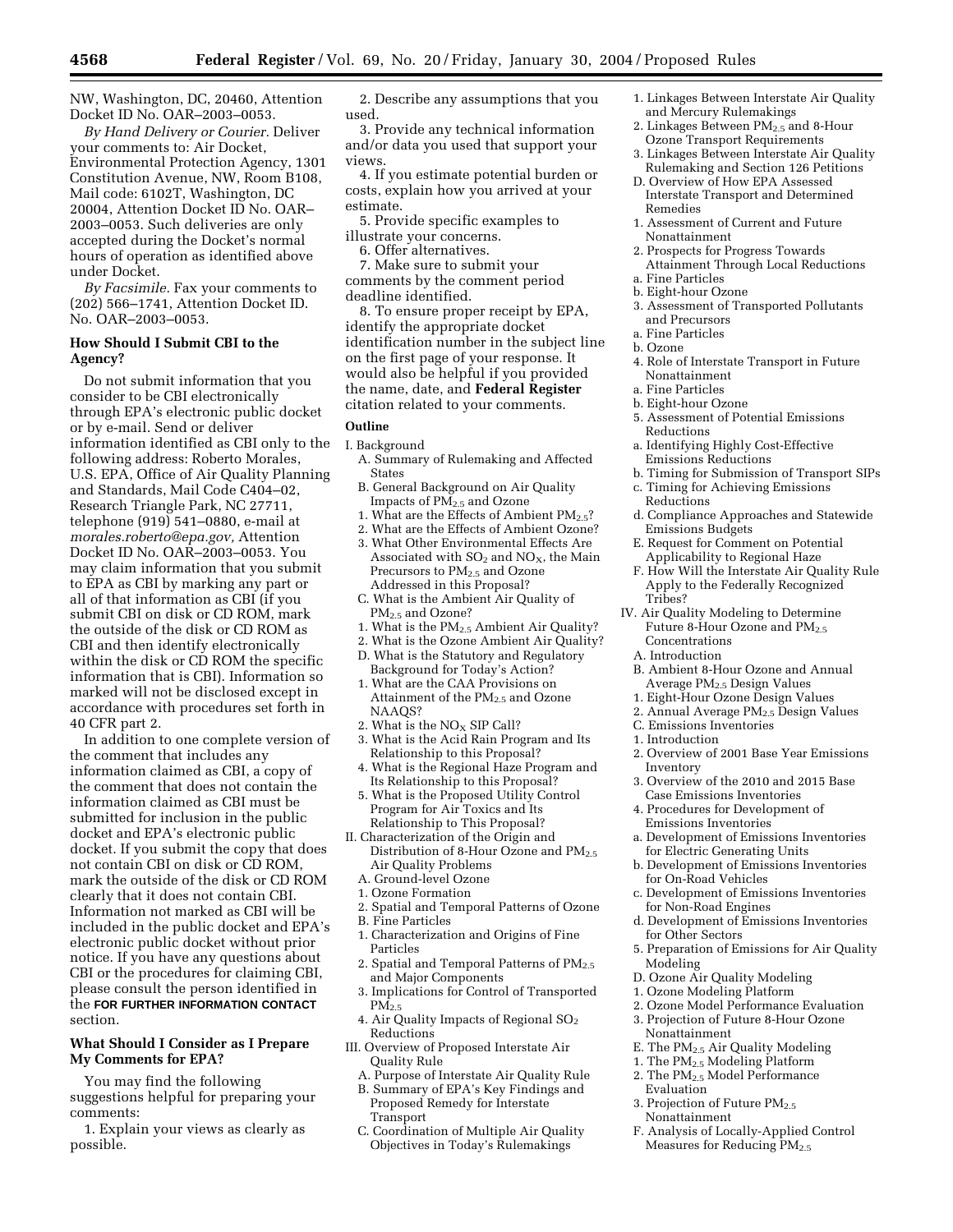- 1. Control Measures and Percentage Reductions
- 2. Two Scenarios Analyzed for the Geographic Area Covered by Control Measures
- 3. Results of the Two Scenarios
- 4. Additional Observations on the Results of the Local Measures Analyses
- V. Air Quality Aspects of Significant Contribution for 8-Hour Ozone and Annual Average PM<sub>2.5</sub> Before Considering Cost
	- A. Introduction
	- B. Significant Contribution to 8-Hour Ozone Before Considering Cost
	- 1. Findings from Non-EPA Analyses that Support the Need for Reductions in Interstate Ozone Transport
	- 2. Air Quality Modeling of Interstate Ozone Contributions
	- a. Analytical Techniques for Modeling Interstate Contributions to 8-Hour Ozone Nonattainment
	- b. Zero-Out Metrics
	- c. Source Apportionment Metrics
	- d. Evaluation of Upwind State Contributions to Downwind 8-Hour Ozone Nonattainment
	- C. Significant Contribution for Annual Average PM2.5 Before Considering Cost
	- 1. Analyses of Air Quality Data that Support the Need to Reduce Interstate Transport of PM<sub>2.5</sub>
	- a. Spatial Gradients of Pollutant Concentrations
	- b. Urban vs. Rural Concentrations
	- c. Inter-site Correlation of PM<sub>2.5</sub> Mass and Component Species
	- d. Ambient Source Apportionment Studies
	- 2. Non-EPA Air Quality Modeling Analyses Relevant to PM2.5 Transport and Mitigation Strategies
	- 3. Air Quality Modeling of Interstate  $PM_{2.5}$ Contributions
	- a. Analytical Techniques for Modeling Interstate Contributions to Annual Average PM2.5 Nonattainment
	- b. Evaluation of Upwind State Contributions to Downwind  $PM_{2.5}$ Nonattainment
- VI. Emissions Control Requirements
- A. Source Categories Used for Budget
	- Determinations
- 1. Electric Generation Units
- 2. Treatment of Cogenerators
- 3. Non-EGU Boilers and Turbines
- 4. Other Non-EGUs
- B. Overview of Control Requirements and EGU Budgets
- C. Regional Control Requirements and Budgets Based on a Showing of Significant Contribution
- 1. Performance and Applicability of Pollution Control Technologies for EGUs
- 2. Evaluation of Cost Effectiveness a. Cost Effectiveness of SO<sub>2</sub> Emissions
- Reductions b. Cost Effectiveness of  $NO<sub>x</sub>$  Emissions
- Reductions
- c. The EPA Cost Modeling Methodology
- 3. Timing, Engineering and Financial Factor Impacts
- a. Engineering Assessment to Determine Phase 1 Budgets
- b. Financial and Other Technical Issues Regarding Pollution Control Installation
- 4. Interactions with Existing Title IV Program
- D. Methodology for Setting  $SO<sub>2</sub>$  and  $NO<sub>X</sub>$ Budgets
- 1. Approach for Setting Regionwide SO<sub>2</sub> and NOX Emissions Reductions Requirements
- a.  $SO<sub>2</sub>$  Budgets for EGUs
- $b. NO<sub>X</sub>$  Budgets for EGUs
- 2. State-by-State Emissions Reductions Requirements and EGU Budgets E. Budgets for Use by States Choosing to
- Control Non-EGU Source Categories
- F. Timing and Process for Setting Baseline Inventories and Sub-inventories
- G. Comment on Emissions Caps and Budget Program
- H. Budgets for Federally-Recognized Tribes
- VII. State Implementation Plan Schedules and Requirements
	- A. State Implementation Plan Schedules
	- 1. State Implementation Plan Submission Schedule
	- 2. Implementation Schedule
	- B. State Implementation Plan Requirements
	- 1. The Budget Approach
	- 2. The Emissions Reduction Approach
	- 3. The EPA's Proposed Hybrid Approach a. Requirements if States Choose to Control  $EGIs$
	- b. Requirements if States Choose to Control Sources Other than EGUs
- VIII. Model Cap and Trade Program
	- A. Application of Cap and Trade Approach 1. Purpose of the Cap and Trade Programs and Model Rules
	- 2. Benefits of Participating in a Cap and Trade Program
	- a. Advantages of Cap and Trade Over Command-and-Control
	- b. Application of the Cap and Trade Approach in Prior Rulemakings
	- i. Title IV
	- ii. Ozone Transport Commission NOX Budget Program
	- iii. NO<sub>X</sub> SIP Call
	- c. Regional Environmental Improvements Achieved Using Cap and Trade Programs
	- B. Considerations and Aspects Unique to the SO2 Cap and Trading Program
	- 1. The SO<sub>2</sub> Cap and Trade Program **Overview**
	- 2. Interactions with Existing Title IV Acid Rain SO<sub>2</sub> Cap and Trade Program
	- a. Initial Analysis
	- b. Emissions Increases Prior to Implementation of the Proposed Rule
	- c. Consideration for Emissions Shifting Outside the Control Region
	- d. Desired Outcomes in the Design of the Cap and Trade Rule
	- e. Discussion of Possible Solutions
	- f. Proposed Approach
	- i. Using Pre-2010 Banked Title IV Allowances in Proposed SO<sub>2</sub> Cap and Trade Program
	- ii. Proposed Ratios and the Phasing of the Caps
- 3. Allowance Allocations
- a. Statewide Cap and Trade Budgets
- b. Determination of SO<sub>2</sub> Allowance Allocations for EGUs not Receiving Title IV Allowances
- C. Consideration and Aspects Unique to the  $NO<sub>x</sub>$  Cap and Trade Program
- 1.  $NO<sub>X</sub>$  Cap and Trade Program Overview
- 2. Interactions with the  $NO<sub>X</sub>$  SIP Call Cap and Trade Program and the Title IV  $NO<sub>X</sub>$ Program
- a. Geographic Scope
- b. Seasonal-to-Annual Compliance Period c. Revision of Existing State  $NO<sub>x</sub>$  SIP Call
- Rules d. Retention of Existing Title IV NO<sub>X</sub>
- Emission Rate Limits
- e. The  $NO<sub>X</sub>$  Allowance Banking
- 3.  $NO<sub>x</sub>$  Allocations
- 4. Joining Both  $SO<sub>2</sub>$  and  $NO<sub>X</sub>$  Cap and Trade Programs for States Voluntarily Participating
- D. Cap and Trade Program Aspects that are Common to Both the  $SO_2$  and  $NO_X$ Programs
- 1. Applicability
- a. Core Applicability
- 2. Allowance Management System, Compliance, Penalties, and Banking

3. Accountability for Affected Sources 4. Allowance Allocation Timing 5. Emissions Monitoring and Reporting

B. The PM2.5 Air Quality Modeling of the Proposed Regional SO<sub>2</sub> and NO<sub>X</sub> Strategy C. Ozone Air Quality Modeling of the

Addition to the PM and Ozone NAAQS A. Atmospheric Deposition of Sulfur and Nitrogen—Impacts on Aquatic, Forest,

1. Acid Deposition and Acidification of

2. Acid Deposition and Forest Ecosystem

B. Human Health and Welfare Effects Due

G. Executive Order 13045: Protection of Children from Environmental Health and

H. Executive Order 13211: Actions that Significantly Affect Energy Supply,

J. Executive Order 12898: Federal Actions to Address Environmental Justice in Minority Populations and Low-Income

a. Allowance Management

E. Inter-pollutant Trading IX. Air Quality Modeling of Emissions

Regional  $NO<sub>x</sub>$  Strategy X. Benefits of Emissions Reductions in

and Coastal Ecosystems

to Deposition of Mercury XI. Statutory and Executive Order Reviews A. Executive Order 12866: Regulatory

Planning and Review B. Paperwork Reduction Act C. Regulatory Flexibility Act D. Unfunded Mandates Reform Act E. Executive Order 13132: Federalism F. Executive Order 13175: Consultation and Coordination with Indian Tribal

Governments

Safety Risks

Populations

Distribution, or Use I. National Technology Transfer Advancement Act

Lakes and Streams

3. Coastal Ecosystems

Impacts

b. Compliance

Reductions A. Introduction

c. Penalties d. Banking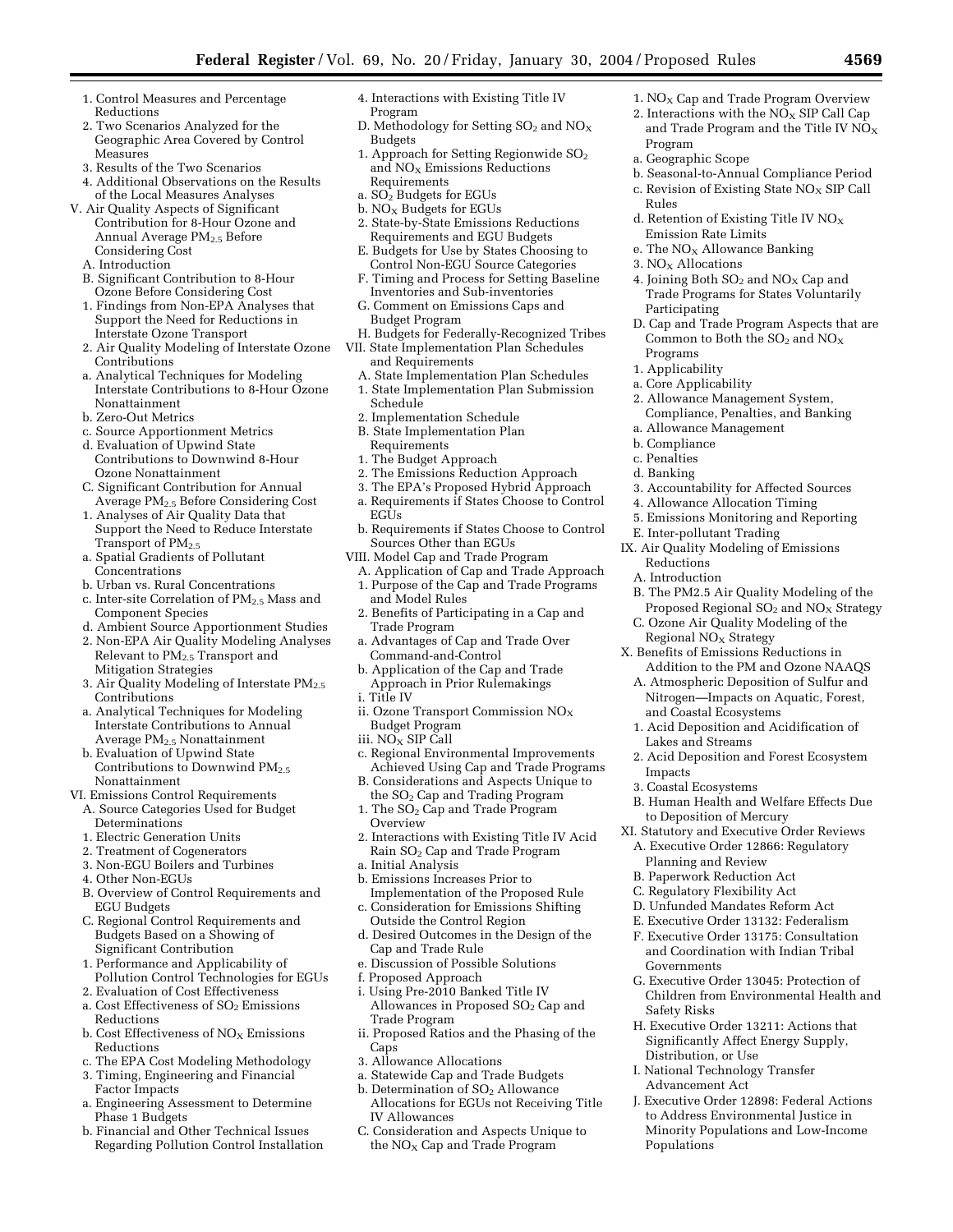#### **I. Background**

#### *A. Summary of Rulemaking and Affected States*

The CAA contains a number of requirements to address nonattainment of the PM2.5 and the 8-hour ozone national ambient air quality standards (NAAQS), including requirements that States address interstate transport that contributes to such nonattainment.1 Based on air quality modeling, ambient air quality data analyses, and cost analyses, EPA proposes to conclude that emissions in certain upwind States result in amounts of transported fine particles  $(PM_{2.5})$ , ozone, and their emissions precursors that significantly contribute to nonattainment in downwind States. In today's action, we are proposing State implementation plan (SIP) requirements for the affected upwind States under CAA section 110(a)(1) to meet the requirements of section 110(a)(2)(D). Clean Air Act Section 110(a)(2)(D) requires SIPs to contain adequate provisions to prohibit air pollutant emissions from sources or activities in those States from ''contribut[ing] significantly to nonattainment in,'' a downwind State of the PM2.5 and ozone NAAQS. In particular, EPA is proposing to require SIP revisions in 29 States and the District of Columbia to ensure that SIPs provide for necessary regional reductions of emissions of SO<sub>2</sub> and/or  $NO<sub>X</sub>$ , which are important precursors of  $PM_{2.5}$  (NO<sub>X</sub> and SO<sub>2</sub>) and ozone (NO<sub>X</sub>). Achieving these emissions reductions will help enable  $PM_{2.5}$  and ozone nonattainment areas in the eastern half of the United States to prepare attainment demonstrations. Moreover, attainment would ultimately be achieved in a more certain, equitable, and cost-effective manner than if each nonattainment area attempted to implement local emissions reductions alone. We are proposing to require the submission of SIP measures that meet the specified  $SO<sub>2</sub>$  and  $NO<sub>X</sub>$  emissions reductions requirements within 18 months after publication of the notice of final rulemaking.

The EPA has evaluated current scientific and technical knowledge and conducted a number of air quality data and modeling analyses regarding the contribution of pollutant emissions to interstate transport. These evaluations and modeling analyses are summarized in section II, Characterization of the Origin and Distribution of 8-Hour Ozone

and PM2.5 Air Quality Problems, section IV, Air Quality Modeling to Determine Future 8-Hour Ozone and  $PM_{2.5}$ Concentrations, and section V, Air Quality Aspects of Significant Contribution for 8-Hour Ozone and Annual Average  $PM_{2.5}$  Before Considering Cost. The EPA proposes to find, after considering relevant information, that  $SO_2$  and  $NO_X$ emissions in the District of Columbia and the following 28 States significantly contribute to nonattainment in a downwind State with respect to the PM2.5 NAAQS: Alabama, Arkansas, Delaware, Florida, Georgia, Illinois, Indiana, Iowa, Kansas, Kentucky, Louisiana, Maryland, Massachusetts, Michigan, Minnesota, Mississippi, Missouri, New Jersey, New York, North Carolina, Ohio, Pennsylvania, South Carolina, Tennessee, Texas, Virginia, West Virginia, and Wisconsin. The EPA also proposes to find, after considering relevant information, that NO<sub>X</sub> emissions in the District of Columbia and the following 25 States significantly contribute to nonattainment in a downwind State with respect to the 8 hour ozone NAAQS: Alabama, Arkansas, Connecticut, Delaware, Georgia, Illinois, Indiana, Iowa, Kentucky, Louisiana, Maryland, Massachusetts, Michigan, Mississippi, Missouri, New Jersey, New York, North Carolina, Ohio, Pennsylvania, South Carolina, Tennessee, Virginia, West Virginia, and Wisconsin. In addition to proposing findings of significant contribution to nonattainment, EPA is proposing to assign emissions reductions requirements for  $SO<sub>2</sub>$  and/or  $NO<sub>x</sub>$  that each of the identified States must meet through SIP measures.

The proposed emissions reductions requirements are based on controls that EPA has determined to be highly cost effective for EGUs under an optional cap and trade program. However, States have the flexibility to choose the measures to adopt to achieve the specified emissions reductions. If the State chooses to control EGUs, then it must establish a budget—that is, an emissions cap—for those sources. Due to feasibility constraints, EPA is proposing that the emissions reductions be implemented in two phases, with the first phase in 2010 and the second phase in 2015. These requirements are described in more detail in section VI, Emissions Control Requirements; section VII, State Implementation Plan Schedules and Requirements; and section VIII, Model Cap and Trade Program.

Section VIII discusses model multi-State cap and trade programs for  $SO<sub>2</sub>$ and  $NO<sub>X</sub>$  that EPA is developing that

States could choose to adopt to meet the proposed emissions reductions in a flexible and cost-effective way. We intend to propose the model trading programs in a future supplemental notice of proposed rulemaking (SNPR) to be issued by May 2004. We plan to address several additional issues in the SNPR.

Sulfur dioxide and  $NO<sub>X</sub>$  are not the only emissions that contribute to interstate transport and  $PM_{2.5}$ nonattainment. However, EPA believes that given current knowledge, it is not appropriate at this time to specify emissions reduction requirements for direct PM<sub>2.5</sub> emissions or organic precursors (*e.g.* volatile organic compounds ( $\rm\ddot{V}OCs$ ) or ammonia (NH<sub>3</sub>)). (For further discussion of EPA's proposal on which pollutant emissions to regulate, see section III.) Therefore, we are not proposing new SIP requirements for emissions of these pollutants for the purpose of reducing the interstate transport of  $PM_{2.5}$ . States may, however, need to consider additional reductions in some or all of these emissions as they develop SIPs to attain and maintain the  $PM_{2.5}$  standards. Similarly, for 8-hour ozone, we continue to rely on the conclusion of the Ozone Transport Assessment Group (OTAG) that analysis of interstate transport control opportunities should focus on  $NO<sub>x</sub>$ , rather than VOCs.<sup>2</sup>

Section III of this preamble, Overview of Proposed Interstate Air Quality Rule, explains in broad overview our assessment of the interstate pollution transport problem and our development of this proposal to address transport under the CAA.

The requirements in this proposal are intended to address regional interstate transport of air pollution. There are likely more localized transport problems that will remain, particularly between contiguous urban areas located in two or more States. States that share an interstate nonattainment area are expected to work together in developing the nonattainment SIP for that area, reducing emissions that contribute to local-scale interstate transport problems.

In this preamble, we generally refer to States as both the sources and receptors of interstate transport that contributes to nonattainment. We intend to refer to Tribal governments in a similar way. Clean Air Act section 301(d) recognizes that American Indian Tribal

<sup>&</sup>lt;sup>1</sup> In today's proposal, when we use the term ''transport'' we mean to include the transport of both fine particles  $(PM_{2.5})$  and their precursor emissions and/or transport of both ozone and its precursor emissions.

<sup>2</sup>The OTAG was active from 1995–1997 and consisted of representatives from the 37 states in that region; the District of Columbia; EPA; and interested members of the public, including industry and environmental groups. See discussion below under  $NO<sub>x</sub>$  SIP Call for further information on OTAG.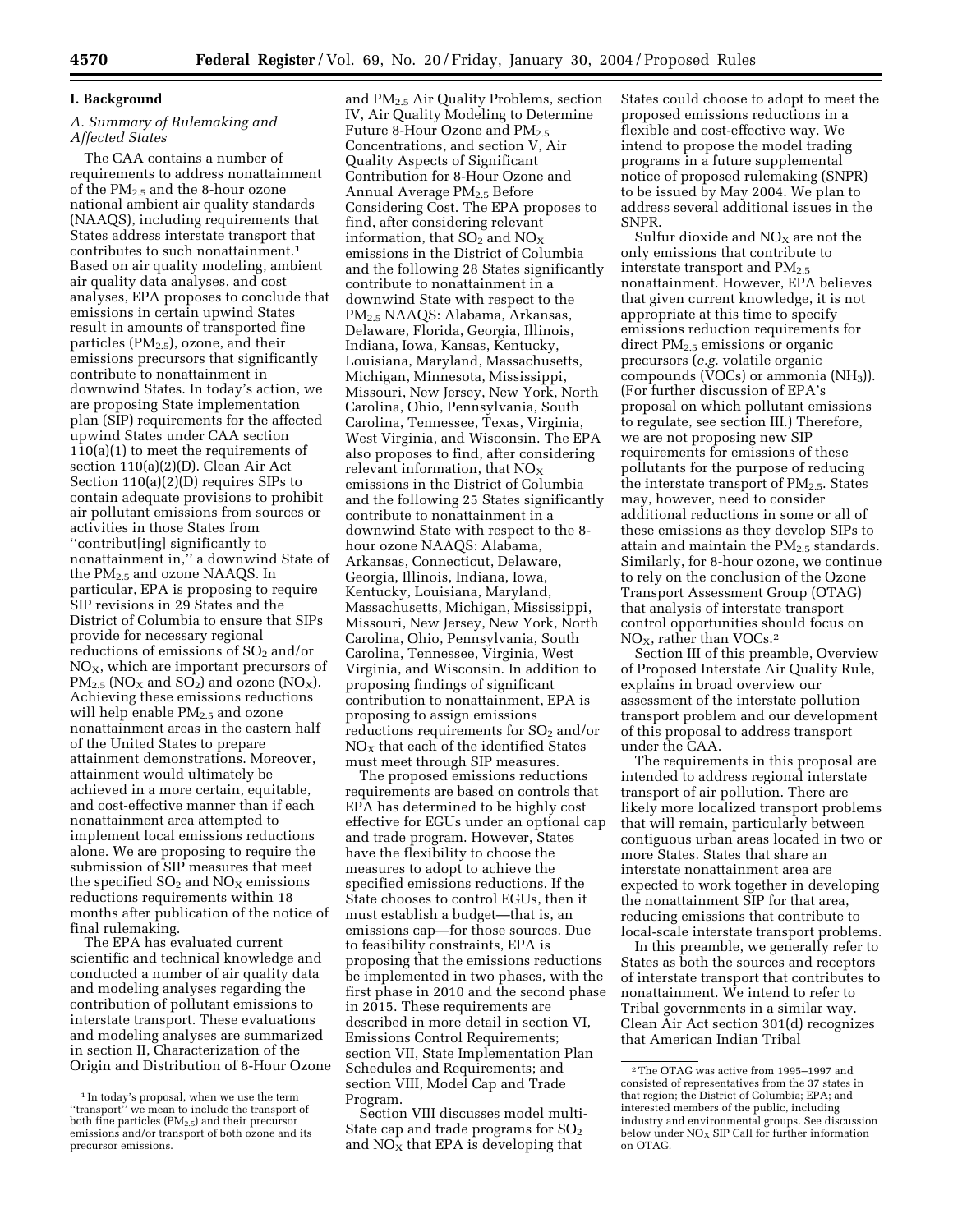governments are generally the appropriate authority to implement the CAA in Indian country. The Tribal Authority Rule (TAR) (63 FR 7262; February 12, 1998 and 59 FR 43960– 43961; August 24, 1994) discusses the provisions of the CAA for which it is appropriate to treat Tribes in a manner similar to States. Therefore, in this preamble, unless otherwise specified, when we discuss the role of the State in implementing the Interstate Air Quality Rule, we are also referring to the Tribes. In certain parts of this preamble, however, we ask for comments on addressing the special needs of the Tribes. Section VI provides a more complete discussion of this Tribal issue.

Our benefit-cost analysis concludes that substantial net economic benefits to society are likely to be achieved as a result of the emissions reductions associated with this rulemaking. The results detailed in section XI show that this rule would be highly beneficial to society, with annual net benefits by 2010 of approximately \$55 billion (\$58 billion annual benefits compared to annual social cost of approximately \$3 billion) and net annual benefits by 2015 of \$80 billion (\$84 billion in benefits compared to annual social costs of \$4 billion). Therefore, even if the benefits were overestimated by as much as a factor of twenty, benefits would still exceed costs.

#### *B. General Background on Air Quality Impacts of PM*2.5 *and Ozone*

1. What Are the Effects of Ambient  $PM<sub>2.5</sub>?$ 

On July 18, 1997, we revised the NAAQS for particulate matter (PM) to add new standards for fine particles, using as the indicator particles with aerodynamic diameters smaller than a nominal 2.5 micrometers, termed  $PM_{2.5}$ . We established health- and welfarebased (primary and secondary) annual and 24-hour standards for  $PM_{2.5}$  (62 FR 38652). The annual standards are 15 micrograms per cubic meter, based on the 3-year average of annual mean  $PM_{2.5}$ concentrations. The 24-hour standard is a level of 65 micrograms per cubic meter, based on the 3-year average of the annual 98th percentile of 24-hour concentrations.

Fine particles are associated with a number of serious health effects including premature mortality, aggravation of respiratory and cardiovascular disease (as indicated by increased hospital admissions, emergency room visits, absences from school or work, and restricted activity days), lung disease, decreased lung function, asthma attacks, and certain

cardiovascular problems such as heart attacks and cardiac arrhythmia. The EPA has estimated that attainment of the PM<sub>2.5</sub> standards would prolong tens of thousands of lives and prevent tens of thousands of hospital admissions each year, as well as hundreds of thousands of doctor visits, absences from work and school, and respiratory illnesses in children. Individuals particularly sensitive to fine particle exposure include older adults, people with heart and lung disease, and children. Health studies have shown that there is no clear threshold below which adverse effects are not experienced by at least certain segments of the population. Thus, some individuals particularly sensitive to fine particle exposure may be adversely affected by fine particle concentrations below those for the annual and 24-hour standards. More detailed information on health effects of fine particles can be found on EPA's Web site at: *http:// www.epa.gov/ttn/naaqs/standards/pm/ s*\_*pm*\_*index.html.*

At the time EPA established the primary standards in 1997, we also established welfare-based (secondary) standards identical to the primary standards. The secondary standards are designed to protect against major environmental effects caused by PM such as visibility impairment, soiling, and materials damage.

The EPA also established the regional haze regulations in 1999 for the improvement of visual air quality in Class I areas which include national parks and wilderness areas across the country.

As discussed in other sections of this preamble, EGUs are a major source of  $SO<sub>2</sub>$  and  $NO<sub>X</sub>$  emissions, both of which contribute to fine particle concentrations. In addition, EGU  $NO_X$ emissions contribute to ozone problems, described in the next section. We believe today's proposal will significantly reduce  $SO_2$  and  $NO_X$ emissions that contribute to  $PM_{2.5}$  and 8-hour ozone problems described here. The control strategies we are proposing are discussed in detail in section III and section VI below.

#### 2. What Are the Effects of Ambient Ozone?

On July 18, 1997, EPA promulgated identical revised ozone primary and secondary ozone standards that specified that the 3-year average of the fourth highest daily maximum 8-hour average ozone concentration could not exceed 0.08 ppm. In general, the revised 8-hour standards are more protective of public health and the environment and more stringent than the pre-existing 1hour ozone standards. There are more areas that do not meet the 8-hour standard than there are that do not meet the 1-hour standard. Short-term (1- to 3 hour) and prolonged (6- to 8-hour) exposures to ambient ozone have been linked to a number of adverse health effects. Short-term exposure to ozone can irritate the respiratory system, causing coughing, throat irritation, and chest pain. Ozone can reduce lung function and make it more difficult to breathe deeply. Breathing may become more rapid and shallow than normal, thereby limiting a person's normal activity. Ozone also can aggravate asthma, leading to more asthma attacks that require a doctor's attention and the use of additional medication. Increased hospital admissions and emergency room visits for respiratory problems have been associated with ambient ozone exposures. Longer-term ozone exposure can inflame and damage the lining of the lungs, which may lead to permanent changes in lung tissue and irreversible reductions in lung function. A lower quality of life may result if the inflammation occurs repeatedly over a long time period (such as months, years, a lifetime).

People who are particularly susceptible to the effects of ozone include children and adults who are active outdoors, people with respiratory diseases, such as asthma, and people with unusual sensitivity to ozone.

In addition to causing adverse health effects, ozone affects vegetation and ecosystems, leading to reductions in agricultural crop and commercial forest yields; reduced growth and survivability of tree seedlings; and increased plant susceptibility to disease, pests, and other environmental stresses (*e.g.*, harsh weather). In long-lived species, these effects may become evident only after several years or even decades and thus have the potential for long-term adverse impacts on forest ecosystems. Groundlevel ozone damage to the foliage of trees and other plants can also decrease the aesthetic value of ornamental species used in residential landscaping, as well as the natural beauty of our national parks and recreation areas. The economic value of some welfare losses due to ozone can be calculated, such as crop yield loss from both reduced seed production (*e.g.*, soybean) and visible injury to some leaf crops (*e.g.*, lettuce, spinach, tobacco) and visible injury to ornamental plants (*i.e.*, grass, flowers, shrubs), while other types of welfare loss may not be fully quantifiable in economic terms (*e.g.*, reduced aesthetic value of trees growing in heavily visited National parks). More detailed information on health effects of ozone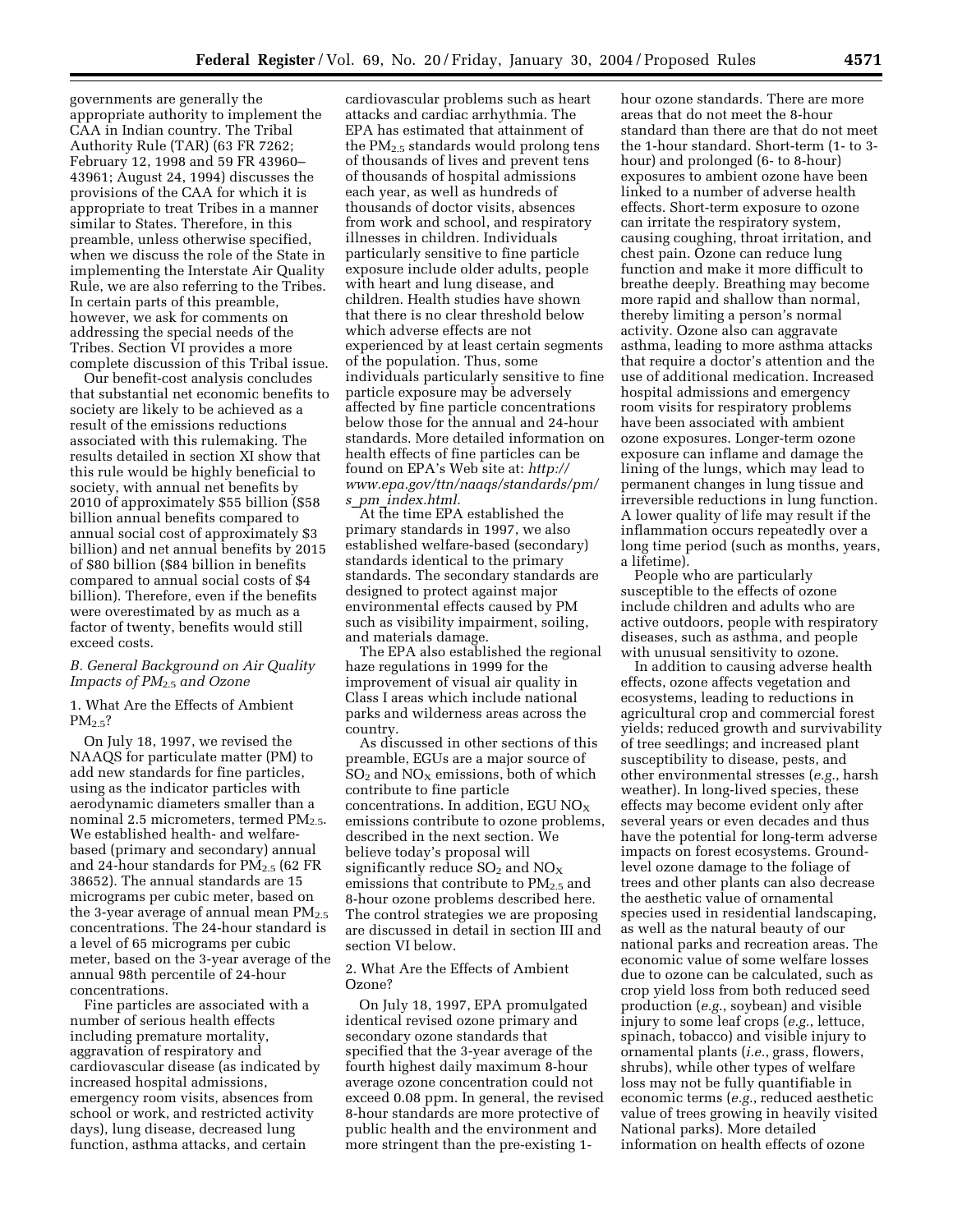can be found at the following EPA Web site: *http://www.epa.gov/ttn/naaqs/ standards/ozone/s*\_*o3*\_*index.html.*

3. What Other Environmental Effects Are Associated With  $SO<sub>2</sub>$  and  $NO<sub>X</sub>$ , the Main Precursors to  $PM_{2.5}$  and Ozone Addressed in This Proposal?

This proposed action will result in benefits in addition to the enumerated human health and welfare benefits resulting from reductions in ambient levels of PM and ozone. Reductions in  $NO<sub>X</sub>$  and  $SO<sub>2</sub>$  will contribute to substantial visibility improvements in many parts of the Eastern U.S. where people live, work, and recreate, including Federal Class I areas such as the Great Smoky Mountains. Reductions in these pollutants will also reduce acidification and eutrophication of water bodies in the region. In addition, reduced mercury emissions are anticipated as a result of this proposal. Reduced mercury emissions will lessen mercury contamination in lakes and thereby potentially decrease both human and wildlife exposure.

#### *C. What Is the Ambient Air Quality of PM*2.5 *and Ozone?*

1. What Is the PM2.5 Ambient Air Quality?

The  $PM<sub>2.5</sub>$  ambient air quality monitoring for the 2000–2002 period shows that areas violating the standards are located across much of the eastern half of the United States and in parts of California. Based on these data, 120 counties have at least one monitor that violates either the annual or the 24-hour PM2.5 standard. Most areas violate only the annual standard; a small number of areas violate both the annual and 24 hour standards; and no areas violate just the 24-hour standard. The population of these 120 counties totals 65 million people.

Only two States in the western half of the U.S., California and Montana, have counties that exceed the PM<sub>2.5</sub> standards. On the other hand, in the eastern half of the U.S., 175 sites in 106 counties exceeded the annual  $PM_{2.5}$ standard of 15.0 micrograms per cubic meter  $(\mu g/m^3)$  over the 3-year period from 2000 to 2002 and 395 sites meet the annual standard. No sites in the eastern half of the United States exceed the daily  $PM_{2.5}$  standard of 65  $\mu$ g/m<sup>3</sup>. The 106 violating counties are located in a distinct region made up of 19 States (plus the District of Columbia), extending from St. Clair County, Illinois (East St. Louis), the western-most violating county, to New Haven, Connecticut, the eastern-most violating county, and including the following

States located in between: Illinois, Michigan, Indiana, Ohio, Pennsylvania, New York, New Jersey, Kentucky, West Virginia, Virginia, Maryland, Delaware, Tennessee, North Carolina, Alabama, Georgia, and South Carolina.

Because interstate transport is not thought to be a main contributor to exceedances of the  $PM_{2.5}$  standards in California or Montana, today's proposal is focused only on the  $PM_{2.5}$  monitoring sites in the Eastern U.S.

Speciated ambient data, which measures the major components of PM2.5 (sulfate, nitrate, total carbonaceous mass, and crustal material) are invaluable in understanding the nature and extent of the PM2.5 problem. Speciated data from the Interagency Monitoring of Protected Visual Environments (IMPROVE), the Clean Air Status and Trends Network (CASTNET), both predominantly rural networks, along with EPA's Speciation Network, show that ambient concentrations of  $PM_{2.5}$  species have distinctive seasonal and geographic patterns within the eastern United States.

Mass associated with ammonium sulfate concentrations make up a significant portion (25 to 50 percent) of the annual average  $PM_{2.5}$  mass. The largest sulfate contributions to  $PM_{2.5}$ mass occur during the summer season mainly within a large multi-State area centered near Tennessee and Southwest Virginia. Sulfate concentrations during the winter season are relatively low.

Concentrations of ammonium nitrate particles typically comprise less than 25 percent of the annual average  $PM_{2.5}$ mass. Nitrates tend to be highest during the winter months over large portions of the Midwest including northern Ohio, Indiana, Michigan, and eastern Wisconsin. Relatively higher winter concentrations are also reported within and near major urban areas including metropolitan New York, Philadelphia, and the Baltimore-Washington, DC area. Nitrate concentrations reported in southern States represent a somewhat smaller portion of the  $PM_{2.5}$  mass, primarily due to warmer temperatures that are less conducive to nitrate formation and chemical stability.

Total carbon also contributes a significant amount of mass to annual  $PM<sub>25</sub>$  levels (25 to 50 percent) but does not exhibit strong seasonal or regional concentration patterns. As with nitrate, total carbon concentrations are higher in and near urban areas.

Concentrations of the last  $PM_{2.5}$ component, crustal, are relatively small (less than 10 percent of  $PM_{2.5}$  mass) and do not exhibit strong regional or seasonal trends. (For further discussion

on the science of PM2.5 formation, see section II; for further discussion of EPA's proposal on which pollutant emissions to regulate, see section III.)

2. What Is the Ozone Ambient Air Quality?

Almost all areas of the country have experienced some progress in lowering ozone concentrations over the last 20 years. As reported in the EPA's report, ''Latest Findings on National Air Quality: 2002 Status and Trends,'' 3 national average levels of 1-hour ozone improved by 22 percent between 1983 and 2002 while 8-hour levels improved by 14 percent over the same time period. The Northeast and Pacific Southwest (particularly Los Angeles) have shown the greatest 20-year improvement. Even so, on balance, ozone has exhibited the slowest progress of the six major pollutants tracked nationally. During the most recent 10 years, ozone levels have been relatively constant reflecting little if any air quality improvement. During the period from 1993 to 2002, additional control requirements have reduced emissions of the two major ozone precursors, although at different rates. Emissions of VOCs were reduced by 25 percent from 1993 levels, while emissions of  $NO<sub>x</sub>$  declined by only 11 percent. During the same time period, gross domestic product increased by 57 percent and vehicle miles traveled increased by 23 percent.

Despite the progress made nationally since 1970, ozone remains a significant public health concern. Presently, wide geographic areas, including most of the nation's major population centers, experience unhealthy ozone levels concentrations exceeding the NAAQS for 8-hour ozone. These areas include much of the eastern half of the United States and large areas of California. More specifically, 297 counties with a total population of over 115 million people currently violate the 8-hour ozone standard.

Existing regulatory requirements (*e.g.*, Federal motor vehicle standards, EPA's regional  $NO<sub>X</sub>$  rule known as the  $NO<sub>X</sub>$ SIP Call, and local measures already adopted under the CAA) are expected to reduce over time the geographic extent of the nation's 8-hour ozone problem. However, the number of people living in areas with unhealthy ozone levels will remain significant for the foreseeable future because existing control programs alone will not eliminate unhealthy ozone levels in some of the nation's largest population centers.

<sup>3</sup>EPA 454/K–03–001, August 2003.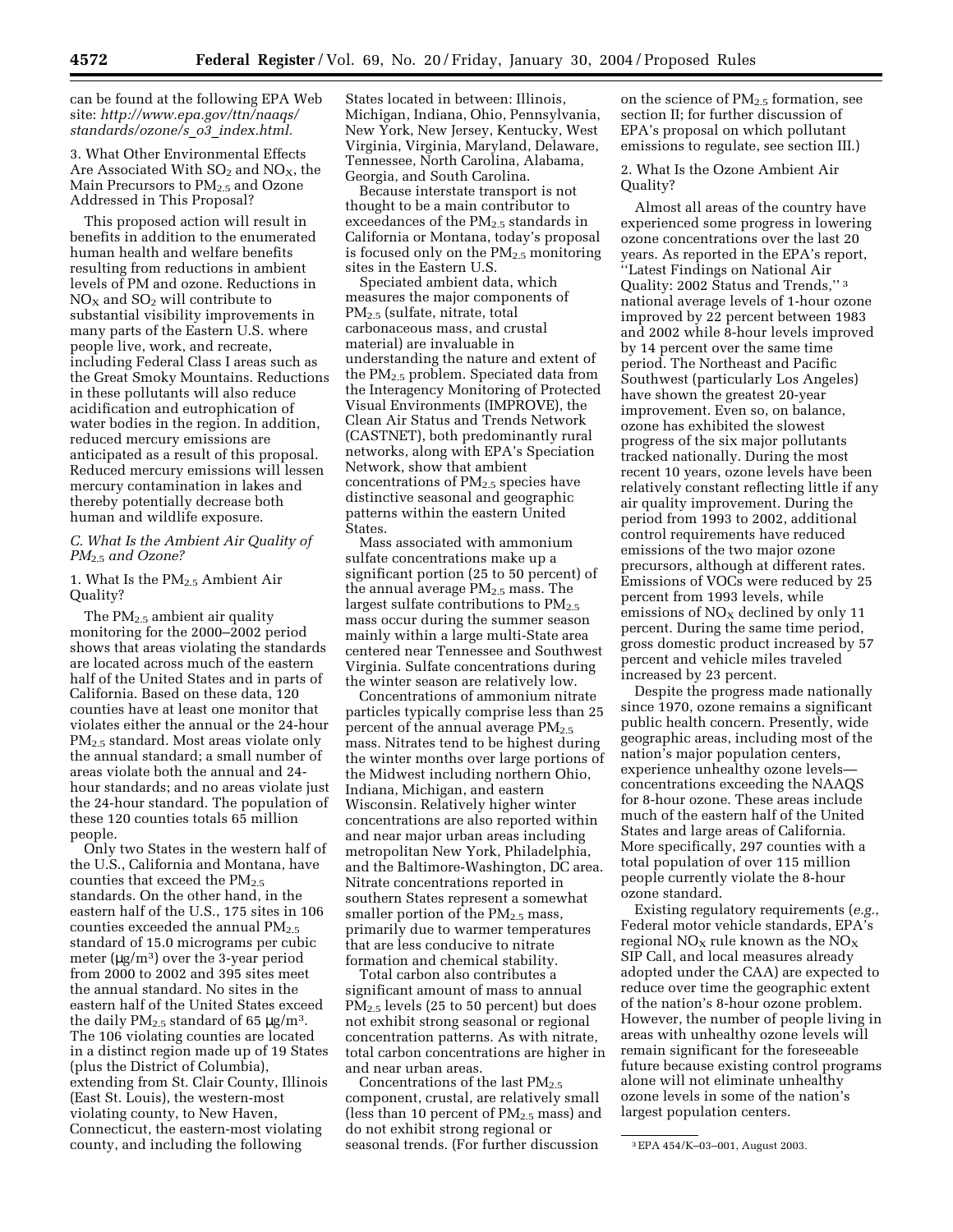#### *D. What Is the Statutory and Regulatory Background for Today's Action?*

1. What are the CAA Provisions on Attainment of the PM<sub>2.5</sub> and Ozone NAAQS?

The CAA, which was extensively amended by Congress in 1990, contains numerous State planning and attainment requirements associated with the PM and ozone NAAQS. In 1997, EPA revised the NAAQS for PM to add new annual average and 24–hour standards for fine particles, using  $PM_{2.5}$ as the indicator (62 FR 38652). At the same time, EPA issued its final action to revise the NAAQS for ozone (62 FR 38856) to establish new 8–hour standards. These standards were subject to litigation, which delayed implementation. The litigation was sufficiently resolved in 2001 to permit the EPA and States to begin the process of implementing the new  $PM_{2.5}$  and 8hour ozone standards. *See Whitman* v. *American Trucking Ass'n.,* 121 S.Ct. 903 (2001).

Following promulgation of new NAAQS, the CAA requires all areas, regardless of their designation as attainment, nonattainment, or unclassifiable, to submit SIPs containing provisions specified under section 110(a)(2). This includes provisions to address the following required SIP elements: emission limits and other control measures; provisions for meeting nonattainment requirements; ambient air quality monitoring/data system; program for enforcement of control measures; measures to address interstate transport; provisions for adequate funding, personnel, and legal authority for implementing the SIP; stationary source monitoring system; authority to implement the emergency episode provisions in their SIPs; provisions for SIP revision due to NAAQS changes or findings of inadequacy; consultation requirements with local governments and land managers; requirement to meet applicable requirements of part C related to prevention of significant deterioration and visibility protection; air quality modeling/data; stationary source permitting fees; and provisions for consultation and participation by affected local entities affected by the SIP. In addition, SIPs for nonattainment areas are generally required to include additional emissions controls providing for attainment of the NAAQS.

Under subpart 1 of part D, the SIPs must include, but are not limited to, the following elements: (1) Reasonably available control measures (RACM) and reasonably available control technology (RACT) control measures, (2) measures

to assure reasonable further progress (RFP), (3) an accurate and comprehensive inventory of actual emissions for all sources of the relevant pollutant in the nonattainment area, (4) enforceable emissions limits for stationary sources, (5) permits for new and modified major stationary sources, (6) measures for new source review (NSR), and (7) contingency measures which should be ready to be implemented without further action from the State or EPA.

Section 110(a)(2)(D) provides a tool for addressing the problem of transported pollution. This provision applies to all SIPs for each pollutant covered by a NAAQS and to all areas regardless of their attainment designation. Under section 110(a)(2)(D) a SIP must contain adequate provisions prohibiting sources in the State from emitting air pollutants in amounts that will contribute significantly to nonattainment in one or more downwind States.

The CAA section 110(k)(5) authorizes EPA to find that a SIP is substantially inadequate to meet any CAA requirement. If EPA makes such a finding, it must require the State to submit, within a specified period, a SIP revision to correct the inadequacy. This is generally known as a ''SIP call.'' In 1998, EPA used this authority to issue the NOx SIP Call, discussed below, to require States to revise their SIPs to include measures to reduce NOx emissions that were significantly contributing to ozone nonattainment problems in downwind States.

#### 2. What Is the  $NO<sub>x</sub>$  SIP Call?<sup>4</sup>

In the early 1990's, EPA recognized that ozone transport played an important role in preventing downwind areas from developing attainment demonstrations. In response to a recommendation by the Environmental Council of States, EPA formed a national work group to assess and attempt to develop consensus solutions to the problem of interstate transport of ozone and its precursors in the eastern half of the country. This work group, the Ozone Transport Assessment Group (OTAG), which was active from 1995– 1997, consisted of representatives from the 37 States in that region; the District of Columbia; EPA; and interested members of the public, including industry and environmental groups. The OTAG completed the most comprehensive analysis of ozone transport that had ever been conducted, developing technical data, including up-

to-date inventories and state-of-the-art air quality modeling, to quantify and identify the sources of interstate ozone transport. The OTAG concluded that regional  $NO<sub>x</sub>$  emissions reductions are effective in producing ozone benefits, while VOC controls are effective in reducing ozone locally and are most advantageous to urban nonattainment areas.

In 1998, EPA promulgated a rule, based in part on the work by OTAG, determining that 22 States 5 and the District of Columbia in the eastern half of the country significantly contribute to 1-hour and 8-hour ozone nonattainment problems in downwind States.6 This rule, generally known as the  $NO<sub>x</sub>$  SIP Call, required those jurisdictions to revise their SIPs to include NOx control measures to mitigate the significant ozone transport. The EPA determined the emissions reductions requirements by projecting  $NO<sub>x</sub>$  emissions to 2007 for all source categories and then reducing those emissions through controls that EPA determined to be highly cost effective. The affected States were required to submit SIPs providing the resulting amounts of emissions reductions.

Under the NOx SIP Call, States have the flexibility to determine the mix of controls to meet their emissions reductions requirements. However, the rule provides that if the SIP controls EGUs, then the SIP must establish a budget, or cap, for EGUs. The EPA recommended that each State authorize a trading program for  $NO<sub>x</sub>$  emissions from EGUs. We developed a model cap and trade program that States could voluntarily choose to adopt.

In response to litigation over EPA's final NOx SIP Call rule, the U.S. Court of Appeals for the District of Columbia Circuit issued two decisions concerning the NOx SIP Call and its technical amendments.7 The Court decisions generally upheld the  $NO<sub>x</sub>$  SIP Call and technical amendments, including EPA's

6*See* ''Finding of Significant Contribution and Rulemaking for Certain States in the Ozone Transport Assessment Group Region for Purposes of Reducing Regional Transport of Ozone; Final Rule,'' 63 FR 57,356 (October 27, 1998). The EPA also published two Technical Amendments revising the NOx SIP Call emission reduction requirements. (64 FR 26,298; May 14, 1999 and 65 FR 11222; March 2, 2000).

7*See Michigan* v. *EPA,* 213 F.3d 663 (D.C. Cir. 2000), *cert. denied,* 532 U.S. 904 (2001) (NOx SIP call) and *Appalachian Power* v. *EPA,* 251 F.3d 1026 (D.C. Cir. 2001) (technical amendments).

<sup>4</sup>For a more detailed background discussion, *see* 67 FR 8396; February 22, 2002.

<sup>5</sup>The jurisdictions are: Alabama, Connecticut, Delaware, District of Columbia, Georgia, Illinois, Indiana, Kentucky, Maryland, Massachusetts, Michigan, Missouri, New Jersey, New York, North Carolina, Ohio, Pennsylvania, Rhode Island, South Carolina, Tennessee, Virginia, West Virginia, and Wisconsin.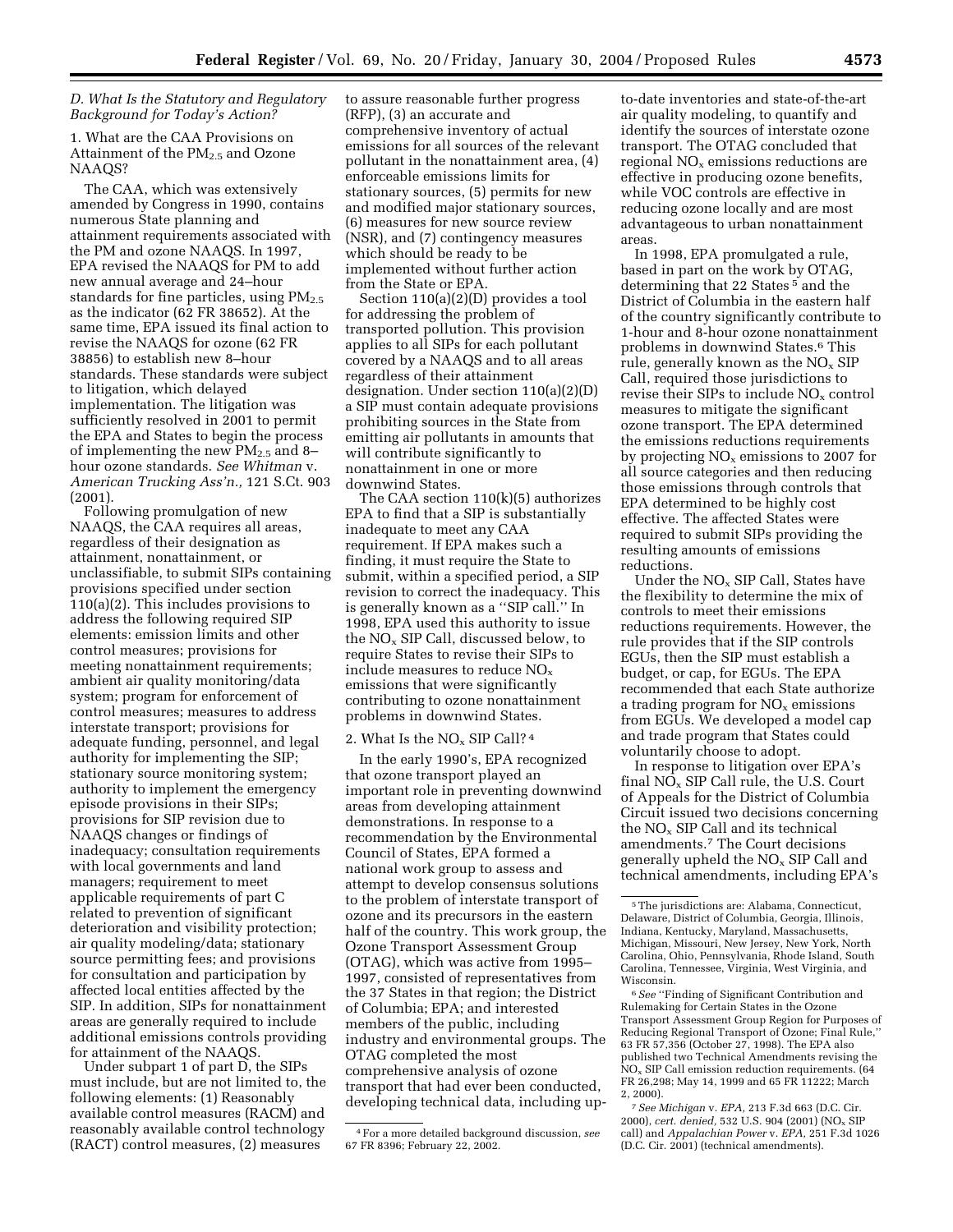interpretation of the definition of ''contribute significantly'' under CAA section 110(a)(2)(D). The litigation over the  $NO<sub>x</sub>$  SIP Call coincided with the litigation over the 8-hour NAAQS. Because of the uncertainty caused by the litigation on the 8-hour NAAQS, EPA stayed the portion of the  $NO<sub>x</sub>$  SIP Call based on the 8-hour NAAQS (65 FR 56245, September 18, 2000). Therefore, for the most part, the Court did not address  $NO<sub>x</sub>$  SIP Call requirements under the 8-hour ozone NAAQS.

As in the  $NO<sub>x</sub>$  SIP Call, in today's action EPA is exercising its Federal role to ensure States work in a coordinated way to solve regional pollution transport problems. Today's action follows the  $NO<sub>x</sub>$  SIP Call approach in many ways.

#### 3. What Is the Acid Rain Program and Its Relationship to This Proposal?

Title IV of the CAA Amendments of 1990 established the Acid Rain Program to address the deposition of acidic particles and gases. These particles and gases are largely the result of  $SO<sub>2</sub>$  and  $NO<sub>x</sub>$  emissions from power plants that are transported over long distances in the atmosphere. In the environment, acid deposition causes soils and water bodies to acidify, making the water unsuitable for some fish and other wildlife. Acid deposition also damages forest soils by stripping soil nutrients, as well as damaging some sensitive tree species including maple and pine trees, particularly at high elevations. It speeds the decay of buildings, statues, and sculptures that are part of our national heritage. The nitrogen portion of acid deposition contributes to eutrophication in coastal ecosystems, the symptoms of which include algal blooms (some of which may be toxic), fish kills, and loss of plant and animal diversity. Finally, acidification of lakes and streams can increase the amount of methyl mercury available in aquatic systems. Most exposure to mercury results from eating contaminated fish.

The Acid Rain Program requires a phased reduction of  $SO<sub>2</sub>$  (and, to a lesser extent,  $NO<sub>x</sub>$ ) emissions from power generators that sell electricity. Larger EGUs were covered in 1995 with additional generators being added in 2000. Acid Rain Program affected sources would likely be affected by today's action, which proposes to require additional cost-effective  $SO<sub>2</sub>$  and  $NO<sub>x</sub>$  reductions from large EGUs.

The Acid Rain Program utilizes a market-based cap and trade approach to require power plants to reduce  $SO<sub>2</sub>$ emissions to 50 percent of the 1980 emission levels. At full implementation after 2010, emissions will be limited

(*i.e.*, ''capped'') to 8.95 million tons in the contiguous United States. Individual existing units are directly allocated their share of the total emissions allowances—each allowance is an authorization to emit a ton of  $SO_2$ —in perpetuity. New units are not allocated allowances. Today's rule builds off of the Acid Rain cap and trade program and allows sources to use  $SO<sub>2</sub>$ allowances to meet the proposed emissions caps. This effectively reduces the national cap on  $SO<sub>2</sub>$  emissions.

The Acid Rain Program has achieved major  $SO<sub>2</sub>$  emissions reductions, and associated air quality improvements, quickly and cost effectively. In 2002, SO2 emissions from power plants were 10.2 million tons, 41 percent lower than 1980.8 These emissions reductions have translated into substantial reductions in acid deposition, allowing lakes and streams in the Northeast to begin recovering from decades of acid rain. Cap and trade under the Acid Rain Program has created financial incentives for electricity generators to look for new and low-cost ways to reduce emissions, and improve the effectiveness of pollution control equipment, at costs much lower than predicted. The Program's cap on emissions, its requirement that excess emissions be offset with allowances (with the potential for fines and civil prosecution), and its stringent emissions monitoring and reporting requirements ensure that environmental goals are achieved and sustained, while allowing for flexible compliance strategies which take advantage of trading and banking. The level of compliance under the Acid Rain Program continues to be uncommonly high with over 99 percent of the affected sources holding sufficient allowances by the annual compliance deadline. Even this handful of noncompliant sources did not compromise the integrity of the cap because each ton emitted in excess of allowances must be automatically offset.

Title IV also specifies a two-part, ratebased strategy to reduce  $NO<sub>X</sub>$  emissions from coal-fired electric power plants. Beginning in 1996 with larger units, the Acid Rain Program included smaller EGUs and required additional reductions from the larger units in 2000. By basing the required levels of  $NO<sub>x</sub>$ reductions on commercially available combustion controls, title IV has reduced  $NO<sub>x</sub>$  emissions to 2.1 million tons per year beginning in 2000. Utilities have the flexibility to comply

with the rule by: (1) Meeting the standard annual emissions limitations; (2) averaging the emissions rates of two or more boilers; or (3) if a utility cannot meet the standard emission limit, applying for a less stringent alternative emission limit (AEL) based upon its unique application of  $NO<sub>x</sub>$  emissions control technology on which the rule is based.

4. What Is the Regional Haze Program and Its Relationship to This Proposal?

Regional haze is visibility impairment that is caused by the same types of sources likely to be affected by this proposed rule. These types of sources emit fine particles and their precursors, and they are located across a broad geographic area.9 In 1977, in the initial visibility protection provisions of the CAA, Congress specifically recognized that the ''visibility problem is caused primarily by emission into the atmosphere of  $SO<sub>2</sub>$ , oxides of nitrogen, and particulate matter, especially fine particulate matter, from inadequate[ly] controlled sources.'' 10 The fine particulate matter, or  $PM_{2.5}$ , that impairs visibility by scattering and absorbing light also causes serious health effects and mortality in humans discussed earlier in this section. Data from the existing visibility monitoring network show that visibility impairment caused by air pollution occurs virtually all of the time at most national park and wilderness area monitoring stations.11

Under the 1999 Regional Haze Rule,<sup>12</sup> States are required to set periodic goals for improving visibility in the 156 Class I areas, and to adopt long-term strategies to meet the goal of returning visibility in these areas to natural conditions (*see* 40 CFR part 81, subpart D). Today's proposal will reduce  $SO_2$  and  $NO_X$ emissions in 29 States, assisting those States and their neighbors in making progress toward their visibility goals.

5. What Is the Proposed Utility Control Program for Air Toxics and Its Relationship to This Proposal?

Today's interstate air quality proposal affecting  $SO_2$  and  $NO<sub>x</sub>$  emissions is related to a proposal signed on December 15, 2003 to regulate mercury from certain types of EGU's using the

11National Park Service, *Air Quality in the National Parks: A Summary of Findings from the National Park Service Air Quality Research and Monitoring Program.* Natural Resources Report 88– 1. Denver CO, July 1988.

<sup>8</sup>U.S. Environmental Protection Agency, *EPA Acid Rain Program: 2002 Progress Report* (EPA 430–R–03–011), November 2003. (Available at: *http://www.epa.gov/airmarkets/cmprpt/arp02/ 2002report.pdf)*

<sup>9</sup>*See, e.g.,* U.S. EPA, National Center for Environmental Assessment, Office of Research and Development, Research Triangle Park, NC, *Air Quality Criteria for Particulate Matter,* EPA/600/P– 95/001bF, April 1996.

<sup>10</sup>H.R. Rep. No. 95–294 at 204 (1977).

<sup>12</sup> 64 FR 35714, July 1, 1999.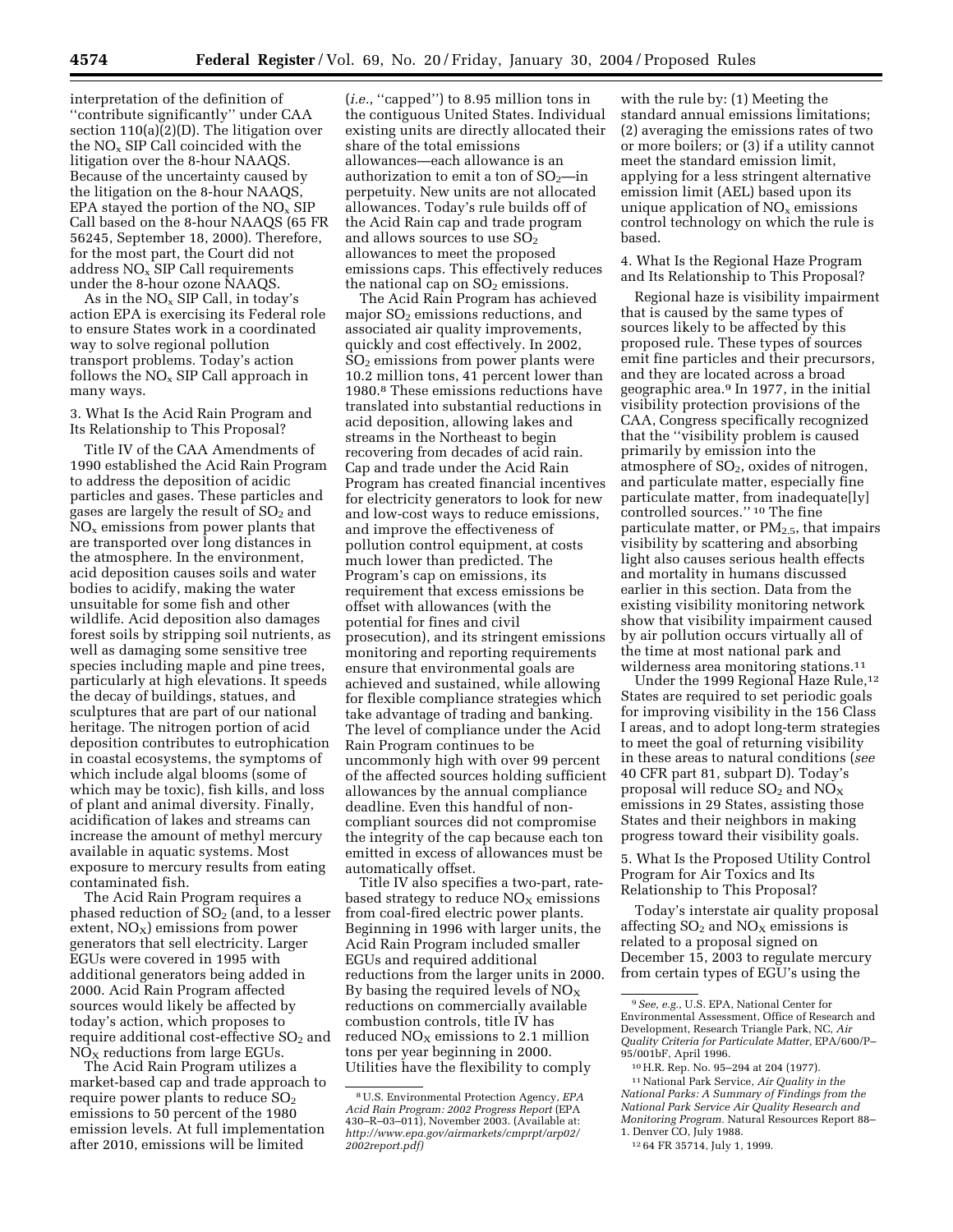maximum achievable control technology (MACT) provisions of section 112 of the CAA or using the performance standards provisions under section 111 of the CAA.

The EPA believes that a carefully designed multi-pollutant approach—a program designed to control  $NO<sub>X</sub>$ ,  $SO<sub>2</sub>$ , and mercury at the same time—is the most effective way to reduce emissions from electric utilities. One key feature of this approach is the interrelationship of the timing and cap levels for  $SO_2$ ,  $NO_X$ , and mercury. Today, we know that electric utilities can reduce their emissions of all three pollutants by installing flue gas desulfurization (FGD) (which controls  $SO<sub>2</sub>$  and mercury emissions) and selective catalytic reduction (SCR) (which controls  $NO<sub>X</sub>$ and mercury). We have designed the interstate transport proposal and the mercury section 111 proposal to take advantage of the combined emissions reductions that these technologies provide. Taken together, these proposals would coordinate emissions reductions from electric utilities to achieve necessary health protections cost effectively.

#### **II. Characterization of the Origin and Distribution of 8-Hour Ozone and PM**2.5 **Air Quality Problems**

This section presents a simplified account of the occurrence, formation, and origins of ozone and  $PM_{2.5}$ , as well as an introduction to certain relevant scientific and technical terms and concepts that are used in the remainder of this proposal. It also provides scientific and technical insights and experiences relevant to formulating control approaches for reducing the contribution of transport to these air quality problems.

#### *A. Ground-level Ozone*

#### 1. Ozone Formation

Ozone is formed by natural processes at high altitudes, in the stratosphere, where it serves as an effective shield against penetration of harmful solar UV–B radiation to the ground. The ozone present at ground level as a principal component of photochemical smog is formed in sunlit conditions through atmospheric reactions of two main classes of precursor compounds: VOCs and  $NO<sub>X</sub>$  (mainly NO and  $NO<sub>2</sub>$ ). The term ''VOC'' includes many classes of compounds that possess a wide range of chemical properties and atmospheric lifetimes, which helps determine their relative importance in forming ozone. Sources of VOCs include man-made sources such as motor vehicles, chemical plants, refineries, and many

consumer products, but also natural emissions from vegetation. Nitrogen oxides are emitted by motor vehicles, power plants, and other combustion sources, with lesser amounts from natural processes including lightning and soils. Key aspects of current and projected inventories for  $NO<sub>X</sub>$  and VOC are summarized in section IV of this proposal and EPA Web sites (*e.g., http://www.epa.gov/ttn/chief*).

The relative importance of  $NO<sub>X</sub>$  and VOC in ozone formation and control varies with location- and time-specific factors, including the relative amounts of VOC and  $NO<sub>X</sub>$  present. In rural areas with high concentrations of VOC from biogenic sources, ozone formation and control is governed by  $NO<sub>X</sub>$ . In some urban core situations,  $NO_X$ concentrations can be high enough relative to VOC to suppress ozone formation locally, but still contribute to increased ozone downwind from the city. In such situations, VOC reductions are most effective at reducing ozone within the urban environment and immediately downwind.

The formation of ozone increases with temperature and sunlight, which is one reason ozone levels are higher during the summer. Increased temperature increases emissions of volatile manmade and biogenic organics and can indirectly increase NO<sub>X</sub> as well (*e.g.*, increased electricity generation for air conditioning). Summertime conditions also bring increased episodes of largescale stagnation, which promote the build-up of direct emissions and pollutants formed through atmospheric reactions over large regions. The most recent authoritative assessments of ozone control approaches<sup>13 14</sup> have concluded that, for reducing regional scale ozone transport, a  $NO<sub>X</sub>$  control strategy would be most effective, whereas VOC reductions are most effective in more dense urbanized areas.

2. Spatial and Temporal Patterns of Ozone

Studies conducted in the 1970's established that ozone occurs on a regional scale (*i.e.* 1000's of kilometers) over much of the Eastern U.S., with elevated concentrations occurring in rural as well as metropolitan areas.15 16 While progress has been made in

reducing ozone in many urban areas, the Eastern U.S. continues to experience elevated regional scale ozone episodes in the extended summer ozone season.

Regional 8-hour ozone levels are highest in the Northeast and Mid-Atlantic areas with peak 2002 (3-year average of the 4th highest value for all sites in the region) ranging from 0.097 to 0.099 parts per million (ppm).17 The Midwest and Southeast States have slightly lower peak values (but still above the 8-hour standard in many urban areas) with 2002 regional averages ranging from 0.083 to 0.090 ppm. Regional-scale ozone levels in other regions of the country are generally lower, with 2002 regional averages ranging from 0.059 to 0.082 ppm. Nevertheless, some of the highest urban 8-hour ozone levels in the nation occur in southern and central California and the Houston area.

#### *B. Fine Particles*

1. Characterization and Origins of Fine Particles

Particulate matter is a chemically and physically diverse mixture of discrete particles and droplets. It exists in the air in a range of particle sizes, from submicrometer to well above 30 micrometers (um). Most of the mass of particles is distributed in two size modes that are termed fine and coarse particles. Although there is some overlap at the division of the modes (1 to 3 µm), fine and coarse particles generally have different origins, source types, chemical composition, and atmospheric transport and removal processes. In particular, because of their small size and mechanisms of formation, fine particles can be created and transported substantial distances (hundreds to over 1000 km) from emission sources.

As noted above, EPA has established NAAQS for fine particles, which are defined as those smaller than a nominal 2.5  $\mu$ m (aerodynamic diameter) or PM<sub>2.5</sub>. Standards also exist for particles smaller than a nominal 10 µm aerodynamic diameter (or PM10) which include both fine particles and inhalable coarse mode particles. For reasons summarized in section III below, today's proposal focuses on reducing significant transport of  $PM<sub>2.5</sub>$  as it affects attainment of the annual standards.

Fine particles can be directly emitted from sources or, like ozone, can be formed in the atmosphere from precursor gases. Directly emitted particles are often termed ''primary'' particles, while those formed in the

*Quality,* August 2003.

<sup>13</sup>Ozone Transport Assessment Group, *OTAG* 

*Final Report,* 1997. 14NARSTO, *An Assessment of Tropospheric Ozone Pollution—A North American Perspective,* July 2000.

<sup>15</sup>National Research Council, *Rethinking the Ozone Problem in Urban and Regional Air Pollution,* 1991.

<sup>16</sup>NARSTO, *An Assessment of Tropospheric Ozone Pollution—A North American Perspective,* July 2000.

<sup>17</sup>U.S. EPA, *Latest Findings on National Air*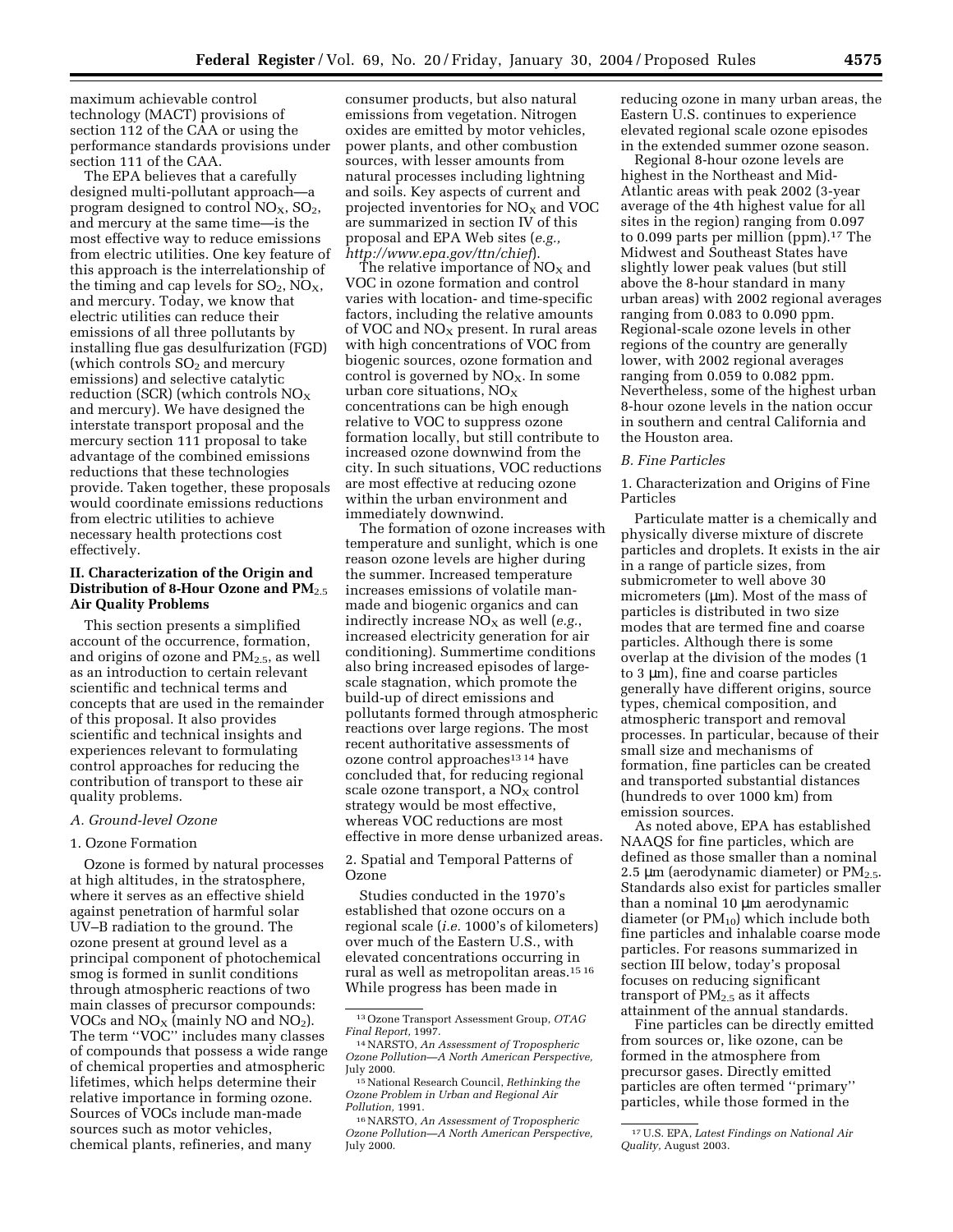atmosphere are called ''secondary'' particles.18 The most common source of directly emitted  $PM_{2.5}$  is incomplete combustion of fuels containing carbon (fossil or biomass), which produces carbonaceous particles consisting of a variety of organic substances and black carbon (soot), as well as gaseous carbon monoxide, VOCs and  $NO<sub>X</sub>$ . Certain high energy industrial processes also emit primary PM<sub>2.5</sub>. Examples of direct PM<sub>2.5</sub> sources include diesel and gasoline vehicles, open burning, residential wood burning, forest fires, power generation, and industrial metals production and processing.

The major gaseous precursors of secondary  $PM_{2.5}$  include  $SO_2$ ,  $NO_X$ , certain VOCs and  $NH<sub>3</sub>$ . The  $SO<sub>2</sub>$  and  $NO<sub>X</sub>$  form, respectively, sulfuric and nitric acids, which then react with ammonia to form various sulfate and nitrate compounds. At typical summertime humidities in the East, these substances absorb water and the particles exist as tiny droplets. Ammonia generally would not form atmospheric particles in the absence of acidic sulfates and nitrates. Certain reactive VOCs of relatively high molecular weight (*e.g.*, toluene, xylenes in gasoline) can be oxidized to form secondary organic aerosol particles (SOA) in the same kinds of photochemical processes that produce ozone.

The major sources of secondary  $PM_{2.5}$ forming gases  $(SO_2, NO_X,$  certain VOCs, NH3) include nearly every source category of air pollutants. Major  $SO<sub>2</sub>$ sources in the U.S. include coal-fired power plants and industrial boilers and  $s$ melters. Major NO<sub>X</sub> sources were summarized in subsection 1 (ozone) above. Significant man-made sources of organic PM precursors (particularly aromatic compounds 19) include motor vehicle fuels, solvents, petrochemical facilities, diesel and gasoline vehicle emissions, and biogenic emissions from trees. Ammonia is emitted from numerous livestock and other agricultural activities and natural processes in soil, but smaller source categories may be important in urban areas.

Secondary formation of  $PM_{2.5}$ involves complex processes that depend on factors such as the amounts of

needed precursor gases; the concentrations of other reactive species such as ozone  $(O_3)$ , hydroxyl radicals (OH<sup>-</sup>), or hydrogen peroxide ( $H_2O_2$ ); atmospheric conditions including solar radiation, temperature and relative humidity (RH); and the interactions of precursors and pre-existing particles with cloud or fog droplets or in the liquid film on solid particles. Significantly, these processes indicate an important link between  $PM_{2.5}$  and the pollutants and sources that form ozone. More complete discussions of the formation and characteristics of secondary particles can be found in the U.S. EPA Criteria Document,<sup>20</sup> and in the recent NARSTO Fine Particle Assessment.21 More complete discussions of the characteristics and sources of both primary and secondary particles can be found in the U.S. EPA Staff Paper on Review of the National Ambient Air Quality Standards for Particulate Matter.<sup>22</sup>

#### 2. Spatial and Temporal Patterns of PM2.5 and Major Components

As noted in section I above, the most recent PM2.5 monitoring data (2000– 2002) show numerous counties in violation of the annual standards across much of the Eastern U.S., as well as in southern and central California. A major reason for the high values in eastern urban areas is the regional contributions from sources distant to these areas.<sup>23</sup> This is illustrated by comparing recent PM2.5 data from the EPA Speciation Network (urban sites) and the IMPROVE Network (non-urban sites). A tabular summary comparing these urban and rural ambient data is included in the Air Quality Data Analysis Technical Support Document. This comparison suggests that in the East, rural regional transport contributes well over half of the  $PM_{2.5}$  observed in urban areas.

The EPA Speciation Network and IMPROVE data also permits comparison of the regional contribution of the major components that comprise  $PM_{2.5}$ . The major chemical compounds/classes typically measured or estimated include sulfate, and nitrate, ammonium (estimated from sulfate and nitrate in IMPROVE), total carbonaceous materials (TCM), including black carbon and estimated organic carbon, and crustal-

related materials. The crustal materials reflect intrusion of the smallest particles originating in the coarse mode as well as a number of fine mode metals and other elements present in small amounts.

Nationally, the most recent urban PM2.5 composition data show a significant contribution of carbonaceous material at all sites, with sulfates higher in the East and nitrates higher in the West. Crustal material is typically less than 5 to 10 percent of the total. Focusing on the rural eastern sites representative of the regional contribution, sulfates and associated ammonium are the largest fraction, followed by carbonaceous material. Nitrates are also a significant contributor to  $PM_{2.5}$  in the more northern areas of the Eastern U.S., especially in the industrial Midwest (about 20 percent).

Rao and Frank  $^{24}$  (2003) have compared the concentrations of sulfates and carbonaceous particles for specific pairs of urban and nearby non-urban sites. In the East, sulfate at urban monitoring locations is only slightly higher than at nearby non-urban sites. In contrast, carbonaceous material at urban sites is significantly higher than at the non-urban sites. The similarity of urban and rural sulfates suggests that ambient sulfate is present on a regional scale and that most urban sulfate is likely associated with regional transport. On the other hand, urban carbonaceous material appears to have both a regional and an urban component. The much higher concentrations in urban areas indicate the importance of local sources. Detailed source apportionment studies discussed in section V below suggest that mobile and other combustion sources, which are much more concentrated in urban areas, may explain much of the elevated urban carbon concentrations.

Seasonal variations in PM<sub>2.5</sub> and components provide useful insights into the relative importance of various sources and atmospheric processes. In the East, rural  $PM_{2.5}$  concentrations are usually significantly higher in the summertime than in the winter. In large urban areas, however, summer/winter differences are smaller, and winter peaks may be higher. More specifically, PM2.5 concentrations in urban areas in the Northeast, industrial Midwest, and upper Midwest regions peak both in the winter and in the summer and are

<sup>18</sup>These terms used in the context of atmospheric science should not be confused with similar terms that are used in section 109 of the CAA to distinguish standards that are intended to protect public health (primary) from those that protect public welfare (secondary).

<sup>19</sup> Grosjean, D., Seinfeld, J.H., *Parameterization of the formation potential of secondary organic aerosols,* Atmospheric Environment 23, 1733–1747, 1989.

<sup>20</sup>U.S. EPA, National Center for Environmental Assessment, *Air Quality Criteria for Particulate Matter, 4th External Review Draft.* June 2003.

<sup>21</sup>NARSTO, *Particulate Matter Science for Policy Makers—A NARSTO Assessment.* February 2003.

<sup>22</sup>U.S. EPA, *Review of the National Ambient Air Quality Standards for Particulate Matter: Policy Assessment of Scientific and Technical Information OAQPS Staff Paper—First Draft.* August 2003.

<sup>23</sup>NARSTO, *Particulate Matter Science for Policy Makers—A NARSTO Assessment.* February 2003.

<sup>24</sup> V. Rao, N. Frank, A. Rush, F. Dimmick, *Chemical Speciation of PM*2.5 *in Urban and Rural Areas,* In the Proceedings of the Air & Waste Management Association Symposium on Air Quality Measurement Methods and Technology, San Francisco, on November 13–15, 2002.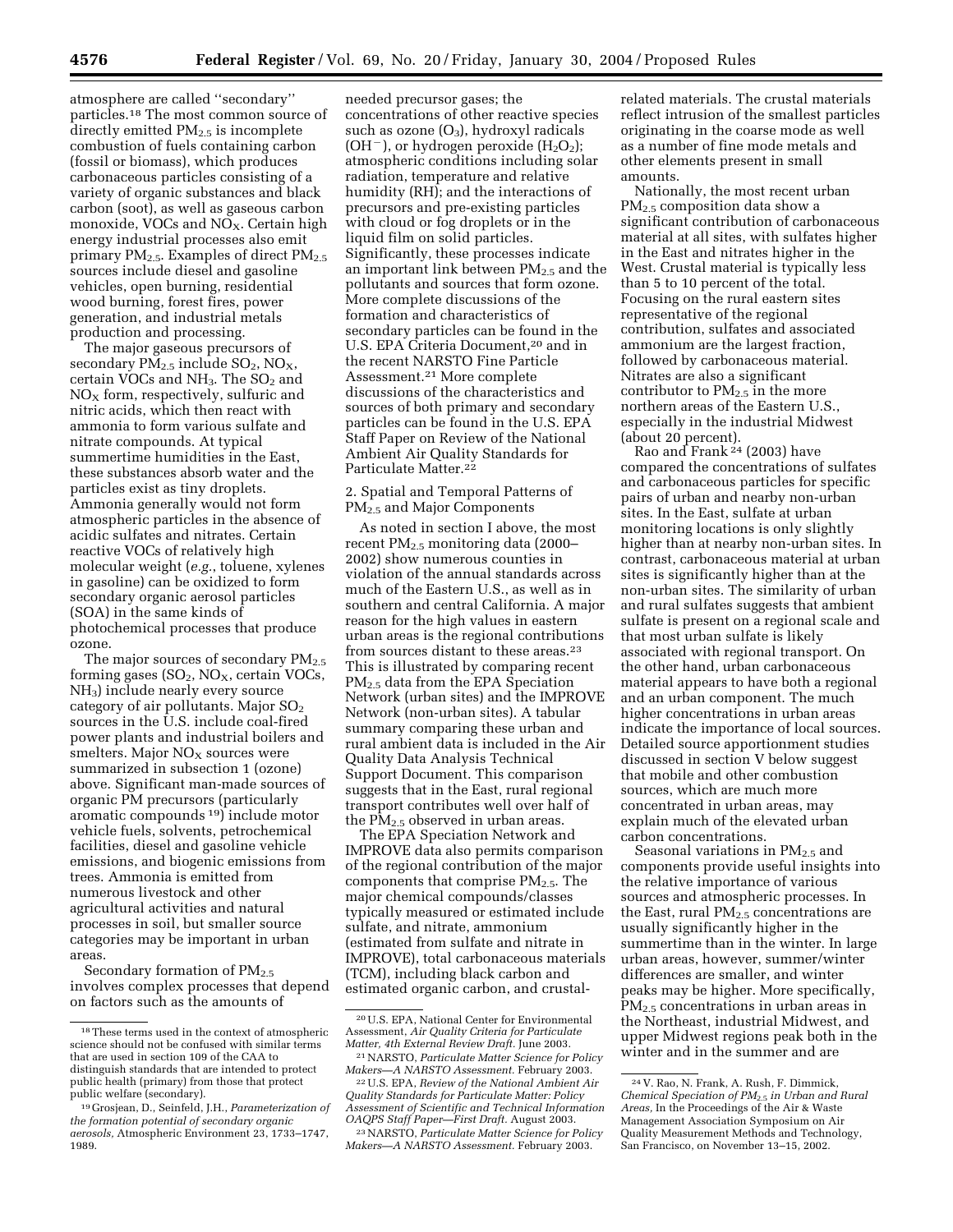lowest in the spring and fall. The concentrations in the peak seasons in the Northeast and industrial Midwest are 5 µg/m3 or more higher in concentration than the low seasons. The peak seasons in the upper Midwest are less than 5  $\mu$ g/m<sup>3</sup> higher than the low seasons. In the Southeast, however, the urban areas have just one peak that occurs in the summer, and that peak is only 4 to 5  $\mu$ g/m<sup>3</sup> higher than the lowest season.

The seasonal pattern of summer  $PM_{2.5}$ peaks in rural areas does not vary as much by region as do urban patterns. The composition data show that these summer peaks are due to elevated regional sulfates and organic carbon. Urban and rural nitrates tend to be low in the summer and significantly higher in the winter, when sulfates are lowest. Wintertime urban peaks appear to consist of increased ammonium nitrate and carbonaceous material of local origin.25

#### 3. Implications for Control of Transported PM2.5

The interplay between sulfates and nitrates observed in the seasonal data above is of particular importance. The formation of ammonium nitrate is favored by availability of ammonia and nitric acid vapor, low temperatures, high relative humidity, and the absence of acid sulfate particles. At higher summer temperatures when photochemical processes and meteorological conditions in the East produce high sulfate levels, ammonia and nitric acid vapor tend to remain in the gas phase rather than forming ammonium nitrate particles. In winter months, with cooler temperatures and lower sulfur-related acidity, the presence of sufficient nitric acid and ammonia favors formation of nitrate particles.

The chemistry summarized above has consequences for the effectiveness of SO2 reductions in lowering regional and urban  $PM_{2.5}$  concentrations. Both observations and modeling simulations (*see* subsection II.B.4 below) suggest that regional  $SO<sub>2</sub>$  reductions are effective at reducing sulfates and  $PM_{2.5}$ . When  $SO<sub>2</sub>$  reductions reach a certain point in relation to other relevant reactants and conditions, however, the ammonia formerly associated with sulfate can react with excess nitric acid vapor to form nitrate particles, effectively replacing at least part of the  $PM_{2.5}$  reduction due to sulfate. This phenomenon is termed ''nitrate replacement.'' Under these conditions,

SO2 reductions will not be as effective at reducing  $PM_{2.5}$ . Empirical evidence based on ambient measurements and modeling simulations show nitrate replacement changes under differing scenarios involving meteorological factors and relative concentrations of important components.26, 27 Obviously, sulfate reduction approaches  $(SO<sub>2</sub>)$ controls) will be more effective at lowering PM2.5 if complemented by strategies that reduce nitrates  $(NO<sub>X</sub>)$ controls), particularly in the winter.

This chemistry also has implications for the role of ammonia sources in contributing to regional  $PM<sub>2.5</sub>$ . As noted above, ammonia would not be present in particle form were it not for the presence of sulfuric and nitric acids. Significant reductions of these acids through  $SO<sub>2</sub>$  and  $NO<sub>x</sub>$  controls would also reduce particulate ammonia, without the need for ammonia controls. As evidenced in the discussion above, it is clear that any effects of ammonia emissions controls on  $PM_{2.5}$  would vary considerably with the concentrations of sulfate, total ammonia (gas phase plus aerosol), total nitric acid temperature, and location and season. In some cases, a decrease in ammonia will have no effect on PM<sub>2.5</sub>, while in other cases, the decrease will reduce total nitrate contributions.28

In essence, the effect of significant reductions in ammonia on  $PM<sub>2.5</sub>$  is least in conditions with low particulate nitrate levels (*e.g.,* warm conditions) or low nitric acid vapor levels (*e.g.,* through  $NO<sub>x</sub>$  reductions) in comparison to ammonia levels. The most significant effects of ammonia control would occur in conditions where there is an abundance of nitric acid, in which ammonia limits particulate nitrate formation. Therefore, significant reductions in  $SO_2$  and  $NO<sub>X</sub>$  emissions would create conditions that would reduce the effectiveness of ammonia controls in reducing  $PM<sub>2.5</sub>$ .

In addition to these direct effects of ammonia controls on  $PM_{2.5}$ , ammonia is a weak base that serves to partially neutralize acids that occur in  $PM<sub>2.5</sub>$ . As such, reducing ammonia will make PM2.5, clouds, and precipitation more acidic, thereby exacerbating acidifying

precipitation (acid rain) and possibly causing health effects related to  $PM<sub>2.5</sub>$ acidity. Through this increased acidity of clouds and fogs, ammonia reductions can slow the conversion of  $SO<sub>2</sub>$  to particle sulfate.29 The increased acidity associated with ammonia reductions may also increase the formation of secondary organic aerosols, according to recent laboratory studies.30 In contrast,  $NO<sub>X</sub>$  reductions can both slow sulfate formation through oxidant chemistry, while also reducing acidity.

A further complication in consideration of ammonia controls is the uncertainty regarding the location and temporal variations in ammonia emissions, particularly in urban areas. This is an area of active research and investigation for EPA and others. It is of note that the maximum concentration of ammonium nitrates occurs in the winter, a period that is expected to have the lowest ammonia emissions from agricultural activities; 31 by contrast, the potential PM2.5 benefit of reducing ammonia emissions in the summer when they may be at a peak is limited to the ammonium itself, because this is the time of lowest ammonium nitrate particle levels.

The origins of the carbonaceous component of regional transport are even less well characterized. It reflects a complex mixture of hundreds or even thousands of organic carbon compounds, most of which have not yet been successfully quantified. In addition to directly emitted carbonaceous materials from fires and transport from urban areas, a varying amount is likely derived from biogenic emissions—which may include both primary and transformed secondary materials. Because the observed summertime increase in organic particles may be related to photochemical activity, it is reasonable to expect that—as for regional ozone—  $NO<sub>x</sub>$  reductions might produce some benefits. Further, recent work by Jang *et al.* suggests that acidic aerosols (*e.g.,* sulfates) *may* increase the formation of secondary organic aerosols (SOA).32

Despite significant progress that has been made in understanding the origins

<sup>25</sup>NARSTO, *Particulate Matter Science for Policy Makers—A NARSTO Assessment.* February 2003.

<sup>26</sup>NARSTO, *Particulate Matter Science for Policy Makers—A NARSTO Assessment.* February 2003.

<sup>27</sup>Blanchard and Hidy. J., *Effects of Changes in Sulfate, Ammonia, and Nitric Acid on Particulate Nitrate Concentrations in the Southeastern United States,* Air & Waste Manage. Assoc. 53:283–290. 2003.

<sup>28</sup>The marginal effectiveness of reducing ammonia on PM2.5 is examined in West, J. J., A. S. Ansari, and S. N. Pandis, *Marginal PM* 2.5: nonlinear aerosol mass response to sulfate reductions in the eastern U.S., Journal Air & Waste Management Assoc., 49(12): 1415–1424, 1999.

<sup>29</sup>NARSTO, *Particulate Matter Science for Policy Makers—A NARSTO Assessment.* February 2003.

<sup>30</sup> Jang, M.; Czoschke, N. M.; Lee, S.; Kamens, R. M., *Heterogeneous Atmospheric Aerosol Production by Acid-Catalyzed Particle Phase Reactions,* Science, 2002, 298, 814–817.

<sup>31</sup>Battye, W., V. P. Aneja, and P. A. Roelle, *Evaluation and improvement of ammonia emissions inventories, Atmospheric Environment,* 2003, 37, 3873–3883.

<sup>32</sup> Jang, M.; Czoschke, N. M.; Lee, S.; Kamens, R. M., *Heterogeneous Atmospheric Aerosol Production by Acid-Catalyzed Particle Phase Reactions,* Science, 2002, 298, 814–817.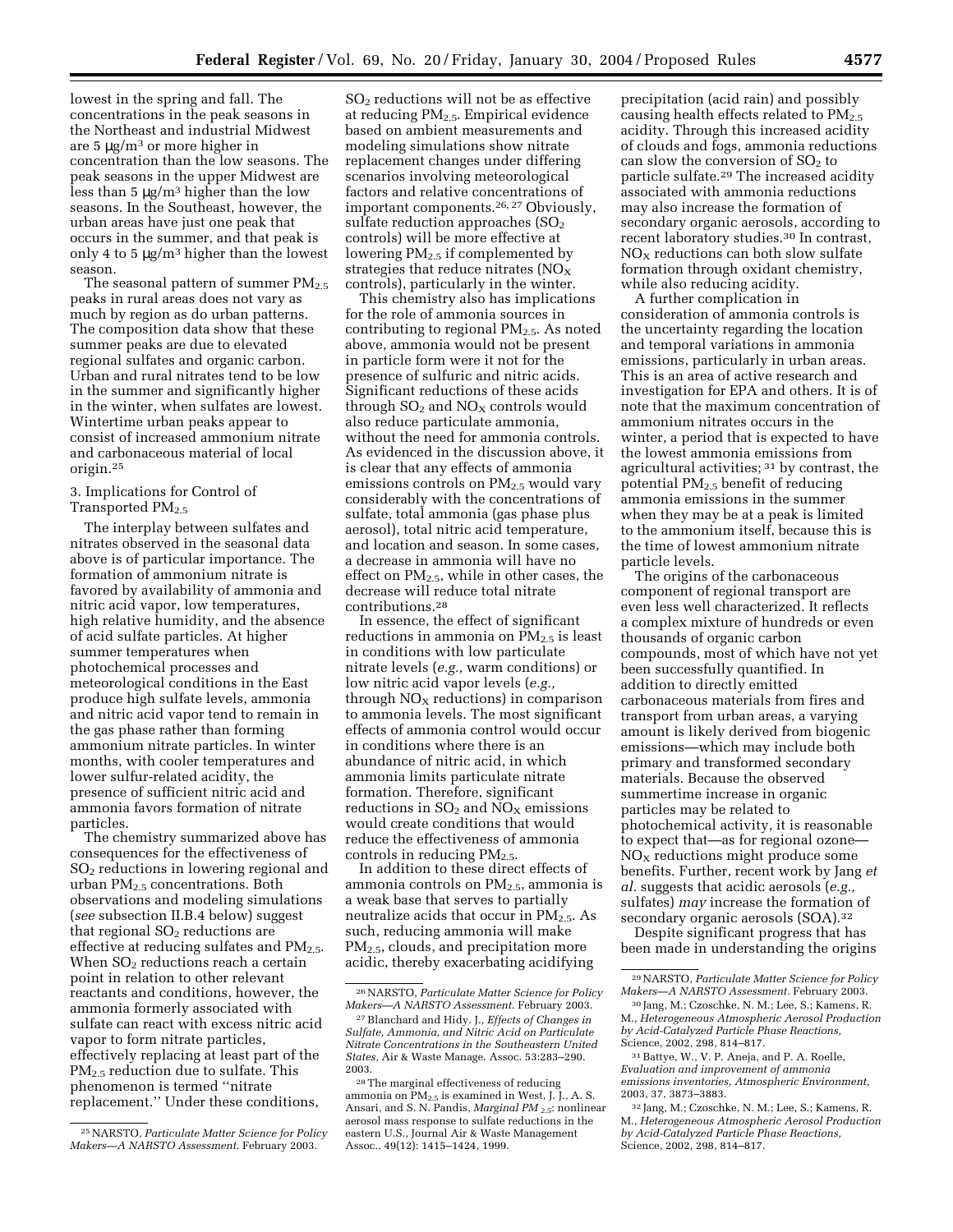and properties of SOA, it remains the least understood component of  $PM_{2.5}$ . Moreover, the contribution of primary and secondary organic aerosol components to measured organic aerosol concentrations is thought to be highly variable and is a controversial issue.33 The relative amounts of primary versus secondary organic compounds in the ambient air throughout the U.S., however, appear to vary with location and time of year. While carbonaceous material appears to be a significant component in regional transport in the East, it is currently not possible to determine with certainty the relative contribution of primary versus secondary carbonaceous particles, or to fully quantify the fraction that might be reduced by control of man-made sources. The EPA and others have funded substantial research and monitoring efforts to clarify these issues. New information from the scientific community continues to emerge to improve our understanding of the relationship between sources of PM precursors and secondary particle formation.

4. Air Quality Impacts of Regional  $SO<sub>2</sub>$ Reductions

As noted above, sulfates from  $SO<sub>2</sub>$ comprise the largest component of regional transport in the East. Fortunately, we already have significant observational evidence of the effectiveness of reducing regional  $SO<sub>2</sub>$ emissions. By contrast, while small to modest  $NO<sub>x</sub>$  emissions reductions from control programs to date have resulted in reduced nitrate deposition in some portions of the East,<sup>34</sup> we have no comparable long-term experience in observing the expected effects of more substantial regional reductions for  $NO<sub>X</sub>$ . Perhaps the best documented example of the results of any major regional air pollution control program is reflected in the experience of the title IV Acid Rain Program (*see* section VIII below). From 1990 to date, this market-based program reduced SO<sub>2</sub> emissions from electric utilities throughout the country, with most of the emissions reductions achieved by sources in the East. The regional reductions have resulted in substantial improvements in air quality and deposition throughout the East. The spatial and temporal patterns of these improvements have been observed at

most eastern rural monitoring networks.35

The signal of regional air quality has been detected by the CASTNET. The CASTNET sites in rural areas of the Midwest and East measured high average  $SO<sub>2</sub>$  concentrations prior to the Acid Rain Program, particularly in areas of the Ohio River Valley and into New York and eastern Pennsylvania where electric utility  $SO<sub>2</sub>$  emissions were high. Average concentrations of sulfates throughout this area were elevated throughout an even broader region, indicating that sulfates were being transported from the  $SO<sub>2</sub>$  emission sources to areas throughout the East.

Since 1990,  $SO<sub>2</sub>$  concentrations at CASTNET sites have been reduced substantially in the areas where concentrations were high before the Acid Rain Program.36 A comparison of current mean  $SO<sub>2</sub>$  concentrations (3-year average 2000–2002) to  $SO_2$ concentrations before the Program (1990–1992) shows that all sites decreased. The largest decrease was observed at sites from Illinois to northern West Virginia across Pennsylvania to western New York.

Rural monitoring networks have also been able to detect temporal patterns in SO<sub>2</sub> and sulfate concentrations. Temporal trends in rural concentrations of these pollutants can be used to determine if monitored concentrations responded to changes in emissions trends. The most substantial drop in SO2 emissions occurred in 1995 when Phase I of the Acid Rain Program began. After 1995, emissions increased slightly, as sources began to use allowances that they had banked by reducing emissions before the program began, until Phase II of the program began in 2000 and emissions declined again.<sup>37</sup>

Monitored  $SO<sub>2</sub>$  concentrations, sulfate concentrations at eastern CASTNET sites, sulfur concentrations in precipitation at eastern National Atmospheric Deposition (NADP) sites, and total (Dry + Wet) sulfur deposition at NADP and CASTNET sites closely tracked the yearly trends in  $SO<sub>2</sub>$ emissions from Acid Rain Program sources from 1990–2002. Notably, the most significant decline in the various pollutants was observed in 1995 immediately after Phase I began.38

These trends in air quality and deposition at rural monitoring sites

show that a large, regional emission reduction program can achieve significant, observable environmental improvements throughout a broad area, especially where pollution levels are elevated before the program is implemented. In addition, the temporal trend in observed improvements shows that emissions reductions can lead to immediate environmental improvements. Additional discussions of the air quality impacts of regional  $SO<sub>2</sub>$  reductions can be found in the U.S. Air Quality and Emission Trends Report,39 as well as recent reports from IMPROVE 40 and the National Atmospheric Deposition Program.41

#### **III. Overview of Proposed Interstate Air Quality Rule**

## *A. Purpose of Interstate Air Quality Rule*

For this rulemaking, EPA has assessed the role of transported emissions from upwind States in contributing to unhealthy levels of  $PM_{2.5}$  and 8-hour ozone in downwind States. Based on that assessment, the EPA is proposing emissions reduction requirements for  $SO<sub>2</sub>$  and  $NO<sub>X</sub>$  that would apply to upwind States.

Emissions reductions to eliminate transported pollution are required by the CAA and supported by sound policy. Clean Air Act section 110(a)(2)(D) requires SIP revisions for upwind States to eliminate emissions that contribute significantly to nonattainment downwind. Under section 110(a)(1), these SIP revisions were required in 2000 (three years after the 1997 revision of the  $PM_{2.5}$  and 8hour ozone NAAQS); EPA proposes that they be submitted as expeditiously as practicable, but no later than 18 months after the date of promulgation.

There are also strong policy reasons for addressing interstate pollution transport, and for doing so now. First, emissions from upwind States can alone, or in combination with local emissions, result in air quality levels that exceed the NAAQS and jeopardize the health of citizens in downwind communities. Second, interstate pollution transport requires some consideration of reasonable balance between local and regional controls. If significant contributions of pollution from upwind States go unabated, the downwind area must achieve greater

<sup>33</sup>NARSTO, *Particulate Matter Science for Policy Makers—A NARSTO Assessment.* February 2003.

<sup>34</sup>Butler, Thomas J., Gene E. Likens, Francoise M. Vermeylen and Barbara J. B. Stunder. The relation between  $NO<sub>x</sub>$  emissions and precipitation  $NO<sub>3</sub>$  - in the eastern USA, Atmospheric Environment, Volume 37, Issue 15, May 2003, Pages 2093–2104.

<sup>35</sup>U.S. EPA, *Clean Air Status and Trends Network 2002 Annual Report.* November 2003.

<sup>36</sup>U.S. EPA, *Acid Rain Progress Report,* November 2003.

<sup>37</sup>U.S. EPA, *Clean Air Status and Trends Network 2002 Annual Report,* November 2003.

<sup>38</sup>U.S. EPA, *Clean Air Status and Trends Network 2002 Annual Report.* November 2003.

<sup>39</sup>U.S. EPA, *National Air Quality and Emissions Trends Report,* 1999. March 2001.

<sup>40</sup>Malm, William C., *Spatial and Seasonal Patterns and Temporal Variability of Haze and its Constituents in the United States:'' Report III.* May 2000.

<sup>41</sup>*National Atmospheric Deposition Program, National Atmospheric Deposition Program, 2002 Annual Summary.* 2003.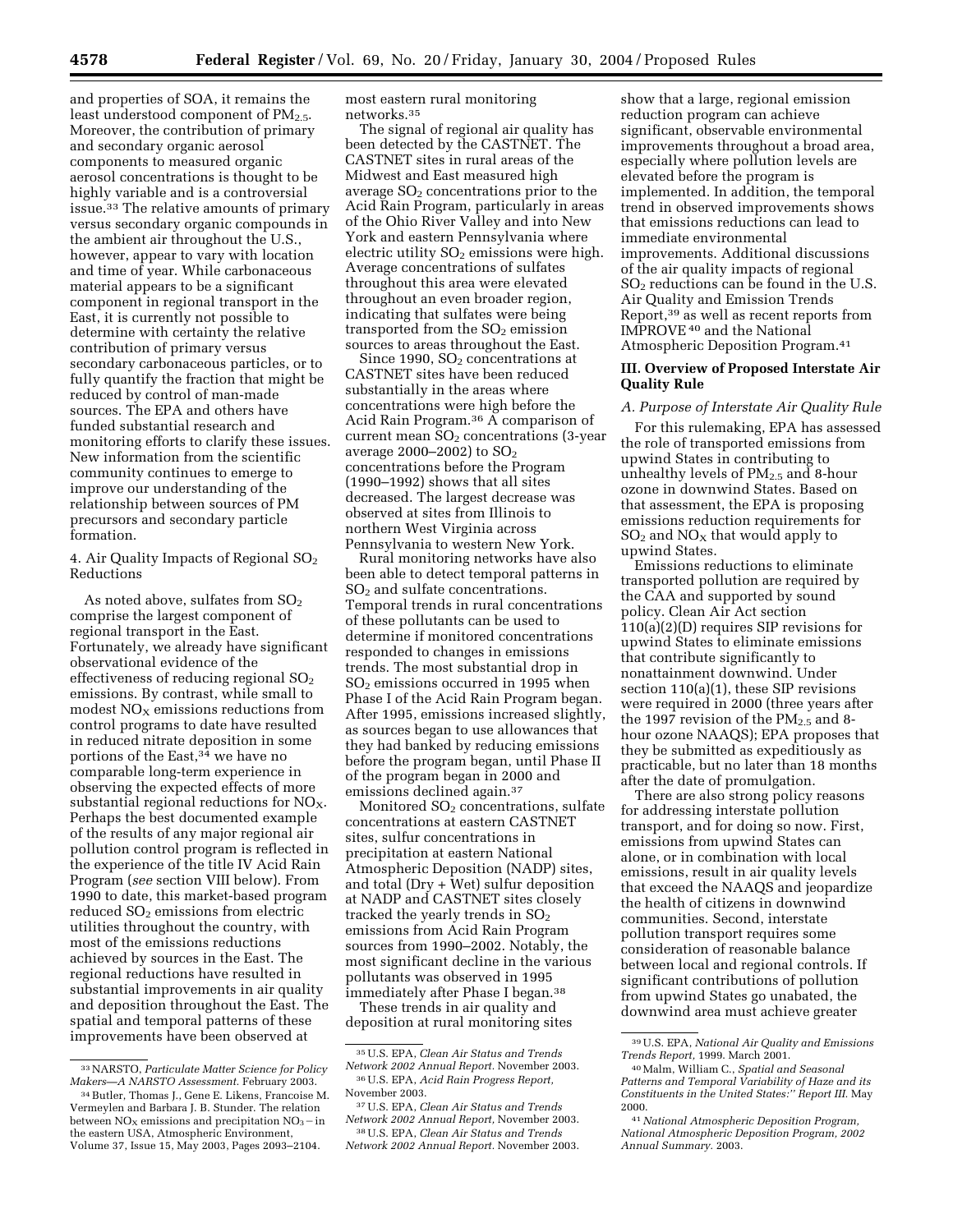local emissions reductions, thereby incurring extra clean-up costs in the downwind area. Third, requiring reasonable controls for both upwind and local emissions sources should result in achieving air quality standards at a lesser cost than a strategy that relies solely on local controls. For all these reasons, EPA believes it is important to address interstate transport as early as possible. Doing so as we are today, in advance of the time that States must adopt local nonattainment plans, will make it easier for states to develop plans to reach attainment of the standards.

The EPA previously addressed interstate pollution transport for ozone in rules published in 1998 and 2000. These rules, known as the  $NO<sub>X</sub>$  SIP Call and Section 126 Rule, are substantially reducing ozone transport and helping downwind areas meet the 1-hour and 8 hour ozone standards. However, EPA is reassessing ozone transport in this rulemaking for two reasons. First, several years have passed since promulgation of the  $NO<sub>X</sub>$  SIP Call and updated data are available. Second, in view of the difficulty some areas are expected to have meeting the 8-hour ozone standards, EPA believes it is important to assess the degree to which ozone transport will remain a problem after full implementation of the existing rules, and to determine whether further controls are warranted to ensure continued progress toward attainment. Today's rulemaking is EPA's first attempt to address interstate pollution transport for  $PM_{2.5}$ .

*B. Summary of EPA's Key Findings and Proposed Remedy for Interstate Transport* 

Based on a multi-part assessment summarized below, EPA has concluded that:

• Without adoption of additional emissions controls, a substantial number of urban areas in the central and eastern regions of the U.S. will continue to have levels of  $PM_{2.5}$  or 8-hour ozone (or both) that do not meet the national air quality standards.

• Although States have not yet developed plans for meeting the PM<sub>2.5</sub> and 8-hour ozone standards, predictive analyses by EPA for the year 2010 show that even with implementation of substantial local controls, many areas would continue to experience unhealthy air quality in that year. Consequently, EPA has concluded that small contributions of pollution transport to downwind nonattainment areas should be considered significant from an air quality standpoint because these contributions could prevent or delay

downwind areas from achieving the health-based standards.

• Based on our analyses, we have concluded that  $SO_2$  and  $NO_X$  are the chief emissions contributing to interstate transport of  $PM_{2.5}$ . For the 8hour ozone nonattainment, EPA continues to believe, in accordance with the conclusion of the Ozone Transport Assessment Group (OTAG), that the focus of interstate transport control should be on  $NO<sub>x</sub>$ .

• For both  $PM_{2.5}$  and 8-hour ozone, EPA has concluded that interstate transport is a major contributor to the projected nonattainment problem in the Eastern U.S. in 2010. In the case of PM2.5, the nonattainment areas analyzed are estimated to receive a transport contribution attributable to  $SO<sub>2</sub>$  and  $NO<sub>x</sub>$  emissions ranging from 4.22 to 7.36  $\mu$ g/m<sup>3</sup> on an annual average basis, with an average of  $5.47 \mu g/m^3$  across all nonattainment areas. In the case of 8 hour ozone, the nonattainment areas analyzed receive a transport contribution of more than 20 percent of their ambient ozone concentrations, and 21 of 47 had a transport contribution of more than 50 percent.

• Typically, two or more States contribute transported pollution to a single downwind area, so that the ''collective contribution'' is much larger than the contribution of any single State.

Based on these conclusions, EPA is proposing to make several findings, and to require the remedy summarized below:

• For  $PM_{2.5}$ , we are proposing to find that  $SO_2$  and  $NO_X$  emissions in 28 States and the District of Columbia will contribute significantly in 2010 to  $PM_{2.5}$ levels in downwind nonattainment areas in amounts that exceed an air quality significance threshold proposed today.

• For ozone, we are proposing to find that  $NO<sub>x</sub>$  emissions in 25 States and the District of Columbia will contribute significantly in 2010 to ozone levels in excess of the 8-hour standards in downwind nonattainment areas in amounts that exceed the air quality significance threshold EPA previously established in the 1998  $NO<sub>x</sub>$  SIP Call, and which we propose today to continue to use.

• We are also proposing to find that emissions reductions from EGUs in the identified upwind States and the District of Columbia would be highly cost effective. As in the  $NO<sub>x</sub>$  SIP Call, we propose to find that these highly cost-effective reductions constitute the significant contributions to downwind nonattainment in other States that must be eliminated under the CAA.

• We are proposing that the level of reductions that would be highly cost effective corresponds to power sector emissions caps in a 28-state plus District of Columbia region of 2.7 million annual tons for  $SO<sub>2</sub>$  and 1.3 million annual tons for  $NO<sub>x</sub>$ .

• In order to strike a balance between the feasibility of achieving a substantial amount of emissions reductions, and the need to achieve them as expeditiously as practicable for attainment of health standards, we are proposing that the emissions caps for the affected States (and the District of Columbia) be implemented in two phases, with the first phase in 2010 and the second phase in 2015. The first phase caps would be 3.9 million tons for  $SO<sub>2</sub>$  and 1.6 million tons for  $NO<sub>x</sub>$ .

• We estimate that, compared to the emissions that would otherwise occur in 2010 and 2015, this proposal would result in emissions reductions of 3.6 million tons  $SO<sub>2</sub>$  (40 percent) and 1.5 million tons  $NO<sub>x</sub>$  (49 percent) by 2010, and 3.7 million tons  $SO<sub>2</sub>$  (44 percent) and 1.8 million tons  $NO<sub>X</sub>$  (58 percent) by 2015.

• Compared to EGU emissions in 2002 in the affected States, at full implementation of today's proposal SO<sub>2</sub> emissions would be reduced about 71 percent. On the same basis,  $NO<sub>x</sub>$ emissions would be reduced 65 percent.

• The proposed emissions reductions would be met by affected States using one of two options for compliance: (1) Participating in an interstate cap and trade system that caps emissions from the electric generating sector, thereby reducing the costs of emissions reductions while ensuring that the required reductions are achieved by the region as a whole (an approach EPA believes is preferable); or (2) meeting an individual State emissions budget through measures selected by the State in accord with the requirements discussed in sections VI and VII below.

Today's proposal relies on information and analysis relevant to determining whether sources in upwind States emit in amounts that ''contribute significantly to [downwind] nonattainment,'' which the upwind States' SIPs are required to prohibit under section  $110(a)(2)(D)(i)(I)$ .

#### *C. Coordination of Multiple Air Quality Objectives in Today's Rulemakings*

1. Linkages Between Interstate Air Quality and Mercury Rulemakings

As noted above, today's proposal for reducing the transport of pollutants that contribute significantly to violations of the  $PM_{2.5}$  and 8-hour ozone air quality standards is accompanied by separate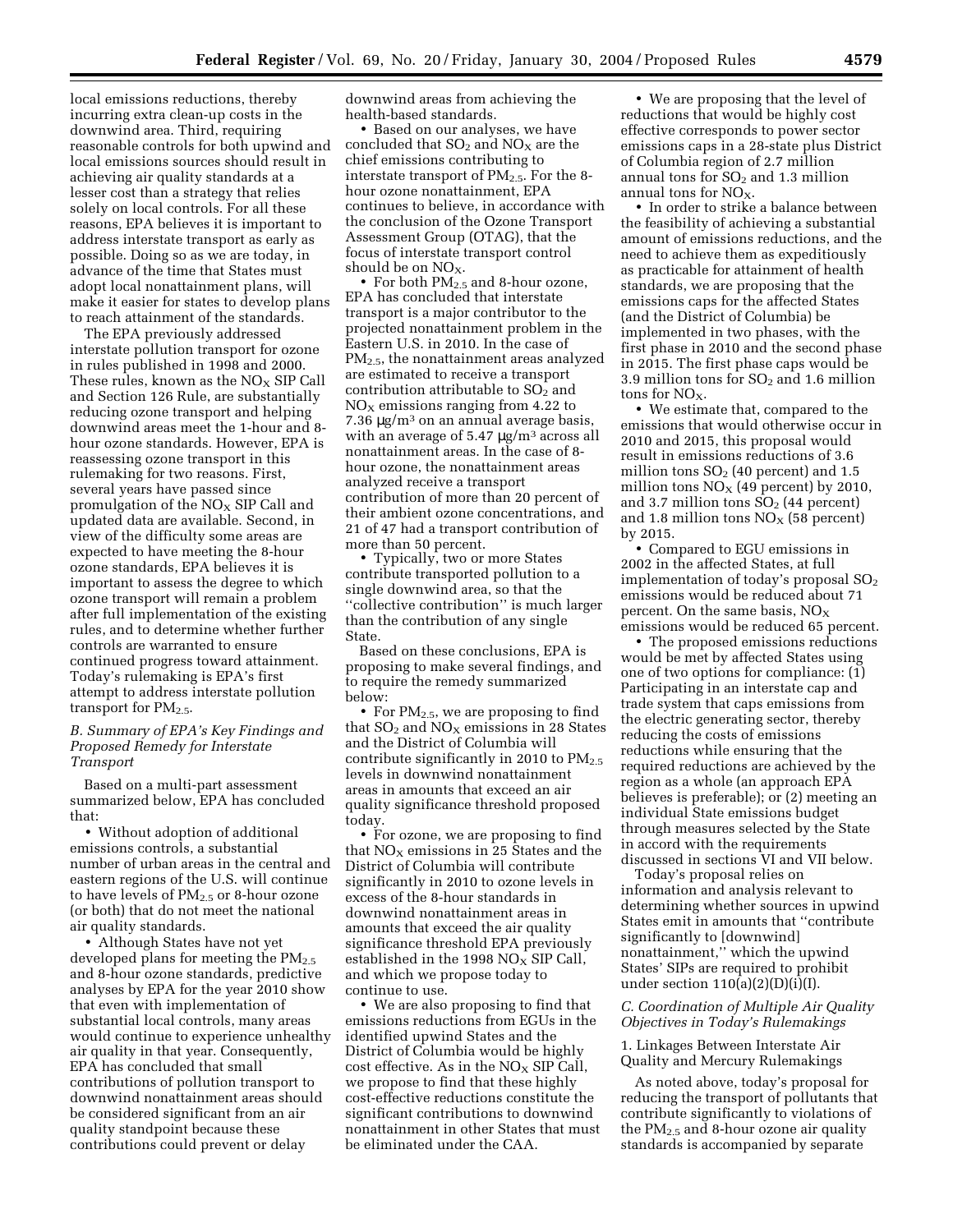actions proposing EPA's approach for addressing mercury from power plants. The EPA has endeavored to recognize and integrate the pollution reduction requirements incorporated in today's proposed rules so as to provide benefits for public health and the environment in a manner that has proven effective in other programs. In so doing, we were guided by our experience and success in implementing the title IV Acid Rain Program for reducing some of the same pollutants. We have also fully considered the extensive analyses and assessment of options that EPA has conducted over the last eight years in developing proposals that would establish an integrated multi-pollutant program for addressing the power sector, including the President's Clear Skies Act.

Our experience with title IV and the assessments leading to the proposed Clear Skies Act have suggested that we can achieve substantial benefits at reduced costs by expanding the marketbased mechanisms of title IV to achieve substantial reductions in  $SO_2$ ,  $NO_X$ , and mercury, and by recognizing the interactions inherent in designing control strategies in an integrated rather than sequential manner. This approach has the added advantage of providing regulatory certainty, both for the States, which are charged with developing attainment strategies for areas that are affected by interstate transport, and for sources that would be affected by today's proposed rules for addressing transport and mercury emissions.

While EPA still hopes that Congress will adopt the Administration's Clear Skies multi-pollutant legislation, the outcome of that process is not certain. Accordingly, we believe it is our responsibility to move forward to achieve these reductions as expeditiously as possible under existing regulatory authorities. We believe today's proposals reflect the best regulatory approach for making expeditious progress towards meeting air quality standards and other health and environmental goals, while providing flexibility that will minimize the cost of compliance. We have incorporated ambitious emissions reduction schedules to ensure the combined reductions of all pollutants occur as quickly as is feasible. We are proposing to offer, as an option for implementing the  $SO_2$  and  $NO_X$ reductions, emissions cap and trade programs that would provide a seamless transition from the current title IV and  $NO<sub>x</sub>$  SIP Call programs.

2. Linkages Between PM2.5 and 8-hour Ozone Transport Requirements

Although  $PM<sub>2.5</sub>$  and ozone are distinct NAAQS with separate implementation requirements, in reality they are closely linked in many ways. Because of these linkages, we have considered  $PM_{2.5}$  and ozone in an integrated manner in developing this proposal. The linkages between  $PM_{2.5}$  and ozone arise from their interactions in atmospheric chemistry, the overlap in the pollutants and emission sources that contribute to elevated ambient levels, and similarities in their implementation schedules. Emissions of  $NO<sub>x</sub>$  and  $SO<sub>2</sub>$  contribute to  $PM_{2.5}$  nonattainment, and  $NO_X$ emissions also contribute to 8-hour ozone nonattainment. Moreover, because the power generation sector and other source types are major emitters of both  $NO<sub>X</sub>$  and  $SO<sub>2</sub>$ , and because control actions for these pollutants may reinforce or compete with each other, it is also appropriate to address  $NO<sub>x</sub>$  and SO2 control requirements in an integrated manner, keeping in mind that the relevant provisions of the CAA must, in the end, be met for each NAAQS and its associated pollutant precursors.

3. Linkages Between Interstate Air Quality Rulemaking and Section 126 Petitions

Recent history of how EPA and the States have relied on certain CAA transport provisions indicates that a brief discussion of these provisions may be useful. In the  $NO<sub>X</sub>$  SIP Call rule, we determined that under section 110(a)(2)(D), the SIP for each affected State (and the District of Columbia) must be revised to eliminate the amount of emissions that contribute significantly to nonattainment in downwind States. We further determined that amount, for each State, as the quantity of emissions that could be eliminated by the application of highly cost-effective controls on specified sources in that State.

During July-August, 1997, EPA received petitions under CAA section 126 from eight northeastern states. The petitions asked EPA to find that specified sources in specified upwind States were contributing significantly to nonattainment in the petitioning States. Shortly after promulgation of the  $NO<sub>X</sub>$ SIP Call, in May, 1999, EPA promulgated a rule making affirmative technical determinations for certain of the section 126 petitions. Relying on essentially the same record as we had for the  $N\ddot{O}_X$  SIP Call rulemaking, we made the affirmative technical determinations with respect to the same sources in certain of the same States covered under the  $NO<sub>x</sub>$  SIP Call. Moreover, we approved a section 126 remedy based on the same set of highly cost-effective controls. However, EPA withheld granting the findings for the petitions. Instead, we stated that because we had promulgated the  $NO<sub>X</sub>$ SIP Call—a transport rule under section  $110(a)(2)(D)$ —as long as an upwind State remained on track to comply with that rule, EPA would defer making the section 126 finding. 64 FR 28250 (May 25, 1999) (''May 1999 Rule'').

Following promulgation of the May 1999 Rule, however, the U.S. Court of Appeals for the D.C. Circuit stayed the  $NO<sub>X</sub>$  SIP Call. We then promulgated a revised section 126 rule, in January 2000. 65 FR 2674 (January 18, 2000) (''January 2000 Rule''). We stated that because upwind States were no longer obliged to adhere to the requirements of the  $NO<sub>X</sub>$  SIP Call, we would go ahead and make the section 126 findings.

Even so, in the January 2000 Rule, we further indicated that we were considering rescinding the section 126 finding with respect to an affected State if, in general, we approved a SIP revision submitted by the affected State as fully achieving the amount of reductions required under the  $NO<sub>x</sub>$  SIP Call. The reason for this rescission would be the fact that the affected State's SIP revision would fulfill the section 110(a)(2)(D) requirements, so that there would no longer be any basis for the section 126 finding with respect to that State. In this manner, the  $NO<sub>x</sub>$ SIP Call and the Section 126 Rules would be harmonized.

Today, we are similarly proposing a remedy under section 110(a)(2)(D) to eliminate the significant contribution of emissions, in this case both  $SO<sub>2</sub>$  and  $NO<sub>X</sub>$ , from upwind States to downwind States' nonattainment of the fine particle and 8-hour ozone standards. We believe it would be appropriate to apply the same approach to any section 126 petitions submitted in the future, should there be any, as we used under the  $NO<sub>x</sub>$ SIP Call and the related section 126 rules. Thus, we expect that the remedy we would provide in response to a section 126 petition concerning reductions in EGU emissions of  $SO<sub>2</sub>$  or  $NO<sub>x</sub>$  by 2010 would be identical to that provided in this rulemaking under section 110(a)(2)(D), assuming that the petition relies on essentially the same record. Thus, we would expect to take the same position we took in the May 1999 Rule—that as long as EPA has promulgated a transport rule under section 110(a)(2)(D), the transport rule and the section 126 timeframes are roughly comparable, and a State is on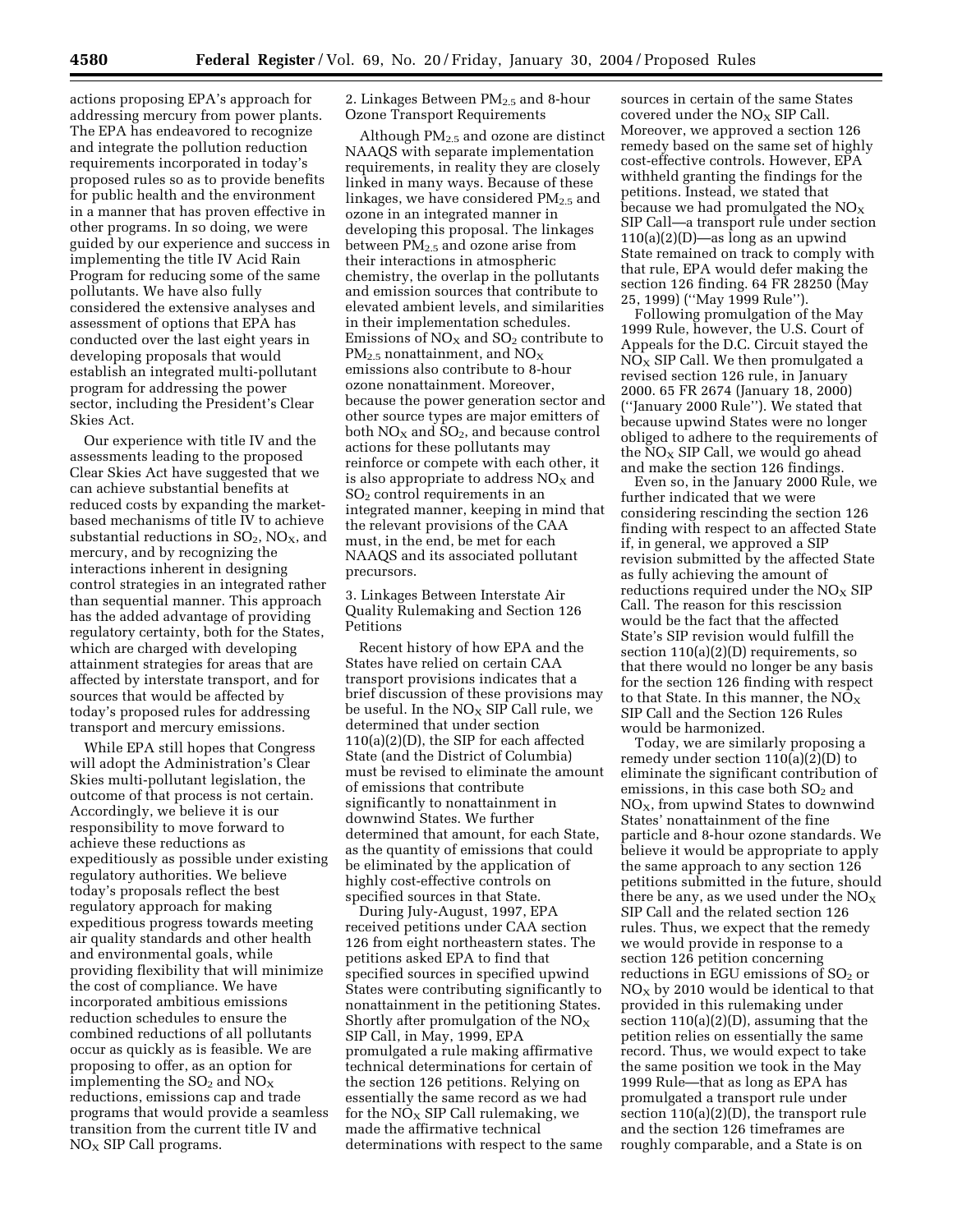track to comply with the transport rule, then EPA is not required to approve section 126 petitions targeting sources in that State if those petitions rely on essentially the same record.

If a section 126 petition is submitted, we would obviously need to set out in more detail our approach to the interaction between section 110(a)(2)(D) and section 126 in our response to that petition. Today, we are setting forth our general view of the relationship between these two sections and seeking comment on this view and on the issues raised by the interaction between these sections.

#### *D. Overview of How EPA Assessed Interstate Transport and Determined Remedies*

This section provides a conceptual overview of the EPA's technical and legal analyses of the problem of interstate pollution transport as it affects attainment of the PM2.5 and 8-hour ozone standards. It is intended to provide an overall context for the more detailed discussions below. In general, EPA has taken a two-step approach in interpreting section 110(a)(2)(D). In the first step, EPA conducted an air quality assessment to identify upwind States which contribute significantly (before considering cost) to downwind nonattainment. In the second step, EPA conducted a control cost assessment to determine the amount of emissions in each upwind State that should be reduced in order to eliminate each upwind State's significant contribution to downwind nonattainment.

This two-step approach involved multiple technical assessments, which are listed below in brief, and explained in further detail in the subsections that follow. The EPA addressed:

(1) The degree and geographic extent of current and expected future nonattainment with the  $PM_{2.5}$  and 8hour ozone NAAQS;

(2) The potential impact of local controls on future nonattainment;

(3) The potential for individual pollutants to be transported between States;

(4) The extent to which pollution transport across State boundaries will contribute to future  $PM_{2.5}$  and 8-hour ozone nonattainment; and

(5) The availability and timing of emissions reduction measures that can achieve highly cost-effective reductions in pollutants that contribute to excessive  $PM_{2.5}$  and 8-hour ozone levels in downwind nonattainment areas.

1. Assessment of Current and Future Nonattainment

The EPA assessed the degree and geographic extent of current

nonattainment of the PM2.5 and 8-hour ozone NAAQS. For the 3-year period 2000–2002, 120 counties with monitors exceed the annual PM<sub>2.5</sub> NAAQS and 297 counties with monitor readings exceed the 8-hour ozone NAAQS.42 Nonattainment of the  $PM_{2.5}$  standards exists throughout the Eastern U.S. from western Illinois and Tennessee eastward—and in California. Nonattainment of the 8-hour ozone standards also exists widely east of the continental divide—from eastern Texas and Oklahoma to the Atlantic coast—as well as in California and Arizona.

In analyzing significant contribution to nonattainment, we determined it was reasonable to exclude the Western U.S., including the States of Washington, Idaho, Oregon, California, Nevada, Utah, and Arizona from further analysis due to geography, meteorology, and topography. Based on these factors, we concluded that the  $PM_{2.5}$  and 8-hour ozone nonattainment problems are not likely to be affected significantly by pollution transported across these States' boundaries. Therefore, for the purpose of assessing States' contributions to nonattainment in other States, we have only analyzed the nonattainment counties located in the rest of the U.S.

We assessed the prospects for future attainment and nonattainment in 2010 and 2015 with the 8-hour ozone NAAQS using the Comprehensive Air Quality Model with Extensions  $(CAM_X)$ , and with the PM<sub>2.5</sub> NAAQS using the Regional Modeling System for Aerosols and Deposition (REMSAD).<sup>43</sup> These two forecasting years were chosen because they include the range of expected attainment dates for many  $PM_{2.5}$ nonattainment areas, and under our proposed 8-hour implementation rule, the range of expected attainment dates for many 8-hour ozone nonattainment areas. In addition, considering the likely schedule for this rulemaking and the implementation steps that would follow it (*see* section VII), we believe that 2010 would be the first year in which sizable emission reductions could confidently be expected as a result of this rulemaking.

In modeling the 2010 and 2015 ''base cases,'' we took into account adopted

State and Federal regulations (*e.g.,* mobile source rules, the  $NO<sub>X</sub>$  SIP Call) as well as regulations that have been proposed and that we expect will be promulgated before today's proposal is finalized.

Based on this approach we predicted that, in the absence of additional control measures, 47 counties with air quality monitors would violate the 8-hour ozone NAAQS in 2010, and 34 counties would violate in 2015. For  $PM_{2.5}$  we predicted that 61 counties would violate the standards in 2010, and 41 counties would violate in 2015.44 These counties are listed in Tables IV–3 and IV–4. The counties with predicted nonattainment are widely distributed throughout the central and eastern regions of the U.S. The degree of predicted nonattainment in both years spans a range of values from close to the NAAQS level to well above the NAAQS level. Given the number and geographic extent of predicted future nonattainment problems, we continued the assessment to quantify the role of interstate contributions to nonattainment.

2. Prospects for Progress Towards Attainment Through Local Reductions

The assessments of future nonattainment presented above considered only the effect of emission reduction measures already adopted or that are specifically required and that we expect will be adopted by the time this rule is promulgated. Once designated, States containing  $PM_{2.5}$  and 8-hour ozone nonattainment areas will be required to submit SIPs that may include additional local emission reduction measures designed to achieve attainment. Accordingly, we assessed, to the extent feasible with available methods, whether it would be possible for nonattainment areas to attain the annual PM2.5 and 8-hour ozone NAAQS through local emissions reductions with reasonably available control measures, or whether the amount of transport from

<sup>42</sup>*See* ''Air Quality Data Analysis Technical Support Document for the Proposed Interstate Air Quality Rule (January 2004).'' We expect that the actual designation of PM<sub>2.5</sub> and 8-hour ozone nonattainment areas will be based on 2001–2003 data. We plan to update our assessment to reflect the most recent data available at the time we issue the final rule.

<sup>43</sup>*See* section IV, Air Quality Modeling to Determine Future 8-hour Ozone and PM2.5 Concentrations, for more detail on the approach summarized in this subsection.

<sup>44</sup>The EPA also considered the current and likely future nonattainment of the  $PM_{10}$  NAAQS and the 24-hour average  $\text{PM}_{2.5}$  NAAQS. Only a small number of areas are presently experiencing  $PM_{10}$ exceedances, and all have approved SIPs that are expected to result in attainment through local control measures. Accordingly, we do not believe that interstate transport will be an important consideration for  $PM_{10}$  implementation in the period from 2010, or beyond, and therefore  $PM_{10}$  is not a subject of today's proposal. Few areas, all in the western U.S., presently have violations of the 24-hour average PM<sub>2.5</sub> NAAQS, and all of these are also violating the annual PM<sub>2.5</sub> NAAQS. We believe that to the extent interstate transport is contributing to nonattainment of the 24-hour  $PM_{2.5}$  NAAQS, actions aimed at the broader problem of  $PM_{2.5}$ nonattainment will correct any transport affecting 24-hour PM<sub>2.5</sub> also. The 24-hour PM<sub>2.5</sub> standard was not further assessed in our analysis for today's proposal.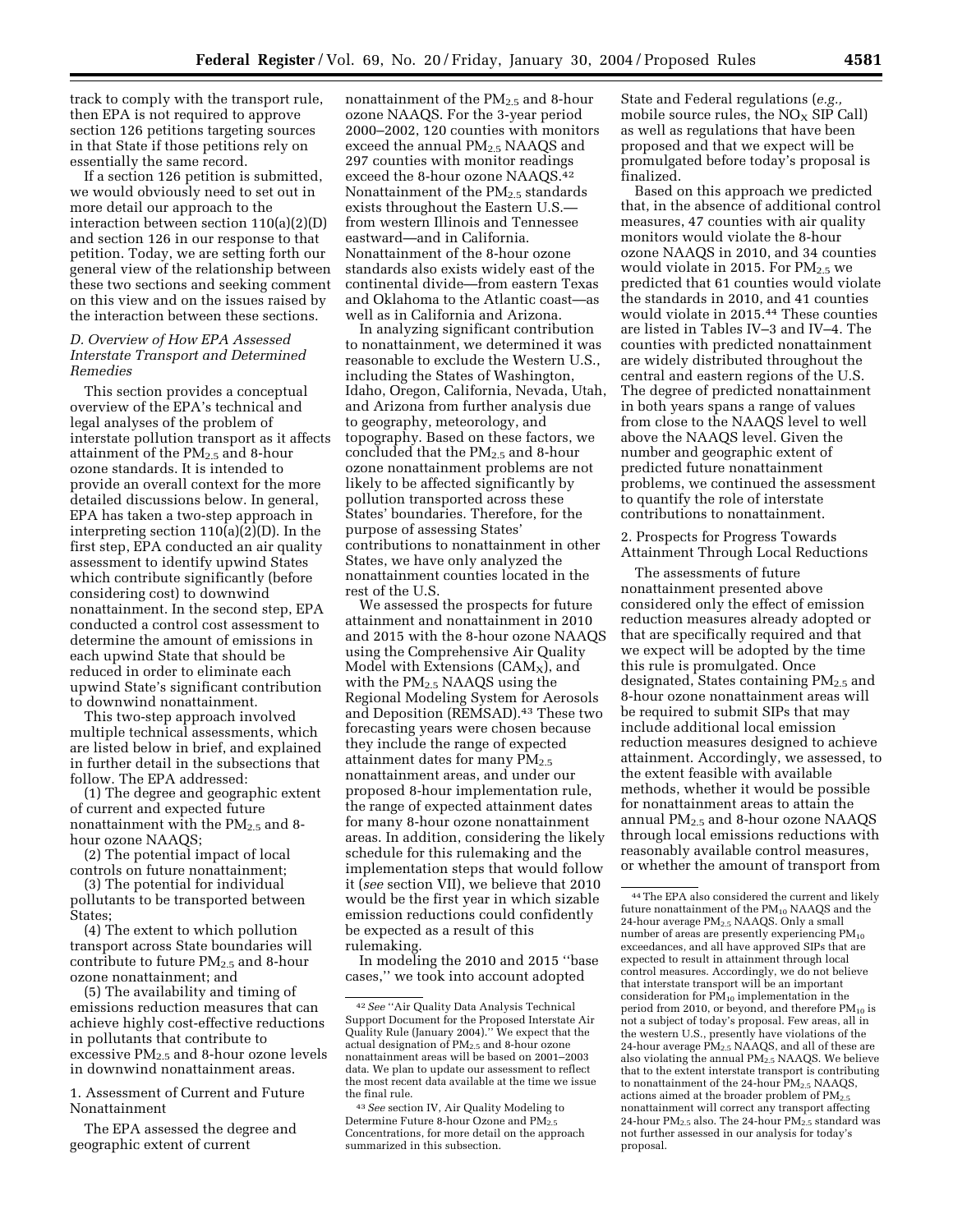upwind States would make this difficult or impossible. This information could then be used to determine whether upwind States should be expected to reduce their emissions.

#### a. Fine Particles

We conducted an assessment of the emissions reductions that States may need to include in nonattainment SIPs, and identified measures that could provide those emission reductions. We focused on the counties predicted to be nonattainment in the 2010 base case.

For our analysis of States' ability to attain the PM2.5 standards, we developed a group of emissions reduction measures for  $SO_2$ ,  $NO_X$ , direct PM2.5, and volatile organic compounds (VOC) as a surrogate for measures that States would potentially implement prior to 2009 in an effort to reach attainment. The measures address a broad range of source types.45 We analyzed the effect of applying this group of local controls in two different ways. First, we analyzed the impact of the emission controls on the immediate area in which they were applied. We applied the local control measures in three sample cities: Philadelphia, Birmingham, and Chicago. The group of local emissions controls was estimated to achieve ambient annual average  $PM_{2.5}$ reductions ranging from about  $0.5 \mu g/m^3$ to about  $0.9 \,\mathrm{\upmu g/m^3}$ , which was less than the amount needed to bring any of the three cities into attainment in 2010. The detailed results of this three-city analysis are provided in section IV.

Second, we analyzed the impact of applying the group of local controls to all 290 counties that are located in metropolitan areas in the eastern and central U.S. and that contain one or more of the counties projected to be nonattainment in 2010. This analysis was designed to assess whether applying local controls in upwind nonattainment areas, as States are expected to do, would significantly reduce transport to downwind States.

Based on this analysis, we concluded that for many  $PM_{2.5}$  nonattainment areas it would be difficult, if not impossible, to reach attainment unless transport is reduced to a much greater degree and over a much broader regional area than by the simultaneous adoption of local controls within specific nonattainment areas. In addition, we found that much of the air quality improvement that did occur in downwind areas with this strategy was due to reductions in transported sulfate attributable to

upwind  $SO<sub>2</sub>$  emissions. This indicates in particular that broader reductions in regionwide emissions of  $SO<sub>2</sub>$ , from sources located both inside and outside potential nonattainment areas, would lead to sizable reductions in  $PM_{2.5}$ concentrations.46

#### b. Eight-Hour Ozone

Our analyses suggest that  $NO<sub>x</sub>$ emissions in upwind States will contribute a sizable fraction of the projected 8-hour ozone nonattainment problem in most nonattainment areas east of the continental divide in 2010 (even after the substantial improvements expected from implementing the  $NO<sub>x</sub>$  SIP Call).<sup>47</sup> Our analysis also shows that additional highly cost-effective reductions of  $NO<sub>x</sub>$ from power plants are available. Given continued widespread ozone nonattainment, we believe it is appropriate to require additional reductions in  $NO<sub>x</sub>$  emissions that contribute to future nonattainment due to interstate transport.

Although numerous areas will attain the 8-hour ozone standards in the near term with existing controls, EPA believes that 15–20 areas east of the continental divide will need further emissions reductions (in some cases, large reductions) to attain the 8-hour standard. These areas have already adopted numerous measures to reduce 1-hour ozone levels.

We analyzed the effect of local measures on 8-hour ozone attainment. We conducted a preliminary scoping analysis in which hypothetical total  $NO<sub>X</sub>$  and VOC emissions reductions of 25 percent were applied in all projected nonattainment areas east of the continental divide in 2010. Despite these substantial reductions, approximately eight areas were projected to have ozone levels exceeding the 8-hour standard. We believe that this hypothetical local control scenario is an indication that attaining the 8-hour standard will entail substantial cost in a number of areas, and that further regional reductions are warranted.

3. Assessment of Transported Pollutants and Precursors

#### a. Fine Particles

Section II provides a summary of our knowledge concerning the nature of PM<sub>2.5</sub> and its precursors. We have reviewed several studies that confirm the presence of interstate transport and identify many States as either sources or receptors. We have also conducted new analyses based on comparisons of newly available urban and rural ambient air quality data, source-receptor relationships, satellite observations, and wind trajectories. The details of these most recent analyses are contained in section V. These analyses show a wide range of transport patterns for  $PM_{2.5}$ . On different days in a year, transport follows a variety of paths, suggesting that to some extent emissions originating in one upwind State make some contribution to annual average PM2.5 in many downwind States, even if the upwind State is a considerable distance from the downwind States.

These analyses further conclude that sources of  $SO<sub>2</sub>$  and  $NO<sub>X</sub>$  emissions continue to play a strong role in transported PM2.5. They suggest that nearly all the particulate sulfate in the cities we examined appears to result from transport from upwind sources outside the local urban area, while upwind and local contributions for the particle nitrate and carbonaceous components of  $PM<sub>2.5</sub>$  are likely to come from both upwind and local sources. These findings are consistent with what is known about the location of emissions sources for these pollutants and their atmospheric formation and transport mechanisms.

Based on a consideration of these findings regarding the origin and relative contribution of the major components to transported  $PM_{2.5}$  in rural areas of the U.S. (see section II), as well as the results of modeling the air quality improvements of adopting highly cost-effective controls on  $SO<sub>2</sub>$ and  $NO<sub>X</sub>$  emissions from EGUs in certain states east of the continental divide (see section IX), EPA proposes to base the  $PM_{2.5}$  requirements on manmade  $SO_2$  and  $NO<sub>X</sub>$  emissions, and not other pollutants. As summarized below, current information related to sources and controls for the other components identified in transported  $PM_{2.5}$ (carbonaceous particles, ammonium, and crustal materials) does not, at this time, provide an adequate basis for regulating the regional transport of emissions responsible for these  $PM_{2,5}$ components.

Carbonaceous substances (organic compounds and soot) form a large

<sup>45</sup>See section IV and Tables IV–5, IV–6, and IV– 7 for details on the analyses of local control measures.

<sup>46</sup>This particular type of analysis is not able to similarly distinguish the separate effects of upwind and local  $NO<sub>x</sub>$  emissions reductions, but other types of analysis described in section V show the usefulness of upwind  $NO<sub>x</sub>$  reductions in reducing  $PM<sub>2</sub>$ , concentrations in nonattainment areas. detailed results of this three-city analysis are provided in section IV.

<sup>47</sup>Emissions reductions required under section 110(a)(2)(D) alone will not eliminate all transported ozone. Because areas with the highest interstate transport contributions tend to be located relatively close to major nonattainment areas in adjoining states, we expect that controls adopted for attainment purposes in upwind nonattainment areas will also reduce interstate ozone transport.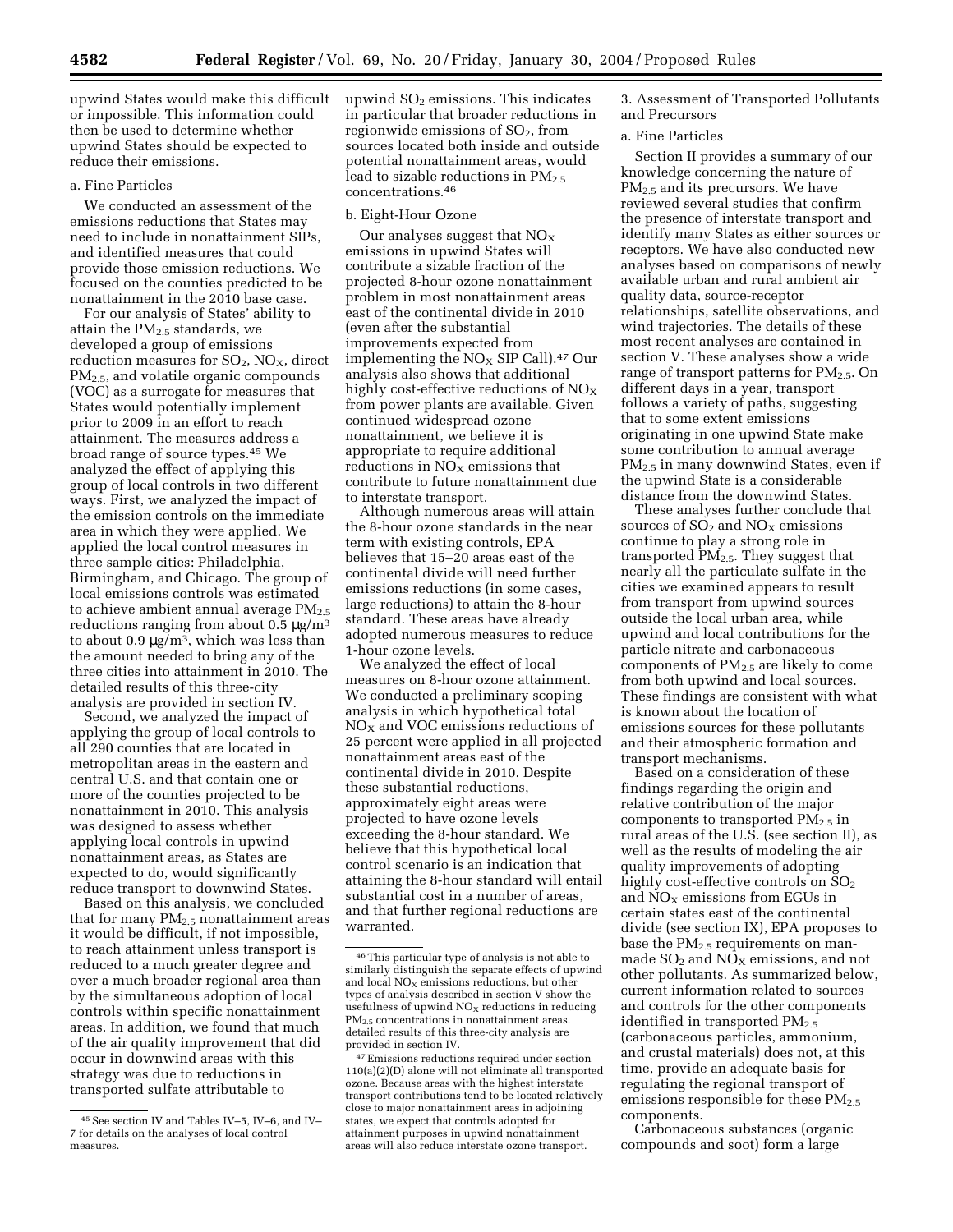component of PM2.5 in rural and urban areas of the East. As discussed in section II, the origins and effectiveness of alternative controls in reducing transported carbonaceous materials are particularly uncertain, and our ability to identify and quantify appropriate measures is quite limited. Some significant fraction may be of natural origin, including biogenic emissions and wildfires. The EPA has already issued national rules to reduce the most significant direct man-made source category of carbonaceous materials, the mobile source sector. These rules will provide some reduction of transported carbonaceous material, as well as significant reductions in urban areas. For other sources, the primary emissions of carbonaceous materials are not currently quantified with certainty. While controls for other man-made sources (*e.g.*, prescribed fires, home heating) may be of significance in developing local control approaches for PM2.5 (*e.g.*, as in the analysis summarized in section III.D.2), their relative effectiveness in addressing regional transport is not well enough understood at this time. Substantial uncertainty also exists in attempting to model the formation processes and regional transport of secondary organic particles deriving from biogenic or manmade emissions of organic precursors. To the extent that the production of regional secondary organic particles is related to ozone formation processes, regional  $NO<sub>x</sub>$  reductions could provide some additional benefit. Measures adopted to reduce man-made VOC emissions should also tend to reduce secondary organic  $PM<sub>2.5</sub>$ .

We also do not feel it is necessary or appropriate at this time to attempt to reduce the ammonium portion of  $PM_{2.5}$ through regional ammonium controls. As indicated in section II, it is reasonable to expect that simultaneous significant reductions in regional  $SO<sub>2</sub>$ and  $NO<sub>X</sub>$  emissions will also result in a decrease in particulate phase ammonium, while reducing the relative effectiveness of additional ammonia reductions. The alternative of reducing regional ammonia loadings in place of  $SO<sub>2</sub>$  and  $NO<sub>X</sub>$  controls is unattractive because it increases the acidity of  $PM_{2.5}$ and of deposition, and is less effective at reducing total loadings of fine particles. Further, while local ammonia reductions might reduce nitrates in some locations, the peak nitrate concentrations in the East come in the wintertime, when ammonia emissions are lowest. As noted in section II, in such circumstances, reductions in  $NO<sub>x</sub>$ are likely to be effective in reducing

nitrates. Finally, the strength and location of ammonia emissions sources, including agricultural operations, are uncertain, and the costs and net effectiveness of alternative regionalscale ammonia controls from a variety of rural and urban sources cannot be adequately quantified. The EPA continues to support research on ammonia emissions, controls and atmospheric processes, which should inform State and local control agency decisions on ammonia controls in the future.

We are proposing not to address direct emissions of crustal material because, among other things, the amount of crustal material is generally a small fraction of total  $PM_{2.5}$  in nonattainment areas, crustal material does not appear to be much involved in regional-scale transport on an annual basis, and we face uncertainties in inventories and control costs for crustal material. While most crustal material on a regional scale is likely derived from soils, a small but uncertain fraction of certain components of combustion emissions are classified as ''crustal'' or ''soil derived.'' As a practical matter, we expect that implementation of today's proposed controls to reduce  $SO<sub>2</sub>$  and  $NO<sub>X</sub>$  from coal-fired EGUs would have co-benefits in reducing those direct emissions of  $PM_{2.5}$  that are now classified as crustal material.

The proposed decisions to focus on  $SO<sub>2</sub>$  and  $NO<sub>X</sub>$  reductions for addressing interstate pollution transport should not preclude controls related to carbonaceous particles, ammonium, or other significant  $PM_{2,5}$  sources on a local basis, where these can be adopted cost effectively in local PM2.5 control plans. We welcome comment on the choice to not regulate the above components of transported  $PM_{2.5}$ , including further information regarding the cost effectiveness of controls.

#### b. Ozone

Section II summarizes our knowledge regarding ozone and its precursors. We continue to rely on the assessment of ozone transport made in great depth by the OTAG in the mid-1990s. As indicated in the  $NO<sub>x</sub>$  SIP Call proposal, the OTAG Regional and Urban Scale Modeling and Air Quality Analysis Work Groups reached the following conclusions:

• Regional  $NO<sub>x</sub>$  emissions reductions are effective in producing ozone benefits; the more  $NO<sub>X</sub>$  reduced, the greater the benefit.

• Controls for VOC are effective in reducing ozone locally and are most advantageous to urban nonattainment areas. (62 FR 60320, November 7, 1997)

We reaffirm this conclusion in this rulemaking, and propose to address only  $NO<sub>x</sub>$  emissions for the purpose of reducing interstate ozone transport.

4. Role of Interstate Transport in Future Nonattainment

#### a. Fine Particles

For  $PM_{2.5}$ , we used a "zero-out" approach to assess PM2.5 transport coming from each of the 41 States that lie at least partly east of the continental divide, *i.e.*, New Mexico northwards to Montana and all States east of those. Our zero-out approach consisted of air quality model runs for each State, both with and without each State's manmade  $SO<sub>2</sub>$  and  $NO<sub>X</sub>$  emissions. We then compared the predicted downwind concentrations in the 2010 base case, which included the State's  $SO<sub>2</sub>$  and  $NO<sub>x</sub>$  emissions, to the "zero-out" case which excluded all of the State's manmade  $SO_2$  and  $NO<sub>x</sub>$  emissions. From these results, we were able to evaluate the impact of, for example, Ohio's total man-made  $SO_2$  and  $NO<sub>X</sub>$  emissions on each projected downwind nonattainment county in 2010. Using the results of this modeling, we identified States as significantly contributing (before considering costs) to downwind nonattainment based on the predicted change in the  $PM_{2.5}$ concentration in the downwind nonattainment area which receives the largest impact.

As detailed in section VI below, EPA's modeling indicates a wide range of maximum downwind nonattainment impacts from the 41 States. The largest contribution is from Ohio on Hancock County, WV where the annual  $PM_{2.5}$ impact is 1.90 µg/m3. Rhode Island has the lowest maximum contribution to a downwind nonattainment area, registering a maximum impact of 0.01 µg/m3 on New Haven, Connecticut.

We have considered what level of air quality impact should be regarded as significant (without taking costs into account), and believe that the level should be a small fraction of the annual  $PM_{2.5}$  NAAQS of 15.0  $\mu$ g/m<sup>3</sup>. Our reasoning is based on two factors. First, as EPA determined in 1997 when we established the  $PM<sub>2.5</sub> NAAQS$ , there are significant public health impacts associated with ambient  $PM_{2.5}$ , even at relatively low levels. By the same token, as summarized earlier, EPA's modeling indicates that at least some nonattainment areas will find it difficult or impossible to attain the standards without reductions in upwind emissions. In combination, these factors suggest a relatively low value for the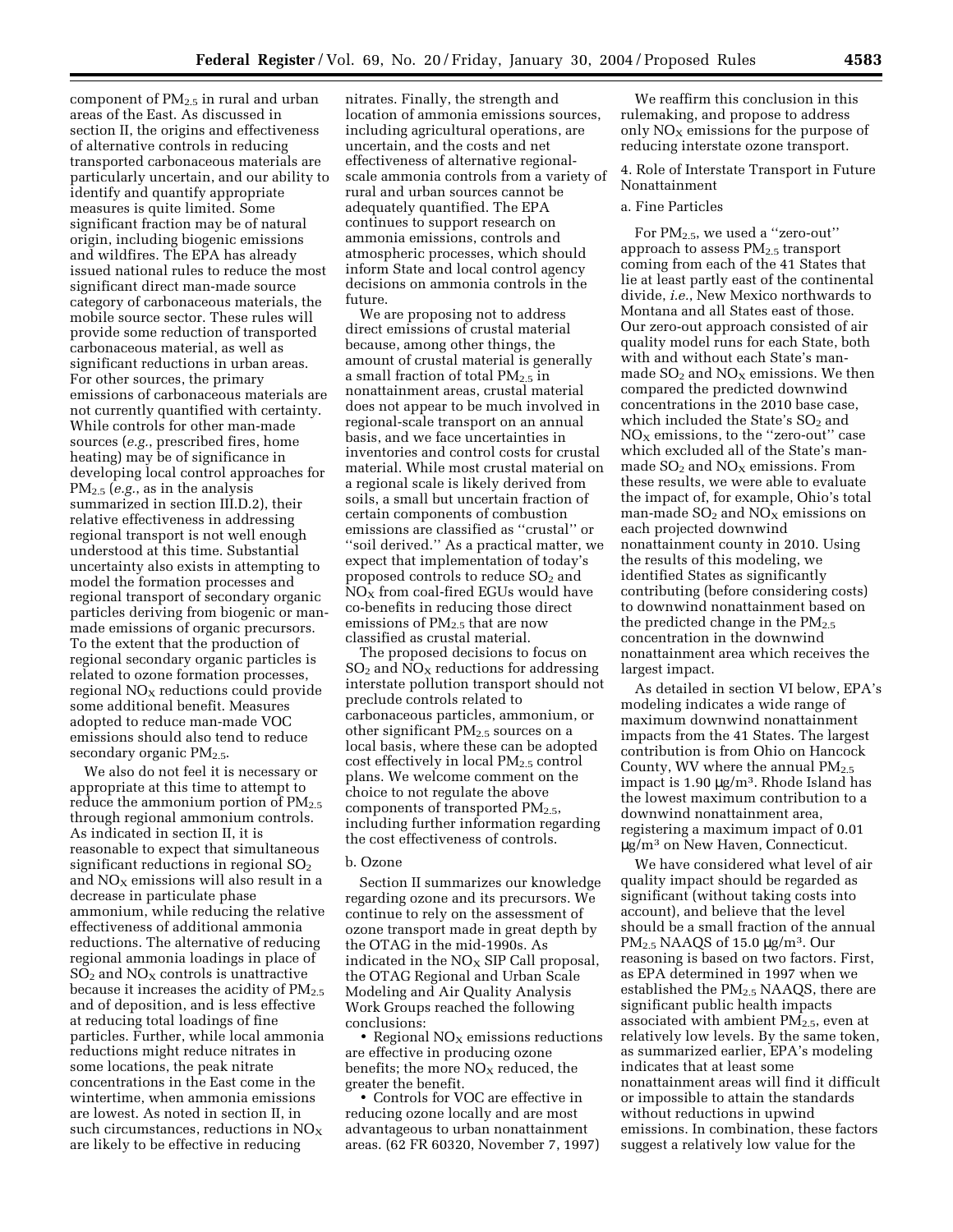PM2.5 transport contribution threshold is difference between compliance and appropriate.

Second, our analysis of ''base case'' PM<sub>2.5</sub> transport shows that many upwind States contribute to concentrations in each of the areas predicted to be nonattainment in 2010. This ''collective contribution'' is a feature of the  $PM<sub>2.5</sub>$  transport problem, in part because the annual nature of the NAAQS means that wind patterns throughout the year—rather than wind patterns during one season of the year or on a few worst days during the year play a role in determining how States contribute to each other. The implication is that to address the transport affecting a given nonattainment area, many upwind States must reduce their emissions, even though their individual contributions may be relatively small. By the same token, as summarized earlier, EPA's modeling indicates that at least some nonattainment areas will find it difficult or impossible to attain the standards without reductions in upwind emissions. In combination, these factors suggest a relatively low value for the PM2.5 transport contribution threshold is appropriate.

We adopted a similar approach for determining the significance level for ozone transport in the  $NO<sub>x</sub>$  SIP Call rulemaking, and the D.C. Circuit viewed this approach as reasonable when the Court generally upheld the  $NO<sub>x</sub>$  SIP Call. The Court acknowledged that EPA had set a relatively low hurdle for States to pass the air quality component (and thus be considered to contribute significantly, depending on costs): ''EPA's design was to have a lot of States make what it considered modest  $NO<sub>x</sub>$ reductions. \* \* \* '' *See Michigan* v. *EPA,* 213 F.3d 663(D.C. Cir. 2000), *cert. denied,* 532 U.S. 904 (2001). Indeed, the Court intimated that EPA could have established an even lower hurdle for States to pass the air quality component:

EPA has determined that ozone has *some* adverse health effects—however slight—at every level [citing National Ambient Air Quality Standards for Ozone, 62 FR 38856 (1997)]. Without consideration of cost it is hard to see why *any* ozone-creating emissions should not be regarded as fatally ''significant'' under section 110(a)(2)(D)(i)(I).'' 213 F.3d at 678 (emphasis in original).

We believe the same approach should apply in the case of  $PM_{2.5}$  transport.

In applying this approach, we first considered a significance level of 0.10  $\mu$ g/m<sup>3</sup>. This is a small level, which is consistent with the factors described. Further, an increment of this size in the annual average  $PM<sub>2.5</sub>$  concentration is the smallest one that can make the

violation of the NAAQS for an area very near the NAAQS, due to the treatment of significant digits and rounding in the definition of the NAAQS. Because the  $PM_{2.5}$  NAAQS is 15.0  $\mu$ g/m<sup>3</sup> (three significant figures), a concentration after rounding of  $15.1 \mu g/m^3$  would be a violation.48

On the other hand, we then considered that the air quality forecasts we have conducted in assessing future air quality impacts have, of necessity, been based on modeling, not monitoring data. In evaluating such results, we believe it is, on balance, more appropriate to adopt a small percentage value of the standard level, rather than absolute number derived from monitoring considerations. A percentage amount that is close to the value derived from the monitoring level described above is 1 percent. We therefore propose to adopt an annual  $PM<sub>2.5</sub>$  significance level equal to 1 percent of the standard. We believe that contributions equal to or greater than  $0.15 \mu g/m^3$  would reflect a reasonable threshold for determining significant levels of interstate transport.

Applying the proposed cutoff of 0.15  $\mu$ g/m<sup>3</sup> or higher to the results of the transport impact assessment identifies  $SO<sub>2</sub>$  and  $NO<sub>X</sub>$  emissions in 28 States and the District of Columbia as contributing significantly (before considering costs) to nonattainment in another State. These States, with their maximum downwind PM2.5 contributions, are listed in section V, Table V–5.

Although we are proposing to use  $0.15 \mu$ g/m<sup>3</sup> as the air quality criteria, we have also analyzed the effects of using  $0.10 \mu g/m<sup>3</sup>$ . Based on our current modeling, two additional states, Oklahoma and North Dakota, would be included if we were to adopt 0.10 µg/ m<sup>3</sup> as the air quality criterion. Thus, today's proposal includes the State EGU budgets that would apply if these two states were included under the final rule. The EPA requests comments on the appropriate geographic scope of this proposal and the merits of the proposed  $0.15 \mu$ g/m<sup>3</sup> threshold level as indicating a potentially significant effect of air quality in nonattainment areas in neighboring states. We request

comments on the use of higher and lower thresholds for this purpose.

#### b. Eight-Hour Ozone

In assessing the role of interstate transport to 8-hour ozone nonattainment, we have followed the approach used in the  $NO<sub>X</sub>$  SIP Call, but have used an updated model and updated inputs that reflect current requirements (including the  $NO<sub>x</sub>$  SIP Call itself).49 Using updated contribution results, we rely on the same contribution indicators, or metrics, that were used to make findings in the  $NO<sub>x</sub>$  SIP Call. Section V and the air quality technical support document present the 8-hour ozone transport analysis and findings in detail.

In general, we found a range in how much transport from each upwind State contributes to 2010 nonattainment in downwind States. The EPA's modeling indicates from 22 to 96 percent of the ozone problem is due to transport, depending on the area.

Based on the same metrics employed in the  $NO<sub>X</sub>$  SIP Call, we have concluded that, even with reductions from the  $NO<sub>x</sub>$ SIP Call and other control measures that will reduce  $NO<sub>X</sub>$  and VOC emissions, interstate transport of  $NO<sub>x</sub>$  from 25 States and the District of Columbia will contribute significantly to downwind 8 hour ozone nonattainment in 2010. These States are listed in Table V–2. We are deferring findings for Texas, Oklahoma, Kansas, Nebraska, South Dakota, and North Dakota, which at this time cannot be assessed on the same basis as States to the east because they are only partially included in the modeling domain. We intend to conduct additional modeling for these six States using a larger modeling domain, and may propose action on them based on that modeling in a supplemental proposal.

#### 5. Assessment of Potential Emissions Reductions

Today's proposal generally follows the statutory interpretation and approach under section 110(a)(2)(D) developed in the  $NO<sub>X</sub>$  SIP Call rulemaking. Under this interpretation, the emissions in each upwind State that contribute significantly to nonattainment are identified as being those emissions which can be eliminated through highly cost-effective controls.

Section 110(a) requires upwind States to eliminate emissions that contribute significantly to nonattainment

<sup>48</sup>An area with a reported rounded concentration of 15.0  $\mu$ g/m<sup>3</sup> would have actual air quality somewhere in the range of 14.95 to 15.04 µg/m3. An increase of 0.10  $\mu$ g/m<sup>3</sup> would make the rounded concentration equal 15.1 µg/m3, which would constitute an exceedance, no matter where in the 14.95 to 15.04  $\mu \text{g}/\text{m}^3$  range the concentration fell originally. This is not the case with any increase less than 0.10 µg/m3. For example, an increase of 0.09  $\mu$ g/m<sup>3</sup> when added to 14.95  $\mu$ g/m<sup>3</sup> and then rounded would result in a NAAQS compliance value of  $15.0 \text{ µg/m}^3$ , a passing result.

<sup>49</sup>The modeling for today's proposal, and the proposal itself fulfills EPA's commitment in the  $1998$  NO<sub>x</sub> SIP Call final rule to reevaluate by 2007. *See* 63 FR 57399; October 27, 1998.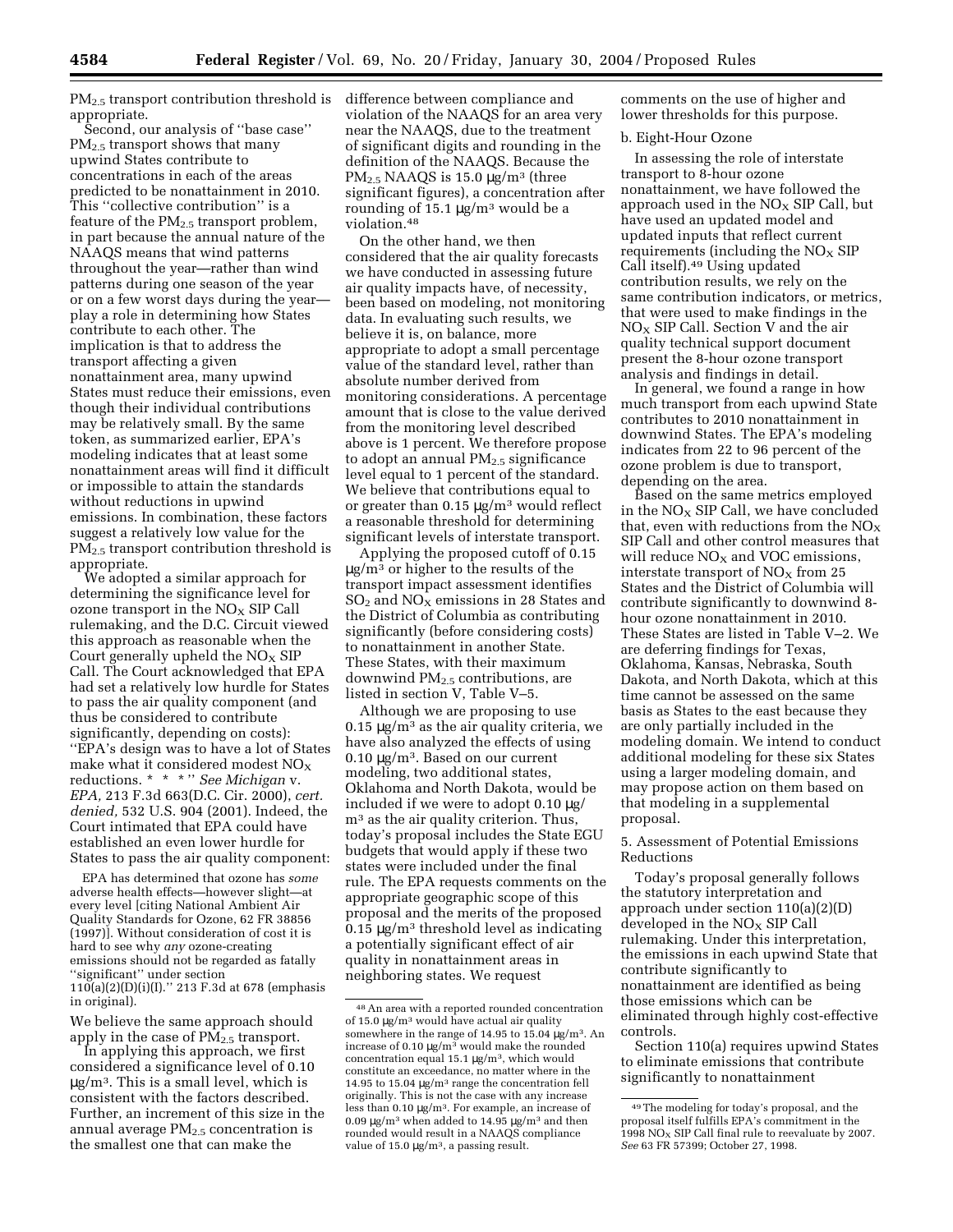downwind, and to do so through a SIP revision that must be submitted to EPA within 3 years of issuance of revised NAAQS. In addition, States are required to submit SIPs that provide for attainment in nonattainment areas no later than 3 years after designation.

Through these provisions, the CAA places the responsibility for controls needed to assure attainment on both upwind States and their sources, and on local sources of emissions. The CAA does not specify the relative shares of the burden that each should carry, but section 110(a)(2)(D) clearly mandates that upwind States reduce those emissions that contribute significantly to downwind nonattainment. Moreover, as a matter of broad policy, even if an area could attain the NAAQS through technically feasible, but costly, local controls alone, some consideration needs to be given to a reasonable balance between regional and local controls to reach attainment. In the absence of regional controls on upwind sources, downwind States would be forced to obtain greater emissions reductions, and incur greater costs, to offset the transported pollution from upwind sources.

For the  $PM_{2.5}$  and 8-hour ozone NAAQS, our air quality modeling shows attainment with local controls alone would be difficult or impossible for many areas. Our analysis in section VI shows that substantial regional reductions in  $SO_2$  and  $NO_X$  emissions from EGUs are available at costs that are well within the levels of historically adopted measures. An attainment strategy that relies on a combination of local controls and regional EGU controls is a more equitable and therefore a more reasonable approach than a strategy that relies solely on local controls.

#### a. Identifying Highly Cost-Effective Emissions Reductions

As the second step in the two-step process for determining the amount of significant contribution, we must determine the amount of emissions that may be eliminated through highly costeffective controls. Today we are proposing to retain the concept of highly cost-effective controls as developed and used in the  $NO<sub>x</sub>$  SIP Call, in which we determined such controls by comparing the cost of recently required controls, and to apply it to the  $SO_2$  and  $NO_X$  precursors of PM<sub>2.5</sub> and 8-hour ozone nonattainment.

For today's proposal, EPA independently evaluated the cost effectiveness of strategies to reduce  $SO<sub>2</sub>$ and  $NO<sub>X</sub>$  to address  $PM<sub>2.5</sub>$  and ozone nonattainment. We developed criteria for highly cost-effective amounts

through: (1) comparison to the average cost effectiveness of other regulatory actions and (2) comparison to the marginal cost effectiveness of other regulatory actions. These ranges indicate cost-effective controls. The EPA believes that controls with costs towards the low end of the range may be considered to be highly cost effective because they are self-evidently more cost effective than most other controls in the range. We also considered other factors. Our approach to the costeffectiveness element of significant contribution and the results of our analysis are presented in section VI.

The other factors we have considered include the applicability, performance, and reliability of different types of pollution control technologies for different types of sources; the downwind impacts of the level of control that is identified as highly cost effective; and other implementation costs of a regulatory program for any particular group of sources. We also consider some of these same factors in determining the time period over which controls should be installed. Depending on the type of controls we view as cost effective, we must take into account the time it would take to design, engineer, and install the controls, as well as the time period that a source would need to obtain the necessary financing. These various factors, including engineering and financial factors, are discussed in section VI. We may also consider whether emissions from a particular source category will be controlled under an upcoming regulation (a MACT standard, for example).

Today's action proposes emissions reductions requirements based on highly cost-effective emissions reductions obtainable from EGUs. Section VI explains the proposed requirements.

b. Timing for Submission of Transport SIPs

We are proposing today to require that PM<sub>2.5</sub> and 8-hour ozone transport SIPs be submitted, under CAA section 110(a)(1), as soon as practicable, but not later than 18 months from the date of promulgation of this rule. Based on the experience of States in developing plans to respond to the  $NO<sub>x</sub>$  SIP Call, we believe this is a reasonable amount of time. The  $NO<sub>X</sub>$  SIP Call required States to submit SIPs within 12 months of the final rule, a period within the maximum 18 months allowed under section 110(k)(5) governing States' responses to SIP calls. The 12-month period was reasonable for the  $NO<sub>X</sub>$  SIP Call given the focus on a single pollutant,  $NO<sub>X</sub>$ , and the attainment deadlines facing

downwind 1-hour ozone nonattainment areas. Since today's proposal requires affected States to control both  $SO<sub>2</sub>$  and  $NO<sub>x</sub>$  emissions, and to do so for the purpose of addressing both the  $PM_{2.5}$ and 8-hour ozone NAAQS, we believe it is reasonable to allow affected States more time than was allotted in the  $NO_X$ SIP Call to develop and submit transport SIPs. Since we plan to finalize this rule no later than mid-2005, SIP submittals would be due no later than the end of 2006. Under this schedule, upwind States' transport SIPs would be due before the downwind States'  $PM_{2.5}$  and 8-hour ozone nonattainment SIPs, under CAA section 172(b). We expect that the downwind States' 8-hour ozone nonattainment area SIPs will be due by May 2007, and their nonattainment SIPs for PM2.5 by January 2008.50 As explained in section VII below, today's proposed requirement that the upwind States submit the transport SIP revisions even before the downwind States submit nonattainment SIPs is consistent with the CAA SIP submittal sequence, will provide health and environmental benefits, and will assist the downwind States in their attainment demonstration planning.

c. Timing for Achieving Emissions Reductions

As discussed in section VI, engineering and financial factors suggest that only a portion of the emissions reductions that EPA considers highly cost effective can be achieved by January 1, 2010. To ensure timely protection of public health, while taking into account these considerations, we are proposing to implement highly costeffective reductions in two phases, with a Phase I compliance date of January 1, 2010, and a Phase II compliance date of January 1, 2015.

Based on EPA's analysis, we believe that a regional emissions cap on  $SO<sub>2</sub>$  of 3.9 million tons together with a  $NO<sub>x</sub>$ emissions cap of 1.6 million tons is achievable by January 1, 2010, and therefore we are proposing these limits as the Phase I requirements.51 The EPA believes the remaining highly costeffective  $SO_2$  and  $NO<sub>x</sub>$  emissions reductions can be achieved by January 1, 2015, and will be helpful to areas with  $PM_{2.5}$  or 8-hour ozone attainment dates approaching 2015. The EGU caps

<sup>50</sup>The actual dates will be determined by relevant provisions in the CAA and EPA's interpretation of these provisions published in upcoming implementation rules for the  $\overline{PM}_{2.5}$  and 8-hour ozone NAAQS.

<sup>51</sup>Because Connecticut is affected only by the 8 hour ozone findings,  $NO<sub>x</sub>$  emissions reductions are not necessary until the ozone season. Therefore, for Connecticut only, EPA is proposing a Phase  $I NO_X$ reduction compliance date of May 1, 2010.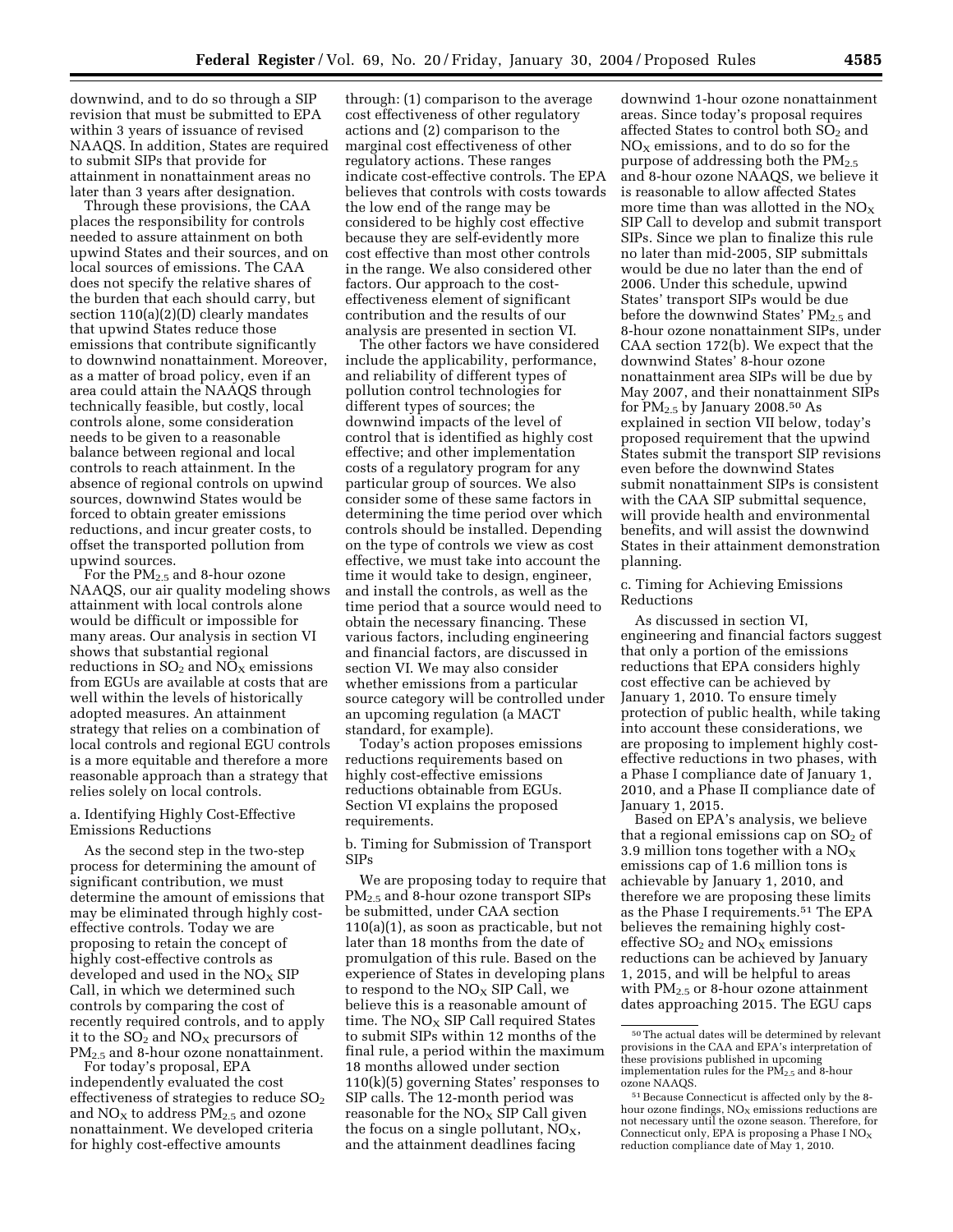in the proposed control region would be lowered in the second phase to 2.7 million tons for  $SO<sub>2</sub>$  and 1.3 million

tons for  $NO<sub>X</sub>$ . The current 28-state<sup>52</sup> emissions, baseline emissions in 2010 and 2015 and proposed regional

emissions caps are shown in Table III– 1.

|                                    | 2002<br>Emissions<br>(tons) | (tons)                       | 2010         | 2015<br>(tons)               |              |  |
|------------------------------------|-----------------------------|------------------------------|--------------|------------------------------|--------------|--|
|                                    |                             | <b>Baseline</b><br>emissions | Cap          | <b>Baseline</b><br>emissions | Cap          |  |
| SO <sub>2</sub><br>NO <sub>x</sub> | 9.4M<br>3.7M                | 9.0M<br>3.1M                 | 3.9M<br>1.6M | 8.3M<br>3.2M                 | 2.7M<br>1.3M |  |

We derived these amounts as follows: The  $SO<sub>2</sub>$  emissions limitations correspond to 65 percent of the affected States' title IV allowances in 2015, and 50 percent in 2010. The  $NO<sub>x</sub>$  emissions limitations correspond to the sum of the affected States' historic heat input amounts, multiplied by an emission rate of 0.125 mmBtu for 2015 and 0.15 mmBtu for 2010. Historic heat input is derived as the highest annual heat input during 1999–2002. We are proposing that these regionwide limits correspond to costs that meet the highly costeffective criteria.

Further, EPA proposes to apportion these regionwide amounts to the individual States in the region as follows: For  $SO<sub>2</sub>$ , EPA proposes to apportion the regionwide amounts to the individual States in the region in proportion to their title IV allocations. This would amount to requiring reductions in the amount of 65 percent of each affected State's title IV allocations for 2015, and 50 percent for 2010. The EPA is considering requiring an adjustment to these amounts to account for the fact that the utility industry has changed since the title IV allocation formulae were developed. For  $NO<sub>X</sub>$ , EPA proposes to apportion the regionwide amounts to the individual States in the region in proportion to their historic heat input, determined as the average of several years of heat input.

d. Compliance Approaches and Statewide Emissions Budgets

Today's proposal affects 28 upwind States and the District of Columbia for the purpose of addressing  $PM_{2.5}$ transport, and 25 States and the District of Columbia for the purpose of addressing ozone transport. For States required to reduce  $NO<sub>X</sub>$  emissions to address 8-hour ozone transport, the  $NO<sub>X</sub>$ reductions must be implemented at least during the ozone season. For States required to reduce  $SO_2$  and  $NO_X$ emissions to address  $PM_{2.5}$  transport,

the  $NO<sub>x</sub>$  and  $SO<sub>2</sub>$  reductions must be achieved annually. For States affected for both PM2.5 and ozone, EPA is proposing that compliance with the PM2.5-related annual emissions reduction requirement be deemed sufficient for compliance with the seasonal ozone-related emissions reduction requirement.

The EPA also wants to streamline potentially overlapping compliance requirements between the existing  $NO<sub>x</sub>$ SIP Call and today's proposed action, while ensuring that the ozone benefits of the  $NO<sub>X</sub>$  SIP Call are not jeopardized. The EPA is proposing that States may choose to recognize compliance with the more stringent annual  $NO<sub>X</sub>$ reduction requirements contained in today's rulemaking as satisfying the original  $NO<sub>x</sub>$  SIP Call seasonal reduction requirements for sources that States cover under both the  $NO<sub>x</sub>$  SIP Call and today's proposal.

We are proposing to calculate the amount of required reductions on the basis of controls available for EGUs. We believe these EGU reductions represent the most cost-effective reductions available. In 2010, considering other controls that will be in place, but not assuming a rule to address transported pollution is implemented, EGUs are projected to emit approximately onequarter of the total man-made  $NO<sub>X</sub>$ emissions in 2010 and two-thirds of the man-made  $SO<sub>2</sub>$  emissions in the region proposed for reductions in today's rulemaking. Extensive information exists indicating that highly costeffective controls are available for achieving significant reductions in  $NO<sub>x</sub>$ and  $SO<sub>2</sub>$  emissions from the EGU sector.

We are proposing that (as under the  $NO<sub>x</sub>$  SIP Call) States obtaining reductions from EGUs to comply with today's proposal must cap their EGUs at levels that will assure the required reductions. In addition, today's action proposes an approach which permits the use of title IV  $SO<sub>2</sub>$  allowances at discounted levels that provide for a

planned transition toward accomplishing the objectives of the interstate air quality rule.

Based on our experience in the  $NO_X$ SIP Call, we anticipate that States will choose to require EGUs to participate in the cap and trade programs administered by EPA. If States choose to participate in the cap and trade programs, States must adopt the model cap and trade programs, described in section VIII. The cap and trade programs will create incentives for EGUs to reduce  $SO<sub>2</sub>$  and  $NO<sub>X</sub>$  emissions starting no later than 2010, and probably somewhat earlier, and continuing to 2015 and beyond. The model cap and trade programs are designed to satisfy all the  $SO_2$  and  $NO<sub>X</sub>$  emissions reduction requirements proposed in today's rule.

If a State imposes the full amount of  $SO<sub>2</sub>$  and  $NO<sub>X</sub>$  emissions reductions on EGUs that EPA has deemed highly cost effective, we are taking comment on whether this approach to compliance with the interstate air quality rule by affected EGUs in affected States would satisfy for those sources the Best Available Retrofit Technology (BART) requirements of the CAA. We are further soliciting comment, for the circumstances just described, on whether compliance through participation in a regionwide or statewide cap and trade program, rather than source-specific emissions limits, could satisfy the BART requirements for those sources.

States that choose to obtain some of the required  $SO<sub>2</sub>$  or  $NO<sub>x</sub>$  reductions from non-EGU sources must adopt control measures for those other sources. To assure accurate accounting of emissions reductions, these States will have to establish sector-specific baseline emission inventories for 2010 and 2015. These States will also have to measure projected emissions reductions from adopted measures from these baselines. The sector-specific baseline inventory minus the amount of

<sup>52</sup>Excludes emissions from Connecticut.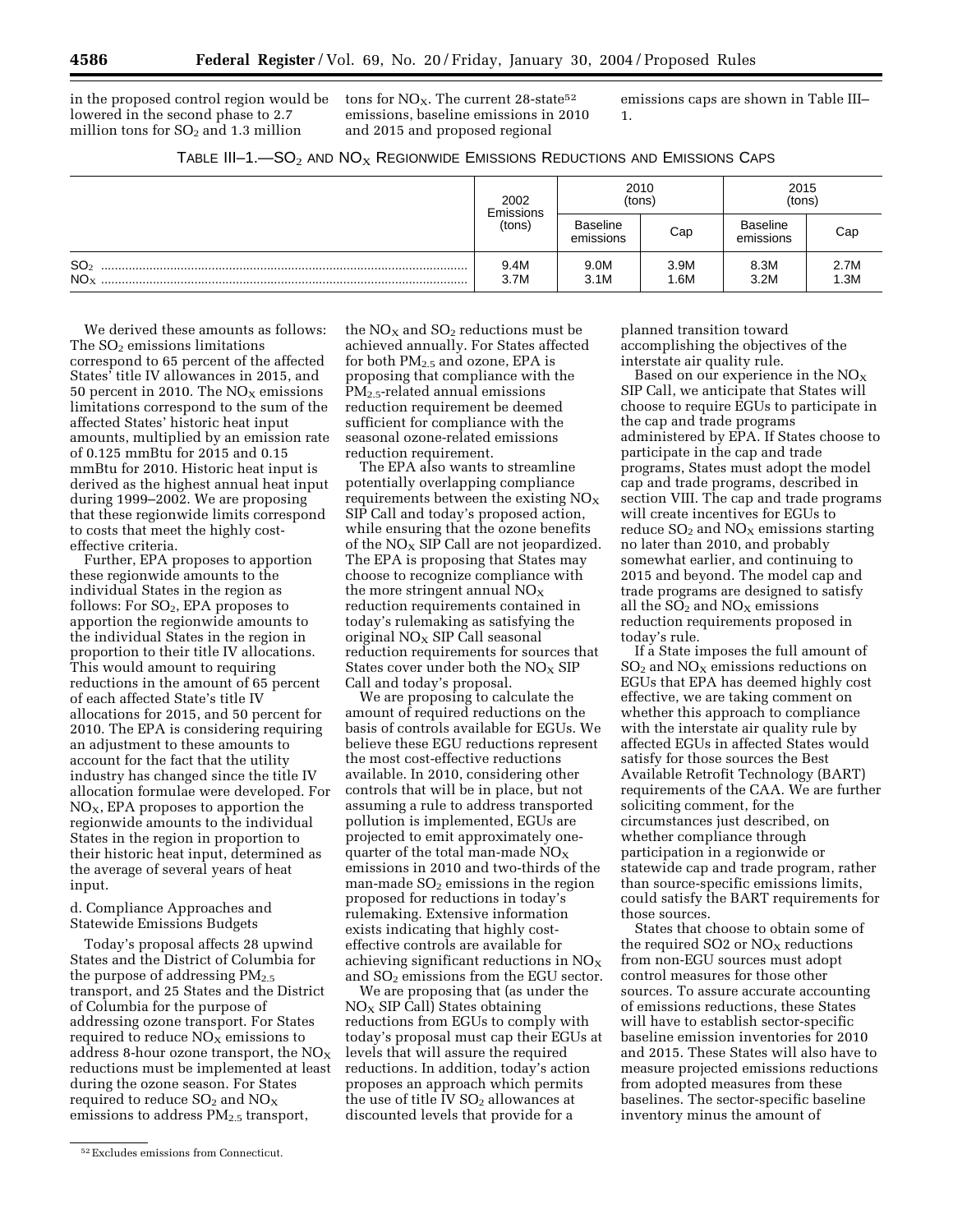reduction the State chooses to obtain from that sector is the sector budget for those sources. The SIP must contain a projection showing that compliance with the adopted measure(s) for that sector will ensure that emissions from the sector will meet the sector budget.

#### *E. Request for Comment on Potential Applicability to Regional Haze*

We believe that the emissions reductions that would result from today's proposed rulemaking would help the States in making substantial progress towards meeting the goals and requirements of the Regional Haze rule in the Eastern U.S. As a result of the predicted emissions reductions, we anticipate that visibility would improve in Class I areas in this region, including in areas such as the Great Smoky and Shenandoah National Parks. We request comment on the extent to which the reductions achieved by these rules would, for States covered by the IAQR, satisfy the first long term strategy for regional haze, which is required to achieve reasonable progress towards the national visibility goal by 2018.

We also request comment on whether the cap and trade approach proposed in this rulemaking is a suitable mechanism that could be expanded to help other States meet their regional haze obligations under the CAA. If we were to propose this approach, we would address this further in a supplemental notice and we would need to amend our Regional Haze rule to specify that, in establishing a reasonable progress goal for any Class I area as required by CAA section 169A and our rule, the State would need to submit a SIP revision that, at a minimum, would enable the State to participate in a cap and trade program that reflects a rate of progress based on specified levels of SO<sub>2</sub> and  $NO<sub>x</sub>$  reductions that we find are reasonable in light of the natural visibility goal that Congress established in 1977. Such an approach could be proposed to apply to areas identified in our final Regional Haze rule (64 FR 35714, July 1, 1999) as having emissions that may reasonably be anticipated to cause or contribute to an impairment of visibility in at least one Class I area, to reduce those emissions. We note that, under such an approach, we could consider two separate  $NO<sub>x</sub>$  emission levels and two separate cap and trade zones for  $NO<sub>X</sub>$ . States included on the basis of their contribution to either ozone or  $PM_{2.5}$  nonattainment would be in one zone and would need to meet the  $NO<sub>x</sub>$  emission reduction requirements discussed elsewhere in this action. States included only on the basis of needing to achieve reasonable progress

goals would be in a separate zone and would need to meet a level specifically designed to address that issue. We request comment on what emissions levels should be considered for  $SO<sub>2</sub>$  and  $NO<sub>x</sub>$  if we were to pursue such an approach. We also request comment on how such an approach could be integrated with and combine the efforts of Regional Planning Organizations that are working to address regional haze.

#### *F. How Will the Interstate Air Quality Rule Apply to the Federally Recognized Tribes?*

The Tribal Authority Rule (TAR) (40 CFR part 49), which implements section 301(d) of the CAA, gives Tribes the option of developing CAA programs, including Tribal Implementation Plans (TIPs). However, unlike States, Tribes are not required to develop implementation plans. Specifically, the TAR, adopted in 1998, provides for the Tribes to be treated in the same manner as a State in implementing sections of the CAA. The EPA determined in the TAR that it was appropriate to treat Tribes in a manner similar to a State in all aspects except specific plan submittal and implementation deadlines for NAAQS-related requirements, including, but not limited to, such deadlines in CAA sections 110(a)(1), 172(a)(2), 182, 187, and 191.53

In addition, the TAR also indicates that section 110(a)(2)(d) applies to the Tribes. This provision of the Act requires EPA to ensure that SIPs and TIPs ensure that their sources do not contribute significantly to nonattainment downwind. In fact, Tribes generally have few emissions sources and thus air quality problems in Indian country are generally created by transport into Tribal lands. Specifically, in the February 12, 1998 preamble to the Tribal Air Rule we stated:

EPA notes that several provisions of the CAA are designed to address cross-boundary air impacts. EPA is finalizing its proposed approach that the CAA protections against interstate pollutant transport apply with equal force to States and Tribes. Thus EPA is taking the position that the prohibitions and authority contained in sections 110(a)(2)(D) and 126 of the CAA apply to Tribes in the same manner as States. As EPA noted in the preamble to its proposed rule, section 110(a)(2)(D), among other things, requires States to include provisions in their SIPs that prohibit any emissions activity within the State from significantly contributing to nonattainment \* \* \* In addition, section 126 authorizes any State or Tribe to petition EPA to enforce these prohibitions against a State containing an allegedly offending source or group of sources. See 63 FR 7262, 59 FR 43960–43961.

Because the Tribes, like the States are our regulatory partners, in developing the interstate air quality rule we want to ensure that the Tribes' air quality and sovereignty are protected. Thus, we are exploring areas in the rule development where Tribes will be impacted. One area, in particular, is in the establishment of emissions reduction requirements and budgets. We are not aware of the presence of any EGUs on tribal lands located in the States for which EPA has conducted air quality modeling for today's proposal. Although, it is possible that EGUs may locate in Indian country in the future. We are requesting comment on whether and how to apply any emissions reductions or budget requirements to the Tribes, as well as comments on other areas of the rule that will impact the Tribes.

#### **IV. Air Quality Modeling To Determine**  Future 8-Hour Ozone and PM<sub>2.5</sub> **Concentrations**

#### *A. Introduction*

In this section, we describe the air quality modeling performed to support today's proposal. We used air quality modeling primarily to quantify the impacts of  $SO<sub>2</sub>$  and  $NO<sub>x</sub>$  emissions from upwind States on downwind annual average  $PM<sub>2.5</sub>$  concentrations, and the impacts of  $NO<sub>x</sub>$  emissions from upwind States on downwind 8-hour ozone concentrations.

This section includes information on the air quality models applied in support of the proposed rule, the meteorological and emissions inputs to these models, the evaluation of the air quality models compared to measured concentrations, and the procedures for projecting ozone and PM2.5 concentrations for future year scenarios. We also present the results of modeling locally applied control measures designed to reduce concentrations of PM<sub>2.5</sub> in projected nonattainment areas. The Air Quality Modeling Technical Support Document (AQMTSD) contains more detailed information on the air quality modeling aspects of this rule.54 Updates made between the proposed rule and the final rule to components of the ozone and PM modeling platform will be made public in a Notice of Data Availability.

<sup>53</sup>*See* 40 CFR 49.4(a).

<sup>54</sup> ''Air Quality Modeling Technical Support Document for the Proposed Interstate Air Quality Rule (January 2004)'' can be obtained from the docket for today's proposed rule: OAR–2003–0053.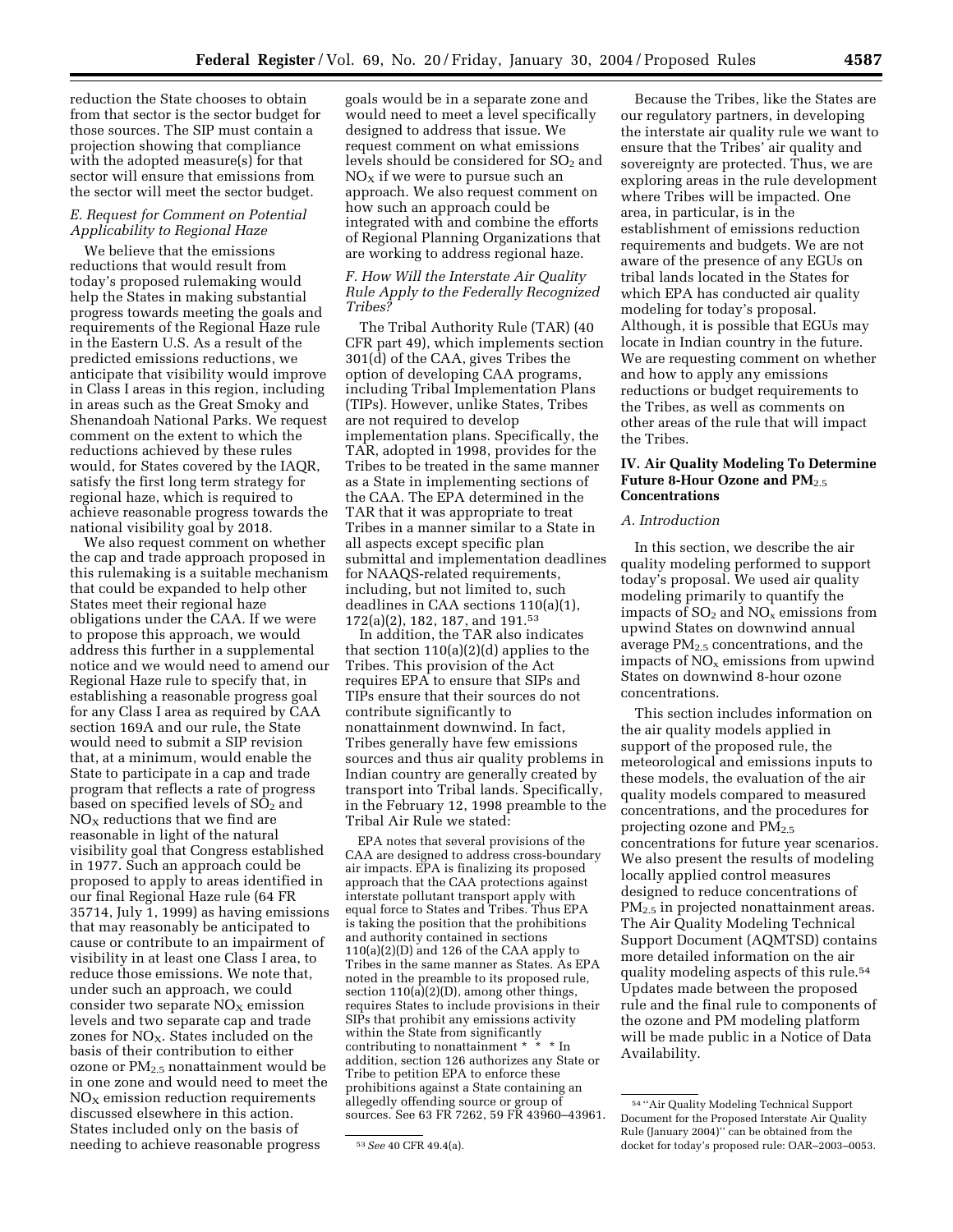#### *B. Ambient 8-Hour Ozone and Annual Average PM*2.5 *Design Values*

#### 1. 8-Hour Ozone Design Values

Future year levels of air quality are estimated by applying relative changes in model-predicted ozone to current measurements of ambient ozone data. Current measurements of ambient ozone data come from monitoring networks consisting of more than one thousand monitors located across the country. The monitors are sited according to the spatial and temporal nature of ozone, and to best represent the actual air quality in the United States. More information on the monitoring network used to collect current measurements of ambient ozone is in the Air Quality Data Analysis Technical Support Document.55

In analyzing the ozone across the United States, the raw monitoring data must be processed into a form pertinent for useful interpretations. For this action, the ozone data have been processed consistent with the formats associated with the NAAQS for ozone. The resulting estimates are used to indicate the level of air quality relative to the NAAQS. For ozone air quality indicators, we developed estimates for the 8-hour ozone standard. The level of the 8-hour ozone NAAQS is 0.08 ppm. The 8-hour ozone standard is not met if the 3-year average of the annual 4th highest daily maximum 8-hour ozone concentration is greater than 0.08 ppm (0.085 is rounded up). This 3-year average is called the annual standard design value. As described below, the approach for forecasting future ozone design values involved the projection of 2000–2002 ambient design values to the various future year emissions scenarios analyzed for today's proposed rule. These data were obtained from EPA's Air Quality System (AQS) on August 11, 2003. A more detailed description of design values is in the Air Quality Data Analysis Technical Support Document. A list of the 2000–2002 Design Values is available at *http://www.epa.gov/ airtrends/values.html.*

#### 2. Annual Average  $PM<sub>2</sub>$ , Design Values

Future year levels of air quality are estimated by applying relative changes in model predicted  $PM_{2.5}$  to current measurements of ambient  $PM_{2.5}$  data. Current measurements of ambient  $PM_{2.5}$ data come from monitoring networks consisting of more than one thousand monitors located across the country. The monitors are sited according to the

spatial and temporal nature of  $PM_{2.5}$ , and to best represent the actual air quality in the United States. More information on the monitoring network used to collect current measurements of ambient  $PM_{2.5}$  is in the Air Quality Data Analysis Technical Support Document.

In analyzing the  $PM_{2.5}$  data across the United States, the raw monitoring data must be processed into a form pertinent for useful interpretations. For this action, the  $PM_{2.5}$  data have been processed consistent with the formats associated with the NAAQS for  $PM_{2.5}$ . The resulting estimates are used to indicate the level of air quality relative to the NAAQS. For  $PM_{2.5}$ , the annual standard is met when the 3-year average of the annual mean concentration is 15.0  $\mu$ g/m<sup>3</sup> or less. The 3-year average annual mean concentration is computed at each site by averaging the daily Federal Reference Method (FRM) samples taken each quarter, averaging these quarterly averages to obtain an annual average, and then averaging the three annual averages. The 3-year average annual mean concentration is also called the annual standard design value. As described below, the approach for forecasting future  $PM_{2.5}$  design values involved the projection of 1999– 2001 and 2000–2002 ambient design values to the various future year emissions scenarios analyzed for today's proposed rule. These data were obtained from EPA's Air Quality System (AQS) on July 9, 2003. A more detailed description of design values is in the Air Quality Data Analysis Technical Support Document. A list of the 1999– 2001 and 2000–2002 Design Values is available at *http://www.epa.gov/ airtrends/values.html.*

#### *C. Emissions Inventories*

#### 1. Introduction

In order to support the air quality modeling analyses for the proposed rule, emission inventories were developed for the 48 contiguous States and the District of Columbia. These inventories were developed for a 2001 base year to reflect current emissions and for future baseline scenarios for years 2010 and 2015. The 2001 base year and 2010 and 2015 future base case inventories were in large part derived from a 1996 base year inventory and projections of that inventory to 2007 and 2020 as developed for previous EPA rulemakings for Heavy Duty Diesel Engines (HDDE) (*http://www.epa.gov/ otaq/models/hd2007/r00020.pdf*) and Land-based Non-road Diesel Engines (LNDE) (*http://www.epa.gov/nonroad/ 454r03009.pdf*). The inventories were prepared at the county level for on-road

vehicles, non-road engines, and area sources. Emissions for EGUs and industrial and commercial sources (non-EGUs) were prepared as individual point sources. The inventories contain both annual and typical summer season day emissions for the following pollutants: oxides of nitrogen  $(NO<sub>X</sub>)$ ; volatile organic compounds (VOC); carbon monoxide (CO); sulfur dioxide (SO2); direct particulate matter with an aerodynamic diameter less than 10 micrometers ( $PM_{10}$ ) and less than 2.5 micrometers  $(PM_{2.5})$ ; and ammonia (NH3). Additional information on the development of the emissions inventories for air quality modeling and State total emissions by sector and by pollutant for each scenario are provided in the AQMTSD.

#### 2. Overview of 2001 Base Year Emissions Inventory

Emissions inventory inputs representing the year 2001 were developed to provide a base year for forecasting future air quality, as described below in section IV.D. for ozone and section IV.E. for  $PM_{2.5}$ . Because the complete 2001 National Emissions Inventory (NEI) and future year projections consistent with that NEI were not available in a form suitable for air quality modeling when needed for this analysis, the following approach was used to develop a reasonably representative ''proxy'' inventory for 2001 in model-ready form that retained the same consistency with the existing future year projected inventories as the 1996 model-ready inventory that was used as the basis for those projected inventories.

The EPA had available model-ready emissions input files for a 1996 Base Year and a 2010 Base Case from a previous analysis. In addition, robust NEI estimates were available for 2001 for three of the six man-made emissions sectors: EGUs; on-road vehicles; and non-road engines. For the EGU sector, State-level emissions totals from the NEI 2001 were divided by similar totals from the 1996 modeling inventory to create a set of 1996 to 2001 adjustment ratios. Ratios were developed for each State and pollutant. These ratios were applied to the model-ready 1996 EGU emissions file to produce the 2001 EGU emissions file.

The NEI 2001 emissions estimates for the on-road vehicles and non-road engines sectors were available from the MOBILE6 and NONROAD2002 models, respectively. Because both of these models were updates of the versions used to produce the existing 1996 model-ready emissions files and their associated projection year files, a

<sup>55</sup> ''Air Quality Data Analysis Technical Support Document for the Proposed Interstate Air Quality Rule (January 2004)'' can be obtained from the docket for today's proposed rule: OAR–2003–0053.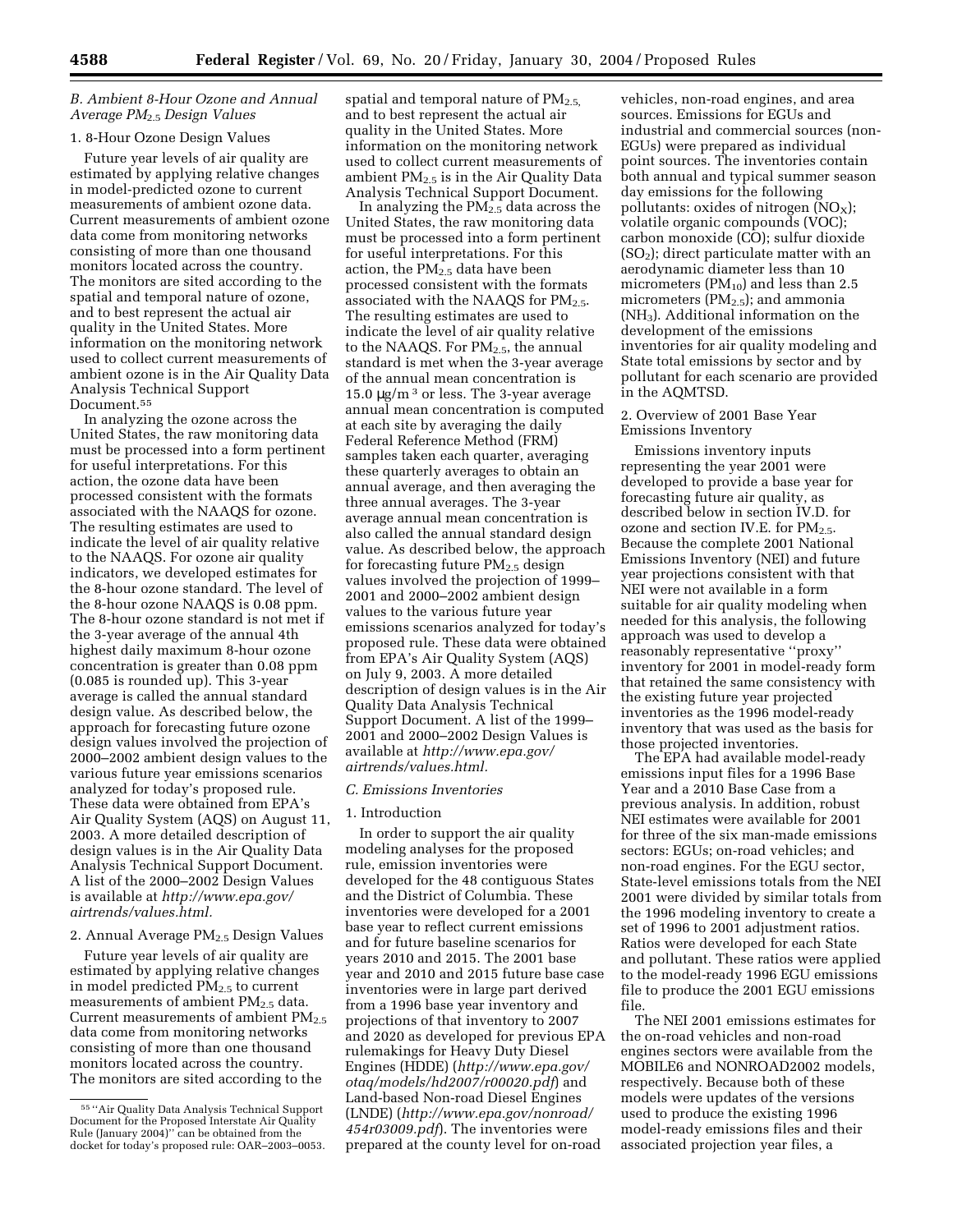slightly different approach than that used for the EGUs was used to adjust the 1996 model-ready files to produce files for 2001.

The updated MOBILE6 and NONROAD2002 models were used to develop 1996 emissions estimates that were consistent with the 2001 NEI estimates. A set of 1996–to–2001 adjustment ratios were then created by dividing State-level total emissions for each pollutant for 2001 by the corresponding consistent 1996 emissions. These adjustment ratios were then multiplied by the gridded modelready 1996 emissions for these two sectors to produce model-ready files for 2001. These model-ready 2001 files, therefore, maintain consistency with the future year projection files that were based on the older emission model versions but also capture the effects of the 1996 to 2001 emission changes as indicated by the latest versions of the two emissions models.

Consistent estimates of emissions for the 2001 Base Year were not available at the time modeling was begun for two other emission sectors: non-EGU point sources and area sources. For these two sectors, linear interpolations were performed between the gridded 1996 emissions and the gridded 2010 Base Case emissions to produce 2001 gridded emissions files. These interpolations were done separately for each of the two sectors, for each grid cell, for each pollutant. As the 2010 Base Case inventory was itself a projection from the 1996 inventory, this approach maintained consistency of methods and assumptions between the 2001 and 2010 emissions files.

3. Overview of the 2010 and 2015 Base Case Emissions Inventories

The future base case scenarios generally represent predicted emissions in the absence of any further controls

beyond those State, local, and Federal measures already promulgated plus other significant measures expected to be promulgated before the final rule from today's proposal. Any additional local control programs which may be necessary for areas to attain the annual PM2.5 NAAQS and the ozone NAAQS are not included in the future base case projections. The future base case scenarios do reflect projected economic growth, as described in the AQMTSD.

Specifically, the future base case scenarios include the effects of the LNDE as proposed, the HDDE standards, the Tier 2 tailpipe standards, the  $NO<sub>X</sub>$ SIP Call as remanded (excludes controls in Georgia and Missouri), and Reasonably Available Control Techniques (RACT) for  $NO<sub>X</sub>$  in 1-hour ozone nonattainment areas. Adjustments were also made to the nonroad sector inventories to include the effects of the Large Spark Ignition and Recreational Vehicle rules; and to the non-EGU sector inventories to include the  $SO<sub>2</sub>$  and particulate matter cobenefit effects of the proposed Maximum Achievable Control Technology (MACT) standard for Industrial Boilers and Process Heaters. The future base case scenarios do not include the  $NO<sub>X</sub>$  co-benefit effects of proposed MACT regulations for Gas Turbines or stationary Reciprocating Internal Combustion Engines, which we estimate to be small compared to the overall inventory; or the effects of  $NO<sub>X</sub>$ RACT in 8-hour ozone nonattainment areas, because these areas have not yet been designated.

4. Procedures for Development of Emission Inventories

a. Development of Emissions Inventories for Electric Generating Units

As stated above, the 2001 Base Year inventory for the EGU sector was

developed by applying State-level adjustment ratios of 2001 NEI<sup>56</sup> emissions to 1996 emissions for the EGU sector to the existing model-ready 1996 EGU file. Adjustments were thus made in the modeling file to account for emissions reductions that had occurred between 1996 and 2001, but at an aggregated State-level, rather than for each individual source. Future year 2010 and 2015 Base Case EGU emissions used for the air quality modeling runs that predicted ozone and PM2.5 nonattainment status were obtained from version 2.1.6 of the Integrated Planning Model (IPM) (*http://www.epa.gov/airmarkets/epaipm/index.html*). However, results from this version of the IPM model were not available at the time that the air quality model runs to determine interstate contributions (''zero-out runs'') were started. Therefore, we used EGU emissions from the previous IPM version (v2.1) for the zero-out air quality model runs and associated 2010 Base Case. Updates applied to the IPM model between versions 2.1 and 2.1.6 include the update of coal and natural gas supply curves and the incorporation of several State-mandated emission caps and New Source Review (NSR) settlements.

Tables IV–1 and IV–2 provide Statelevel emissions totals for the 2010 Base Case for SO and NOX, respectively, for each of the five sectors. These tables are helpful in understanding the relative magnitude of each sector to the total inventory. In addition, these tables include, for comparison, a column showing the EGU emissions from the older version 2.1 IPM outputs that were used for the zero-out modeling analysis. Our examination indicates that the EGU differences between the two IPM outputs are generally minor and have not affected the content of this proposal.

| ST  | EGU v21 | EGU v216 | Non-EGU | On-road | Non-road | Area   | Total   |
|-----|---------|----------|---------|---------|----------|--------|---------|
|     | 494.700 | 473.000  | 121.300 | 600     | 1.600    | 51.900 | 648,400 |
| AZ  | 47.800  | 47.800   | 120.800 | 600     | 700      | 4.300  | 174.200 |
| AR. | 119.300 | 122.700  | 17.500  | 300     | 500      | 21.200 | 162,100 |
| CA  | 17.300  | 17.300   | 44.000  | 3.400   | 13.000   | 10.700 | 88,400  |
| CO  | 90.400  | 73.100   | 15.900  | 500     | 800      | 4.700  | 94.900  |
| СT  | 6.600   | 6.300    | 7.600   | 300     | 400      | 500    | 15.000  |
| DE. | 36,800  | 46.400   | 38.400  | 100     | 300      | 10.200 | 95,400  |
| DC. |         |          | 2.100   |         | 100      | 5.800  | 8.000   |
| FL. | 230,300 | 233,200  | 90.400  | 1.700   | 15.100   | 44.700 | 385,300 |
| GA  | 610.000 | 609.200  | 92.800  | 1.100   | 2.600    | 6.700  | 712.300 |
| ID  |         |          | 26,800  | 200     | 300      | 8.800  | 36.000  |
| IL  | 591.500 | 600.800  | 277.200 | 1.100   | 1.700    | 36.400 | 917,300 |
|     | 599,000 | 670.400  | 152.200 | 800     | 1.100    | 2.200  | 826,700 |
|     | 186.200 | 169.900  | 84.000  | 300     | 600      | 14.600 | 269.400 |

56The 2001 NEI emissions for EGUs includes

emissions for units reporting to EPA under title IV.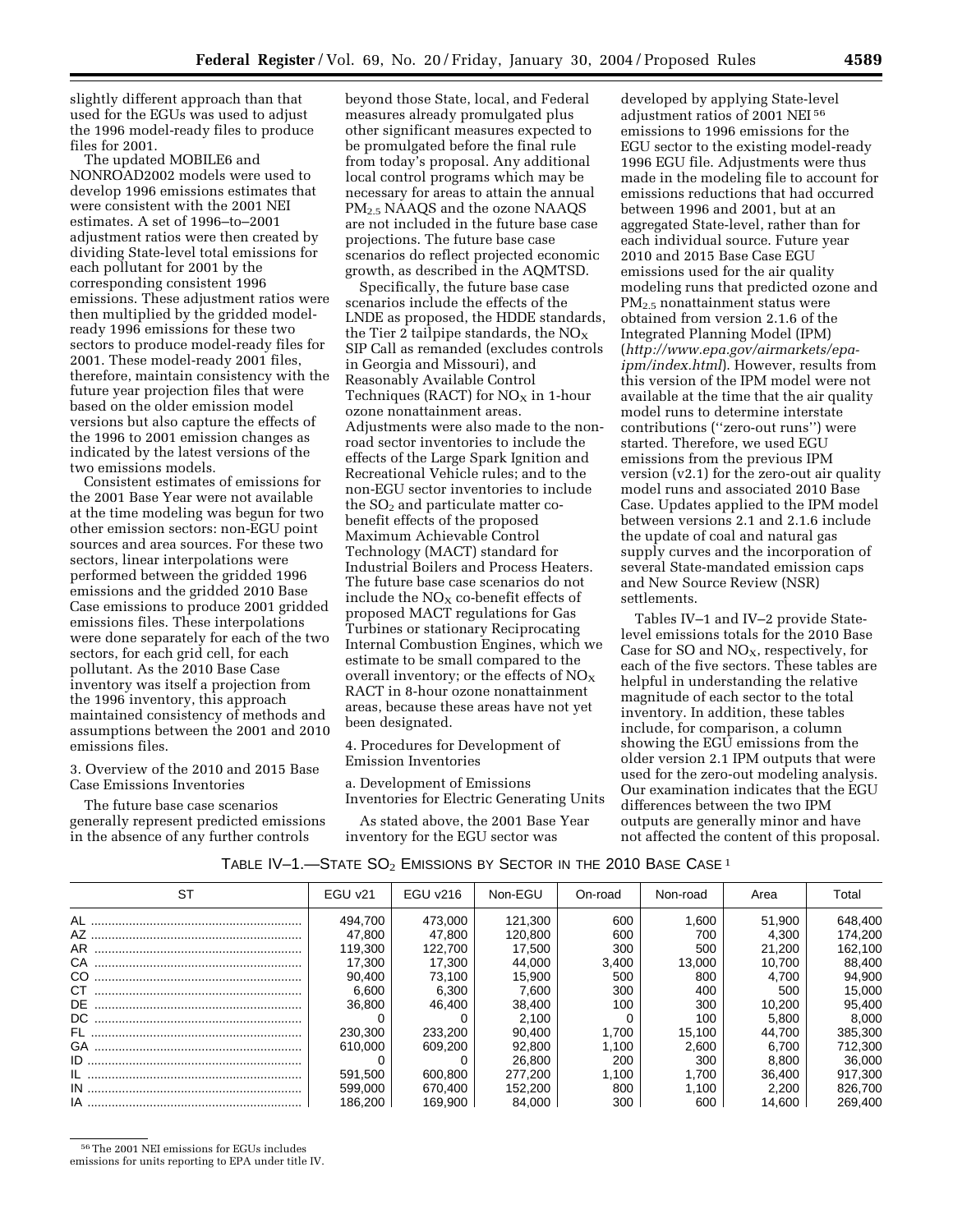| <b>ST</b> | EGU v21   | <b>EGU v216</b> | Non-EGU   | On-road | Non-road | Area      | Total    |
|-----------|-----------|-----------------|-----------|---------|----------|-----------|----------|
|           | 71.500    | 63,500          | 16,000    | 300     | 800      | 3.500     | 84,100   |
|           | 393,300   | 363,100         | 42,900    | 500     | 1,800    | 58,000    | 466,400  |
|           | 96,300    | 112,500         | 193,600   | 400     | 21,100   | 94,000    | 421,700  |
|           | 4.700     | 3,200           | 22,200    | 200     | 200      | 10.800    | 36,600   |
|           | 261,400   | 232,200         | 22,500    | 600     | 8,100    | 900       | 264,300  |
|           | 17,700    | 15,600          | 15,300    | 600     | 1,200    | 61,300    | 94,000   |
|           | 375,800   | 387,600         | 135,000   | 1,000   | 1,300    | 32,700    | 557,600  |
|           | 94.200    | 91.600          | 41.200    | 500     | 1.100    | 5.700     | 140.000  |
|           | 84,600    | 73,500          | 77,500    | 400     | 2,000    | 82,700    | 236,100  |
| MO.       | 261,000   | 293.100         | 128,600   | 700     | 900      | 31.900    | 455,200  |
|           | 17.700    | 17,900          | 34.700    | 100     | 300      | 1.400     | 54,400   |
|           | 97.200    | 97.600          | 7.300     | 200     | 600      | 10.100    | 115.800  |
|           | 56.700    | 16.400          | 3.500     | 200     | 400      | 3,900     | 24,300   |
|           | 7.300     | 7,300           | 7.900     | 100     | 200      | 90.800    | 106,300  |
|           | 85,300    | 41.300          | 70,800    | 700     | 53,500   | 42.600    | 208,900  |
|           | 48,300    | 48.600          | 115,200   | 300     | 200      | 9,400     | 173,700  |
|           | 211,400   | 214,100         | 168,600   | 1,300   | 2,200    | 122.100   | 508,200  |
|           | 221,500   | 219,400         | 95,400    | 1,000   | 1,200    | 33.800    | 350,800  |
|           | 172,200   | 160.900         | 56,100    | 100     | 400      | 64.100    | 281,600  |
|           | 979,300   | 1,258,700       | 337,600   | 1,200   | 5,700    | 63,300    | 1,666,40 |
|           | 133,000   | 133,000         | 41,200    | 500     | 600      | 5,500     | 180,800  |
|           | 15,200    | 15,200          | 6,600     | 400     | 800      | 20.900    | 43,800   |
|           | 670,200   | 853,400         | 141,000   | 1,100   | 3,300    | 80,900    | 1,079,80 |
|           | 0         | <sup>0</sup>    | 2,400     | 100     | 2,900    | 4,100     | 9,500    |
|           | 191,500   | 199,700         | 63,900    | 500     | 1,200    | 15,600    | 280,900  |
|           | 42.100    | 36,300          | 1.400     | 100     | 200      | 23.800    | 61,800   |
|           | 317.300   | 306.100         | 134.300   | 700     | 2.800    | 47.800    | 491.700  |
|           | 539.900   | 487.700         | 318,600   | 2,300   | 33,400   | 9.600     | 851.700  |
|           | 31.200    | 31,500          | 30,300    | 300     | 400      | 13.100    | 75,600   |
|           | $\Omega$  | 0               | 2.000     | 100     | 100      | 13.000    | 15,100   |
|           | 180,600   | 187,800         | 112,700   | 900     | 4,600    | 9,500     | 315,400  |
|           | 6,000     | 6,000           | 51,600    | 600     | 9,500    | 3,700     | 71,400   |
|           | 456,800   | 550,600         | 62,200    | 200     | 33,600   | 11,300    | 658,000  |
|           | 217.200   | 214.100         | 88.500    | 600     | 800      | 45.900    | 349.800  |
|           | 47.100    | 47.300          | 59.700    | 100     | 200      | 17.300    | 124.600  |
|           | 9,435,400 | 9,856,900       | 3,799,200 | 29,800  | 236,400  | 1,367,600 | 15,290,0 |

# TABLE IV-1.-STATE SO<sub>2</sub> EMISSIONS BY SECTOR IN THE 2010 BASE CASE <sup>1</sup>-Continued

1 All values rounded to nearest 100 tons. EGU v216 emissions are latest version and are included in totals. EGU v21 emissions were used for the zero-out analysis.

# TABLE IV-2.-STATE  $NO<sub>X</sub>$  Emissions by Sector in the 2010 Base Case  $^1$

| ST  | $EGU$ $v21$ | <b>EGU v216</b> | Non-EGU | On-road | Non-road | Area    | Total   |
|-----|-------------|-----------------|---------|---------|----------|---------|---------|
|     | 129.500     | 134.100         | 83.400  | 110,200 | 55.800   | 69.400  | 453.000 |
|     | 88.200      | 84.600          | 118,200 | 91.300  | 43.600   | 78.100  | 415,700 |
|     | 52.600      | 52,500          | 23.500  | 64.900  | 35.400   | 44.800  | 221.100 |
|     | 18,200      | 17.700          | 137.300 | 401.900 | 276.100  | 129.300 | 962,300 |
|     | 87.000      | 82.700          | 44.900  | 80.600  | 57.000   | 59,900  | 325,100 |
|     | 6.700       | 5,200           | 11,300  | 48.500  | 17.300   | 9.300   | 91,600  |
|     | 11.500      | 10.300          | 8.500   | 17.400  | 16.800   | 6.900   | 59.900  |
|     | 100         | 0               | 800     | 4.800   | 5,400    | 1.900   | 13,000  |
|     | 162.900     | 161.800         | 59,000  | 293.900 | 147.900  | 53.200  | 716,000 |
|     | 152,500     | 150,600         | 71,400  | 189.200 | 66,400   | 74.700  | 552,300 |
|     | 1.400       | 1.200           | 6.600   | 32.700  | 17.300   | 29.400  | 87.200  |
|     | 194.200     | 171,400         | 134.900 | 177.700 | 150.200  | 115.800 | 750,100 |
|     | 223.300     | 239.700         | 45.400  | 142.900 | 90.400   | 37.900  | 556,300 |
|     | 95.400      | 86,100          | 26,500  | 61.600  | 57,600   | 31.100  | 262,900 |
|     | 101.400     | 100.900         | 108.800 | 59.100  | 79.500   | 74.300  | 422,600 |
|     | 186.300     | 195,900         | 34.800  | 95,700  | 73.100   | 76.900  | 476,400 |
|     | 64.700      | 49.800          | 297.100 | 89.300  | 205.000  | 103.500 | 744.700 |
|     | 6.000       | 2,100           | 15.600  | 30,600  | 8.800    | 4.900   | 62,000  |
|     | 60.500      | 60.600          | 19.100  | 73.100  | 38.900   | 15.900  | 207.700 |
|     | 27,800      | 10.400          | 18.200  | 74.400  | 70.000   | 24.900  | 197,800 |
|     | 126.200     | 125.400         | 161.000 | 171.400 | 63.200   | 115.600 | 636,500 |
|     | 109.700     | 104.500         | 83.800  | 103.400 | 64.800   | 24.800  | 381,500 |
|     | 49.700      | 43.200          | 74.400  | 68.800  | 44.800   | 56.700  | 287.800 |
| MO. | 144.700     | 137,000         | 29,700  | 117.800 | 64.200   | 14.800  | 363,600 |
|     | 38,500      | 38,500          | 20,800  | 24.800  | 34.000   | 18.400  | 136,400 |
|     | 58.100      | 57.800          | 14.500  | 37,700  | 57,400   | 15.400  | 182,800 |
|     | 44.800      | 37,400          | 6,000   | 36,300  | 25.400   | 8.500   | 113,500 |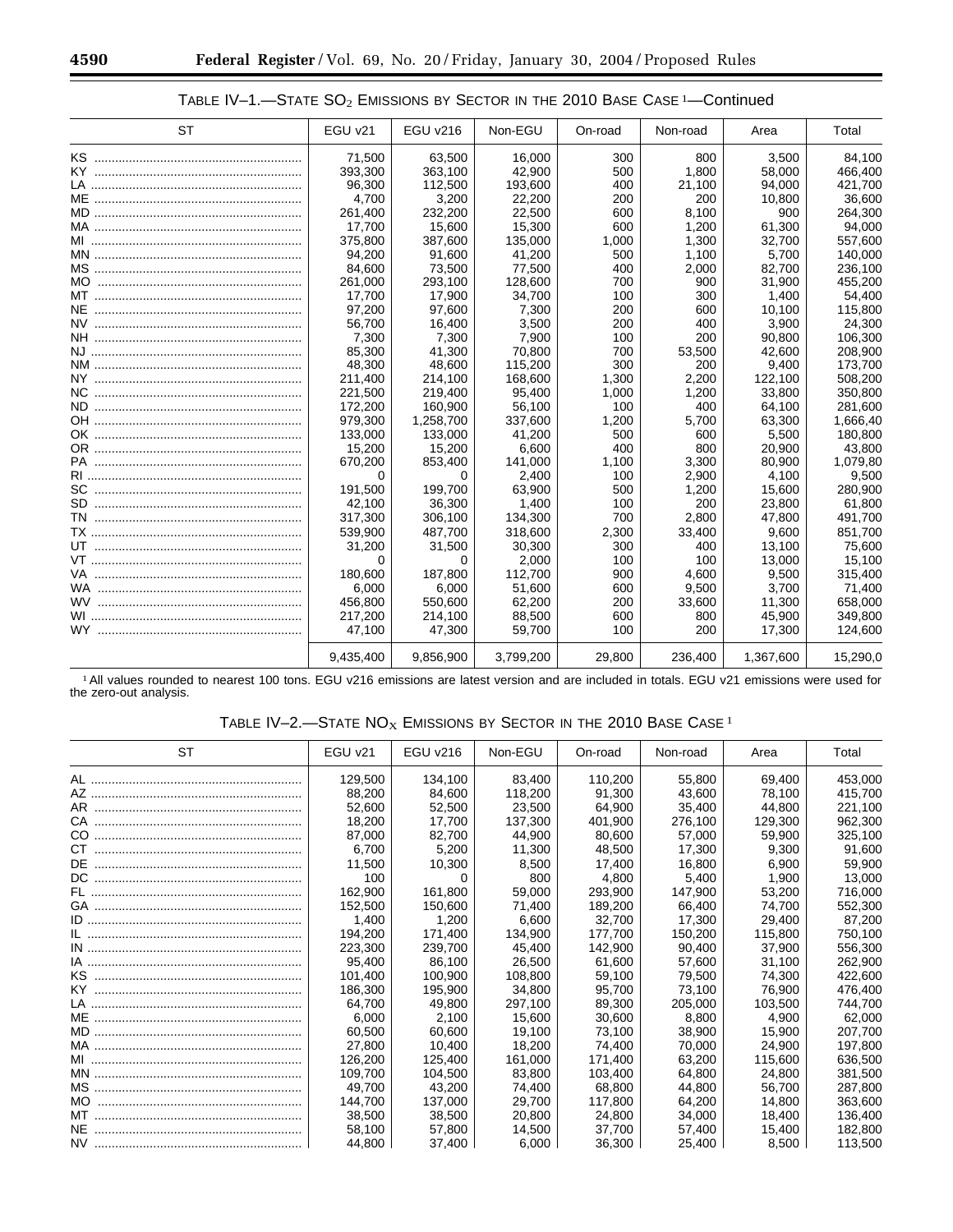| ST | EGU v21   | <b>EGU v216</b> | Non-EGU   | On-road   | Non-road  | Area      | Total    |
|----|-----------|-----------------|-----------|-----------|-----------|-----------|----------|
|    | 3,000     | 3,600           | 4,200     | 25,700    | 6,200     | 13,900    | 53,700   |
|    | 40.000    | 29,300          | 51.000    | 93.100    | 86.400    | 79.800    | 339,600  |
|    | 77,300    | 76,400          | 68,700    | 54.500    | 10.700    | 32.400    | 242,800  |
|    | 58.700    | 68,400          | 36,700    | 181.500   | 90.900    | 88.100    | 465,600  |
|    | 64.700    | 62,100          | 63,300    | 150,000   | 60,100    | 37,000    | 372,400  |
|    | 81.100    | 77,900          | 7,200     | 16,400    | 41,800    | 21.200    | 164,600  |
|    | 249.100   | 266,800         | 77.500    | 201.300   | 116.900   | 82.200    | 744.700  |
|    | 97,700    | 82.100          | 121.000   | 86,800    | 40.000    | 33.200    | 363,100  |
|    | 18,000    | 13,300          | 16,800    | 67,400    | 52,600    | 39,900    | 190,000  |
|    | 212.100   | 209,800         | 173,000   | 200,600   | 80,600    | 114,300   | 778,300  |
|    | 1.300     | 1.400           | 900       | 12.300    | 5.600     | 2.800     | 23,000   |
|    | 67,500    | 64.700          | 46,000    | 94,200    | 29,900    | 26,100    | 260,900  |
|    | 13,800    | 11,700          | 4,700     | 20,200    | 24,400    | 7,900     | 69,000   |
|    | 106.700   | 102,800         | 78,000    | 132.900   | 138.900   | 52,300    | 505,000  |
|    | 246.200   | 200.900         | 523,800   | 399.600   | 432.100   | 43.100    | 1,599,50 |
|    | 68.400    | 69,400          | 31,600    | 49,000    | 31,500    | 23.500    | 205,100  |
|    | 0         |                 | 800       | 16.000    | 3,900     | 11.500    | 32,100   |
|    | 55,800    | 55,500          | 66,500    | 147.000   | 76.600    | 45.700    | 391,300  |
|    | 26,600    | 28,400          | 47,000    | 114,600   | 78,800    | 23,000    | 291,800  |
|    | 142,500   | 155,200         | 50,100    | 40,400    | 57,000    | 21,300    | 324,000  |
|    | 116,200   | 111.500         | 54,300    | 109.600   | 51.000    | 58.700    | 385,100  |
|    | 90,300    | 90,500          | 49,500    | 18,600    | 22,900    | 71.700    | 253,200  |
|    | 4.079.200 | 3,943,400       | 3,228,200 | 4.931.900 | 3.405.000 | 2.225.900 | 17.734.4 |

TABLE IV-2.—STATE  $NO<sub>X</sub>$  EMISSIONS BY SECTOR IN THE 2010 BASE CASE  $1$ —Continued

1 All values rounded to nearest 100 tons. EGU v216 emissions are latest version and are included in totals. EGU v21 emissions were used for the zero-out analysis.

#### b. Development of Emissions Inventories for On-road Vehicles

The 2001 base year inventory for the on-Road vehicle sector was developed by applying State and pollutant specific adjustment ratios to each grid cell's emissions as found in the existing 1996 model-ready file for on-road sources. The adjustment ratios were created by dividing State-level emissions for each pollutant as estimated for the 2001 NEI using the MOBILE6 model by the Statelevel emissions for 1996 as estimated using the same MOBILE6 model.

The 1996 model-ready file, along with consistent files for 2007 and 2020 emissions, had been developed for previous EPA rulemakings using a version of the MOBILE5b model which had been adjusted to simulate the MOBILE6 model that was under development at that time. The 1996 and 2007 emissions files had been developed for the HDDE rule (*http:// www.epa.gov/otaq/models/hd2007/ r00020.pdf*) and the 2020 emissions file had been developed for the LNDE rule (*http://www.epa.gov/nonroad/ 454r03009.pdf*). Note that the 2020 onroad vehicle emissions file developed for the LNDE rule includes the reductions expected from implementation of the HDDE rule.

Application of the MOBILE6-based adjustment ratios to the 1996 MOBILE5b-based emission file allowed the resulting 2001 model-ready file to remain consistent in methodology with the existing 2007 and 2020 files. The

2010 and 2015 base case emissions files used for this proposal were then developed as straight-line interpolations between those 2007 and 2020 files, and they are therefore also consistent with the 2001 file.

c. Development of Emissions Inventories for Non-Road Engines

For the non-road sector, the 2001 model-ready emissions file was developed in a manner similar to that described above for the on-road vehicle sector. State-level 2001 NEI emissions developed from the NONROAD2002 model were divided by a consistent set of emissions for 1996, also developed using the NONROAD2002 model, to produce a set of adjustment ratios for each State and pollutant. These adjustment ratios were applied to the existing 1996 model-ready emissions for each grid cell to produce a 2001 modelready file that remains consistent with the 1996 file and the existing future projections that were based on that 1996 file.

For the future scenarios, the 2010 and 2020 emissions files developed for EPA's analysis of the preliminary controls of the LNDE rule were modified to reflect that rule as finally proposed (68 FR 28327, May 23, 2003) and to incorporate the effects of the Large Spark Ignition and Recreational Vehicle rules. These modifications were done using adjustment ratios developed from national-level estimates of the benefits of these two rules. A 2015 emissions file

for this sector was then developed as a straight-line interpolation between the modified 2010 and 2020 files.

#### d. Development of Emissions Inventories for Other Sectors

The NEI estimates for 2001 were not available at the time modeling was begun for the remaining two man-made emission sectors: non-EGU point sources and area sources. For these two sectors, linear interpolations were performed between gridded 1996 emissions and gridded projected 2010 base case emissions to produce gridded 2001 emissions files. The gridded emissions input files for 1996 and 2010 were available from previous EPA analyses. The interpolations were done separately for each of the two sectors, for each grid cell, and for each pollutant. The 2010 and 2015 emissions files for these sectors that were used as part of this interpolation to 2001 were themselves developed as straight-line interpolations between the 2007 and 2020 inventories described above for the on-road vehicle sector. The interpolated 2010 and 2015 emissions were adjusted to reflect the  $SO_2$ ,  $PM_{10}$ , and  $PM_{2.5}$  cocontrol benefits of the proposed Industrial Boiler and Process Heater MACT (68 FR 1660, January 13, 2003). The 2007 and 2020 projection inventories had been developed by applying State- and 2-digit SIC-specific economic growth ratios to the 1996 NEI, followed by application of any emissions control regulations.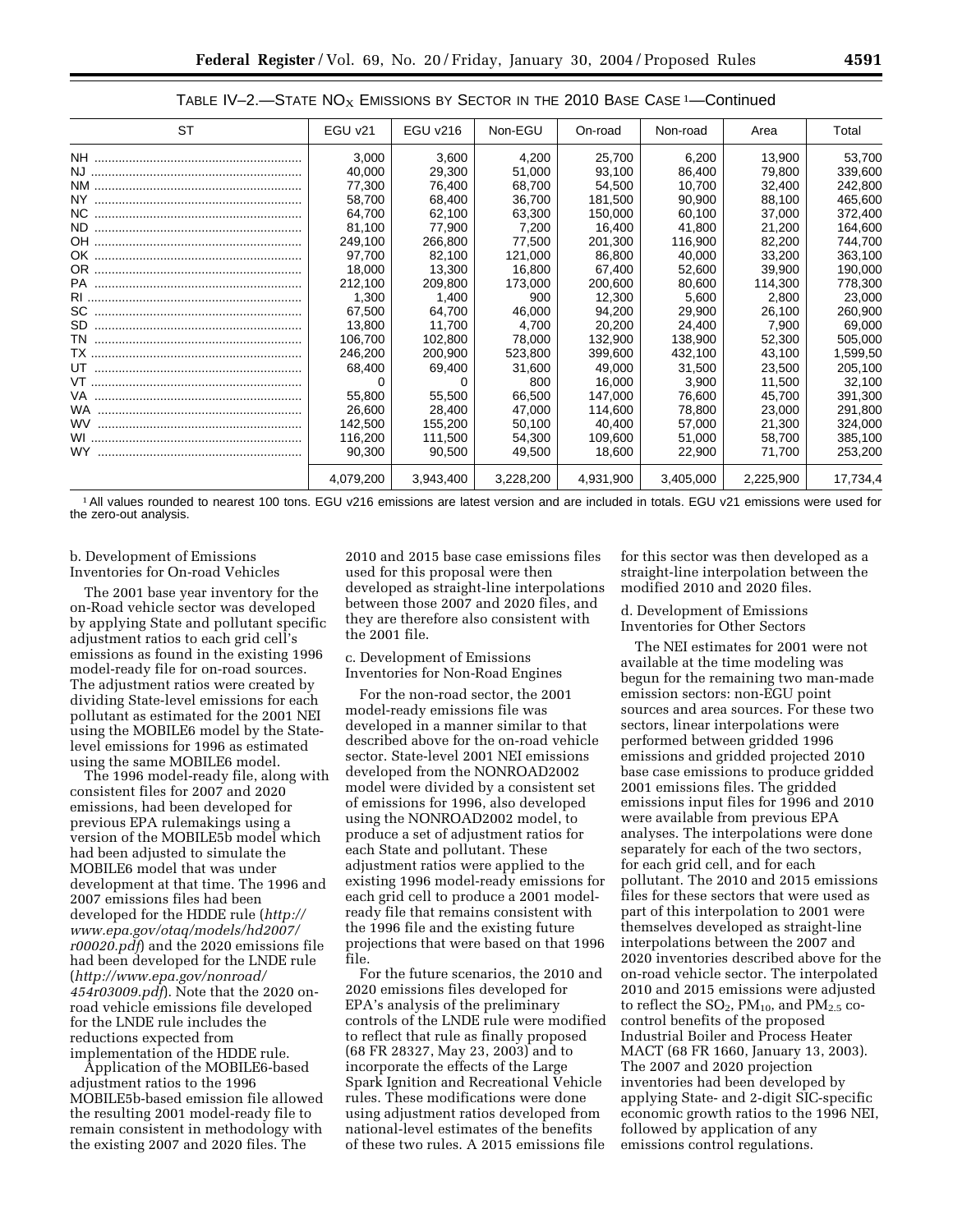5. Preparation of Emissions for Air Quality Modeling

The annual and summer day emissions inventory files were processed through the Sparse Matrix Operator Kernel Emissions (SMOKE) Modeling System version 1.4 to produce 36–km gridded input files for annual PM2.5 air quality modeling and 12–km input files for episodic ozone air quality modeling. In addition to the U.S. manmade emission sources described above, hourly biogenic emissions were estimated for individual modeling days using the BEIS model version 3.09 (*ftp.epa.gov/amd/asmd/beis3v09/*). Emissions inventories for Canada and for U.S. offshore oil platforms were merged in using SMOKE to provide a more complete modeling data set. The single set of biogenic, Canadian, and offshore U.S. emissions was used in all scenarios modeled. That is, the emissions for these sources were not varied from run to run. Additional information on the development of the emissions data sets for modeling is provided in the AQMTSD.

#### *D. Ozone Air Quality Modeling*

#### 1. Ozone Modeling Platform

The  $CAM_x$  was used to assess 8-hour ozone concentrations as part of this rulemaking. The  $CAM<sub>X</sub>$  is a publicly available Eulerian model that accounts for the processes that are involved in the production, transport, and destruction of ozone over a specified threedimensional domain and time period. Version 3.10 of the  $CAM<sub>x</sub>$  model was employed for this analyses. More information on the CAMX model can be found in the model user's guide.57 The model simulations were performed for a domain covering the Eastern U.S. and adjacent portions of Canada.

Three episodes during the summer of 1995 were used for modeling ozone and precursor pollutants: June 12–24, July 5–15, and August 10–21. The start of each episode was chosen to correspond to a day with no ozone exceedances (an exceedance is an 8-hour daily maximum ozone concentration of 85 ppb or more). The first three days of each episode are considered ramp-up days and were discarded from analysis to minimize effects of the clean initial concentrations used at the start of each episode. In total, thirty episode days were used for analyzing interstate transport. As described in the AQMTSD, these episodes contain meteorological conditions that reflect various ozone

transport wind patterns across the East. In general, ambient ozone concentrations during these episodes span the range of 2000–2002 8-hour ozone design values at monitoring sites in the East.

In order to solve for the change in pollutant concentrations over time and space, the  $CAM<sub>x</sub>$  model requires certain meteorological inputs for the episodes being modeled, including: winds, temperature, water vapor mixing ratio, atmospheric air pressure, cloud cover, rainfall, and vertical diffusion coefficient. Most of the gridded meteorological data for the three historical 1995 episodes were developed by the New York Department of Environment and Conservation using the Regional Atmospheric Modeling System (RAMS), version 3b. A model performance evaluation 58 was completed for a portion of the 1995 meteorological modeling (July 12–15). Observed data not used in the assimilation procedure were compared against modeled data at the surface and aloft. This evaluation concluded there were no widespread biases in the RAMS meteorological data. The remaining meteorological inputs (cloud fractions and rainfall rates) were developed based on observed data.

#### 2. Ozone Model Performance Evaluation

The  $CAM_x$  model was run with Base Year emissions in order to evaluate the performance of the modeling platform for replicating observed concentrations. This evaluation was comprised principally of statistical assessments of paired model/observed data. The results indicate that, on average, the predicted patterns and day-to-day variations in regional ozone levels are similar to what was observed with measured data. When all hourly observed ozone values (greater than 60 ppb) are compared to their model counterparts for the 30 days modeled (paired in time and space), the mean normalized bias is  $-1.1$  percent and the mean normalized gross error is 20.5 percent. As described in the AQMTSD, the performance for individual episodes indicates variations in the degree of model performance with a tendency for underprediction during the June and July episodes and overprediction during the August episode.

At present, there are no generally accepted statistical criteria by which one can judge the adequacy of model performance for regional scale ozone model applications. However, as documented in the AQMTSD, the base year modeling for today's rule represents an improvement in terms of statistical model performance when compared to prior regional modeling analyses (*e.g.*, model performance analyses for OTAG, the Tier-2/Low Sulfur Rule, and the Heavy Duty Engine Rule).

3. Projection of Future 8-Hour Ozone Nonattainment

Ozone modeling was performed for 2001 emissions and for the 2010 and 2015 Base Cases as part of the approach for forecasting which counties are expected to be nonattainment in these 2 future years. In general, the approach involves using the model in a relative sense to estimate the change in ozone between 2001 and each future base case. Concentrations of ozone in 2010 were estimated by applying the relative change in model predicted ozone from 2001 to 2010 with present-day 8-hour ozone design values (2000–2002). The procedures for calculating future case ozone design values are consistent with EPA's draft modeling guidance 59 for 8 hour ozone attainment demonstrations, ''Draft Guidance on the Use of Models and Other Analyses in Attainment Demonstrations for the 8-Hour Ozone NAAQS.'' The draft guidance specifies the use of the higher of the design values from (a) the period that straddles the emissions inventory Base Year or (b) the design value period which was used to designate the area under the ozone NAAQS. In this case, 2000–2002 is the design value period which straddles the 2001 Base Year inventory and is also the latest period which is available for determining designation compliance with the NAAQS. Therefore, 2000–2002 was the only period used as the basis for projections to the future years of 2010 and 2015.

The procedures in the guidance for projecting future 8-hour ozone nonattainment are as follows:

*Step 1:* Hourly model predictions are processed to determine daily maximum 8-hour concentrations for each episode day modeled. A relative reduction factor (RRF) is then determined for each monitoring site. First, the multi-day mean (excluding ramp-up days) of the 8 hour daily maximum predictions in the nine grid cells that include or surround the site is calculated using only those

<sup>57</sup>Environ, 2002: User's Guide to the Comprehensive Air Quality Model with Extensions  $(CA\overline{M}_X)$ , Novato, CA.

<sup>58</sup>Hogrefe, C., S.T. Rao, P. Kasibhatla, G. Kallos, C. Tremback, W. Hao, D. Olerud, A. Xiu, J. McHenry, K. Alapaty, 2001. ''Evaluating the performance of regional-scale photochemical modeling systems: Part-I meteorological predictions.'' *Atmospheric Environment,* vol. 35, No. 34, 4159–4174.

<sup>59</sup>U.S. EPA, 1999: *Draft Guidance on the Use of Models and Other Analyses in Attainment Demonstrations for the 8-Hour Ozone NAAQS,* Office of Air Quality Planning and Standards, Research Triangle Park, NC.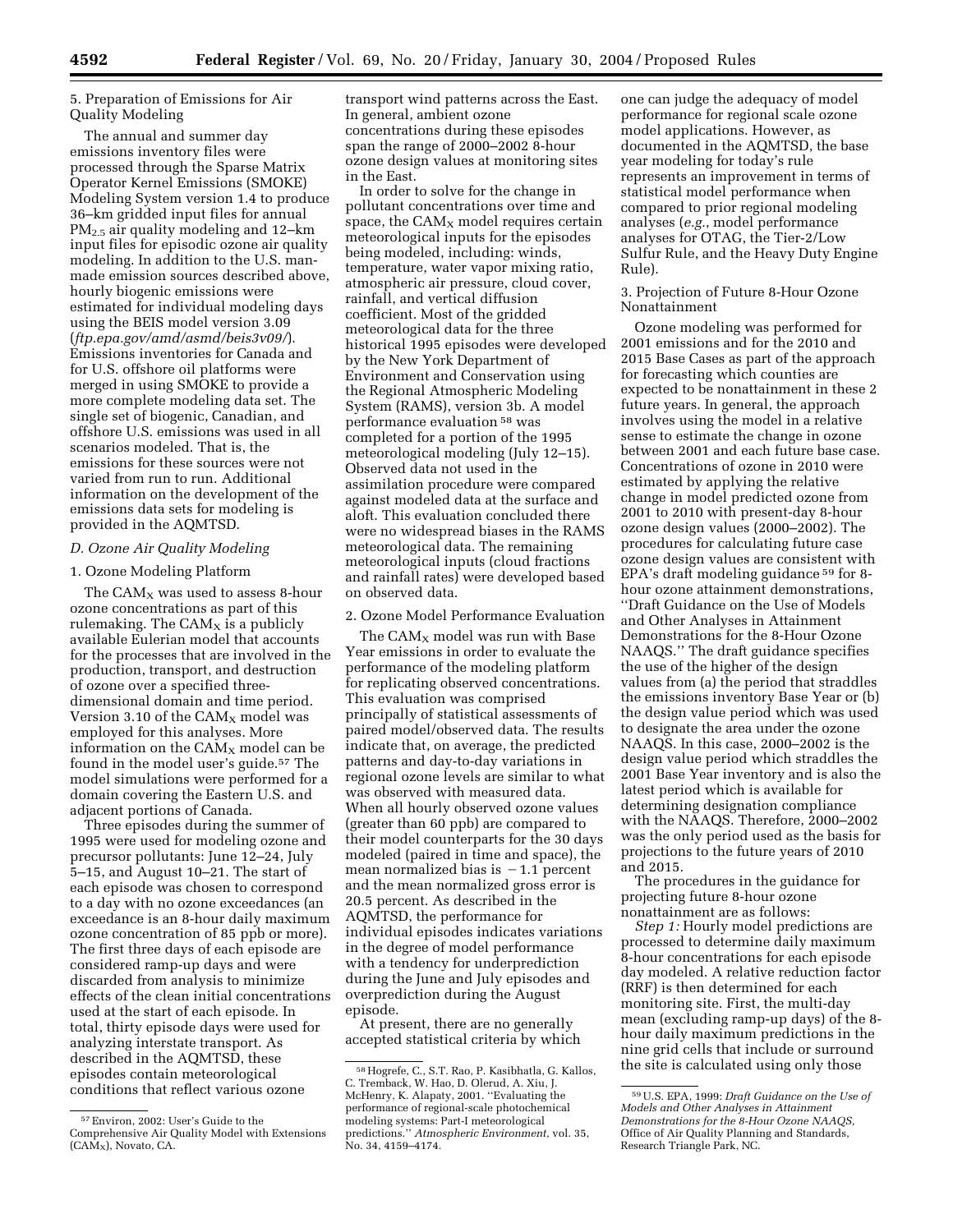predictions greater than or equal to 70 ppb, as recommended in the guidance. This calculation is performed for the base year 2001 scenario and the futureyear scenario. The RRF for a site is the ratio of the mean prediction in the future-year scenario (*e.g.*, 2010) to the mean prediction in the 2001 base year scenario. The RRFs were calculated on a site-by-site basis.

*Step 2:* The RRF for each site is then multiplied by the 2000–2002 ambient design value for that site, yielding an estimate of the future design value at that particular monitoring location.

*Step 3:* For counties with only one monitoring site, the value at that site was selected as the value for that county. For counties with more than one monitor, the highest value in the county was selected as the value for that county. Counties with projected 8-hour ozone design values of 85 ppb or more are projected to be nonattainment.

As an example, consider Clay County, Alabama which has one ozone monitor. The 2000–2002 8-hour ambient ozone design value is 82 ppb. In the 2001 base year simulation, 24 of the 30 episode modeling days have CAMx values of 70 ppb or more in one of the nine grid cells that include or surround the monitor location. The average of these predicted ozone values is 88.62 ppb. In 2010, the average of the predicted values for these same grid cells was 70.32 ppb. Therefore, the RRF for this location is 0.79, and the projected 2010 design value is 82 multiplied by 0.79 equals 65.07 ppb. All projected future case design values are truncated to the

nearest ppb (*e.g.*, 65.07 becomes 65). Since there are no other monitoring locations in Clay County, Alabama, the projected 2010 8-hour design value for this county is 65 ppb.

The RRF approach described above was applied for the 2010 and 2015 Base Case scenarios. The resulting 2010 and 2015 Base Case design values are provided in the AQMTSD. Of the 287 counties that were nonattainment based on 2000–2002 design values, 47 are forecast to be nonattainment in 2010 and 34 in 2015. None of the counties that were measuring attainment in the period 2000–2002 are forecast to become nonattainment in the future. Those counties projected to be nonattainment for the 2010 and 2015 Base Cases are listed in Table IV–3.

TABLE IV–3.—COUNTIES PROJECTED TO BE NONATTAINMENT FOR THE 8-HOUR OZONE NAAQS IN THE 2010 AND 2015 BASE CASES

| State                                               | 2010 Base case projected nonattainment counties                                                           | 2015 Base case porojected nonattainment counties                                                                                                                |
|-----------------------------------------------------|-----------------------------------------------------------------------------------------------------------|-----------------------------------------------------------------------------------------------------------------------------------------------------------------|
| AR<br>CT<br>DC<br>DE<br>GA                          |                                                                                                           | Crittenden.<br>Fairfield, Middlesex, New Haven.<br>Washington, DC.<br>None.<br>None.                                                                            |
| IL<br>MD<br>MI                                      | Anne Arundel, Baltimore, Cecil, Harford, Kent, Prince<br>Georges.                                         | Cook.<br>Lake.<br>Anne Arundel, Cecil, Harford.<br>Macomb.                                                                                                      |
| NJ                                                  | Bergen, Camden, Cumberland, Gloucester, Hudson,<br>Hunterdon, Mercer, Middlesex, Monmouth, Morris, Ocean. | Bergen, Camden, Gloucester, Hunterdon, Mercer, Mid-<br>dlesex, Monmouth, Morris, Ocean.                                                                         |
| NY<br>NC<br>OH<br>PA<br>RI<br><b>TX</b><br>VA<br>WI | Erie, Putnam, Richmond, Suffolk, Westchester<br>Allegheny, Bucks, Delaware, Montgomery, Philadelphia      | Erie, Richmond, Suffolk, Westchester.<br>None.<br>Geauga.<br>Bucks, Montgomery, Philadelphia.<br>Kent.<br>Harris.<br>Arlington, Fairfax.<br>Kenosha, Sheboygan. |

The counties projected to be nonattainment for the 2010 Base Case are the nonattainment receptors used for assessing the contribution of emissions in upwind States to downwind nonattainment as part of today's proposal. It should be noted that the approach used to identify these nonattainment receptors differed from that used in the  $NO<sub>x</sub>$  SIP Call where we aggregated on a State-by-State basis all grid cells which were both (a) associated with counties that violated the 8-hour NAAQS (based on 1994–1996 data), and (b) had future base case predictions of 85 ppb or more. For this proposal, we have treated each individual county projected to be nonattainment in the future as a downwind nonattainment receptor.

#### *E. The PM*2.5 *Air Quality Modeling*

#### 1. The PM2.5 Modeling Platform

The REMSAD model version 7 was used as the tool for simulating base year and future concentrations of  $PM_{2.5}$  in support of today's proposed rule. The REMSAD is a publicly available model. An overview of the scientific aspects of this model is provided below. More detailed information can be found in the REMSAD User's Guide.<sup>60</sup> The basis for REMSAD is the atmospheric diffusion equation (also called the species continuity or advection/diffusion equation). This equation represents a mass balance in which all of the relevant emissions, transport, diffusion,

chemical reactions, and removal processes are expressed in mathematical terms.

The REMSAD simulates both gas phase and aerosol chemistry. The gas phase chemistry uses a reduced-form version of Carbon Bond (CB4) chemical mechanism termed ''micro-CB4'' (mCB4). Formation of secondary PM species, such as sulfate <sup>61</sup> and nitrate, is simulated through chemical reactions within the model. Aerosol sulfate is formed in both the gas phase and the aqueous phase. The REMSAD also accounts for the production of secondary organic aerosols through atmospheric chemistry processes. Direct PM emissions in REMSAD are treated as inert species which are advected and

<sup>60</sup> ICF Kaiser, 2002: *User's Guide to the Regional Modeling System for Aerosols and Deposition (REMSAD) Version 7,* San Rafael, CA.

<sup>61</sup>Ammonium sulfates are referred to as ''sulfate'' in sections IV and V of today's proposed rule.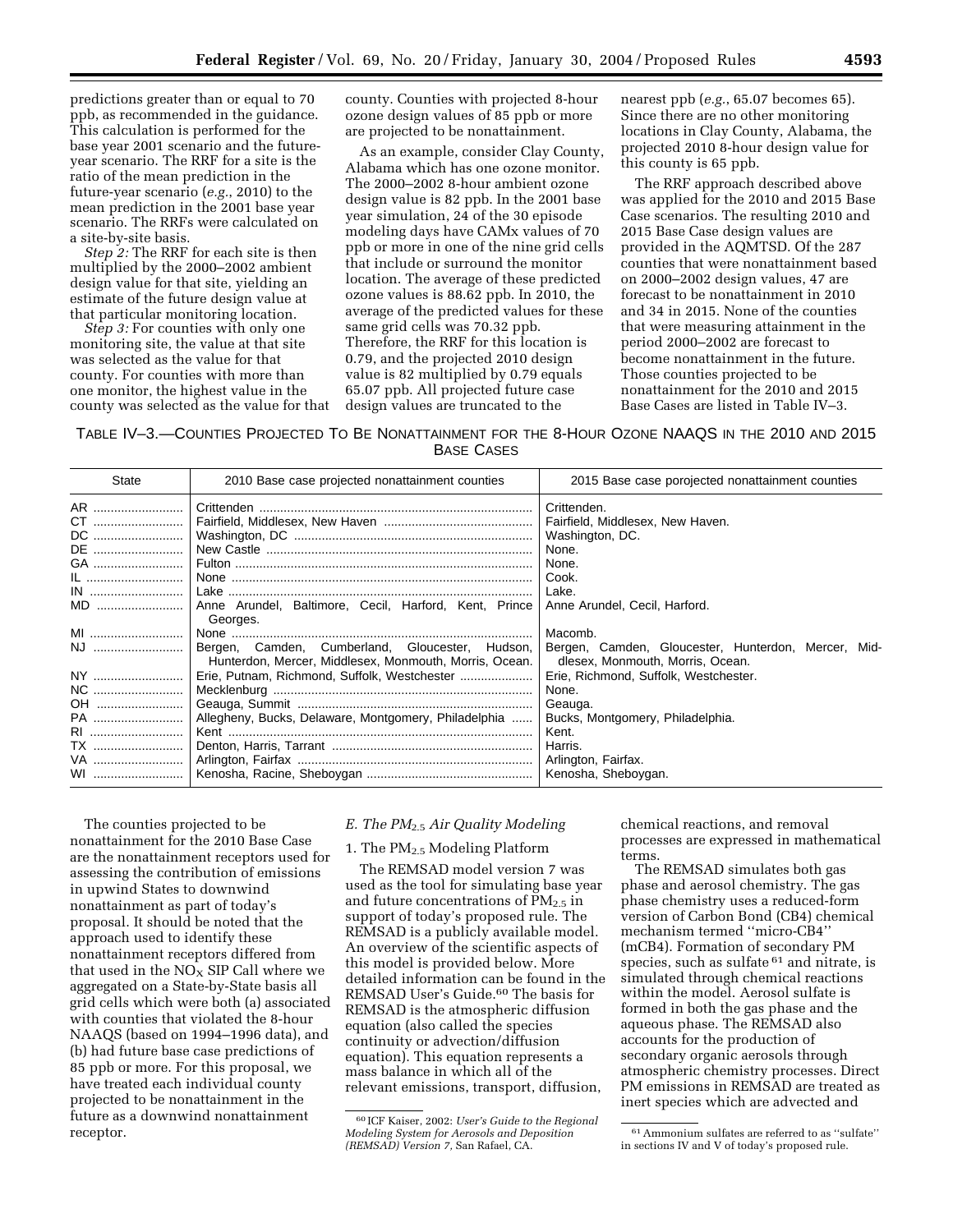deposited without any chemical interaction with other species.

The REMSAD was run using a latitude/longitude horizontal grid structure in which the horizontal grids are generally divided into areas of equal latitude and longitude. The grid cell size was approximately 36 km by 36 km. The REMSAD was run with 12 vertical layers extending up to 16,000 meters, with a first layer thickness of approximately 38 meters. The REMSAD modeling domain used for this analysis covers the entire continental United States.

The REMSAD requires input of winds, temperatures, surface pressure, specific humidity, vertical diffusion coefficients, and rainfall rates. The meteorological input files were developed from a 1996 annual MM5 model run that was developed for previous projects. The MM5 is a numerical meteorological model that solves the full set of physical and thermodynamic equations which govern atmospheric motions. The MM5 was run in a nested-grid mode with 2 levels of resolution: 108 km, and 36km with 23 vertical layers extending from the surface to the 100 mb pressure level.<sup>62</sup> All of the  $PM_{2.5}$  model simulations were performed for a full year using the 1996 meteorological inputs.

2. The PM<sub>2.5</sub> Model Performance Evaluation

An annual simulation of REMSAD was performed for 1996 using the meteorological data and emissions data for that year. The predictions from the 1996 Base Year modeling were used to evaluate model performance for predicting concentrations of  $PM_{2.5}$  and its related speciated components (*e.g.*, sulfate, nitrate, elemental carbon, organic carbon). The evaluation was comprised principally of statistical assessments of model versus observed pairs.

The evaluation used data from the IMPROVE,63 CASTNet 64 dry deposition, and NADP 65 monitoring networks. The IMPROVE and NADP networks were in full operation during 1996. The CASTNet dry deposition network was partially shutdown during

the first half of the year. There were 65 CASTNet sites with at least one season of complete data. There were 16 sites which had complete annual data. The largest available ambient data base for 1996 comes from the IMPROVE network. The IMPROVE network is a cooperative visibility monitoring effort between EPA, Federal land management agencies, and State air agencies. Data is collected at Class I areas across the United States mostly at national parks, national wilderness areas, and other protected pristine areas. There were approximately 60 IMPROVE sites that had complete annual PM2.5 mass and/or PM2.5 species data for 1996. Forty-two sites were in the West<sup>66</sup> and 18 sites were in the East. The following is a brief summary of the model performance for PM2.5 and deposition. Additional details on model performance are provided in the AQMTSD.

Considering the ratio of the annual mean predictions to the annual mean observations (*e.g.*, predicted divided by observed) at the IMPROVE monitoring sites REMSAD underpredicted fine particulate mass  $(PM_{2.5})$ , by 18 percent. Specifically,  $PM<sub>2.5</sub>$  in the East was underpredicted by 2 percent, while PM2.5 in the West was underpredicted by 33 percent. Sulfate in the East is slightly underpredicted and nitrate and largely crustal material are overestimated. Elemental carbon is neither overpredicted nor underpredicted in the East. Organic aerosols are slightly overpredicted in the East. All  $PM<sub>2.5</sub>$  component species were underpredicted in the West.

The comparisons to the CASTNet data show generally good model performance for sulfate. Comparison of total nitrate indicate an overestimate, possibly due to overpredictions of nitric acid in the model.

Performance at the NADP sites for wet deposition of ammonium, sulfate, and nitrate was reasonably good. However, the nitrate and sulfate wet deposition were each underestimated compared to the corresponding observed values.

Given the state of the science relative to PM modeling, it is inappropriate to judge PM model performance using criteria derived for other pollutants, like ozone. The overall model performance results may be limited by our current knowledge of PM science and chemistry, by the emissions inventories for direct PM and secondary PM precursor pollutants, by the relatively sparse ambient data available for

comparisons to model output, and by uncertainties in monitoring techniques. The model performance for sulfate in the East is quite reasonable, which is key since sulfate compounds comprise a large portion of  $PM_{2.5}$  in the East.

Negative effects of relatively poor model performance for some of the smaller (*i.e.*, lower concentration) components of  $PM<sub>2.5</sub>$ , such as crustal mass, are mitigated to some extent by the way we use the modeling results in projecting future year nonattainment and downwind contributions. As described in more detail below, each measured component of  $PM_{2.5}$  is adjusted upward or downward based on the percent change in that component, as determined by the ratio of future year to base year model predictions. Thus, we are using the model predictions in a relative way, rather than relying on the absolute model predictions for the future year scenarios. By using the modeling in this way, we are reducing the risk that large overprediction or underprediction will unduly affect our projection of future year concentrations. For example, REMSAD may overpredict the crustal component at a particular location by a factor of 2, but since measured crustal concentrations are generally a small fraction of ambient PM2.5, the future crustal concentration will remain as a small fraction of  $PM_{2.5}$ .

A number of factors need to be considered when interpreting the results of this performance analysis. First, simulating the formation and fate of particles, especially secondary organic aerosols and nitrates is part of an evolving science. In this regard, the science in air quality models is continually being reviewed and updated as new research results become available. Also, there are a number of issues associated with the emissions and meteorological inputs, as well as ambient air quality measurements and how these should be paired to model predictions that are currently under investigation by EPA and others. The process of building consensus within the scientific community on ways for doing PM model performance evaluations has not yet progressed to the point of having a defined set of common approaches or criteria for judging model performance. Unlike ozone, there is a limited data base of past performance statistics against which to measure the performance of regional/national PM modeling. Thus, the approach used for this analysis may be modified or expanded in future evaluation analyses.

<sup>62</sup>Olerud, D., K. Alapaty, and N. Wheeler, 2000: *Meteorological Modeling of 1996 for the United States with MM5.* MCNC-Environmental Programs, Research Triangle Park, NC.

<sup>63</sup> IMPROVE, 2000. *Spatial and Seasonal Patterns and Temporal Variability of Haze and its Constituents in the United States: Report III.* Cooperative Institute for Research in the Atmosphere, ISSN: 0737–5352–47.

<sup>64</sup>U.S. EPA, *Clean Air Status and Trends Network (CASTNet), 2001 Annual Report.* 65NADP, 2002: *National Acid Deposition Program 2002 Annual Summary.*

<sup>66</sup>The dividing line between the West and East was defined as the 100th meridian (*e.g.*, monitoring sites to the east of this meridian are included in aggregate performance statistics for the East).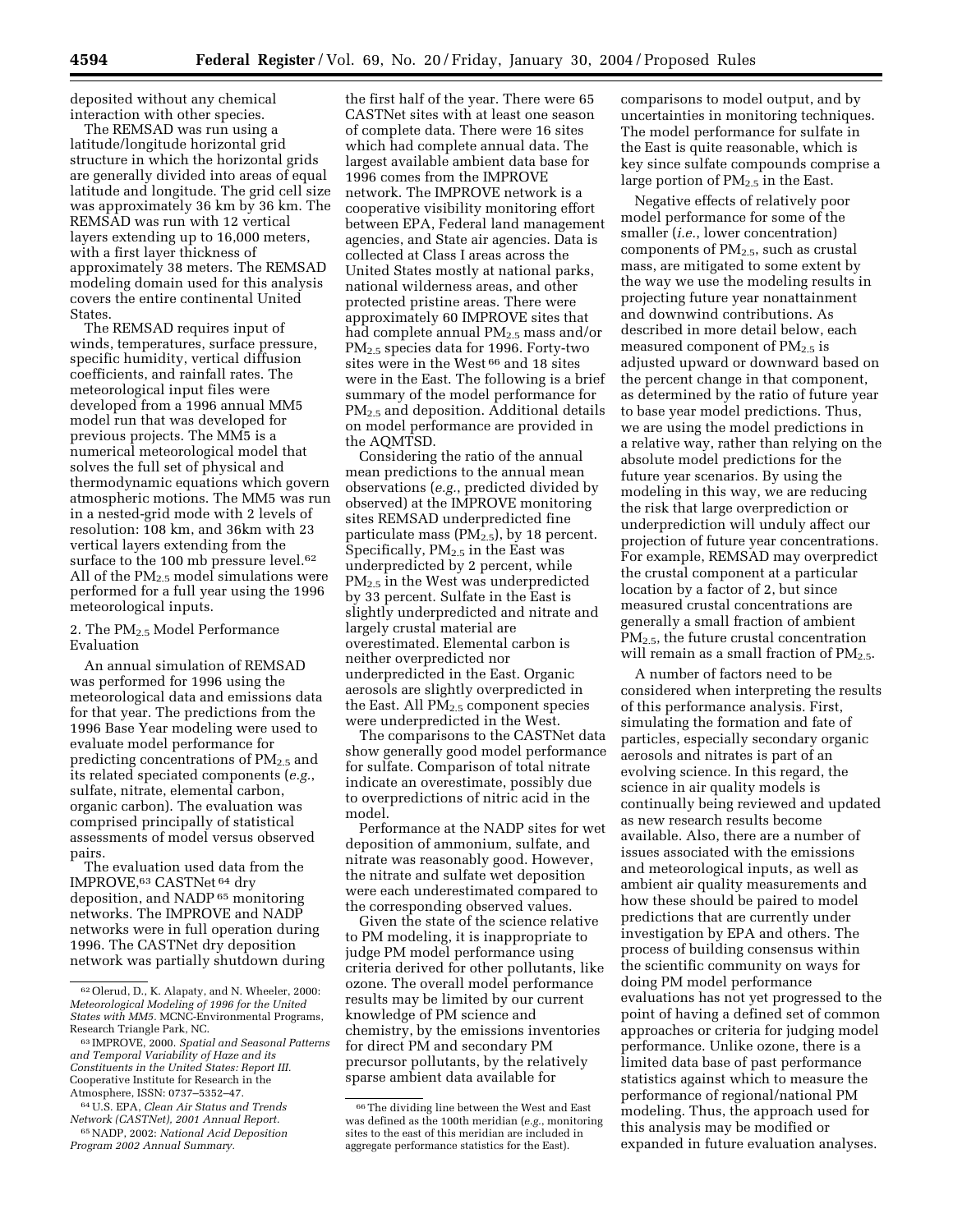#### 3. Projection of Future PM<sub>2.5</sub> Nonattainment

As with ozone, the approach for identifying areas expected to be nonattainment for  $PM_{2.5}$  in the future involves using the model predictions in a relative way to forecast current  $PM_{2.5}$ design values to 2010 and 2015. The modeling portion of this approach includes annual simulations for 2001 emissions and for the 2010 and 2015 Base Case emissions scenarios. As described below, the predictions from these runs were used to calculate RRFs which were then applied to current PM<sub>2.5</sub> design values. The approach we followed is consistent with the procedures in the draft  $PM_{2.5}$  air quality modeling guidance,67 ''Guidance for Demonstrating Attainment of Air Quality Goals for  $PM_{2,5}$  and Regional Haze.'' It should be noted that the approach for  $PM<sub>2.5</sub>$  differs from the approach recommended for projecting future year 8-hour ozone design values in terms of the base period for design values. The approach for ozone uses the higher of the ambient design values for two 3-year periods, as described above. In contrast, the  $PM_{2.5}$  guidance recommends selecting the highest design value from among the three periods that straddle the base emissions year (*i.e.*, 2001). The three periods that straddle this year are 1999–2001, 2000– 2002, and 2001–2003. The data from the first two design value periods are readily available, but the data from the 2001–2003 period could not be used since the 2003 data were not yet available. Thus, we have relied on the data for the two periods 1999–2001 and 2000–2002. The design values from the period 2000–2002, which is the most recent period with available data, were used to identify which monitors are currently measuring nonattainment (*i.e.*, annual average  $PM_{2.5}$  of 15.05  $\mu$ g/m<sup>3</sup> or more). To be consistent with procedures in the modeling guideline, we selected the higher of the 1999–2001 or 2000– 2002 design value from each nonattainment monitor for use in projecting future design values. The recommendation in the guidance for selecting the highest values from among

3 periods is applicable for nonattainment counties, but not necessarily for attainment counties. Thus, for monitors that are measuring attainment (*i.e.*,  $PM_{2.5}$  less than  $15.05$  $\mu$ g/m<sup>3</sup>) using the most recent 3 years of data, we used the 2000–2002 design values as the starting point for projecting future year design values. Note that none of the counties that are attainment for the period 2000–2002 are forecast to become nonattainment in 2010 or 2015.

The modeling guidance recommends that model predictions be used in a relative sense to estimate changes expected to occur in each major  $PM_{2.5}$ species. These species are sulfate, nitrate, organic carbon, elemental carbon, crustal and un-attributed mass. Un-attributed mass is defined as the difference between FRM  $PM_{2.5}$  and the sum of the other five components. The procedure for calculating future year PM2.5 design values is called the Speciated Modeled Attainment Test (SMAT). The following is a brief summary of those steps. Additional details are provided in the AQMTSD.

*Step 1:* Calculate quarterly mean concentrations (averaged over 3 years) for each of the six major components of PM2.5. This is done by multiplying the monitored quarterly mean concentration of FRM-derived PM2.5 by the monitored fractional composition of  $PM_{2.5}$  species for each quarter in 3 consecutive years (*e.g.*, 20 percent sulfate multiplied by 15 µg/m3 PM2.5 equals 3 µg/m3 sulfate).

*Step 2:* For each quarter, calculate the ratio of future (*e.g.*, 2010) to current (*i.e.*, 2001) predictions for each component specie. The result is a componentspecific RRF (*e.g.*, assume that 2001 predicted sulfate for a particular location is 10  $\mu$ g/m<sup>3</sup> and the 2010 Base concentration is 8  $\mu$ g/m<sup>3</sup>, then RRF for sulfate is 0.8).

*Step 3:* For each quarter and each component specie, multiply the current quarterly mean component concentration (Step 1) by the component-specific RRF obtained in Step 2. This produces an estimated future quarterly mean concentration for each component (*e.g.*, 3 µg/m3 sulfate

multiplied by 0.8 equals future sulfate of 2.4  $\mu$ g/m<sup>3</sup>).

*Step 4:* Average the four quarterly mean future concentrations to get an estimated future annual mean concentration for each component specie. Sum the annual mean concentrations of the 6 components to obtain an estimated future annual average concentration for  $PM_{2.5}$ .

We are using the FRM data for projecting future design values since these data will be used for nonattainment designations. In order to apply SMAT to the FRM data, information on PM2.5 speciation is needed for the location of each FRM monitoring site. Only a small number of the FRM sites have measured species information. Therefore, spatial interpolation techniques were applied to the speciated component averages from the IMPROVE and Speciation Trends Network (STN) data to estimate concentrations of species mass at all FRM PM2.5 monitoring sites. Details on the procedures and assumptions used in mapping the IMPROVE and STN data to the locations of the FRM sites are described in the AQMTSD.

The preceding procedures for determining future year PM<sub>2.5</sub> concentrations were applied for each FRM site. For counties with only one FRM site, the forecast design value for that site was used to determine whether or not the county will be nonattainment in the future. For counties with multiple monitoring sites, the site with the highest future concentration was selected for that county. Those counties with future year design values of 15.05 µg/m3 or more are predicted to be nonattainment. The result is that 61 counties in the East are forecast to be nonattainment for the 2010 Base Case. Of these, 41 are forecast to remain nonattainment for the 2015 Base Case. The  $PM_2$ , nonattainment counties for the 2010 and 2015 Base Cases are listed in Table IV–4. These counties were used as receptors for quantifying the impacts of the SO<sub>2</sub> and NO<sub>X</sub> emissions reductions in today's proposal, as presented in section IX.

TABLE IV–4. COUNTIES PROJECTED TO BE NONATTAINMENT FOR THE ANNUAL AVERAGE PM2.5 NAAQS FOR THE 2010 AND 2015 BASE CASES

| <b>State</b> | 2010 Base case projected nonattainment counties                                                       | 2015 Base case projected nonattainment counties |
|--------------|-------------------------------------------------------------------------------------------------------|-------------------------------------------------|
|              | AL    DeKalb, Jefferson, Montgomery, Russell, Talladaga    Jefferson, Montgomery, Russell, Talladaga. | New Haven.<br>None.<br>  None.                  |

67U.S. EPA, 2000: *Draft Guidance for Demonstrating Attainment of Air Quality Goals for* 

*PM2.5 and Regional Haze;* Draft 1.1, Office of Air Quality Planning and Standards, Research Triangle Park, NC.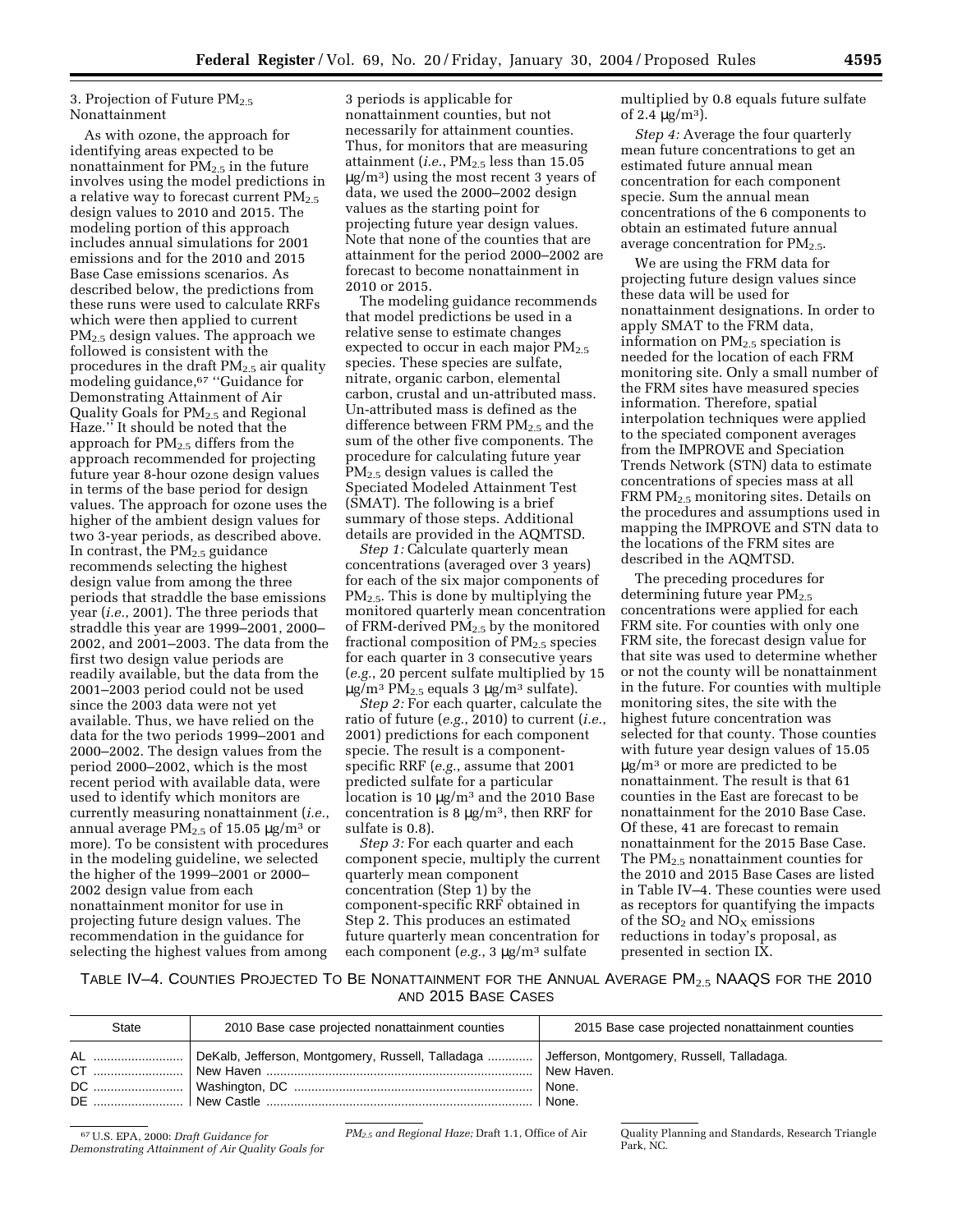| State | 2010 Base case projected nonattainment counties                                                          | 2015 Base case projected nonattainment counties                                          |  |  |  |  |  |  |
|-------|----------------------------------------------------------------------------------------------------------|------------------------------------------------------------------------------------------|--|--|--|--|--|--|
| GA    | Clarke, Clayton, Cobb, DeKalb, Floyd, Fulton, Hall,<br>Muscogee, Paulding, Richmond, Wilkinson.          | Clarke, Clayton, Cobb, DeKalb, Floyd, Fulton,<br>Hall.<br>Muscogee, Richmond, Wilkinson. |  |  |  |  |  |  |
| IL    |                                                                                                          | Cook, Madison, St. Clair.                                                                |  |  |  |  |  |  |
|       |                                                                                                          | Clark, Marion.                                                                           |  |  |  |  |  |  |
| KY    |                                                                                                          | Jefferson.                                                                               |  |  |  |  |  |  |
| MD    |                                                                                                          | Baltimore City.                                                                          |  |  |  |  |  |  |
| MI    |                                                                                                          | Wayne.                                                                                   |  |  |  |  |  |  |
| MO    |                                                                                                          | None.                                                                                    |  |  |  |  |  |  |
| NY    |                                                                                                          | New York (Manhattan).                                                                    |  |  |  |  |  |  |
| NC    |                                                                                                          | None.                                                                                    |  |  |  |  |  |  |
| OH    | Butler, Cuyahoga, Franklin, Hamilton, Jefferson, Lawrence,<br>Mahoning, Scioto, Stark, Summit, Trumbull. | Butler, Cuyahoga, Franklin, Hamilton, Jefferson, Scioto,<br>Stark, Summit.               |  |  |  |  |  |  |
| PA    |                                                                                                          | Allegheny, York.                                                                         |  |  |  |  |  |  |
|       |                                                                                                          | None.                                                                                    |  |  |  |  |  |  |
| TN    |                                                                                                          | Hamilton, Knox.                                                                          |  |  |  |  |  |  |
|       | Brooke, Cabell, Hancock, Kanawha, Marshal, Wood                                                          | Brooke, Cabell, Hancock, Kanawha, Wood.                                                  |  |  |  |  |  |  |

TABLE IV–4. COUNTIES PROJECTED TO BE NONATTAINMENT FOR THE ANNUAL AVERAGE PM2.5 NAAQS FOR THE 2010 AND 2015 BASE CASES—Continued

As noted above in section IV.C.4, the 2010 Base Case used for the zero-out PM2.5 modeling included EGU emissions from an earlier simulation of the Integrated Planning Model. Of the 61 2010 Base Case nonattainment counties listed in Table IV–4, 4 counties (*i.e.*, Catawba Co., NC, Trumbull Co., OH, Greenville Co., SC, and Marshall Co., WV) were projected to be in attainment in the 2010 Base Case used for the zero-out modeling. Thus, 57 nonattainment counties (*i.e.*, the 61 counties in Table IV–4 less these 4 counties) were used as downwind receptors in the air quality modeling assessment of interstate  $PM_{2.5}$ contributions described in section V.C.3.

#### *F. Analysis of Locally-Applied Control Measures for Reducing PM*2.5

We conducted two air quality modeling analyses to assess the probability that attainment of the PM standard could be reached with local measures only. The results of these analyses, discussed in detail in the AQMTSD, support the need for today's rulemaking requiring reductions of transport pollutants. Both analysis were conducted by:

• Identifying a list of local control measures that could be applied in addition to those measures already in place or required to be in place in the near future;

• Determining the emissions inventory categories that would be affected by those measures, and the estimated percentage reduction;

• Applying those percentage reductions to sources within a selected geographic area; and

• Conducting regional large-scale air quality modeling using REMSAD to determine the ambient impacts those

measures would have, and the degree to which those measures would reduce the expected number of nonattainment areas.

1. Control Measures and Percentage Reductions

For our analysis of  $PM_{2.5}$  attainment prospects, we developed a list of emissions reductions measures as a surrogate for measures that State, local and Tribal air quality agencies might include in their  $PM_{2.5}$  implementation plans. The list includes measures that such agencies might be able to implement to reach attainment in 2009 or as soon thereafter as possible. The measures address a broad range of manmade point, area, and mobile sources. In general, the measures represent what we consider to be a highly ambitious but achievable level of control.68 We identified measures for direct  $PM<sub>2.5</sub>$  and also for the following  $PM<sub>2.5</sub>$  precursors:  $SO_2$ , NO<sub>X</sub>, and VOC.<sup>69</sup> We did not attempt to address ammonia emissions, in part due to relatively low emissions of ammonia in urban areas and the likelihood of fewer controllable sources within the urban areas targeted for the analysis.

The percentage reductions were developed in two ways. First, we developed percentage reduction estimates for specific technologies when available. The available estimates were based on both the percentage control that might be achieved for sources applying that technology, and the percentage of the inventory the measures might be applicable to. For

example, if a given technology would reduce a source's emissions by 90 percent where it was installed, but would be reasonable to install for only 30 percent of sources in the category, that technology would be assigned a percentage reduction of 90 times 30, or 27 percent.

Second, there were some groups of control measures where data and resources were not available to develop technology-specific estimates in this manner. For these, we felt it preferable to make broad judgments on the level of control that might be achieved rather than to leave these control measures out of the analysis entirely. For example, the analysis reflects a reduction of 3 percent from on-road mobile source emissions relative to a 2010 and 2015 baseline. We judged this 3 percent estimate to represent a reasonable upper bound on the degree to which transportation control measures and other measures for reducing mobile source emissions could reduce the overall inventory of mobile source emissions in a given area.

Additionally, we believe that it may be possible for point source owners to improve the performance of emissions control devices such as baghouses and electrostatic precipitators, and in some cases to upgrade to a more effective control device. In our current emissions inventories, we have incomplete data on control equipment currently in use. As a result, data are not available to calculate for each source the degree to which the control effectiveness could be improved. Nonetheless, we believed it important to include reasonable assumptions concerning controls for this category for direct  $PM_{2.5}$ . For this analysis, we assumed across the board that all point sources of PM could reduce emissions by 25 percent.

 $^{68}\rm{Our}$  assumptions regarding the measures for this analysis are not intended as a statement regarding the measures that represent RACT or RACM for PM<sub>2.5</sub> nonattainment areas.

<sup>69</sup>Some VOCs are precursors to the secondary organic aerosol component of  $PM_{2.5}$ .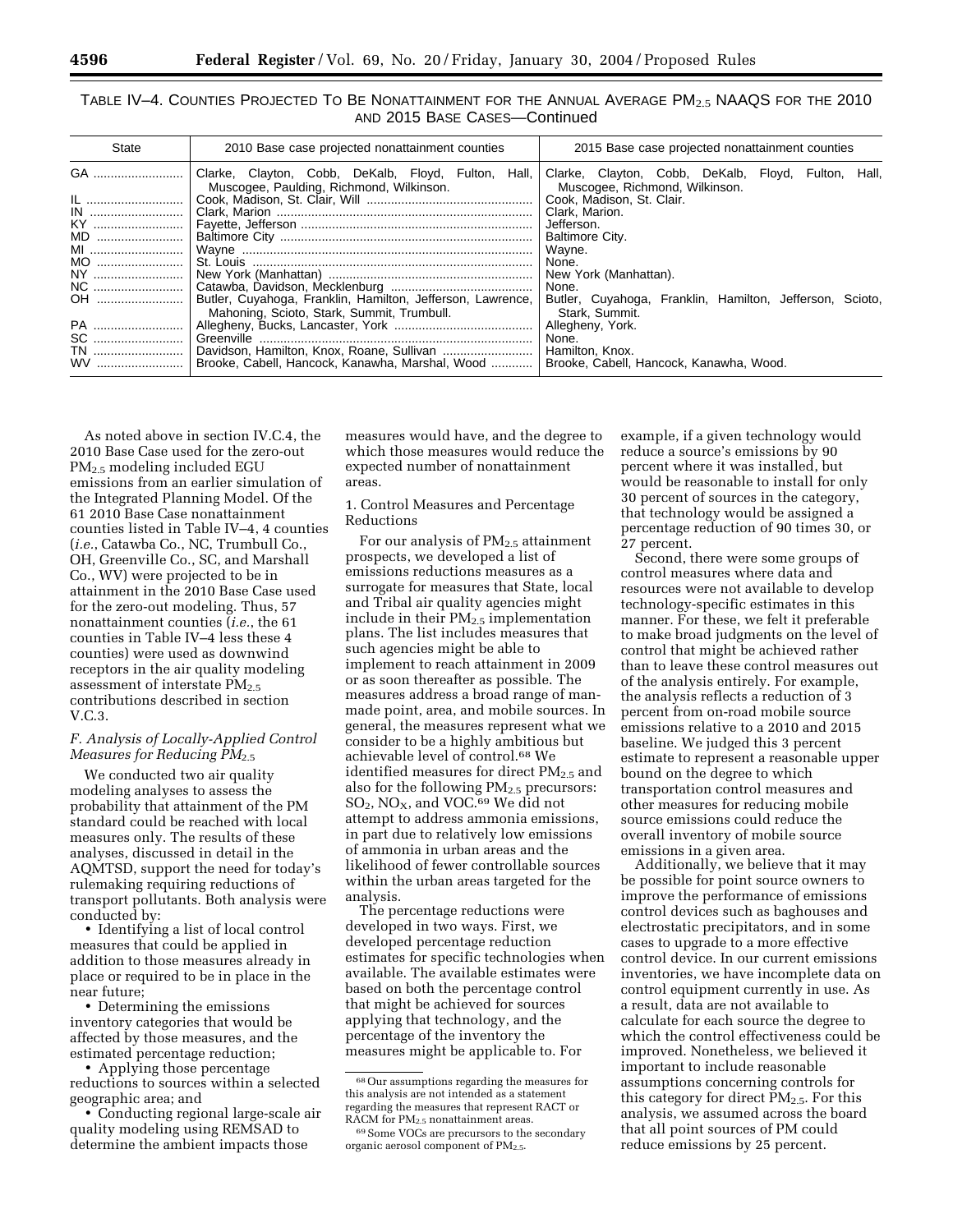Table IV–5 shows the control measures selected for the analysis, the pollutants reduced and the percentage reduction estimates.

2. Two Scenarios Analyzed for the Geographic Area Covered by Control Measures

We developed two scenarios for identifying the geographic area to which the control measures were applied. These two scenarios were intended to address two separate issues related to the effects of urban-based control measures.

The first scenario was intended to illustrate the effect of the selected local control measures within the geographic area to which controls were applied. For this, we applied the control measures and associated emissions reductions to the inventories for three cities— Birmingham, Chicago, and Philadelphia. We selected these three urban areas because each area was predicted to exceed the  $PM<sub>2.5</sub>$  standard in 2010, albeit to varying degrees. Additionally, the three urban areas were selected because they are widely separated. Accordingly, we were able to conduct a single air quality analysis with less

concerns for overlapping impacts due to transport than if less separated cities were selected.

The control measures were applied to the projected 2010 baseline emission inventories for all counties within those Primary Metropolitan Statistical Areas (PMSAs).70 Thus, for Chicago, measures were applied to the 10 counties in Illinois, but were not applied in northwest Indiana or Wisconsin. For Philadelphia, measures were applied to the New Jersey and Pennsylvania counties within the Philadelphia urban area. For Birmingham, measures were applied to four Alabama counties.

The second scenario was intended to address the cumulative impact of local control measures applied within nonattainment areas. Recognizing that PM2.5 nonattainment areas may be near enough to each other to have transport effects between them, we applied the control measures identified in Table IV– 5, with some modifications discussed below, to all 290 counties of the metropolitan areas we projected to contain any nonattainment county in 2010 in the baseline scenario. Specifically, the control measures were

applied to all counties in Consolidated Metropolitan Statistical Areas (CMSAs) for which any county in the CMSA contained a nonattainment monitor.

3. Results of the Two Scenarios

Table IV–6 shows the results of applying the control measures in each of the three urban areas addressed in the first scenario. The emissions reductions were estimated to achieve ambient  $PM_{2.5}$ reductions of about  $0.5 \mu g/m^3$  to about  $0.9 \,\mathrm{\upmu g/m^3}$ , less than needed to bring any of the cities into attainment in 2010.

The  $SO<sub>2</sub>$  reductions in Birmingham were large—80 percent—because of the assumption that scrubbers would be installed for two large-emitting power plants within the Birmingham-area counties. Reductions of other pollutants in Birmingham, and of all pollutants in the two other cities, were 33 percent or lower. We note that despite the large reduction assumed for  $SO<sub>2</sub>$  emissions in the Birmingham area, ambient sulfate in Birmingham declined only 7 percent, indicating that the large majority of sulfate in Birmingham is attributable to  $SO<sub>2</sub>$  sources outside the metropolitan area.

|                                                    |                                                     | SO <sub>2</sub> |     | NO <sub>x</sub> |      |     | PM <sub>2.5</sub> |      |     | Tol+Xyl (VOC) |          |
|----------------------------------------------------|-----------------------------------------------------|-----------------|-----|-----------------|------|-----|-------------------|------|-----|---------------|----------|
| Source Description                                 | <b>Control Measure</b>                              | Eff             | Eff | App             | Red  | Eff | App               | Red  | Eff | App           | %<br>Red |
| Utility boilers                                    | FGD scrubber for some or<br>all unscrubbed units.   | (1)             |     |                 |      |     |                   |      |     |               |          |
| Coal-fired industrial boilers<br>$> 250$ mmBtu/hr. | Coal switching                                      | 50              |     |                 |      |     |                   |      |     |               |          |
| Petroleum fluid catalytic<br>cracking units.       | Wet gas scrubber                                    | 50              |     |                 |      |     |                   | .    | .   |               |          |
| Refinery process heat-<br>ers-oil-fired.           | Switch to natural gas                               | 50              |     |                 |      |     |                   |      |     |               |          |
| Sulfuric acid plants                               | Meet NSPS level                                     | $42 - 96$       | .   | .               |      | .   | .                 | .    | .   |               |          |
| Coal-fired industrial boilers                      | SNCR                                                | .               | 50  | 20              | 10   |     | .                 | .    | .   |               |          |
| Gas-fired industrial boilers<br>(large & medium).  | SNCR                                                | .               | 45  | 20              | 9    |     |                   | .    |     |               | .        |
| Gas-fired industrial boilers<br>(small).           | Low $NOx$ burner                                    | .               | 50  | 20              | 10   |     | .                 |      | .   |               |          |
| Gas-fired IC Engines (re-<br>ciprocating).         | NSCR                                                | .               | 94  | 10              | 9.4  |     |                   | .    | .   |               |          |
| Gas-fired turbine & cogen-<br>eration.             |                                                     |                 | 90  | 10              | 9    |     | .                 |      |     |               |          |
| Asphalt Concrete, Lime<br>Manufacture.             | Low $Nox$ burner                                    | .               | 27  | 50              | 14   | .   |                   |      |     |               |          |
| Cement Manufacturing                               | Tire derived fuel & mid-kiln<br>firing.             |                 | 34  | 50              | 18   | .   | .                 | .    | .   |               |          |
| Petroleum Refinery Gas-<br>fired Process Heaters.  | Ultra-low $Nox$ burner &<br>SNCR.                   |                 | 93  | 50              | 46.5 | .   |                   |      |     |               |          |
| All direct PM <sub>2.5</sub> points<br>sources.    | Improve existing controls<br>(baghouses, ESPs).     |                 |     |                 |      |     |                   | 25   | .   |               |          |
| Wood fireplaces <sup>2</sup>                       | Natural gas inserts                                 |                 |     |                 |      | 80  | 30                | 24   | .   |               |          |
|                                                    | Replace with certified non-<br>catalytic woodstove. | .               |     |                 | .    | 71  | 30                | 21.4 |     |               |          |

<sup>70</sup>For the three-city study, we chose the PMSA counties rather than the larger list of counties in the consolidated metropolitan statistical area (CMSA).

Both the PMSA and the CMSA classifications for metrololitan areas are created by the Office of Management and Budget (OMB). For this study, we

used the classifications of counties in place as of spring 2003, rather than the revised classifications released by OMB on June 6, 2003.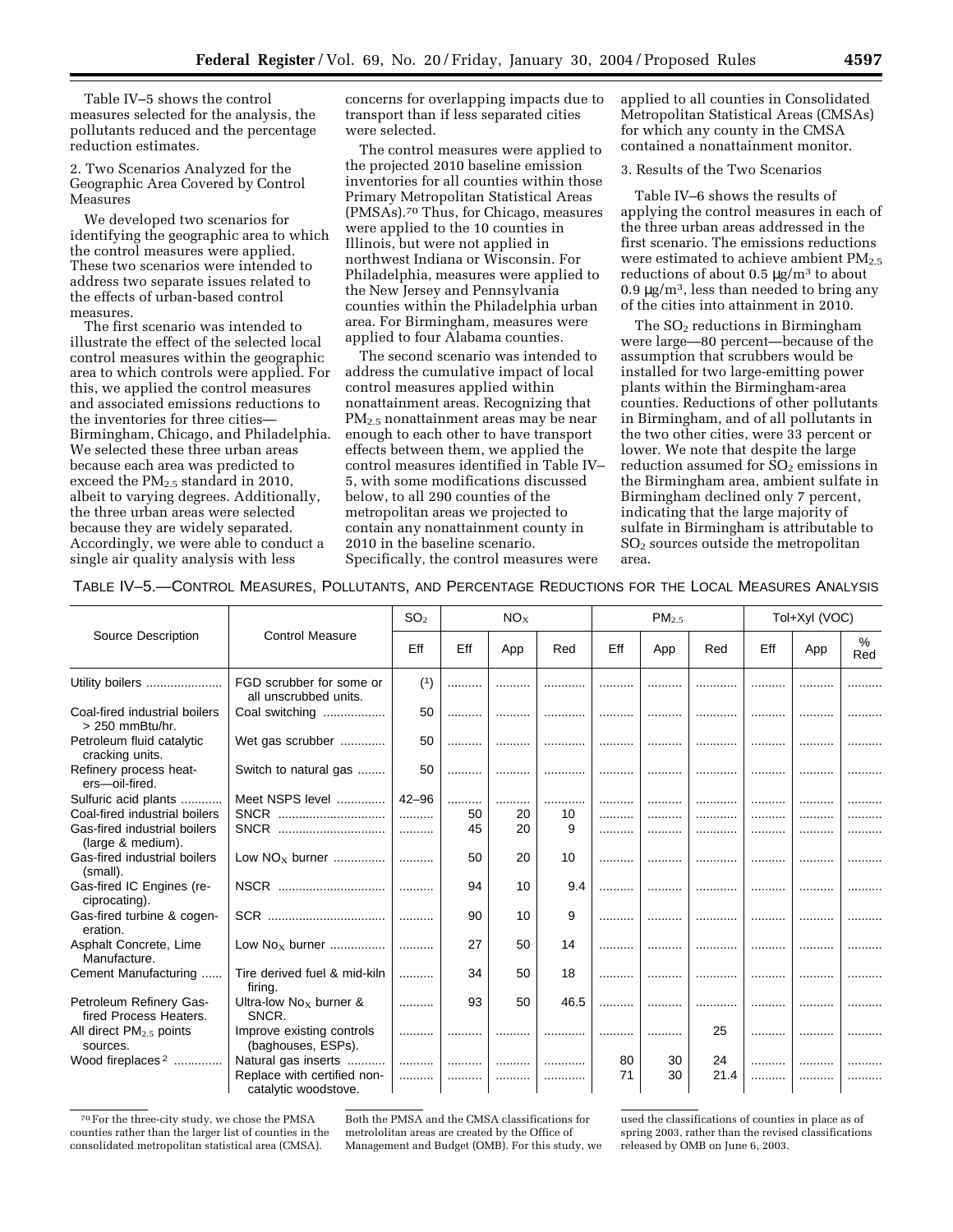|                                                               | <b>Control Measure</b>                                                                          | SO <sub>2</sub> | $NO_{X}$ |     | PM <sub>2.5</sub> |     |     | Tol+Xyl (VOC) |     |     |          |
|---------------------------------------------------------------|-------------------------------------------------------------------------------------------------|-----------------|----------|-----|-------------------|-----|-----|---------------|-----|-----|----------|
| Source Description                                            |                                                                                                 | Eff             | Eff      | App | Red               | Eff | App | Red           | Eff | App | %<br>Red |
| HDDV including buses                                          | Engine Modifications, Die-<br>sel oxidation catalyst.                                           |                 | 40       | 5   | $\overline{2}$    |     | .   | .             | .   |     |          |
|                                                               | Particulate filter                                                                              |                 |          |     |                   | 90  | 30  | 27            |     |     |          |
|                                                               | Idling reduction                                                                                |                 | .        |     | 1.7               |     |     | 1.7           | .   |     | 1.7      |
| Off-highway diesel con-<br>struction and mining<br>equipment. | Engine modifcations, die-<br>sel oxidation catalyst.                                            |                 | 40       | 73  | 29                |     |     | .             | .   | .   |          |
|                                                               | particulate filter                                                                              |                 |          |     |                   | 25  | 73  | 18            |     |     |          |
| Diesel Marine Vessels                                         |                                                                                                 |                 | 75       | 5   | 4                 |     |     | .             | .   | .   | .        |
|                                                               | Particulate filter                                                                              |                 |          |     |                   | 90  | 30  | 27            |     |     |          |
| Diesel locomotives                                            |                                                                                                 |                 | 72       | 5   | 4                 |     |     | .             | .   |     |          |
|                                                               | Electrification of yard                                                                         | 2.5             | 2.5      | 6   | 0.2               | 2.5 | 6   | 0.2           | 2.5 | 6   | 0.2      |
| Unpaved roads                                                 | Gravel covering                                                                                 |                 | .        |     | .                 | 60  | 30  | 18            |     | .   |          |
| Construction road                                             | Watering                                                                                        |                 |          |     |                   |     | 50  | 30            | 15  |     |          |
| Open burning                                                  |                                                                                                 |                 | 100      | 75  | 75                | 100 | 75  | 75            | 100 | 75  | 75       |
| Agricultural tilling                                          | Soil conservation meas-<br>ures, unspecified.                                                   |                 | .        |     |                   | 20  | 30  | 6             | .   |     |          |
| LDGV and LDGT1                                                | Combination of unspec-<br>ified measures to re-<br>duce highway vehicle<br>miles and emissions. |                 |          |     | 3                 |     |     | 3             | .   |     | 3        |

#### TABLE IV–5.—CONTROL MEASURES, POLLUTANTS, AND PERCENTAGE REDUCTIONS FOR THE LOCAL MEASURES ANALYSIS—Continued

1For the three-city study, we assumed controls to an emission rate of 0.15 lb/mmBtu on all currently unscrubbed coal-fired utility boilers within the three metropolitan areas. For the second scenario, we applied a 50 percent reduction to all unscrubbed utility units within the 290 counties,

as a surrogate for a strategy that applied FGD scrubbers to enough units to achieve a 50 percent reduction overall.<br><sup>2</sup> For the 1996 inventory, woodstoves and fireplaces are combined into one SCC category. We assumed for t woodstoves and fireplaces each comprise half of the total wood burned for the category overall. Thus, the total percentage reduction is  $(24+21.4)/2 = 22.7$  percent.

TABLE IV-6.-MODELED PM<sub>2.5</sub> REDUCTIONS FROM APPLICATION OF HYPOTHETICAL LOCAL CONTROLS IN 3 URBAN AREAS

| Metro area                      | 2010 base<br>$PM_{2.5}$<br>(µg/m $^3$ | PM <sub>2.5</sub><br>reduction<br>$(\mu q/m^3)$ | Final $PM_{2.5}$<br>$(\mu g/m^3)$ | Attainment<br>achieved? |
|---------------------------------|---------------------------------------|-------------------------------------------------|-----------------------------------|-------------------------|
| Chicago, IL<br>Philadelphia, PA | 20.07<br>18.01<br>15.6                | $-0.84$<br>$-0.94$<br>$-0.52$                   | 19.23<br>17.07<br>15.08           | No.<br>No.<br>No.       |

Table IV–7 shows the results for the second scenario which, again, applied the same list of controls to 290 counties, resulting in local and transport reductions. These results show that

some of the 2010 nonattainment areas would be projected to attain, but many are not. Accordingly, we concluded that for a sizable number of  $PM_{2.5}$ nonattainment areas it will be difficult

if not impossible to reach attainment unless transport is reduced to a much greater degree than by the simultaneous adoption of controls within only the nonattainment areas.

# TABLE IV-7.—MODELED PM<sub>2.5</sub> REDUCTIONS FROM APPLICATION OF HYPOTHETICAL LOCAL CONTROLS IN ALL AREAS PREDICTED TO EXCEED THE NAAQS IN 2010

|                                                                                  | <b>Baseline</b> | With local<br>controls |
|----------------------------------------------------------------------------------|-----------------|------------------------|
| Part A—Full Modeling Results Considering All Pollutants and Species              |                 |                        |
|                                                                                  | 61              | 26<br>1.26             |
| Part B—Results Not Counting Reductions in Sulfate Component of PM <sub>2.5</sub> |                 |                        |
|                                                                                  | 61              | 48<br>0.37             |

We were interested in what part of the PM2.5 improvement seen in this modeling run was attributable to  $SO<sub>2</sub>$ 

reductions both locally and upwind. Part B of Table IV–7 shows a re-analysis of the modeling results in which the

observed sulfate reductions were not considered in calculating the PM2.5 effects of the control package. If, as we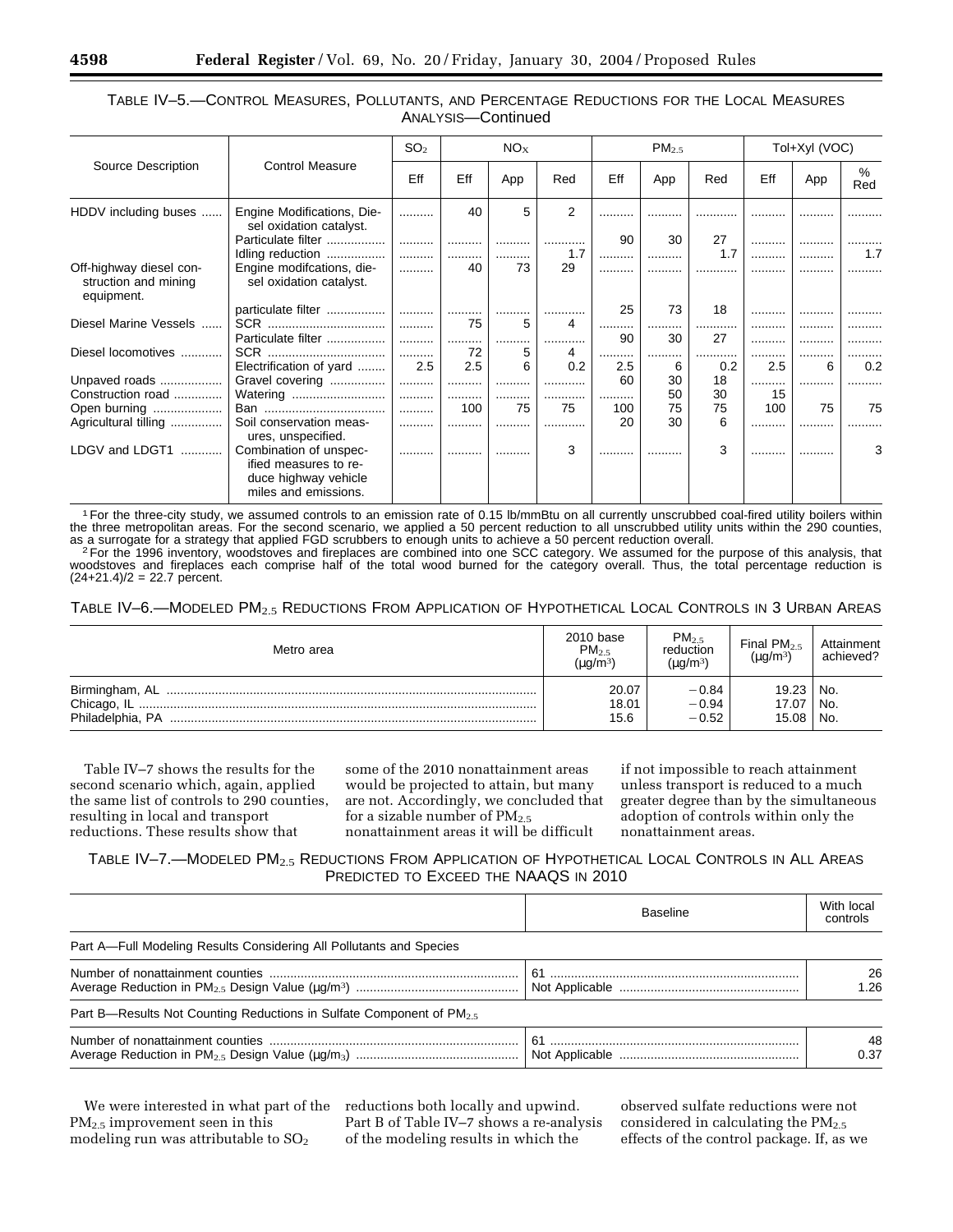expect, the observation from the earlier described modeling of Birmingham and two other cities that local  $SO_2$ reductions have relatively small local effects on sulfate applies more generally, then the difference between parts A and B of Table IV–7 would generally represent the effect of upwind reductions in  $SO<sub>2</sub>$  from power plants and other sources in other urban areas.

The results of the two scenarios show that much of the difference between the baseline case and the local control case is due to the sulfate component.

#### 4. Additional Observations on the Results of the Local Measures Analyses

The application of control measures for the local measures analyses (with the exception of sulfur dioxide for Birmingham as noted previously) results in somewhat modest percentage and overall tons/year reductions. This is because a substantial part of local emissions is attributable to mobile sources, small business, and household activities for which practical, largereduction, and quick-acting emissions reductions measures could not be identified at this time. A list of the control measures and their reduction potential is contained in the AQMTSD.

Preliminary analysis indicates that the reductions in  $SO<sub>2</sub>$  and  $NO<sub>X</sub>$  required by today's proposed rule, if achieved through controls on EGUs, will have a lower cost per ton than most of the measures applied in the local measures study.

The EPA recognizes that the above analysis of the possible results of local control efforts is uncertain. It is not feasible at this time to identify with certainty the levels of emissions reductions from sources of regional transport and reductions from local measures that will lead to attainment of the PM standards. Much technical work remains as States develop their SIPs, including improvements in local emissions inventories, local area and subregional air quality analyses, and impact analysis of the effects and costs of local controls. At the same time, EPA believes that all of the available analyses of the effects of local measures support the reductions in transported pollutants that are addressed by today's proposal. Taken as a whole, the studies described above strongly support the need for the substantial reductions in transported pollutants that EPA is proposing.

At the same time, EPA believes that nothing in the local measures analysis should be interpreted as discouraging the development of urban-based control measures. Clearly, for many areas, attaining the  $PM<sub>2.5</sub>$  standard will require measures to address both local and

regional transport. We encourage the development of early reduction measures, and specifically we note that the CAA requires States to analyze the control measures necessary to attain the standard as soon as possible.

We also note that the baseline emissions inventory used for this analysis has some known gaps. For example, direct PM<sub>2.5</sub> and VOXC commercial cooking (*e.g.*, charbroiling) are not included because no robust estimates were available for the 1996 base year used for this analysis. Also, excess  $PM_{2.5}$  due to deterioration of engines in service, and emissions from open burning of refuse, may not be well represented. The effect of these omissions on our estimates of the number of areas reaching attainment is uncertain, but we do not believe the omissions affect our preliminary conclusions that transport controls are less expensive on a per ton basis, and are beneficial for attainment.

#### **V. Air Quality Aspects of Significant Contribution for 8-Hour Ozone and Annual Average PM**2.5 **Before Considering Cost**

#### *A. Introduction*

In this section, we present the analyses of ambient data and modeling which support the findings in today's proposal on the air quality aspects of significant contribution (before considering cost) for 8-hour ozone and annual average  $PM_{2.5}$ . The analyses for ozone are presented first, followed by the analyses for PM2.5. For both pollutants, we summarize information from non-EPA studies then present the procedures and findings from EPA's air quality modeling analyses of interstate transport for ozone and  $PM_{2.5}$ .

#### *B. Significant Contribution to 8-Hour Ozone Before Considering Cost*

1. Findings From Non-EPA Analyses That Support the Need for Reductions in Interstate Ozone Transport

As discussed in section II, it is a longheld scientific view that ground-level ozone is a regional, and not merely a local, air quality problem. Ozone and its precursors are often transported long distances across State boundaries exacerbating the downwind ozone problem. This transport of ozone can make it difficult—or impossible—for some States to meet their attainment deadlines solely by regulating sources within their own boundaries.

The EPA participated with States in the Eastern U.S. as well as industry representatives and environmental groups in the Ozone Transport Assessment Group (OTAG), which

documented that long-distance transport of  $NO<sub>X</sub>$  (a primary ozone precursor) across much of the OTAG study area contributed to high levels of ozone. For background on OTAG and the results from the study, see the following Web site: *http://www.epa.gov/ttn/naaqs/ ozone/rto/otag/index.html*.

The air quality and modeling analyses by OTAG yielded the following major findings and technical conclusions relevant to today's proposed rulemaking:

• Air quality data indicate that ozone is pervasive, that ozone is transported, and that ozone aloft is carried over and transported from 1 day to the next.

• Regional  $NO<sub>X</sub>$  reductions are effective in producing ozone benefits; the more  $NO<sub>X</sub>$  reduced, the greater the benefit.

• Ozone benefits are greatest where emissions reductions are made; benefits decrease with distance.

• Elevated and low-level  $NO<sub>x</sub>$ reductions are both effective.

• Volatile organic compounds (VOC) controls are effective in reducing ozone locally and are most advantageous to urban nonattainment areas. The OTAG report also recognized that VOC emissions reductions do not play much of a role in long-range transport, and concluded that VOC reductions are effective in reducing ozone locally and are most advantageous to urban nonattainment areas.

These OTAG findings provide technical evidence that transport within portions of the OTAG region results in large contributions from upwind States to ozone in downwind areas, and that a regional approach to reduce NO<sub>X</sub> emissions is an effective means of addressing interstate ozone transport.

2. Air Quality Modeling of Interstate Ozone Contributions

This section documents the procedures used by EPA to quantify the impact of emissions in specific upwind States on air quality concentrations in projected downwind nonattainment areas for 8-hour ozone. These procedures are the first of the two-step approach for determining significant contribution, as described in section III, above.

The analytic approach for modeling the contribution of upwind States to ozone in downwind nonattainment areas is described in subsection (a), the methodology for analyzing the modeling results is presented in subsection (b), and the findings as to whether individual States make a significant contribution (before considering cost) to 8-hour ozone nonattainment is provided in subsection (c).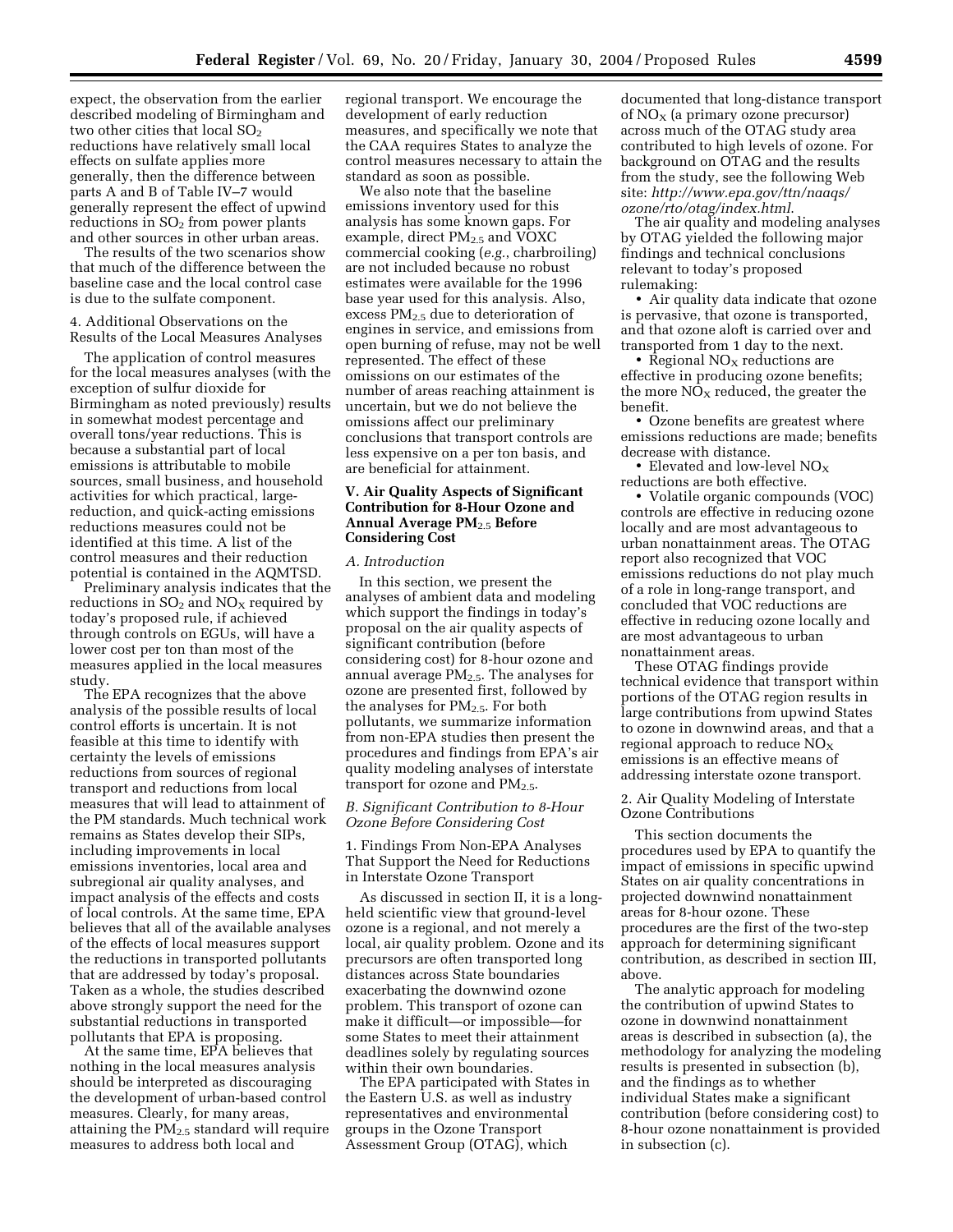The air quality modeling for the interstate ozone contribution analysis was performed for those counties predicted to be nonattainment for 8 hour ozone in the 2010 Base Case, as described above in section IV.D. The procedures used by EPA to determine the air quality component of whether emissions in specific upwind States make a significant contribution (before considering cost) to projected downwind nonattainment for 8-hour ozone are the same as those used by EPA for the State-by-State determination in the  $NO<sub>x</sub>$  SIP Call.

#### *a. Analytical Techniques for Modeling Interstate Contributions to 8-Hour Ozone Nonattainment*

The modeling approach used by EPA to quantify the impact of emissions in specific upwind States on projected downwind nonattainment areas for 8 hour ozone includes two different techniques, zero-out and source apportionment. The outputs of the two modeling techniques were used to calculate ''metrics'' or measures of contribution. The metrics were evaluated in terms of three key contribution factors to determine which States make a significant contribution (before considering cost) to downwind ozone nonattainment. Details of the modeling techniques and metrics are described in this section.

The zero-out and source apportionment modeling techniques provide different technical approaches to quantifying the downwind impact of emissions in upwind States. The zeroout modeling analysis provides an estimate of downwind impacts by comparing the model predictions from a base case run to the predictions from a run in which the base case man-made emissions are removed from a specific State. Zero-out modeling was performed by removing all man-made emissions of  $NO<sub>x</sub>$  and VOC in the State.

In contrast to the zero-out approach, the source apportionment modeling quantifies downwind impacts by tracking the impacts of ozone formed from emissions in an upwind source area. For this analysis, the source apportionment technique was implemented to provide the contributions from all man-made sources of  $NO<sub>x</sub>$  and VOC in each State. Additional information on the source apportionment technique can be found in the  $CAM_x$  User's Guide.<sup>71</sup> There is currently no technical evidence showing that one technique is clearly superior to the other for evaluating contributions to ozone from various emission sources; therefore, both approaches were given equal consideration in this analysis.

The EPA performed State-by-State zero-out modeling and source apportionment modeling for 31 States in the East. These States are as follows: Alabama, Arkansas, Connecticut, Delaware, Florida, Georgia, Illinois, Indiana, Iowa, Kentucky, Louisiana, Maine, Maryland, Massachusetts, Michigan, Minnesota, Mississippi, Missouri, New Hampshire, New Jersey, New York, North Carolina, Ohio, Pennsylvania, Rhode Island, South Carolina, Tennessee, Vermont, Virginia, West Virginia, and Wisconsin. In both types of modeling, emissions from the District of Columbia were combined with those from Maryland. For the source apportionment modeling, North Dakota and South Dakota were aggregated into a single source region. Because large portions of the six States along the western border of the modeling domain (*i.e.*, Kansas, Nebraska, North Dakota, Oklahoma, South Dakota, and Texas) are outside

the domain, EPA has deferred analyzing the contributions to downwind ozone nonattainment for these States.

The EPA selected several metrics to quantify the projected downwind contributions from emissions in upwind States. The metrics were designed to provide information on three fundamental factors for evaluating whether emissions in an upwind State make large and/or frequent contributions to downwind nonattainment. These factors are:

• The magnitude of the contribution,

• The frequency of the contribution, and

• The relative amount of the contribution.

The magnitude of contribution factor refers to the actual amount of ozone contributed by emissions in the upwind State to nonattainment in the downwind area. The frequency of the contribution refers to how often contributions above certain thresholds occur. The relative amount of the contribution is used to compare the total ozone contributed by the upwind State to the total amount of nonattainment ozone in the downwind area. The factors are the basis for several metrics that can be used to assess a particular impact. The metrics used in this analysis are the same as those used in the  $N\overline{O}_X$  SIP Call. These metrics are described below for the zero-out modeling and for the source apportionment modeling. Table V–1 lists the metrics for each factor. Additional details with examples of the procedures for calculating the metrics are provided in the AQMTSD. We solicit comment on other metrics including whether it would be appropriate to develop a metric based on annualized costs for each State per ambient impact on each downwind nonattainment receptor.

#### TABLE V–1.—OZONE CONTRIBUTION FACTORS AND METRICS

| Factor | Zero-out                                                                                                                                                                                                                  | Source apportionment                                                                        |  |  |  |
|--------|---------------------------------------------------------------------------------------------------------------------------------------------------------------------------------------------------------------------------|---------------------------------------------------------------------------------------------|--|--|--|
|        |                                                                                                                                                                                                                           | Maximum contribution; and<br>Highest daily average contribution (ppb and<br>percent).       |  |  |  |
|        | Number and percent of exceedances with<br>various<br>contributions in<br>concentration<br>ranges.                                                                                                                         | Number and percent of exceedances with<br>contributions in various concentration<br>ranges. |  |  |  |
|        | Total contribution relative to the total exceed-<br>ance ozone in the downwind area and.<br>Population-weighted total contribution relative<br>to the total population-weighted exceedance<br>ozone in the downwind area. | Total average contribution to exceedance<br>hours in the downwind area.                     |  |  |  |

<sup>71</sup>Environ, 2002: User's Guide to the

Comprehensive Air Quality Model with Extensions  $(CAM_x)$ , Novato, CA.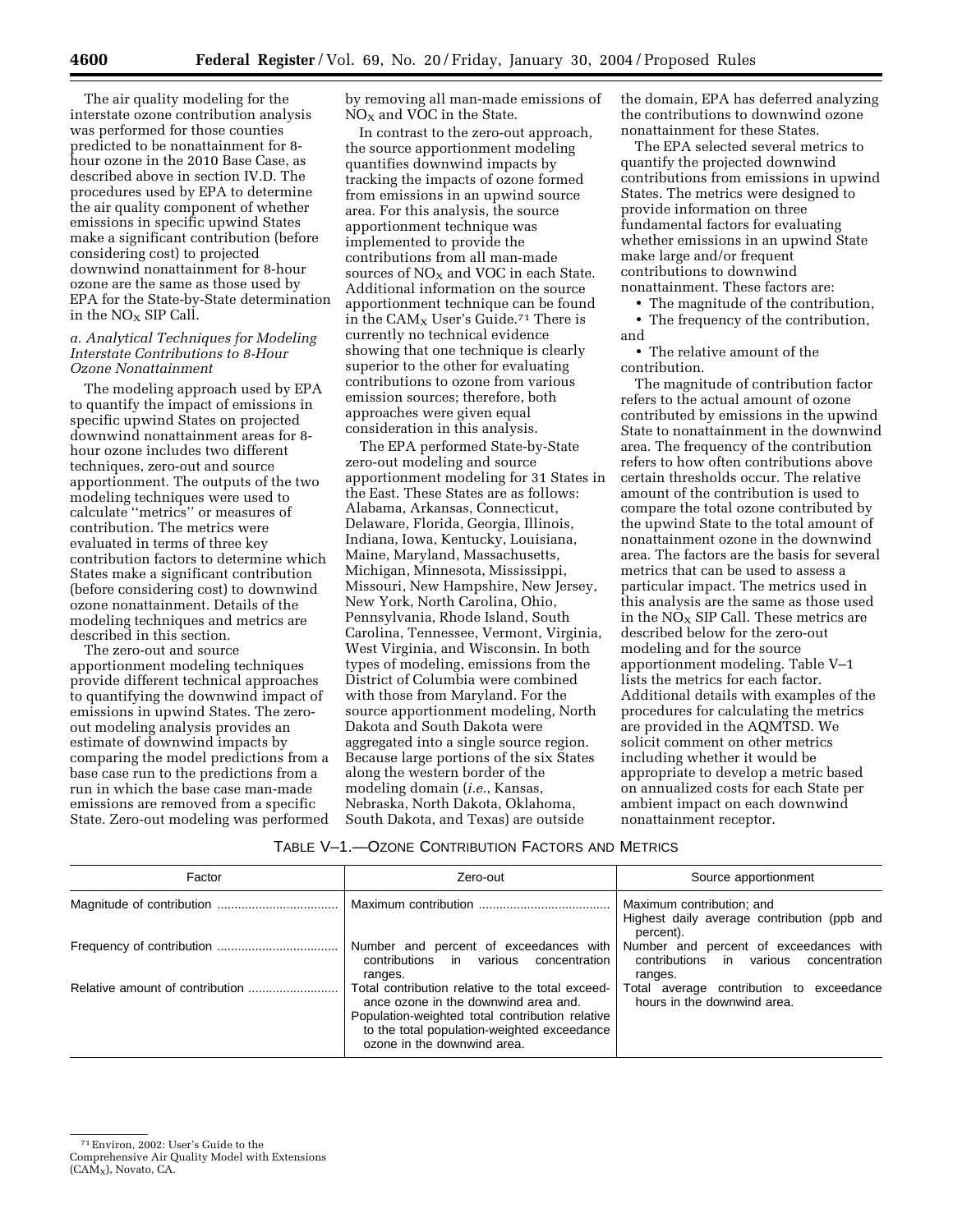The values for each metric were calculated using only those periods during which model-predicted 8–hour average ozone concentration were of 85 ppb or more in at least one of the model grid cells that are associated with the receptor county. That is, we only analyzed interstate ozone contributions for the nonattainment receptor counties when the model predicted an exceedance in the 2010 Base Case. The procedures for assigning model grid cells to each nonattainment county are described in the AQMTSD.

As in the  $NO<sub>X</sub>$  SIP Call, the ozone contribution metrics are calculated and evaluated for each upwind State to each downwind nonattainment receptor. These source-receptor pairs are referred to as ''linkages.''

#### b. Zero-Out Metrics

A central component of several of the metrics is the number of predicted exceedances in the 2010 Base Case for each nonattainment receptor. The number of exceedances in a particular nonattainment receptor is determined by the total number of daily predicted peak 8-hour concentrations of 85 ppb or more across all the episode days for the model grid cells assigned to the receptor.

The Maximum Contribution Metric for a particular upwind State to an individual downwind nonattainment receptor linkage is determined by first calculating the concentration differences between the 2010 Base Case and the zero-out simulation for that upwind State. This calculation is performed for all 2010 Base Case exceedances predicted for the downwind receptor. The largest difference (*i.e.,* contribution) for the linkage across all of the exceedances at the downwind receptor is the maximum contribution.

The Frequency of Contribution Metric for a particular linkage is determined by first sorting the contributions by concentration range (*e.g.,* 2 to 5 ppb, 5 to 10 ppb, etc.). The number of impacts in each range is used to assess the frequency of contribution.

Determining the Total Ozone Contribution Relative to the Base Case Exceedance Metric for a particular linkage involves first calculating the total ozone of 85 ppb or more in the 2010 Base Case and in the upwind State's zero-out run. The calculation is performed by summing the amount of ozone above the NAAQS for each predicted exceedance at the downwind receptor area. Finally, the amount of ozone above the NAAQS from the zeroout run is divided by the amount of

ozone above the NAAQS from the 2010 Base simulation to form this metric.

The Population-Weighted Relative Contribution Metric is similar to the total ozone contribution metric described in the preceding paragraph, except that during the calculation the amount of ozone above the NAAQS in both the base case and the zero-out simulation is weighted by (*i.e.,* multiplied by) the 2000 population in the receptor county.

#### c. Source Apportionment Metrics

Despite the fundamental differences between the zero-out and source apportionment techniques, the definitions of the source apportionment contribution metrics are generally similar to the zero-out metrics. One exception is that all periods during the day with predicted 8-hour averages of 85 ppb or more are included in the calculation of source apportionment metrics, as opposed to just the daily peak 8-hour predicted values which are used for the zero-out metrics. Additional information on differences between the zero-out and source apportionment metrics calculations can be found in the AQMTSD.

The outputs from the source apportionment modeling provide estimates of the contribution to each predicted exceedance for each linkage. For a given upwind State to downwind nonattainment receptor linkage, the Maximum Contribution Metric is the highest contribution from among the contributions to all exceedances at the downwind receptor. The Frequency of Contribution Metric for the source apportionment technique is determined in a similar way to which this metric is calculated for the zero-out modeling.

The Highest Daily Average Contribution Metric is determined for each day with predicted exceedances at the downwind receptor. The metric is calculated by first summing the contributions for that linkage over all exceedances on a particular day, then dividing by the number of exceedances on that day to produce a daily average contribution to nonattainment. The daily average contribution values across all days with exceedances are examined to identify the highest value which is then selected for use in the determination of significance (before considering cost). We also express this metric as a percent by dividing the highest daily average contribution by the corresponding ozone exceedance concentration on the same day.

The Percent of Total Nonattainment Metric is determined for each of the three episodes individually as well as for all 30 days (*i.e.,* all three episodes)

combined. This metric is calculated by first summing the contributions to all exceedances for a particular linkage to produce an estimate of the total contribution. Second, the total contribution is divided by the total ozone for periods above the NAAQS.

## d. Evaluation of Upwind State Contributions to Downwind 8-Hour Ozone Nonattainment

The EPA compiled the 8-hour metrics by downwind area in order to evaluate the contributions to downwind nonattainment. The contribution data were reviewed to determine how large of a contribution a particular upwind State makes to nonattainment in each downwind area in terms of both the magnitude of the contribution, and the relative amount of the total contribution. The data were also examined to determine how frequently the contributions occur.

The first step in evaluating this information was to screen out linkages for which the contributions were very low. This initial screening was based on: (1) A maximum contribution of less than 2 ppb from either of the two modeling techniques and/or, (2) a percent of total nonattainment of less than 1 percent. Any upwind State that did not pass both of these screening criteria for a particular downwind area was considered not to make a significant contribution to that downwind area.

The finding of meeting the air quality component of significance (*i.e.,* before considering cost) for linkages that passed the initial screening criteria was based on EPA's technical assessment of the values for the three factors. Each upwind State that had large and/or frequent contributions to the downwind area, based on these factors, is considered as contributing significantly (before considering cost) to nonattainment in the downwind area. For each upwind State, the modeling disclosed a linkage in which all three factors—high magnitude of contribution, high frequency of contribution, high relative percentage of nonattainment—are met. In addition, each upwind State contributed to nonattainment problems in at least two downwind States (except for Louisiana and Arkansas which contributed to nonattainment in only Texas).72 There have to be at least two different factors that indicate large and/or frequent contributions in order for the linkage to be significant (before considering cost).

<sup>72</sup> In some cases, we determined the contribution of some States to downwind problems as significant (before considering cost) because it passed two, but not all three, factors.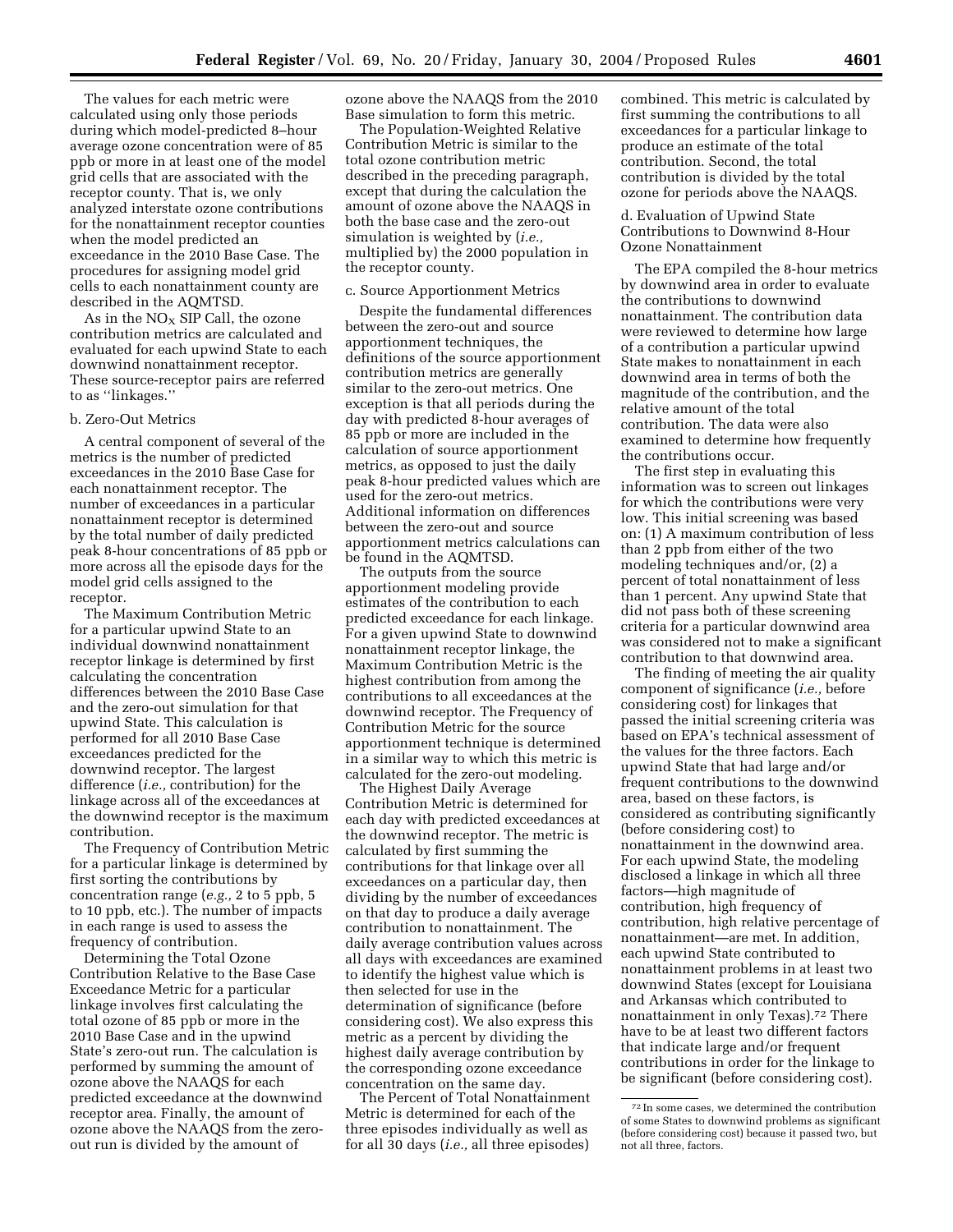In this regard, the finding of a significant contribution (before considering cost) for an individual linkage was not based on any single factor. For most of the individual linkages, the factors yield a consistent result (*i.e.,* either large and frequent contributions and high relative contributions or small and infrequent contributions and low relative contributions). In some linkages, however, not all of the factors are consistent. The EPA believes that each of the factors provides an independent, legitimate measure of contribution.

The EPA applied the evaluation methodology described above to each upwind-downwind linkage to determine which States contribute significantly (before considering cost) to nonattainment in the 47 specific downwind counties. The analysis of the metrics for each linkage is presented in the AQMTSD. Of the 31 States included in the assessment of interstate ozone contributions, 25 States were found to have emissions which make a significant contribution (before considering cost) to downwind 8-hour ozone nonattainment. These States are

listed in Tables V–2 and V–3. The linkages which EPA found to be significant (before considering cost) are listed in Tables V–2 (by upwind State) and V–3 (by downwind nonattainment county) for the 8-hour NAAQS. Of the 31 States included in the assessment of interstate ozone transport, the following six States are found to not make a significant contribution to downwind nonattainment: Florida, Maine, Minnesota, New Hampshire, Rhode Island, and Vermont.

# TABLE V–2.—PROJECTED DOWNWIND COUNTIES TO WHICH SOURCES IN UPWIND STATES CONTRIBUTE SIGNIFICANTLY (BEFORE CONSIDERING COST) FOR THE 8-HOUR NAAQS.

| Upwind<br>state | Downwind 2010 nonattainment counties                                                                                                                                                                                                                                                                                                                                                                                                                                                      |
|-----------------|-------------------------------------------------------------------------------------------------------------------------------------------------------------------------------------------------------------------------------------------------------------------------------------------------------------------------------------------------------------------------------------------------------------------------------------------------------------------------------------------|
| AL              | Crittenden AR, Fulton GA, Harris TX.                                                                                                                                                                                                                                                                                                                                                                                                                                                      |
| AR              | Harris TX, Tarrant TX.                                                                                                                                                                                                                                                                                                                                                                                                                                                                    |
| CT              | Kent RI, Suffolk NY.                                                                                                                                                                                                                                                                                                                                                                                                                                                                      |
| DE              | Bucks PA, Camden NJ, Cumberland NJ, Delaware PA, Gloucester NJ, Hunterdon NJ, Mercer NJ, Middlesex NJ, Monmouth NJ,<br>Montgomery PA, Morris NJ, Ocean NJ, Philadelphia PA, Richmond NY, Suffolk NY.                                                                                                                                                                                                                                                                                      |
| GA              | Crittenden AR, Mecklenburg NC.                                                                                                                                                                                                                                                                                                                                                                                                                                                            |
| IA              | Kenosha WI, Lake IN, Racine WI.                                                                                                                                                                                                                                                                                                                                                                                                                                                           |
| IL              | Allegheny PA, Crittenden AR, Erie NY, Geauga OH, Kenosha WI, Lake IN, Racine WI, Sheboygan WI, Summit OH.                                                                                                                                                                                                                                                                                                                                                                                 |
| $IN$            | Allegheny PA, Crittenden AR, Geauga OH, Kenosha WI, Racine WI, Sheboygan WI, Summit OH.                                                                                                                                                                                                                                                                                                                                                                                                   |
| KY              | Allegheny PA, Crittenden AR, Fulton GA, Geauga OH.                                                                                                                                                                                                                                                                                                                                                                                                                                        |
| LA              | Harris TX, Tarrant TX.                                                                                                                                                                                                                                                                                                                                                                                                                                                                    |
| MA              | Kent RI, Middlesex CT.                                                                                                                                                                                                                                                                                                                                                                                                                                                                    |
| MD              | Arlington VA, Bergen NJ, Bucks PA, Camden NJ, Cumberland NJ, Delaware PA, Erie NY, Fairfax VA, Fairfield CT, Gloucester NJ,<br>Hudson NJ, Hunterdon NJ, Mecklenburg NC, Mercer NJ, Middlesex CT, Middlesex NJ, Monmouth NJ, Montgomery PA, Morris<br>NJ, New Haven CT, Newcastle DE, Ocean NJ, Philadelphia PA, Putnam NY, Richmond NY, Suffolk NY, Summit OH, Wash-<br>ington DC, Westchester NY.                                                                                        |
| MI              | Allegheny PA, Anne Arundel MD, Baltimore MD, Bergen NJ, Bucks PA, Camden NJ, Cecil MD, Cumberland NJ, Delaware PA, Erie<br>NY, Geauga OH, Gloucester NJ, Harford MD, Hudson NJ, Hunterdon NJ, Kenosha WI, Kent MD, Lake IN, Mercer NJ, Middlesex<br>NJ, Monmouth NJ, Montgomery PA, Morris NJ, Newcastle DE, Ocean NJ, Philadelphia PA, Prince Georges MD, Racine WI,<br>Richmond NY, Suffolk NY, Summit OH.                                                                              |
| MO              | Crittenden AR, Geauga OH, Kenosha WI, Lake IN, Racine WI, Sheboygan WI.                                                                                                                                                                                                                                                                                                                                                                                                                   |
| MS              | Crittenden AR, Harris TX.                                                                                                                                                                                                                                                                                                                                                                                                                                                                 |
| NC              | Anne Arundel MD, Baltimore MD, Camden NJ, Cecil MD, Cumberland NJ, Fulton GA, Gloucester NJ, Harford MD, Kent MD, New-<br>castle DE, Ocean NJ, Philadelphia PA, Suffolk NY.                                                                                                                                                                                                                                                                                                               |
| NJ              | Bucks PA, Delaware PA, Erie NY, Fairfax VA, Fairfield CT, Kent RI, Middlesex CT, Montgomery PA, New Haven CT, Philadelphia<br>PA, Putnam NY, Richmond NY, Suffolk NY, Westchester NY.                                                                                                                                                                                                                                                                                                     |
| NY              | Fairfield CT, Hudson NJ, Kent RI, Mercer NJ, Middlesex CT, Middlesex NJ, Monmouth NJ, Morris NJ, New Haven CT.                                                                                                                                                                                                                                                                                                                                                                            |
| OH              | Allegheny PA, Anne Arundel MD, Arlington VA, Baltimore MD, Bergen NJ, Bucks PA, Camden NJ, Cecil MD, Cumberland NJ,<br>Delaware PA, Fairfax VA, Fairfield CT, Gloucester NJ, Harford MD, Hudson NJ, Hunterdon NJ, Kenosha WI, Kent MD, Kent RI,<br>Lake IN, Mercer NJ, Middlesex CT, Middlesex NJ, Monmouth NJ, Montgomery PA, Morris NJ, New Haven CT, Newcastle DE,<br>Ocean NJ, Philadelphia PA, Prince Georges MD, Racine WI, Richmond NY, Suffolk NY, Washington DC, Westchester NY. |
| PA              | Anne Arundel MD, Arlington VA, Baltimore MD, Bergen NJ, Camden NJ, Cecil MD, Cumberland NJ, Erie NY, Fairfax VA, Fairfield<br>CT, Gloucester NJ, Harford MD, Hudson NJ, Hunterdon NJ, Kenosha WI, Kent MD, Kent RI, Lake IN, Mecklenburg NC, Mercer<br>NJ, Middlesex CT, Middlesex NJ, Monmouth NJ, Morris NJ, New Haven CT, Newcastle DE, Ocean NJ, Prince Georges MD, Put-<br>nam NY, Racine WI, Richmond NY, Suffolk NY, Summit OH, Washington DC, Westchester NY.                     |
| SC              | Fulton GA, Mecklenburg NC.                                                                                                                                                                                                                                                                                                                                                                                                                                                                |
| TN              | Crittenden AR, Fulton GA, Lake IN, Mecklenburg NC, Tarrant TX.                                                                                                                                                                                                                                                                                                                                                                                                                            |
| VA              | Anne Arundel MD, Baltimore MD, Bergen NJ, Bucks PA, Camden NJ, Cecil MD, Cumberland NJ, Delaware PA, Erie NY, Fairfield<br>CT, Gloucester NJ, Harford MD, Hudson NJ, Hunterdon NJ, Kent MD, Kent RI, Lake IN, Mecklenburg NC, Mercer NJ, Middlesex<br>CT, Middlesex NJ, Monmouth NJ, Montgomery PA, Morris NJ, New Haven CT, Newcastle DE, Ocean NJ, Philadelphia PA,<br>Prince Georges MD, Putnam NY, Richmond NY, Suffolk NY, Summit OH, Washington DC, Westchester NY.                 |
| WI              | Erie NY, Lake IN.                                                                                                                                                                                                                                                                                                                                                                                                                                                                         |
| <b>WV</b>       | Allegheny PA, Anne Arundel MD, Baltimore MD, Bucks PA, Camden NJ, Cecil MD, Cumberland NJ, Delaware PA, Fairfax VA,<br>Fairfield CT, Fulton GA, Gloucester NJ, Harford MD, Hunterdon NJ, Kent MD, Mercer NJ, Middlesex NJ, Monmouth NJ, Mont-<br>gomery PA, Morris NJ, New Haven CT, Newcastle DE, Ocean NJ, Philadelphia PA, Prince Georges MD, Suffolk NY, Summit<br>OH, Washington DC, Westchester NY.                                                                                 |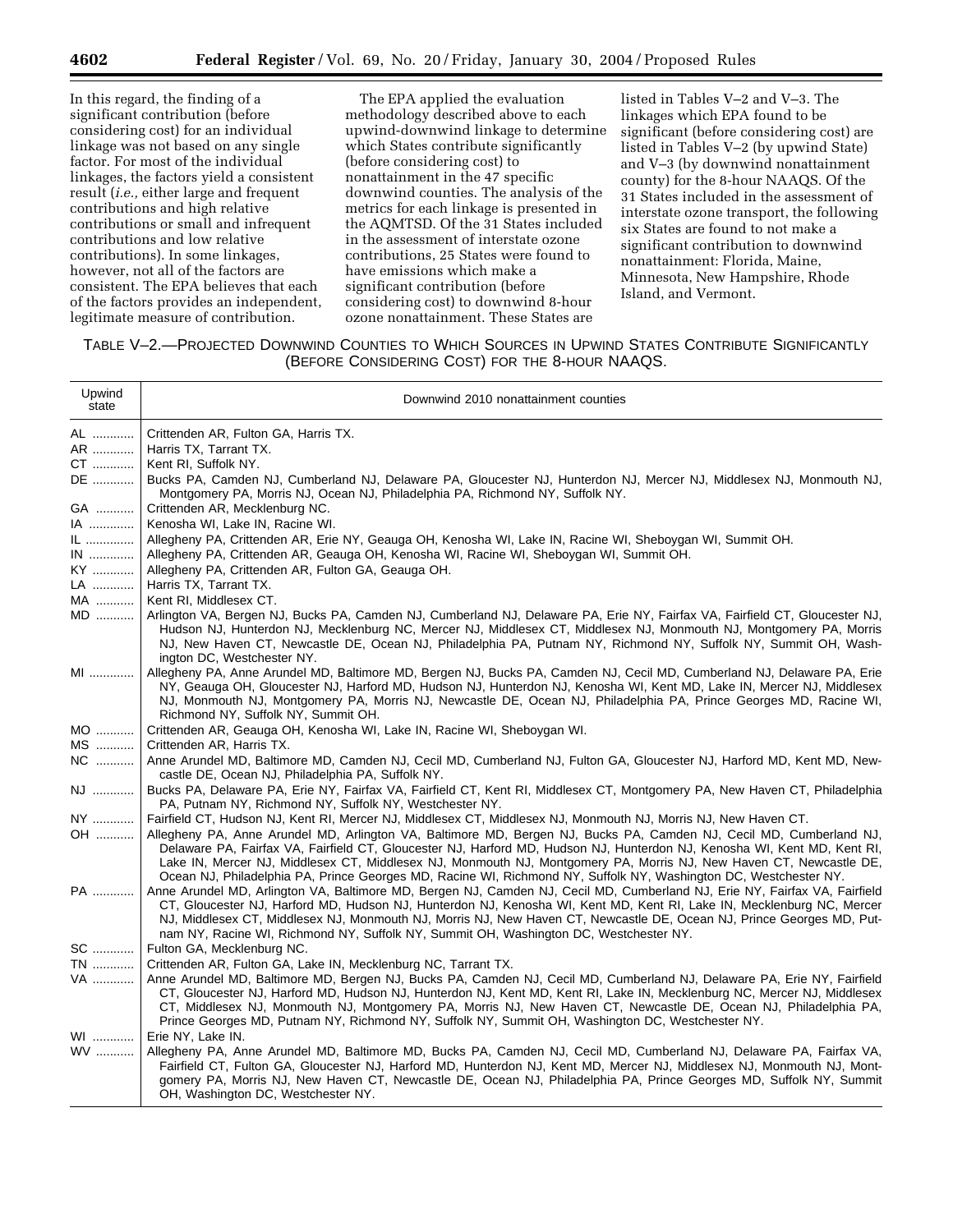# TABLE V–3.—UPWIND STATES THAT CONTAIN EMISSIONS SOURCES THAT CONTRIBUTE SIGNIFICANTLY (BEFORE CONSIDERING COST) TO PROJECTED 8-HOUR NONATTAINMENT IN DOWNWIND STATES.

| Downwind nonattainment counties            |           |                                                                        |           |    |           | <b>Upwind States</b> |           |           |    |           |
|--------------------------------------------|-----------|------------------------------------------------------------------------|-----------|----|-----------|----------------------|-----------|-----------|----|-----------|
|                                            | AL        | GA                                                                     | IL.       | IN | KY        | МO                   | <b>MS</b> | <b>TN</b> |    |           |
|                                            | MD        | NJ                                                                     | NY        | OH | PA        | VA                   | WV        |           |    |           |
|                                            | МA        | MD                                                                     | NJ        | NY | OН        | PA                   | VA        |           |    |           |
|                                            | <b>MD</b> | NJ.                                                                    | NY        | OH | PA        | VA                   | <b>WV</b> |           |    |           |
|                                            | <b>MD</b> | OH                                                                     | <b>PA</b> | VA | <b>WV</b> |                      |           |           |    |           |
|                                            | <b>MD</b> | MI                                                                     | <b>NC</b> | OH | <b>PA</b> | VA                   | <b>WV</b> |           |    |           |
|                                            | AL        | KY                                                                     | <b>NC</b> | SC | ΤN        | WV                   |           |           |    |           |
|                                            | IA        | IL.                                                                    | MI        | МO | OН        | <b>PA</b>            | <b>TN</b> | <b>VA</b> | WI |           |
|                                            | MI        | ΝC                                                                     | OH        | РA | VA        | <b>WV</b>            |           |           |    |           |
|                                            | MI        | ΝC                                                                     | OН        | РA | VA        | <b>WV</b>            |           |           |    |           |
|                                            | MI        | <b>NC</b>                                                              | OН        | PA | VA        |                      |           |           |    |           |
|                                            | MI        | <b>NC</b>                                                              | OH        | PA | VA        | <b>WV</b>            |           |           |    |           |
|                                            | MI        | <b>NC</b>                                                              | OН        | PA | VA        | WV                   |           |           |    |           |
|                                            | MI        | OН                                                                     | PA        | VA | <b>WV</b> |                      |           |           |    |           |
|                                            | GA        | <b>MD</b>                                                              | SC        | ΤN | VA        |                      |           |           |    |           |
|                                            | <b>MD</b> | MI                                                                     | OH        | PA | VA        |                      |           |           |    |           |
|                                            | DE        | <b>MD</b>                                                              | MI        | ΝC | <b>OH</b> | PA                   | VA        | WV        |    |           |
|                                            | DE        | <b>MD</b>                                                              | MI        | ΝC | OH        | PA                   | VA        | <b>WV</b> |    |           |
|                                            | DE        | <b>MD</b>                                                              | MI        | ΝC | OН        | PA                   | <b>VA</b> | WV        |    |           |
|                                            | <b>MD</b> | MI                                                                     | NY        | OΗ | <b>PA</b> | VA                   |           |           |    |           |
|                                            | DE        | MD                                                                     | MI        | OН | PA        | VA                   | WV        |           |    |           |
| Mercer NJ …………………………………………………………………………………… | DE        | MD                                                                     | MI        | NY | OН        | <b>PA</b>            | <b>VA</b> | <b>WV</b> |    |           |
|                                            | DE        | MD                                                                     | MI        | NY | OН        | PA                   | VA        | WV        |    |           |
|                                            | DE        | MD                                                                     | MI        | NY | OН        | <b>PA</b>            | VA        | WV        |    |           |
|                                            | DE        | MD                                                                     | MI        | NY | OН        | PA                   | VA        | WV        |    |           |
|                                            | DE        | <b>MD</b>                                                              | MI        | ΝC | OH        | PA                   | VA        | WV        |    |           |
|                                            | IL.       | <b>MD</b>                                                              | MI        | NJ | PA        | VA                   | WI        |           |    |           |
|                                            | <b>MD</b> | NJ.                                                                    | <b>PA</b> | VA |           |                      |           |           |    |           |
|                                            | DE        | <b>MD</b>                                                              | MI        | NJ | OH.       | <b>PA</b>            | <b>VA</b> |           |    |           |
|                                            | <b>CT</b> | DE                                                                     | MD        | МI | <b>NC</b> | NJ                   | OH        | PA        | VA | <b>WV</b> |
|                                            | MD        | NJ.                                                                    | OΗ        | РA | VA        | WV                   |           |           |    |           |
|                                            | IL.       | IN                                                                     | KY        | MI | MO        |                      |           |           |    |           |
|                                            | IL.       | IN                                                                     | MD        | MI | PA        | VA                   | WV        |           |    |           |
|                                            | IL        | IN                                                                     | KY        | MI | OН        | <b>WV</b>            |           |           |    |           |
|                                            | DE        | MD                                                                     | MI        | NJ | OН        | VA                   | WV        |           |    |           |
|                                            | DE        | MD                                                                     | MI        | NJ | OН        | <b>VA</b>            | WV        |           |    |           |
|                                            | DE        | MD                                                                     | MI        | NJ | OН        | VA                   | WV        |           |    |           |
|                                            | DE        | <b>MD</b>                                                              | MI        | ΝC | <b>NJ</b> | OΗ                   | VA        | WV        |    |           |
|                                            | CT.       | MA                                                                     | <b>NJ</b> | NY | OH        | PA                   | VA        |           |    |           |
|                                            |           | None of the upwind States examined in this analysis were found to      |           |    |           |                      |           |           |    |           |
|                                            |           | make a significant contribution (before considering cost) to this non- |           |    |           |                      |           |           |    |           |
|                                            |           | attainment receptor.                                                   |           |    |           |                      |           |           |    |           |
|                                            | <b>AL</b> | AR.                                                                    | LA        | МS |           |                      |           |           |    |           |
|                                            | AR.       | LA                                                                     | TN        |    |           |                      |           |           |    |           |
|                                            | MD        | OН                                                                     | PA        |    |           |                      |           |           |    |           |
|                                            | MD        | <b>NJ</b>                                                              | OH        | PA | <b>WV</b> |                      |           |           |    |           |
|                                            | IA        | IL                                                                     | IN        | MI | МO        | OН                   | PA        |           |    |           |
|                                            | IA        | IL                                                                     | IN        | MI | <b>MO</b> | OH                   | PA        |           |    |           |
|                                            | IL        | IN                                                                     | <b>MO</b> |    |           |                      |           |           |    |           |
|                                            |           |                                                                        |           |    |           |                      |           |           |    |           |

## *C. Significant Contribution for Annual Average PM2.5 Before Considering Cost*

1. Analyses of Air Quality Data That Support the Need To Reduce Interstate Transport of PM<sub>2.5</sub>

## a. Spatial Gradients of Pollutant Concentrations

Daily maps of PM<sub>2.5</sub> mass concentrations from EPA's national monitoring network show large areas of elevated PM2.5 occurring over monitoring locations in urban areas as well as rural areas. The fact that many of the rural monitors are not located near emissions sources, or at least not

near large emission sources, and yet the rural concentrations are elevated like the neighboring urban concentrations, provides evidence that  $PM_{2.5}$  is being transported to the rural areas.

When the daily maps of  $PM<sub>2.5</sub>$  mass concentrations are viewed in sequence, they show the large areas of elevated PM<sub>2.5</sub> moving from one area to another, suggesting that  $PM<sub>2.5</sub>$  is being transported not just from urban areas to neighboring rural areas, but also from one State to another and from one part of the country to another. The smoke from wildfires in southeastern Ontario reaching all of the New England States

in July of 2002 is but one wellpublicized example of transported  $PM<sub>2.5</sub>$ .

It may be suggested that it is not  $PM_{2.5}$ that is being transported; rather, it is meteorological conditions conducive to PM<sub>2.5</sub> formation that are being transported. However, the fact that the monitors located far from emission sources often report elevated  $PM_{2.5}$  just after the upwind monitors record high levels and just before the downwind monitors record high levels indicates strongly that it is  $PM_{2.5}$  that is being transported.

Episodes of movement of elevated PM<sub>2.5</sub> have been seen in almost every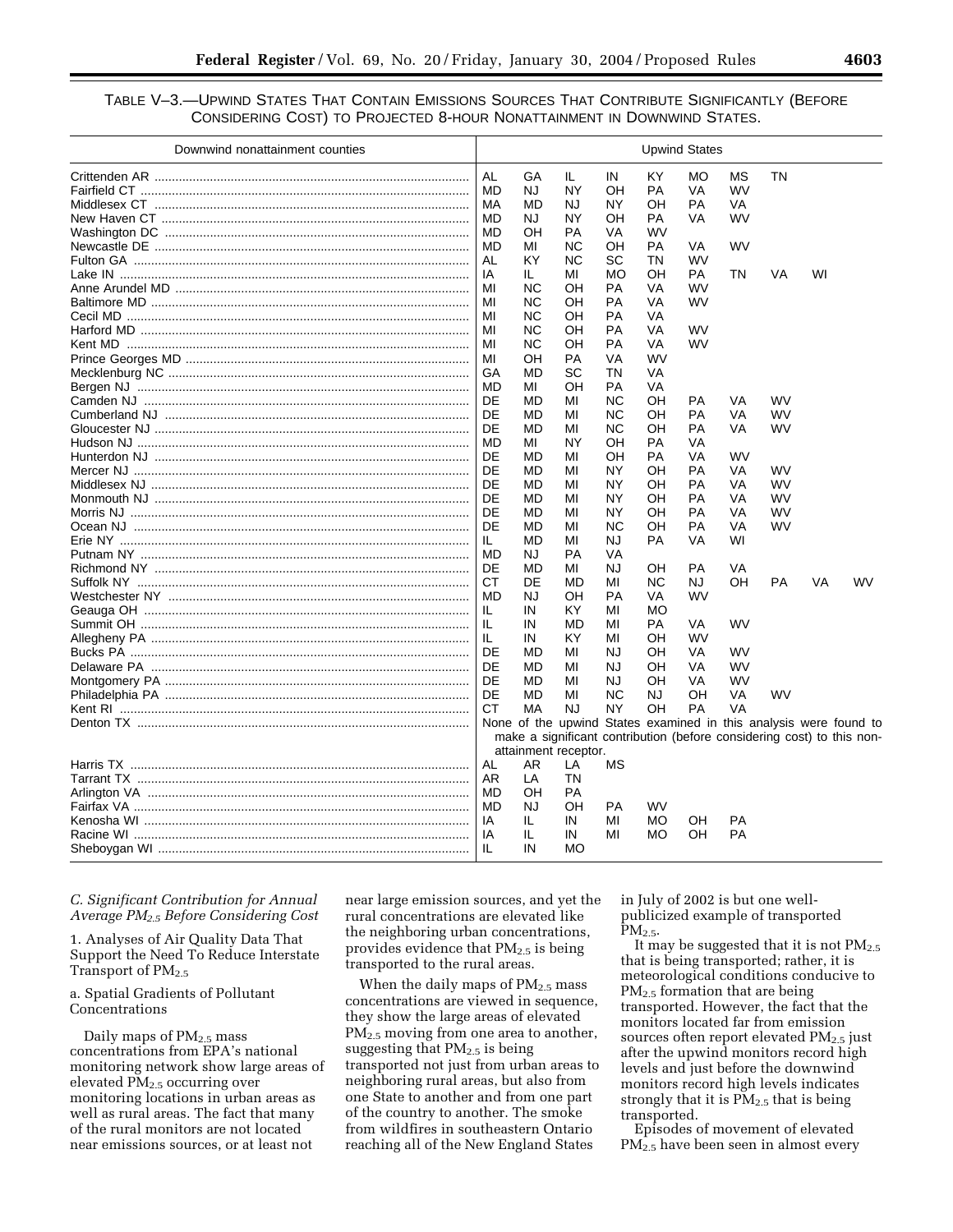direction in the Eastern United States, including in the west to east direction along the lower Great Lakes, in the south to north direction along the East Coast, in the south to north direction across the Midwestern States, in the north to south direction across the Midwestern States, and in the north to south direction along the East Coast. More information on episodes of movement of  $PM<sub>2.5</sub>$  is contained in the Air Quality Data Analysis Technical Support Document.

Satellite data from Moderate Resolution Imaging Spectroradiometer (MODIS) sensors, designed to retrieve aerosol properties over both land and ocean, are strongly correlated with the ground-based monitors that measure PM<sub>2.5</sub> concentrations below. The MODIS data provide a visual corroboration for the above described regional transport. Three examples follow:73

## Midwest-Northeast Haze Event: June 20–28, 2002

During late June 2002, the Central and Eastern United States experienced a haze event from a combination of manmade air pollutants combined with some smoke. The MODIS images document the buildup of aerosols in the Midwest from June 20–22, then the transport of aerosols across the Northeast from June 23–26. Images from June 27 and 28 show the beginning of smoke transported from fires in Canada into the Northern Midwest. This series from June 20–26 qualitatively documents a haze transport event from the Midwest into the Northeast. The imagery also documents the geographical scale of the smoke transport on June 27–28.

### Northeast Fire Event: July 4–9, 2002

In early July 2002, the MODIS imagery captured two events: an episodic widespread haze event in the East, Southeast, and Midwest; and an event directly related to major forest fires in Canada. On July 4 and 5, MODIS images show urban haze in the East, Southeast, and Midwest. This haze event persists in the Southeast and southern Midwest throughout the remaining days, July 7–9. At the same time, MODIS images for July 6 through July 8 document how the Northeast and mid-Atlantic become dominated by smoke transported into the region from Canada fires. On July 9, MODIS images show the smoke and the southern haze has moved towards the east while dissipating over the Atlantic. This series from July 6–8 qualitatively documents

the smoke transport event from major fires in Canada. The imagery also documents the widespread geographical scale of haze, particularly from July 4– 8, as well as the movement of the haze (along with smoke) across large distances.

## Midwest-Southeast Haze Event: September 8–14, 2002

This imagery during September 2002 reveals the formation of a large-scale haze event over the lower Ohio River Valley that eventually transports over large portions of Southcentral and Southeastern United States. The MODIS images document the buildup of aerosols in the Midwest over September 8 and 9. Influenced by a strong lowpressure system off the mid-Atlantic seaboard on September 10, the haze plume divides, with the majority traveling south and west toward Texas and a small remnant moving northeast. On September 11 and 12, the Midwest plume, combined with additional pollutants from Texas and the Southeast, is transported to the East. September 13 has another low pressure system, forcing collection of pollutants in Texas and Louisiana, which are obscured by cloud cover on September 14. This series reveals the geographic extent and the complexities that are possible with the transfer of pollutants. More information on the use of satellite data to observe the movement of  $PM_{2.5}$ is contained in the Air Quality Data Analysis Technical Support Document.

### b. Urban vs. Rural Concentrations

Differences between concentrations at urban areas and nearby rural locations help indicate the general magnitudes of regional and local contributions to PM2.5 and  $PM<sub>2.5</sub>$  species.<sup>74</sup> The differences indicate that in the Eastern United States, the regional contributions to the annual average concentrations at urban locations is 50 to 80 percent which, in terms of mass, is generally between 10 and 13  $\mu$ g/m<sup>3</sup>. For many rural areas, average PM<sub>2.5</sub> concentrations exceed 10  $\mu$ g/m<sup>3</sup> and are often not much below the annual  $PM<sub>2.5</sub>$  NAAQS of 15  $\mu$ g/m<sup>3</sup>. These results are consistent with those found in the NARSTO Fine Particle Assessment.75 More information on comparisons of urban and rural concentrations of PM2.5 is contained in

the Air Quality Data Analysis Technical Support Document.

For the most part, sulfate is regionwide, as indicated by the rural sulfate concentrations being 80 to 90 percent of the urban sulfate concentrations. Total carbon is less of a regional phenomenon than sulfate, as evidenced by the rural total carbon concentrations being about 50 percent of the urban total carbon concentrations. Last, nitrate has a regional component; however, the local component can be as large as  $2.0 \mu g/m^3$ .

c. Inter-Site Correlation of PM<sub>2.5</sub> Mass and Component Species

Correlation analysis provides further evidence for the transport of  $PM_{2.5}$  and its constituents. Analysis of the time series history of  $PM_{2.5}$  among different monitoring locations indicates a strong tendency for  $PM_{2.5}$  concentrations to rise and fall in unison. Correlations of PM2.5 daily concentrations among stations separated by over 300 to 500 kilometers frequently have correlation coefficients that exceed 0.7. The correlation coefficient is a measure of the degree of linear association between two variables, and the square of the correlation coefficient, denoted R2, measures how much of the total variability in the data is explained by a simple linear model. For example, in the preceding case, approximately 50 percent,  $(0.7)^2$ , of the variability in  $PM_{2.5}$ concentrations at one site frequently can be explained by  $PM_{2.5}$  concentrations at a site over 300 kilometers away. These high correlations occur both in warm and cool seasons suggesting that large scale transport phenomenon in conjunction with large and small scale meteorological conditions play a major role in particle concentration changes over large geographic areas.

Correlation of major  $PM_{2.5}$ constituents among monitoring stations show differing patterns as distance separating monitors increases. For sulfate, the correlation among daily average concentrations remains strong (above 0.7) at distances exceeding 300 kilometers. Correlation of nitrates among monitoring stations tends to be lower than for sulfate and also varies somewhat among seasons. Warm season correlations, when nitrates are lowest, tend to be relatively low (about 0.4) for stations separated by 300 kilometers or more. Cool season correlations for nitrates are larger than warm season correlations and range from about 0.5 to above 0.6 for stations near urban areas and separated by 300 kilometers or more. Correlation coefficients for organic carbon typically range from about 0.4 to above 0.6 for separation

<sup>73</sup>Battelle, *Satellite Data for Air Quality Analysis.* July 2003.

<sup>74</sup>Rao, Tesh, *Chemical Speciation of* PM2.5 *in Urban and Rural Areas,* Published in the Proceedings of the Air and Waste Management Symposium on Air Quality Measurement Methods and Technology—2002, November 2002.

<sup>75</sup>North American Research Strategy for Tropospheric Ozone and Particulate Matter, *Particulate Matter Science for Policy Makers—A NARSTO Assessment.* February 2003.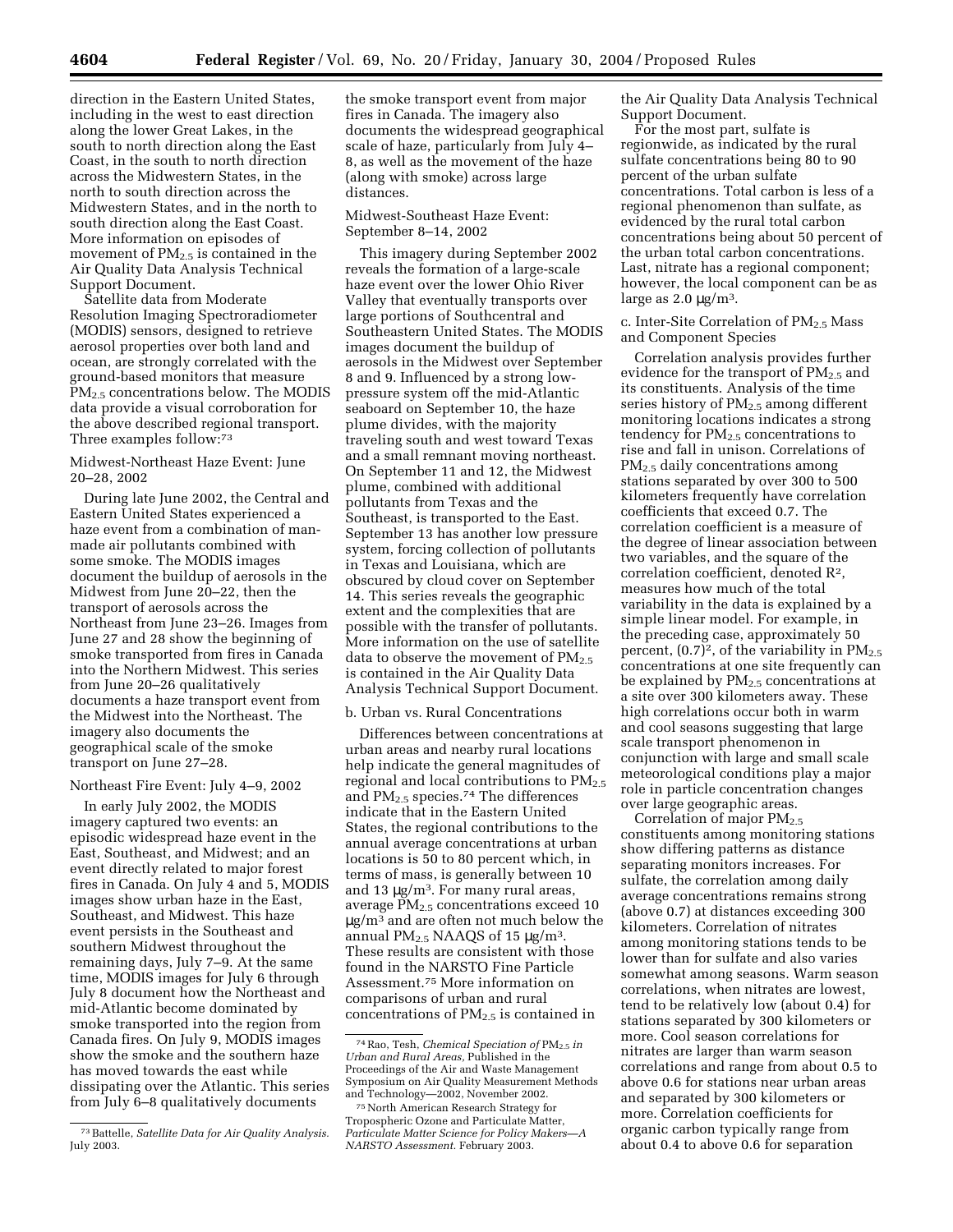distances above 300 kilometers but appear to decrease more rapidly during the summer season compared with the other three seasons. For elemental carbon and crustal material, correlation with distance drops very rapidly to values below 0.2 or 0.3 for separation distances above 50 to 100 kilometers.

The formation rate and relative stability for the major  $PM_{2.5}$  species help explain the observed correlation patterns. For sulfate, conversion of  $SO<sub>2</sub>$ to sulfate occurs slowly over relatively large distances downwind of major emission sources of  $SO<sub>2</sub>$ . Slow conversion of  $SO<sub>2</sub>$  to sulfate over large travel distances promotes greater spatial homogeneity and thus large correlation among distant monitoring stations. For nitrates, evidence suggests that higher inter-station correlations in winter are associated with increased stability of nitrate (longer travel distances) when conditions are cool compared with warm seasons when nitrates are much less stable. The formation of secondary organic carbon from natural sources helps maintain a relatively homogeneous regional component (higher correlation) that is offset somewhat by higher organic carbon in urban areas associated with local carbon sources. For elemental carbon and crustal material, almost all of the contributions come from nearby sources and hence the relatively low correlation among stations that are separated by even small distances. More information on inter-site correlation of  $PM_{2.5}$  and species is contained in the Air Quality Data Analysis Technical Support Document.

d. Ambient Source Apportionment Studies

Generally, sources emitting particulate matter, or precursors that later form particulate matter, emit multiple species of particulate matter simultaneously. Often, the proportions of the species are sufficiently different from one source type to another that it is possible to determine how much each source type contributes to the  $PM_{2.5}$ mass observed at a monitoring location. This technique is called source apportionment or receptor modeling.

A review of nearly 20 recently published articles using source apportionment modeling at over 35 locations in the Eastern United States was conducted to understand commonalities and differences in source apportionment results.76 A large sulfate dominated source was identified as the largest or one of the largest source types

in nearly every study. Some studies labeled this source coal combustion, while others labeled it secondary sulfate and did not attribute it to an emission source. For many of the locations, over 50 percent of the  $PM_{2.5}$  mass is apportioned to this source type during some seasons. Summer is typically the season with the largest contributions. Most of the studies, by using back trajectory analysis, indicated that the probable location of the sulfate/coal combustion sources is in the Midwest. Also, studies with multiple years of data tended to identify a winter and summer signature of the sulfate source type, with more mass being apportioned to the summer version. Reasons cited in these studies for the two signatures included different types of coal being burned during the summer versus the winter or different atmospheric chemistry leading to different proportions of species at the monitoring location by season.

A nitrate-dominated source type was identified at approximately half the sites and contributes to between 10 and 30 percent of the annual PM2.5 mass. The source has seasonal variation with maxima in the cold seasons. The back trajectories sometimes point to areas with high ammonia emissions. However, the interpretation of this nitrate-dominated source type is not consistent from study to study. Some authors associate this source type with  $NO<sub>x</sub>$  point sources and motor vehicles from major cities that are sufficiently far from the receptor for the  $NO<sub>x</sub>$  to oxidize and react with ammonia. Other authors associate this source type with mobile emissions from nearby highways. One author does not interpret the source type since he believes it is artificially created by the meteorological conditions and atmospheric chemistry required for formation of ammonium nitrate.

Another major source type identified at nearly all the sites is one dominated by secondary organic matter. Some studies labeled this source motor vehicles, while other studies labeled it secondary organic matter and did not attribute it to an emission source. For several sites, this source type contributes more than 20 percent of the annual  $PM_{2.5}$  mass. Only a few studies separated the source type into the combustion of gasoline and diesel fuel, and this separation was generally accomplished by using the four organic carbon fractions and the three elemental carbon fractions available from the IMPROVE network. In Washington, DC, over 85 percent of the mobile source type contribution is associated with gasoline vehicles and less than 15 percent with diesel. This contrasts with Atlanta, where only 33 to 55 percent

(depending on the study) of the mobile source type contribution is associated with gasoline vehicles.

Wood smoke and forest fires were identified as a significant source type at several sites. The magnitude of their contributions varies from site to site. For a rural site in Vermont, the magnitude of the contribution of this source type is approximately 1  $\mu$ g/m<sup>3</sup>, which is approximately 15 percent of the total PM2.5 mass. For Atlanta, the magnitude of contribution ranged from 0.5 to 2.0  $\mu$ g/m<sup>3</sup> depending on the study, which is approximately 3 to 11 percent of the total  $PM<sub>2.5</sub>$  mass.

A crustal source category is identified for all sites and usually comprises 1 to 3 percent of the total  $PM<sub>2.5</sub>$  mass.

In addition to reviewing the source apportionment results in the published literature, EPA conducted receptor modeling using the data from the EPA speciation network to identify and quantify major contributors to  $PM_{2.5}$  in eight urban areas: Houston, Birmingham, Charlotte, St. Louis, Indianapolis, Washington, DC, Milwaukee, and New York City.77 The ''8 city report'' contains 2 general types of findings that provide evidence to support that interstate transport of fine particles occurs. First, the source apportionment analyses at the eight cities provides evidence of the types of sources that are most likely the major contributors to fine particle mass in each city. Second, linking wind trajectories with the source apportionment analyses provides evidence of the most likely locations of the source types that are the major contributors to fine particle mass in each city.

The source apportionment results identify the largest source type at each site to be coal combustion. The source type contains a large amount of sulfate and is a major source of selenium, a trace particle normally associated with the combustion of coal. The mass apportioned to this source type ranged from a low of 1 to 3  $\mu$ g/m<sup>3</sup> in the lowest season to more than 10  $\mu$ g/m<sup>3</sup> in the high seasons at 5 of the sites. The source type accounted for 30 to 50 percent of the overall mass, consistent with the proportions found in the published literature. The consistency in the relative and absolute magnitude in the contributions from the coal combustion source type in these eight cities, combined with the fact that the distance of major coal combustion sources from each city varies widely, indicates that it

<sup>76</sup>Battelle, *Compilation of Existing Studies of Source Apportionment for* PM2.5. August 2003.

<sup>77</sup>Battelle, *Eight Site Source Apportionment of PM2.5 Specification Trends Data.* September 2003.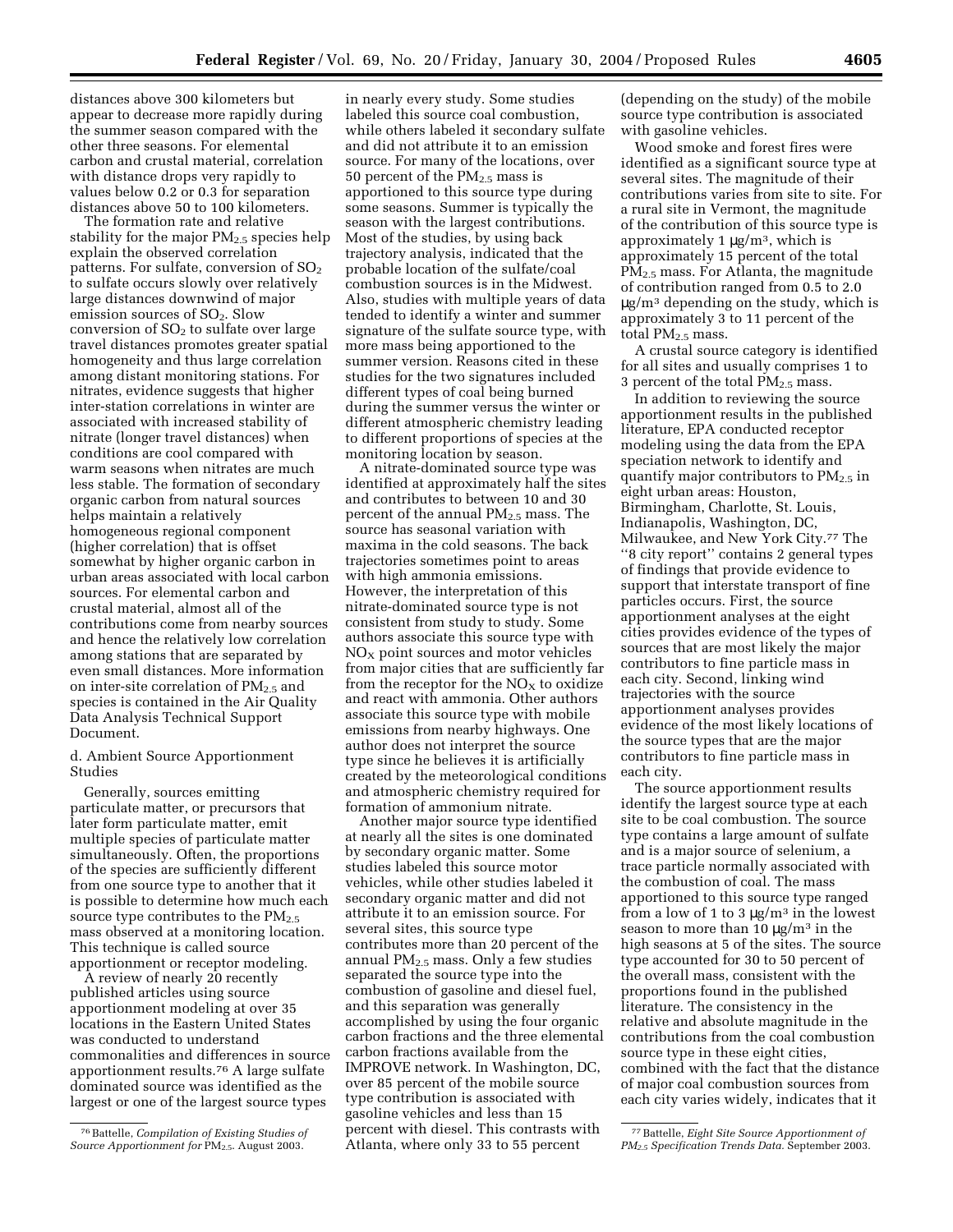is most likely a regional source rather than a local source.

The second and third largest source types are an ammonium nitrate source type and mobile sources. As the name implies, the ammonium nitrate source type contains a large amount of both ammonium and nitrate. Association of actual emission sources with this source type is less definitive, as was the case in the published literature. It is most likely that the source type originates from both coal combustion and mobile emissions. The mass apportioned to this source type ranged from 1 to 5  $\mu$ g/m<sup>3</sup>, which is 8 to 30 percent of the overall mass. This source type was identified in each city except Houston.

The absolute and relative magnitude of contribution from this source type showed much more variation than the coal combustion source type. It was highest in the Midwest in the winter, contributing between 7 and 10  $\mu$ g/m<sup>3</sup>, where the temperatures are cooler and there are more ammonia emissions. The summertime contributions of this source type are generally low, near  $1 \mu g/m^3$ .

The mobile source type contains a large amount of organic carbon, some elemental carbon, very little sulfate and some metals (particularly barium from brake pads). The mass apportioned to this source type ranged from a low of 2.5  $\mu$ g/m<sup>3</sup> at Milwaukee to a high of 6.5 µg/m3 at Birmingham. This source type has the least seasonal variability of the largest source types. Contributions for the highest season, which varies from site to site but is generally fall or summer, are only 1.5 or 2 times higher than the contributions for the lowest season. As a percentage of mass, the mobile source type accounts for 15 to 40 percent of the total mass. It is assumed that most of the mass apportioned to the mobile source type is associated with local sources.

Linking the wind trajectories with the source apportionment results allows us to develop source regions (*i.e.*, geographic regions with a high probability of being the origin of the mass associated with a source profile). These source regions provide evidence that at least some of the particles associated with the source profiles are likely transported over long distances. For example, the highest probability source region for the coal combustion source profile for Birmingham includes parts of the following States: Missouri, Illinois, Indiana, Ohio, Kentucky, Virginia, North Carolina, South Carolina, Alabama, and Mississippi. Table V–4 lists the States included in the highest probability source regions for each of the three largest source profiles at each of the 8 sites.

The EPA compared the source regions for the coal combustion source (the largest source in each city) with the results from the zero-out modeling (described below) at the six cities in the 8 City Source Apportionment Study that were projected to violate the  $PM_{2.5}$ standard in 2010. To perform these comparisons, for each city, the States in the highest probability source regions were compared to the States with a maximum contribution of 0.10  $\mu$ g/m<sup>3</sup> or greater at the monitor in that city. These comparisons were generally good. At the Bronx site for instance, 8 of the 9 States with a maximum contribution of  $0.10 \mu g/m^3$  or greater were included in the highest probability source region for the coal combustion source. In 5 of the 6 cities for which the comparison was performed, at least two thirds of the States with a maximum contribution of  $0.10 \mu g/m^3$  were also in the highest probability source region for the coal combustion source. In the 6th city, St. Louis, 7 of the 13 States with a maximum contribution of  $0.10 \mu g/m^3$ were the highest probability source

region for the coal combustion source. In summary, the general agreement between these two independent methods (source apportionment linked with wind trajectories and zero-out modeling) produce similar results in determining what States impact downwind receptors.

Sulfate is generally formed in the atmosphere from  $SO<sub>2</sub>$  (which is why the source is often referred to as secondary sulfate). Since the major sources of  $SO<sub>2</sub>$ emissions are utility plants, which are fairly well inventoried, the sulfate source locations have been compared to the utility plant  $SO<sub>2</sub>$  emissions as a check on the source identifications. Similarly, much of the nitrate is formed from  $NO<sub>X</sub>$  reactions in the atmosphere with utility plants being a major source of  $NO<sub>x</sub>$ . Hence, the nitrate source locations have also been compared with utility plant  $NO<sub>x</sub>$  emissions inventories (although we do not expect the correlation to be as good because (a) nitrate is semi-volatile, (b) there are other significant sources of  $NO<sub>X</sub>$ , and (c) the nitrate formation is also dependent on  $NH<sub>3</sub>$  emissions).

The comparisons of the sulfate source regions with the utility  $SO<sub>2</sub>$  emissions were good for some of the sites. At the Bronx site for instance, the back trajectories do yield the expected source region associations with large utility emissions of  $SO<sub>2</sub>$ , namely the Ohio River Valley and the borders of Ohio, West Virginia, and Pennsylvania.

Comparisons of the contour maps of the various non-marine nitrate sources show a common pattern, namely Midwest farming regions. Illinois, in particular, stands out. It has both NOX utility emissions and the farming regions for sources of ammonia.

More information on ambient source apportionment studies is contained in the Air Quality Data Analysis Technical Support Document.

TABLE V–4.—EIGHT CITY SOURCE APPORTIONMENT STUDY STATES IN HIGHEST PROBABILITY REGIONS FOR LARGEST **SOURCES** 

| Eight city source apportionment study states in highest probability regions for largest sources |                                                                           |                                                                                |                                                    |  |  |
|-------------------------------------------------------------------------------------------------|---------------------------------------------------------------------------|--------------------------------------------------------------------------------|----------------------------------------------------|--|--|
| City                                                                                            | Coal combustion source                                                    | Mobile sources                                                                 | Ammonium nitrate source                            |  |  |
|                                                                                                 | KY, IN, MI, IL, WI.                                                       | NY, PA, MD, VA, NC, WV, OH, VT, MA, NY, NJ, PA, MD, VA,<br>OH, IN, IL, WI, MN. | NY, NJ, DE, MD, VA, NC, PA,<br>OH, IL, WI, MN.     |  |  |
| Washington, DC                                                                                  | NY, PA, VA, NC, SC, GA, OH,<br>KY, TN, IN, IL, AR.                        | MD, DE, VA, NC, SC, WV, OH,<br>KY. TN.                                         | NY, PA, MD, DE, KY, TN, IL.                        |  |  |
|                                                                                                 | NY, CT, NJ, PA, MD, VA, NC,<br>SC, GA, FL, WV, OH, KY, MI,<br>IN, AL, MS. | NC, SC, GA, TN AR                                                              | PA, MD, VA, NC, SC, GA, FL,<br>KY, TN, AR, MO, KS. |  |  |
|                                                                                                 | TN, AL, IN, IL, MO.                                                       | VA, NC< SC, GA, FL, OH, KY,   NC, SC, GA, AL, MS, AR                           | IN, KY, TN, IL, MS, MN, IA, AR,<br>LA, NE, OK, TX. |  |  |
|                                                                                                 | WI, IA, MO, AR, LA, SD, NE,<br>KS. OK.                                    | OH, MI, IN, KY, TN, AL, MS, IL, AL, WI, TN, MS, MN, MO                         | MI, OH, IN, WI, IL, MN, IA, MO,<br>AR, ND, KS, OK. |  |  |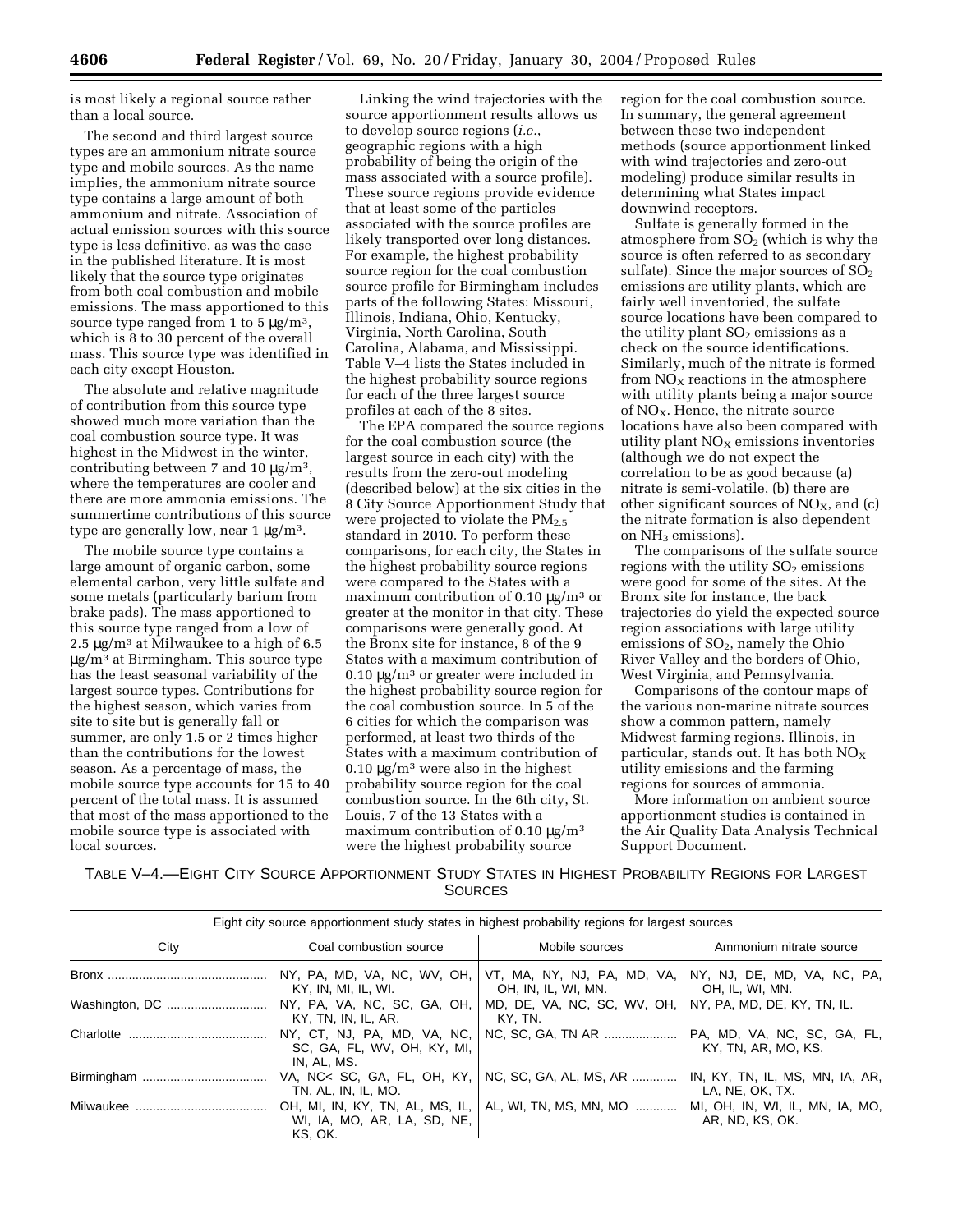TABLE V–4.—EIGHT CITY SOURCE APPORTIONMENT STUDY STATES IN HIGHEST PROBABILITY REGIONS FOR LARGEST SOURCES—Continued

| Eight city source apportionment study states in highest probability regions for largest sources |                                                                   |                                                                      |                                                    |  |  |  |
|-------------------------------------------------------------------------------------------------|-------------------------------------------------------------------|----------------------------------------------------------------------|----------------------------------------------------|--|--|--|
| City                                                                                            | Coal combustion source                                            | Mobile sources                                                       | Ammonium nitrate source                            |  |  |  |
|                                                                                                 | MO, AR, LA, TX, NE, KS. $ AR, LA$ .                               | NC, KY, TN, AL, FL, IN, IL, IA, $ OH, KY, TN, NC, GA, IN, MI, WI,  $ | MI, OH, IN, WI, IL, MN, IA, MO,<br>AR, ND, KS, OK. |  |  |  |
| St. Louis                                                                                       | TX.                                                               | WV, MI, KY, TN, IL, MO, AR, LA,   MO, LA, NE, KS                     | OH, IN, KY, TN, IL, IA, KS.                        |  |  |  |
| Houston $1$                                                                                     | SC, GA, FL, AL, MS, LA, TX, IN    KY, TN, AL, MS, IN, IL, AR, LA, |                                                                      |                                                    |  |  |  |

1 No ammonium nitrate source was identified in Houston.

2. Non-EPA Air Quality Modeling Analyses Relevant to PM<sub>2.5</sub> Transport and Mitigation Strategies

Air quality modeling was performed as part of the Southern Appalachian Mountains Initiative (SAMI) to support an assessment of the impacts of aerosols, ozone, and acid deposition in Class I areas within an eight-State portion of the Southeast.78 The results of the SAMI modeling 79 provide the following technical information on transport relevant to today's proposal:

• Emissions reductions strategies produce the largest changes in fine particle mass on days with the highest mass.

• Most of the reductions in fine particle mass are due to reductions in sulfate particles.

• Particle mass in Class I areas of the SAMI region are influenced most by  $SO<sub>2</sub>$ emissions within the State and within adjacent States.

•  $SO<sub>2</sub>$  emissions in other regions outside SAMI also contribute to particle mass at Class I areas in the SAMI States.

• Specifically, in a 2010 baseline scenario,  $SO<sub>2</sub>$  emissions reductions in States outside the SAMI region accounted for approximately 20 percent to as much as 60 percent of the modeled sulfate reduction in the 10 Class 1 areas in the SAMI region.

• The relative sensitivity of nitrate fine particle mass at the SAMI Class I areas to changes in  $NO<sub>X</sub>$  emissions from SAMI States and from other regions is similar to the above findings for sulfate fine particle mass.

• For SAMI to accomplish its mission, emissions reductions are essential both inside and outside the SAMI region.

• Formation of nitrate particles is currently limited in the rural southeastern U.S. by the availability of

ammonia. As sulfate particles are reduced, more ammonia will be available to react with nitric acid vapor and form nitrate particles.

The findings of the air quality modeling performed by SAMI are very consistent and supportive of EPA's zeroout modeling, as described below. The findings indicate that interstate transport results in non-trivial contributions to  $PM_{2.5}$  in downwind locations. High concentrations of  $PM_{2.5}$ at sensitive downwind receptors are not only influenced by emissions within that State, but are also heavily influenced by emissions in adjacent States as well as emissions from States in other regions. The SAMI results support a regional control approach involving  $SO<sub>2</sub>$  emissions reductions in order to sufficiently reduce  $PM_{2.5}$  to meet environmental objectives. The SAMI also found that  $SO<sub>2</sub>$  emissions reductions can lead to an increase in particle nitrate (*i.e.,* nitrate replacement). As described in section II.B.3, any such increases could be mitigated through reductions in emissions of  $NO<sub>X</sub>$ .

3. Air Quality Modeling of Interstate PM2.5 Contributions

This section documents the procedures used by EPA to quantify the impact of emissions in specific upwind States on projected downwind nonattainment for annual average PM<sub>2.5</sub>. These procedures are part of the twostep approach for determining significant contribution, as described in section III, above.

The analytic approach for modeling the contribution of upwind States to PM2.5 in downwind nonattainment areas and the methodology for analyzing the modeling results are described in subsection (a) and the findings as to whether individual States meet the air quality prong of the significant contribution test is provided in subsection (b). The air quality modeling for the interstate  $PM_{2.5}$  contribution analysis was performed for those

counties predicted to be nonattainment for annual average  $PM_{2.5}$  in the 2010 Base Case, as described above in section IV.E.

a. Analytical Techniques for Modeling Interstate Contributions to Annual Average PM2.5 Nonattainment

The EPA performed State-by-State zero-out modeling to quantify the contribution from emissions in each State to future  $PM_2$ , nonattainment in other States and to determine whether that contribution meets the air quality prong (*i.e.*, before considering cost) of the ''contribute significantly'' test. As part of the zero-out modeling technique we removed the 2010 Base Case manmade emissions of  $SO_2$  and  $NO_X$  for 41 States on a State-by-State basis in different model runs. The States EPA analyzed using zero-out modeling are: Alabama, Arkansas, Colorado, Connecticut, Delaware, Florida, Georgia, Illinois, Indiana, Iowa, Kansas, Kentucky, Louisiana, Maine, Maryland, Massachusetts, Michigan, Minnesota, Mississippi, Missouri, Montana, Nebraska, New Hampshire, New Mexico, New Jersey, New York, North Carolina, North Dakota, Ohio, Oklahoma, Pennsylvania, Rhode Island, South Carolina, South Dakota, Tennessee, Texas, Vermont, Virginia, West Virginia, Wisconsin, and Wyoming. Emissions from the District of Columbia were combined with those from Maryland.

The contribution from each State to PM2.5 at nonattainment receptors in other States was determined in the following manner:

*Step 1:* The PM<sub>2.5</sub> species predictions from the zero-out run were applied using the SMAT to calculate  $\overline{PM}_{2.5}$  at the 57 2010 Base Case nonattainment receptor counties. These receptors are identified in section IV.E.3, above.

*Step 2:* For each of the 57 receptors, we calculated the difference in  $PM_{2.5}$ between the 2010 Base Case and the zero-out run. This difference is the

<sup>78</sup>The eight States of the Southern Appalachians covered by SAMI are: Alabama, Georgia, Kentucky, North Carolina, South Carolina, Tennessee, Virginia, and West Virginia.

<sup>79</sup>Southern Appalachian Mountains Initiative Final Report, August 2002.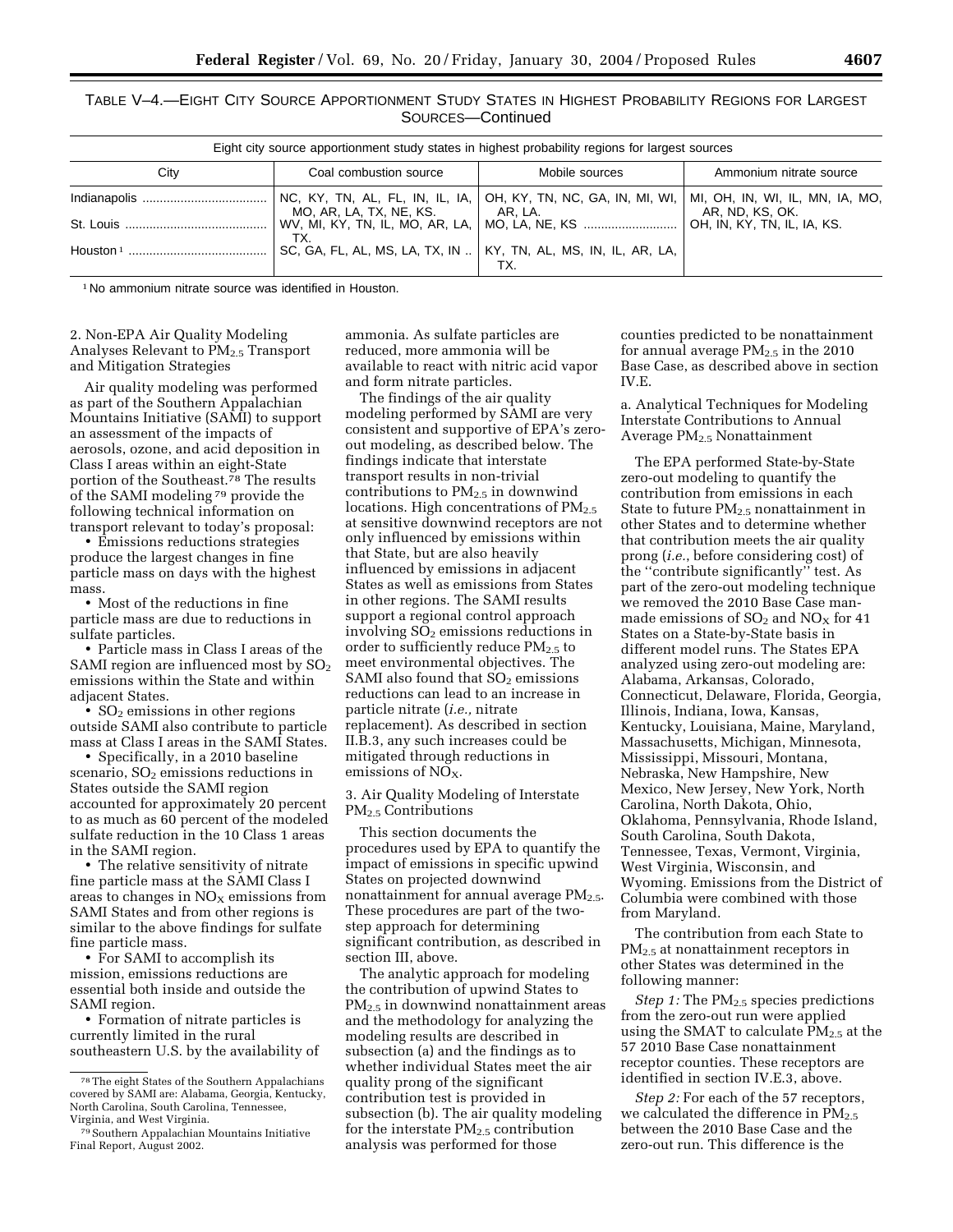contribution from the particular State to the downwind nonattainment receptor.

As described above in section V.B.2., EPA used three fundamental factors for evaluating the contribution of upwind States to downwind 8-hour ozone nonattainment, *i.e.*, the magnitude, frequency, and relative amount of contribution. One of these factors, the frequency of contribution, is not relevant for an annual average NAAQS and thus, frequency was not considered in the evaluation of interstate contributions to nonattainment of the PM2.5 NAAQS.

The EPA considered a number of metrics to quantify the magnitude and relative amount of the  $PM_{2.5}$ contributions. All of the metrics are described in the AQMTSD. As discussed in section III, above, EPA is proposing to use the maximum downwind contribution metric as the means for evaluating the significance (before considering cost) of interstate PM<sub>2.5</sub> transport. We solicit comment on other metrics including population-

weighted metrics and whether it would be appropriate to develop a metric based on annualized costs for each State per ambient impact on each downwind nonattainment receptor.

The procedures for calculating the maximum contribution metric are as follows:

*Step 1:* Determine the contribution from each upwind State to PM<sub>2.5</sub> at each downwind receptor;

*Step 2:* The highest contribution from among those determined in Step 1 is the maximum downwind contribution.

b. Evaluation of Upwind State Contributions to Downwind  $PM_{2.5}$ Nonattainment

The EPA is proposing to use a criterion of  $0.15 \mu g/m^3$  for determining whether emissions in a State make a significant contribution (before considering cost) to  $PM_{2.5}$ nonattainment in another State. The rationale for choosing this criterion is described in section III, above. The maximum downwind contribution from each upwind State to a downwind

nonattainment county is provided in Table V–5. Of the States analyzed for this proposal, 28 States and the District of Columbia contribute 0.15  $\mu$ g/m<sup>3</sup> or more to nonattainment in other States and therefore are found to make a significant contribution (before considering cost) to  $PM_{2.5}$ . Although we are proposing to use  $0.15 \mu g/m^3$  as the air quality criterion, we have also analyzed the impacts of using 0.10 µg/ m3. Based on our current modeling, two additional States, Oklahoma and North Dakota, would be included if we were to adopt  $0.10 \mu g/m^3$  as the air quality criterion. The contributions to PM2.5 from each of the 41 upwind States to each of the downwind nonattainment counties are provided in the AQMTSD. Table V–6 provides a count of the number of downwind counties that received contributions of 0.15 µg/m3 or more from each upwind State. This table also provides the number of downwind counties that received contributions of 0.10  $\mu$ g/m<sup>3</sup> or more from each upwind State.

TABLE V-5.—MAXIMUM DOWNWIND  $PM_{2.5}$  CONTRIBUTION ( $\mu$ g/m<sup>3</sup>) FOR EACH OF 41 UPWIND STATES

| Upwind state | Maximum<br>downwind<br>contribution | Downwind nonattainment<br>county of maximum<br>contribution |
|--------------|-------------------------------------|-------------------------------------------------------------|
|              | 1.17                                | Floyd, GA.                                                  |
|              | 0.29                                | St. Clair, IL.                                              |
|              | 0.07                                | New York, NY.                                               |
|              | 0.04                                | Madison, IL.                                                |
|              | 0.17                                | Berks, PA.                                                  |
|              | 0.52                                | Russell, AL.                                                |
|              | 1.52                                | Russell, AL.                                                |
|              | 1.50                                | St. Louis, MO.                                              |
|              | 1.06                                | Hamilton, OH.                                               |
|              | 0.43                                | Madison, IL.                                                |
|              | 0.15                                | Madison, IL.                                                |
|              | 1.10                                | Clark, IN.                                                  |
|              | 0.25                                | Jefferson, AL.                                              |
|              | 0.85                                | York, PA.                                                   |
|              | 0.03                                | New Haven, CT.                                              |
|              | 0.21                                | New Haven, CT.                                              |
|              | 0.88                                | Cuyahoga, OH.                                               |
|              | 0.39                                | Cook, IL.                                                   |
|              | 0.30                                | Jefferson, AL.                                              |
|              | 0.89                                | Madison, IL.                                                |
|              | 0.03                                | Cook, IL.                                                   |
|              | 0.08                                | Madison, IL.                                                |
|              | 0.06                                | New Haven, CT.                                              |
|              | 0.45                                | New York, NY.                                               |
|              | 0.03                                | Knox, TN.                                                   |
|              | 0.85                                | New Haven, CT.                                              |
|              | 0.41                                | Sullivan, TN.                                               |
|              | 0.12                                | Cook, IL.                                                   |
|              | 1.90                                | Hancock, WV.                                                |
|              | 0.14                                | Madison, IL.                                                |
|              | 1.17                                | New Castle, DE.                                             |
|              | 0.01                                | New Haven, CT.                                              |
|              | 0.72                                | Richmond, GA.                                               |
|              | 0.04                                | Madison, IL.                                                |
|              | 0.57                                | Floyd, GA.                                                  |
|              | 0.37                                | St. Clair, IL.                                              |
|              | 0.06                                | New Haven, CT.                                              |
|              | 0.67                                | Washington, DC.                                             |
|              |                                     |                                                             |
|              | 0.89                                | Allegheny, PA.                                              |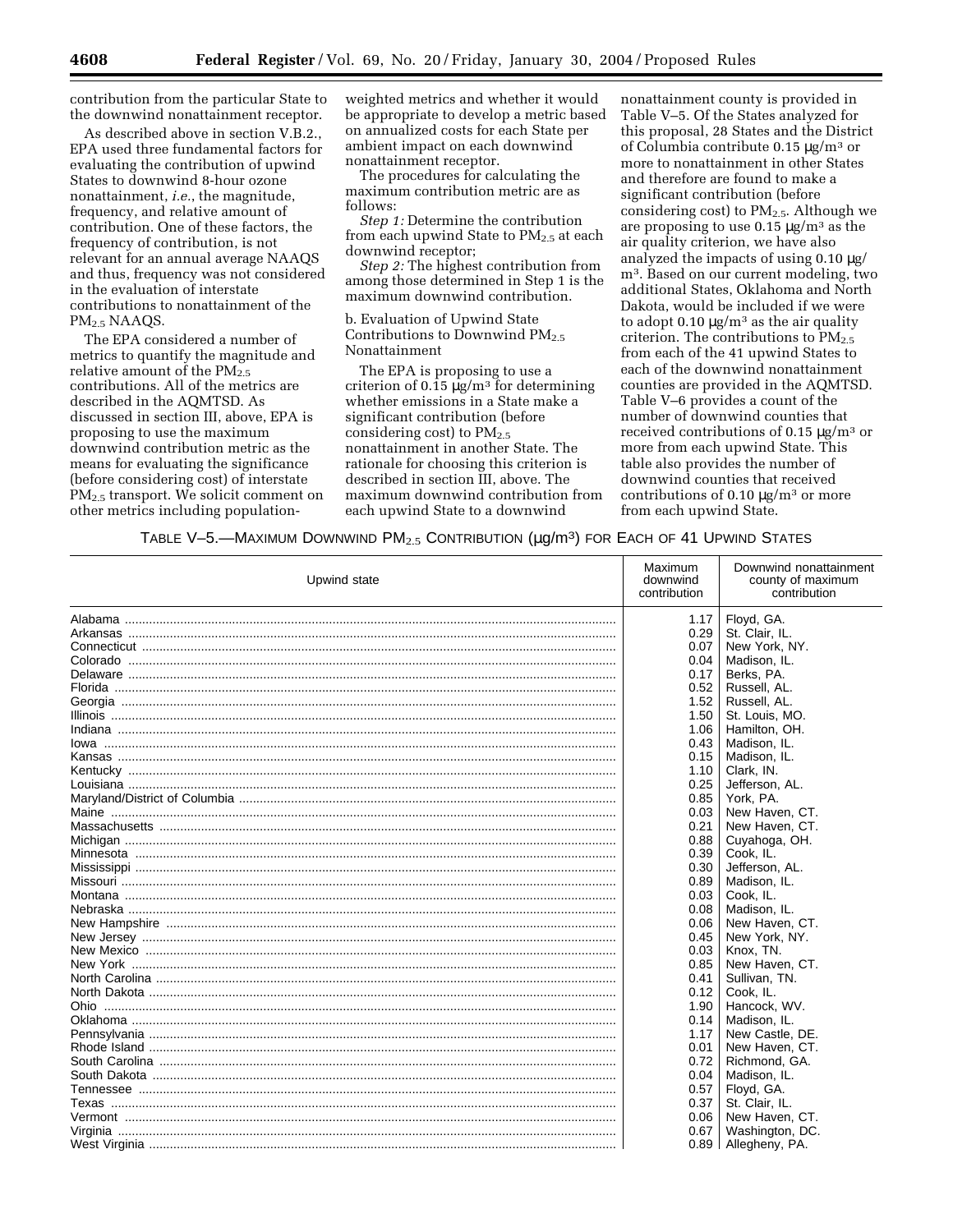# TABLE V-5.—MAXIMUM DOWNWIND  $PM_{2.5}$  CONTRIBUTION ( $\mu$ g/m<sup>3</sup>) FOR EACH OF 41 UPWIND STATES—Continued

| Upwind state         | Maximum<br>downwind<br>contribution | Downwind nonattainment<br>county of maximum<br>contribution |
|----------------------|-------------------------------------|-------------------------------------------------------------|
| Wisconsin<br>Wyoming | .00<br>0.05                         | ` Cook, IL.<br>Madison, IL.                                 |

# TABLE V-6.—NUMBER OF DOWNWIND PM<sub>2.5</sub> NONATTAINMENT COUNTIES THAT RECEIVE CONTRIBUTIONS 0.15 µg/m<sup>3</sup> OR MORE AND 0.10 µg/m<sup>3</sup> OR MORE FROM EACH UPWIND STATE

| Upwind state | Number of<br>downwind<br>nonattainment<br>counties with<br>contributions<br>of 0.10 $\mu$ g/m <sup>3</sup><br>or more | Number of<br>downwind<br>nonattainment<br>counties with<br>contributions<br>of 0.15 $\mu$ g/m <sup>3</sup><br>or more |
|--------------|-----------------------------------------------------------------------------------------------------------------------|-----------------------------------------------------------------------------------------------------------------------|
|              | 43                                                                                                                    | 32                                                                                                                    |
|              | 27                                                                                                                    |                                                                                                                       |
|              | 4                                                                                                                     |                                                                                                                       |
|              | 23                                                                                                                    | 19                                                                                                                    |
|              | 38                                                                                                                    | 27                                                                                                                    |
|              | 53                                                                                                                    | 53                                                                                                                    |
|              | 54                                                                                                                    | 53                                                                                                                    |
| lowa         | 30                                                                                                                    | 13                                                                                                                    |
|              | 4                                                                                                                     | 2                                                                                                                     |
|              | 52                                                                                                                    | 50                                                                                                                    |
|              | 33                                                                                                                    | 25                                                                                                                    |
|              | 9                                                                                                                     |                                                                                                                       |
|              | 2                                                                                                                     |                                                                                                                       |
|              | 55                                                                                                                    | 39                                                                                                                    |
|              | 18                                                                                                                    | 8                                                                                                                     |
|              | 28                                                                                                                    | 18                                                                                                                    |
|              | 47                                                                                                                    | 31                                                                                                                    |
|              | 8                                                                                                                     | 7                                                                                                                     |
|              | 16                                                                                                                    | 12                                                                                                                    |
|              | 35                                                                                                                    | 28                                                                                                                    |
|              | 4                                                                                                                     | 0                                                                                                                     |
|              | 47                                                                                                                    | 47                                                                                                                    |
|              | 3                                                                                                                     | ∩                                                                                                                     |
|              | 52                                                                                                                    | 46                                                                                                                    |
|              | 23                                                                                                                    | 19                                                                                                                    |
|              | 50                                                                                                                    | 43                                                                                                                    |
|              | 48                                                                                                                    | 36                                                                                                                    |
|              | 35                                                                                                                    | 17                                                                                                                    |
|              | 46                                                                                                                    | 32                                                                                                                    |
|              | 48                                                                                                                    | 29                                                                                                                    |

#### **VI. Emissions Control Requirements**

This section describes the proposed criteria EPA used to establish these new  $SO<sub>2</sub>$  and  $NO<sub>X</sub>$  control requirements, for the States with emissions sources contributing to nonattainment as described in section V. This section also explains how information on EGUs was used in proposing emissions control requirements for  $SO_2$  and  $NO<sub>x</sub>$  to address interstate pollution transport, and what source categories were also considered by the Agency. This includes consideration of the technologies available for reducing  $SO<sub>2</sub>$ and  $NO<sub>X</sub>$  emissions and the methods that we used to evaluate the cost effectiveness of these emissions reductions. This section also discusses interactions of today's proposed action

with the existing Acid Rain Program under title IV of the CAA. This section discusses the emission source categories that EPA considered for today's action, and explains that we assumed control on EGUs in developing this proposal. This section also describes the methodology used for developing State budgets from the proposed control requirements, with a step in the methodology based on regionwide targets. Further, this section presents the proposed State budgets for  $NO<sub>X</sub>$  and  $SO<sub>2</sub>$ for EGUs. (More details regarding requirements related to budget demonstrations can be found in section VII.) This section also discusses baseline inventories.

## *A. Source Categories Used for Budget Determinations*

Today's action proposes requirements based on emissions reductions for EGUs. The EPA is examining potential pollution control approaches and the cost effectiveness of emissions reductions for other source categories. Today, EPA solicits comments on those other source categories, but is not proposing action on them.

## 1. Electric Generation Units

In developing today's proposal, we investigated various source categories to see which may be candidates for additional controls. Our attention focused on emission reductions from EGUs for several reasons. Electric Generating Units are the most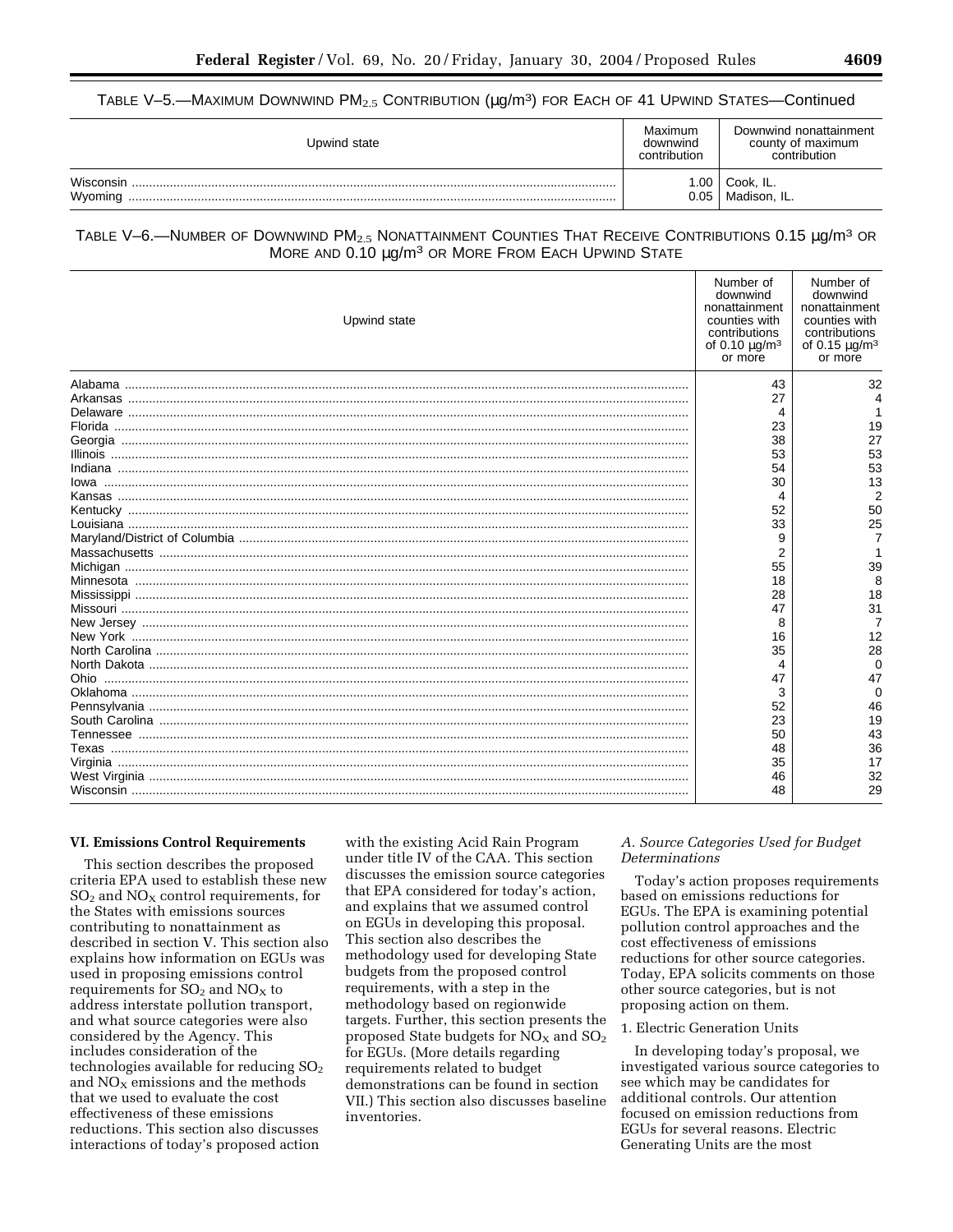significant source of  $SO<sub>2</sub>$  emissions and a very substantial source of  $NO<sub>X</sub>$  in the affected region. For example, EGU emissions are projected to represent approximately one-quarter (23 percent) of the total  $NO<sub>x</sub>$  emissions in 2010 and over two-thirds (67 percent) of the total SO2 emissions in 2010 in the 28-State plus DC region that is being controlled for both  $SO_2$  and  $NO_X$  after application of current CAA controls. Furthermore, control technologies available for reducing  $NO<sub>X</sub>$  and  $SO<sub>2</sub>$  from EGUs are considered highly cost effective and able to achieve significant emissions reductions.

The methodology for setting  $SO<sub>2</sub>$  and NOX budgets described below under sections VI.B, VI.C, and VI.D applies to EGUs only. Electric Generating Units are defined as fossil-fuel fired boilers and turbines serving an electric generator with a nameplate capacity of greater than 25 megawatts (MW) producing electricity for sale. Fossil fuel is defined as natural gas, petroleum, coal, or any form of solid, liquid, or gaseous fuel derived from such material. The term ''fossil fuel-fired'' with regard to a unit means combusting fossil fuel, alone or in combination with any amount of other fuel or material. These definitions are the same as those used under the title IV Acid Rain program.

### 2. Treatment of Cogenerators

The EPA is proposing that the determination of whether a boiler or turbine that is used for cogeneration should be considered an EGU is dependent upon the amount of electricity that the unit sells.<sup>80</sup>

We propose to treat a cogeneration unit as an EGU in this proposed rule if it serves a generator with a nameplate capacity of greater than 25 MW and supplies more than one-third of its potential electric output capacity and sells more than 25 MW electrical output to any utility power distribution system for sale in any of the years 1999 through 2002. If one-third or less of the potential electric output capacity or 25 MW or less is sold during all of those years, the cogeneration unit would be classified as a non-EGU. The definition of potential

electrical output capacity proposed for this rule is the definition under part 72, appendix D of the Acid Rain regulations.

The definition of a cogeneration facility under the title IV Acid Rain program and the  $NO<sub>X</sub>$  SIP Call was based on the Federal Energy Regulatory Commission Qualifying Facility definition. We propose to use this same definition with one change. We propose to apply the efficiency standards under title 18, section 292.205 to coal, oil, and gas-fired units instead of applying the efficiency standards only to oil and gasfired units. The EPA believes this change would be more consistent with its fuel-neutral approach throughout this proposed rule. In addition, not applying an efficiency standard to coalfired units would be counter productive to EPA's efforts to reduce  $SO_2$  and  $NO_X$ emissions under this proposed rule because of the relatively high  $SO<sub>2</sub>$  and  $NO<sub>X</sub>$  emissions from coal-fired units.

We solicit comment on use of this definition of cogeneration facility for purposes of developing emission budgets.

#### 3. Non-EGU Boilers and Turbines

For several reasons, the approach we are proposing today would not require or assume additional emissions reductions from non-EGU boilers and turbines. First, compared to the information we have about emissions from EGUs and the costs of controlling those emissions, we have relatively little information about non-EGU boilers and turbines.81 In particular, we have limited information both about  $SO<sub>2</sub>$ controls and the integration of  $NO<sub>x</sub>$  and SO2 controls. As a result, we are not able to determine that further emissions reductions from these sources would be highly cost effective. Second, based on the information we do have, projected emissions of  $NO<sub>x</sub>$  and  $SO<sub>2</sub>$  from these sources in 2010 are much lower than those projected from EGUs. However, we invite information and comment on these source categories. In particular, we request comments on sources of emissions and cost information.

We recognize, for example, that some industrial boiler owners may prefer the certainty and flexibility of being included in a regional trading program, rather than facing the uncertainty of the SIP development process. In addition, many non-EGU boilers and turbines already are regulated under the  $NO<sub>x</sub>$  SIP Call and thus are part of a  $NO<sub>X</sub>$  trading program with EGUs. It is EPA's intent

that, for EGUs, compliance with the more stringent annual  $NO<sub>x</sub>$  reduction requirement in today's proposed rule will be able to serve as compliance with the seasonal  $NO<sub>x</sub>$  SIP Call limits. Therefore since EGUs will no longer be participating in the seasonal  $NO<sub>x</sub>$  SIP Call Trading Program, the cost of compliance for non-EGUs will likely increase.

#### 4. Other Non-EGUs

We also evaluated the available information on  $SO_2$  and  $NO<sub>X</sub>$  emissions and control measures for source categories other than EGUs and large industrial boilers and turbines, in order to identify highly cost effective emission reductions. Our approach to considering these source categories is discussed in a technical support document available in the docket, entitled ''Identification and Discussion of Sources of Regional Point Source  $NO<sub>X</sub>$  and  $SO<sub>2</sub>$  Emissions Other Than EGUs (January 2004)''. Based on this evaluation, we are not proposing to consider reductions from any of these source categories because we are unable to identify specific quantities of  $SO<sub>2</sub>$  or  $NO<sub>x</sub>$  emissions reductions that would be highly cost effective. However, we invite information and comment on these sources categories. In particular, we request comment on sources of emissions and cost information.

The EPA did not identify highly costeffective controls on mobile or area sources that would achieve broad-scale regional emissions reductions relative to baseline conditions and fit well with the regulatory authority available under section 110(a)(2)(D). We observe that Federal requirements for new on-road and off-road engines and motor vehicles will substantially reduce emissions as the inventory of vehicles and engines turns over.

## *B. Overview of Control Requirements and EGU Budgets*

This section explains how EPA developed State emissions reduction requirements for  $NO<sub>x</sub>$  and  $SO<sub>2</sub>$ emissions that will lead to reductions of emissions associated with the interstate transport of fine particles and ozone. We seek to implement the section 110(a)(2)(D) requirement that upwind States act as ''good neighbors'' by eliminating the amount of their emissions that contribute significantly to the downwind nonattainment areas. The proposed requirements would apply to 29 Eastern States (and DC) that significantly contribute to fine particle and/or ozone nonattainment.

We propose to establish these emissions reduction requirements, for both  $SO<sub>2</sub>$  and  $NO<sub>X</sub>$  purposes, based on

<sup>&</sup>lt;sup>80</sup>The NO<sub>X</sub> SIP Call, as finalized in 1998, moved beyond the ''utility unit'' definition in the Acid Rain Program and treated as ''ECUs'' all fossil- fuelfired units serving generators with a nameplate capacity exceeding 25 MW and producing any electricity for sale. This EGU definition, as applied to cogeneration units, was remanded to EPA as a result of litigation. Subsequently, EPA proposed to retain the approach in the 1998 rule, but in response to comments EPA received on that proposal, EPA is preparing to finalize a response to the court remand in which EPA will change the definition of EGU originally finalized in the  $NO<sub>x</sub>$ SIP Call to be very similar to the existing title IV definition.

<sup>81</sup>*See* ''Identification and Discussion of Sources of Regional Point Source NO<sup>x</sup> and SO<sub>2</sub> Emissions Other Than EGUs (January 2004)''.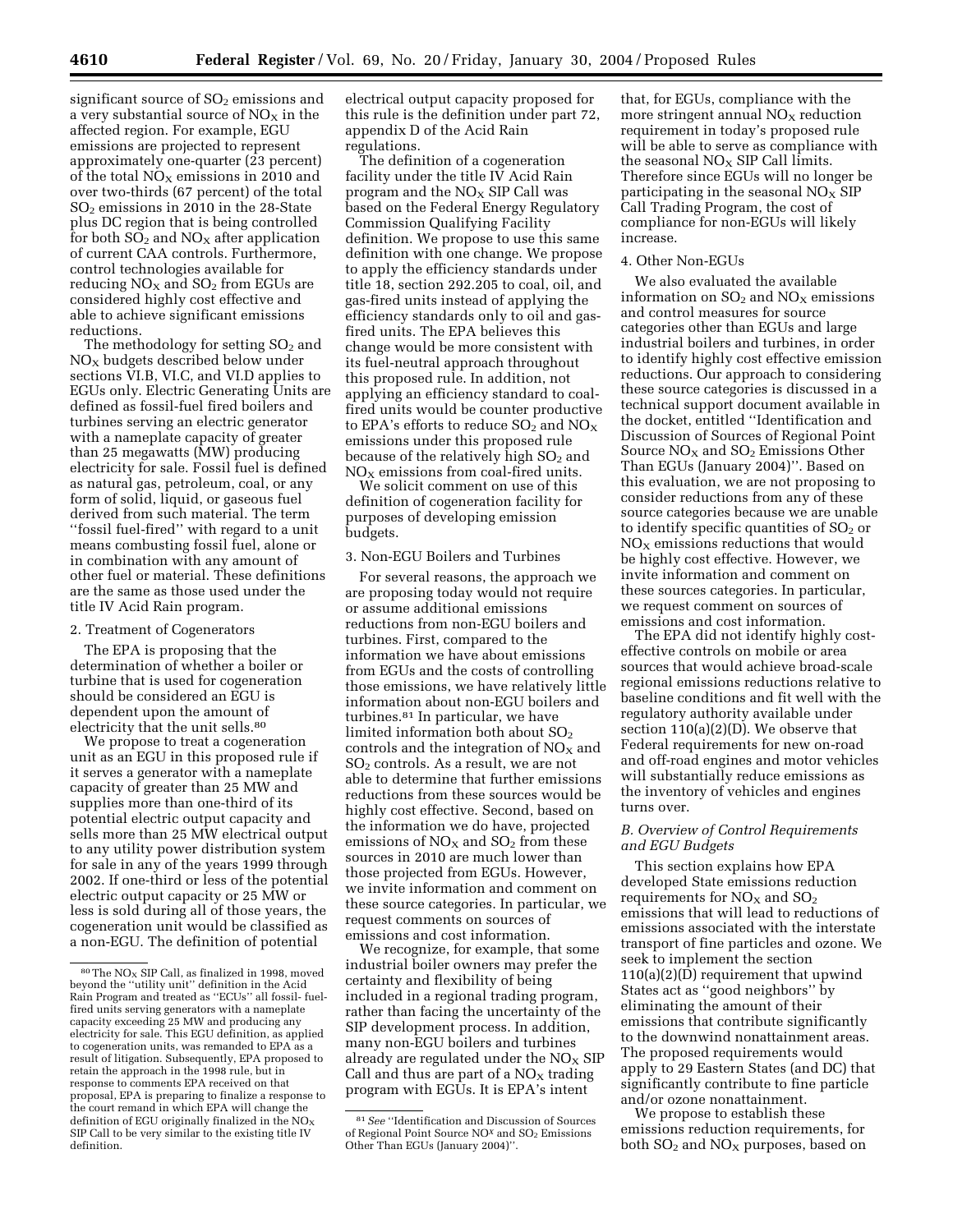assuming the application of highly costeffective controls to large EGUs. The approach of identifying highly costeffective controls was the basis for developing the emissions budgets in the  $NO<sub>x</sub>$  SIP Call, and is the basis for developing the emissions budgets in today's action. Today's proposal bases its reduction and control requirements solely on controls for EGUs.

The States have full flexibility in choosing the sources that must reduce emissions. If the States choose to require EGUs to reduce their emissions, then the States must impose a cap on EGU emissions, which would, in effect, be an emissions budget. If a State chooses to control EGUs and elects to allow them to participate in the interstate cap and trade program, the State must follow EPA rules for allocating allowances to the individual EGUs. If a State wants to control EGUs but does not want to allow EGUs to participate in the interstate cap and trade program, the State has flexibility in allocating, but it must cap EGUs. The State must also assure that EGUs meet title IV requirements.

In 2010, the proposed requirements would effectively establish emissions caps for  $SO_2$  and  $NO_X$  of 3.9 million tons and 1.6 million tons, respectively. The budgets would be lowered in 2015 to provide  $SO_2$  and  $NO_X$  emissions caps of 2.7 million tons and 1.3 million tons, respectively, in the proposed control region. An  $SO<sub>2</sub>$  emissions cap of 2.7 million tons in 28 States will lead to nationwide emissions of approximately 3.5 million tons when the cap is fully implemented. This is significantly lower than the 8.95 million tons of  $SO_2$ emissions allowed from EGUs under the current title IV Acid Rain SO<sub>2</sub> Trading Program. EPA expects that States will elect to join a regional cap and trade program for these pollutants that the Agency will administer similar to the  $NO<sub>x</sub>$  SIP Call. This is discussed in section VIII of this proposal.

If the States choose to control other sources, then they must employ methods to assure that those other sources implement controls that will yield the appropriate amount of reductions. This is discussed further in section VII, below.

The EPA believes that it will take substantial time (more than 3 years from completion of SIPs) to install all of the equipment necessary to meet the proposed control requirements. Thus, EPA is proposing that the required reductions be made in two phases, with annual emissions caps for  $NO<sub>X</sub>$  and  $SO<sub>2</sub>$ taking effect in 2010 and 2015.

Today's approach is similar to that of the  $NO<sub>x</sub>$  SIP Call. In that case, EPA required States that controlled

emissions from large boilers (either EGUs or non-EGUs) to cap emissions from those source categories. In addition, EPA allowed States to meet part of their emissions budget requirements by participating in an interstate emissions cap and trade program. The cap and trade program in effect meant that the total amount of NO<sub>X</sub> emissions from EGUs and non-EGU boilers and turbines was limited on a regionwide basis, rather than on a State-specific basis. For other source categories, EPA did not require the State to cap emissions, as long as it demonstrated that it had enforceable measures that achieved the necessary emission reductions. We are proposing to take a similar approach in today's rulemaking.

For convenience, we use specific terminology to refer to certain concepts. ''State budget'' refers to the statewide emissions that may be used as an accounting technique to determine the amount of emissions reductions that controls may yield. It does not imply that there is a legally enforceable statewide cap on emissions from all  $SO<sub>2</sub>$ or  $NO<sub>X</sub>$  sources. "Regionwide budget" refers to the amount of emissions, computed on a regionwide basis, which may be used to determine State-by-State requirements. It does not imply that there is a legally enforceable regionwide cap on emissions from all  $SO_2$  or  $NO_X$ sources. ''State EGU budget'' refers to the legally enforceable cap on EGUs a State would apply should it decide to control EGUs.

## *C. Regional Control Requirements and Budgets Based on a Showing of Significant Contribution*

In determining States' emissions reduction requirements, EPA considered both the level and timing of the emissions budgets for the electric power industry at a regional level and State level. The EPA wants to assist the States to attain the NAAQS for PM<sub>2.5</sub> and 8hour ozone in a way that is timely, practical, and cost effective.

For purposes of the  $PM_{2,5}$  and 8-hour ozone transport requirements, CAA section 110(a)(2)(D) requires that States submit SIPs than prohibit emissions in the amount that contributes significantly to nonattainment downwind. Our interpretation of the ''contribute significantly'' determination includes an air quality component and a cost-effectiveness component. The air quality component is discussed in sections IV, V, and IX. As to the costeffectiveness component, in the  $NO<sub>x</sub>$ SIP Call, we applied this component by employing ''highly cost-effective''

controls as the benchmark. We adopt that benchmark for today's proposal. In determining the States' obligations under this rule, EPA considers a variety

of factors. These include:

• The availability of information, • The identification of source categories emitting relatively large amounts of the relevant emissions,

• The performance and applicability of control measures,

• The cost effectiveness of control measures, and

• Engineering and financial factors that affect the availability of control measures.

We have relatively complete information with respect to these factors for the electric power industry. We do not have information to this degree of completeness for other sources.

The electric power industry emits relatively large amounts of the relevant emissions. This factor is particularly important in a case such as this when the Federal government is proposing a multistate regional approach to reducing transported pollution.

We request comment on how to determine what constitutes ''a relatively large amount'' of the relevant emissions. One approach would be to consider the percent contribution the source category makes to the total inventory (*e.g.*, 1 to 10 percent). Another approach, which some have suggested, would be to consider the contribution of a source category to the total NAAQS exceedance level. For example, this approach might consider a source category's contribution to ambient concentrations above the attainment level in all nonattainment areas in affected downwind States for PM2.5. We request comment on both of these approaches as well as what the appropriate percent contribution under each approach might be.

Under the cost effectiveness component, we also take into account available information about the applicability, performance, and reliability of different types of pollution control technologies for different types of sources. Based on engineering judgement, we consider how many sources in a particular source category can install control technology, and whether such technology is compatible with the typical configuration of sources in that category. As was done in the  $NO<sub>X</sub>$  SIP Call, and as proposed in today's rule we also evaluate the downwind impacts of the level of control that is identified as highly cost effective. The fact that a particular control level has a substantial downwind impact affirms the selection of that level as ''highly cost effective.''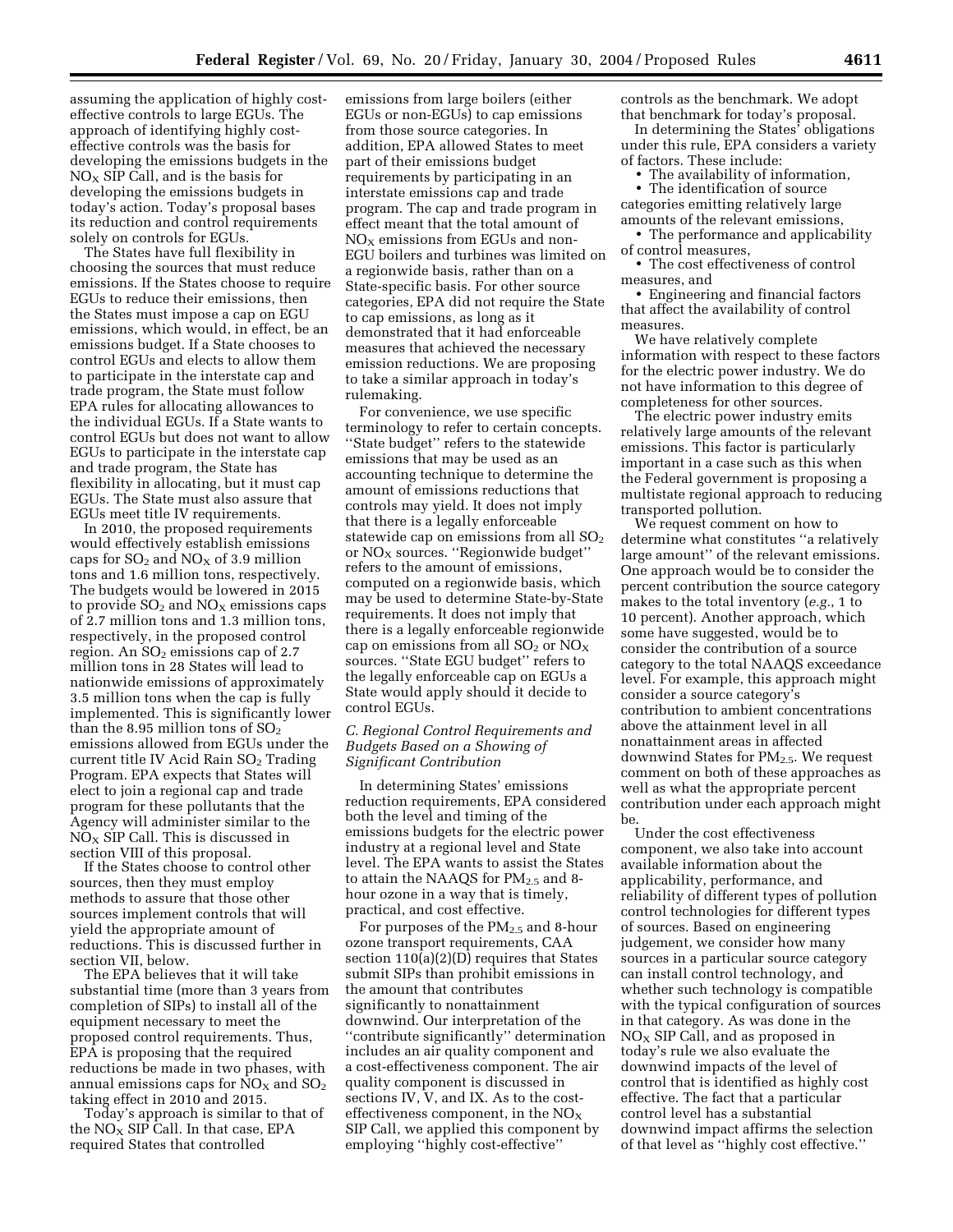However, as noted above, we are requesting comment on an approach that would incorporate the effect on downwind States as part of the cost effectiveness component of significant contribution.

There are other practical considerations that we may also consider. For example, if we are aware that emissions from a particular source category will be controlled under an upcoming regulation (a MACT standard, for example), we would also take that fact into account.

We considered several additional factors, including the engineering factors concerning construction and installation of the controls when evaluating the time period needed to implement the controls. This analysis also involves consideration of the time period needed by sources to obtain the financing needed for the controls. Engineering and financial factors are discussed in this section.

The EPA's approach to controls factored in the air quality improvements that could occur. Air quality modeling that is covered in section IX indicates that today's proposed transport reductions will bring many fine particle nonattainment areas and some ozone nonattainment areas into attainment by 2010 or 2015, and improve air quality in many downwind PM<sub>2.5</sub> and ozone nonattainment areas. The modeling also shows more reductions will be needed for some areas to attain. We are striving in this proposal to set up a reasonable balance of regional and local controls to provide a cost effective and equitable governmental approach to attainment with the NAAQS for fine particles and ozone.

1. Performance and Applicability of Pollution Control Technologies for EGUs

In developing today's proposal, EPA focused on the utility industry as a potential source of highly cost effective reductions of both  $SO_2$  and  $NO_X$ emissions. We began by reviewing the reliability, capability and applicability of today's  $SO_2$  and  $NO_X$  pollution controls for this industry.

Both wet and dry flue gas desulfurization (FGD) technologies for SO2 control, and the selective catalytic reduction (SCR) technology for  $NO<sub>x</sub>$ control on coal-fired boilers, are fully demonstrated and available pollution control technologies. The design and performance levels for these technologies were based on proven industry experience.82

For SO<sub>2</sub> control, EPA has considered two wet FGD technologies, consisting of the limestone forced oxidation system (LSFO) with dibasic acid injection and the magnesium enhanced lime (MEL) system. In addition, a dry FGD technology, lime spray dryer (LSD) system, has also been considered. Of these, the LSFO system is generally used for installations firing high-sulfur (2 percent and higher) coals, LSD for low-sulfur (less than 2 percent) coals, and MEL for both low- and high-sulfur coals, depending on the overall economics of each application.

In EPA's analyses, the  $SO<sub>2</sub>$  reduction capabilities considered are 95 percent for the LSFO system, 96 percent for the MEL system, and 90 percent for the LSD system. A significant amount of industry information is available on the use of these technologies. One reference shows over 30 years of operating experience in U.S. electrical utility plants. The three FGD systems considered by EPA have been used in the majority of these plants. A significant number of the wet FGD systems, especially those installed in the last 10 years, have design  $SO<sub>2</sub>$ removal efficiencies ranging from 95 to 99 percent. Also, there are several LSD installations designed for 90 percent or higher  $SO<sub>2</sub>$  removal, supporting the performance levels selected by EPA.

The EPA has also identified several other references that support its FGD technology selections. These references report long-term operating experience with wet FGD systems, with and without dibasic acids, at  $SO<sub>2</sub>$  removal rates of 95 to 99 percent. We also performed a study that lists in a greater detail the criteria and the references for selection of all three FGD technologies considered.

The  $NO<sub>X</sub>$  reduction capability considered by EPA for the SCR technology is 90 percent, with the minimum  $NO<sub>x</sub>$  emission rate limited to 0.05 lb/mmBtu. Because of this 0.05 lb/  $mmBtu$  limit, the actual  $NO<sub>X</sub>$  reduction requirement for SCR systems on the boilers with existing or future combustion controls is expected to be less than 90 percent. For example, the baseline  $NO<sub>x</sub>$  emissions on a large number of boilers with existing combustion controls are below 0.3 lb/ mmBtu, requiring SCRs with  $NO<sub>x</sub>$ removal rates of approximately 83 percent or lower.

The first SCR application in the U.S. on a coal-fired boiler started operating in 1993. At the end of 2002, the number of operating SCR installations on U.S. boilers stood at 56. Another 85 SCR units are scheduled to go into operation in 2003. The design  $NO<sub>X</sub>$  reduction

efficiencies of these SCR systems vary, but many of them are designed for 90 percent reduction. Operating data available from many plants indicate that the 90 percent  $\mathrm{NO}_\mathrm{X}$  removal rate has been met or exceeded at these plants.

There is more long-term experience with coal-fired SCR applications in Europe and Japan. This experience includes high- and medium-sulfur coal applications and is directly applicable to the U.S. installations. The overall SCR experience both in the U.S. and abroad, therefore, supports the criteria EPA has used for this technology.

SCRs and scrubbers have been used in combination on most new coal-fired powered plants built in the U.S. since the early 1990s. The combination has also been retrofit on a number of existing coal-fired units.

#### 2. Evaluation of Cost Effectiveness

With effective, well-established controls available for both  $SO_2$  and  $NO_X$ emissions from EGUs, EPA must determine what is the appropriate level of costs for these controls. In the  $NO_X$ SIP Call rule, EPA defined the cost component of the ''contribute significantly'' test in terms of a level of cost effectiveness, that is, dollars spent per ton of emissions reductions. Specifically, in the  $NO<sub>x</sub>$  SIP Call, EPA defined the cost component in terms of ''highly cost-effective'' controls, a definition upheld by the D.C. Circuit in the Michigan case. Today, EPA proposes to use this approach.

We want to provide an emissions reductions program for  $SO_2$  and  $NO_X$ that complements State efforts to attain the  $PM_{2.5}$  and ozone standards in the most cost-effective, equitable and practical manner possible. The objective of the analysis is to select from the spectrum of possible pollution controls the least expensive approaches available at the time the controls are selected.

To ensure that EPA's overarching goal of achieving the NAAQS in the most cost effective, equitable and practical manner possible is met by Federal and State actions, the Agency has decided to pursue emissions reductions that it considers are highly cost effective now before State plans for nonattainment are due. Proposing highly cost-effective controls also provides greater certainty that transport controls are not being overemphasized relative to local controls.

For today's proposal, EPA independently evaluated the cost effectiveness of strategies to reduce  $SO<sub>2</sub>$ and  $NO<sub>X</sub>$  to address  $PM<sub>2.5</sub>$  and ozone nonattainment. The results of EPA's analysis are summarized below. (All costs in this summary are rounded to

<sup>82</sup>References for this dicussion are provided in the docket for today's rulemaking.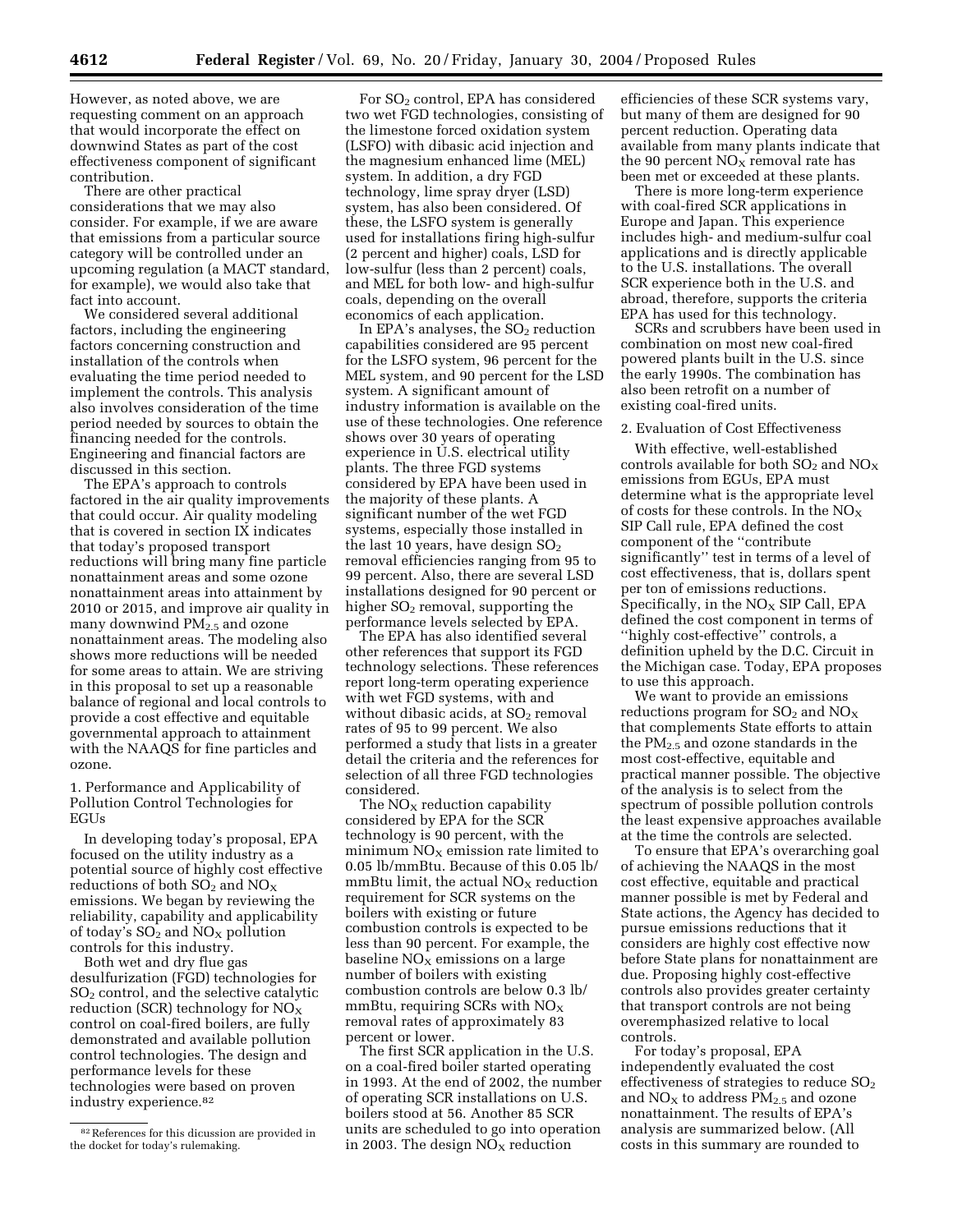the nearest hundred dollars, and are presented in 1999\$.) It should be noted that the results of these analyses for  $SO<sub>2</sub>$ controls are not relevant to  $NO<sub>x</sub>$ controls, and vice versa. Each pollutant has a different history of cost of controls, which makes cross-pollutant comparison inappropriate.

We note that comparisons of the cost per ton of pollutant reduced from various control measures should be viewed carefully. Cost per ton of pollutant reduction is a convenient way to measure cost effectiveness, but it does not take into account the fact that any given ton of pollutant reduction may have different impacts on ambient concentration and human exposure, depending on factors such as the relative locations of the emissions sources and receptor areas. Thus, for example, an alternative approach might adopt the effect of emission reductions on ambient concentrations in downwind nonattainment areas as the measure of effectiveness of further control. The EPA solicits comment on whether to take such considerations into account and what, if any, scientifically defensible methods may be available to do so.

a. Cost Effectiveness of  $SO<sub>2</sub>$  Emission Reductions

The EPA developed criteria for highly cost-effective amounts through: (1) Comparison to the average cost effectiveness of other regulatory actions and (2) comparison to the marginal cost effectiveness of other regulatory actions. These ranges indicate cost-effective controls. EPA believes that controls with costs towards the low end of the range may be considered to be highly cost effective because they are selfevidently more cost effective than most other controls in the range. Moreover, this level of cost is consistent with  $SO<sub>2</sub>$ and  $NO<sub>X</sub>$  emissions reductions that yield substantial ambient benefits in downwind nonattainment areas, as discussed in section IX. For these reasons, EPA proposes today the costs identified below as highly cost-effective levels, and the associated set of  $SO<sub>2</sub>$  and  $NO<sub>x</sub>$  emissions reductions and emissions budgets, as the basis for the SIP requirements.

Table VI–1 provides the average and marginal costs of annual  $SO<sub>2</sub>$  reductions under EPA proposed controls for 2010 and 2015. Also, EPA considered the sensitivity of the marginal cost results to assumptions of higher electric growth

and future natural gas prices than it used in its base case. These assumptions in the sensitivity analysis were based on the Energy Information Agency's *Annual Energy Outlook for 2003.*

Table VI–2 provides the average cost per ton of recent EPA, State, and local Best Available Control Technology  $(BACT)$  permitting decisions for  $SO<sub>2</sub>$ . These decisions reflect the application of BACT for  $SO<sub>2</sub>$  to new sources and major modifications at existing sources. These decisions, which include consideration of average and incremental cost effectiveness, reflect the application of best available controls in attainment and unclassified areas. These decisions do not reflect the application of lowest achievable emission rate, which is required in nonattainment areas and which does not directly consider cost in any form. The BACT decisions are relevant for present purposes because they comprise cost effective controls that have been demonstrated.

Table VI–3 provides the marginal cost per ton of recent State decisions for annual  $SO<sub>2</sub>$  controls where marginal cost information was available. These include the WRAP Regional  $SO<sub>2</sub>$ Trading Program and statewide rules that have required significant reductions of SO2 in North Carolina and Wisconsin.

The results of the sensitivity analysis of the marginal cost in Table VI–1 when compared to Table VI–3 results further supports that the  $SO<sub>2</sub>$  controls are highly cost effective.

Additionally, the Agency further considered the cost effectiveness of alternative stringency levels for this regulatory proposal (examining changes in the marginal cost curve at varying levels of emissions reductions). Figure VI–1 shows that the ''knee'' in the marginal cost effectiveness curve—the point where the cost of control is increasing at a higher rate than the amount of  $SO<sub>2</sub>$  removal for EGUs appears to start above \$1,200 per ton. The selected approach was well below the point at which there would be significant diminishing returns on the dollars spent for pollution control. The EPA used the Technology Retrofitting Updating Model (TRUM), a spreadsheet model based on the Integrated Planning Model (IPM), for this analysis. Details of this analysis can be found in ''An Analysis of the Marginal Cost of SO2 and  $\overline{NO_X}$  Reductions" (January 2004) in the docket for today's rulemaking.

# TABLE VI–1.—PREDICTED COSTS PER TON OF SO<sub>2</sub> CONTROLLED UNDER PROPOSED CONTROL STRATEGY (1999\$)/TON 1

|                                                                                                                                      | 2010         | 2015           |
|--------------------------------------------------------------------------------------------------------------------------------------|--------------|----------------|
| Average Cost<br>Marginal Cost<br>Sensitivity Anal-<br>ysis: Marginal<br>Cost, Assum-<br>ing High Elec-<br>tric Demand<br>and Natural | \$700<br>700 | \$800<br>1,000 |
| Gas Price                                                                                                                            | 900          | 1,100          |

1EPA IPM modeling; available in the docket.

# TABLE VI–2.—AVERAGE COSTS PER TON OF ANNUAL SO<sub>2</sub> CONTROLS

| $SO2$ control action                                                    | Average cost<br>(1999\$)/ton |
|-------------------------------------------------------------------------|------------------------------|
| <b>Best Available Control</b><br>Technology (BACT) de-<br>terminations. | \$500-\$2,1001               |

<sup>1</sup>These numbers reflect a range of cost effectiveness data entered into EPA's RACT/ BACT/LAER Clearinghouse (RBLC) for add-on SO<sub>2</sub> controls.

# TABLE VI–3.—MARGINAL COSTS PER TON OF ANNUAL  $SO_2$  CONTROL AC-TIONS

| $SO2$ control action                                | Marginal cost<br>(1999\$)/ton  |
|-----------------------------------------------------|--------------------------------|
| Wisconsin Multi-pollutant<br>rule.                  | \$1,400 <sup>1</sup>           |
| North Carolina Multi-pollut-<br>ant rule.           | \$8002                         |
| WRAP Regional SO <sub>2</sub> Trad-<br>ing Program. | $$1,100 - $2,200$ <sup>3</sup> |

<sup>1</sup> EPA's IPM Base Case run, available in the docket.

 $2$  EPA's IPM Base Case run, available in the docket.

docket.<br><sup>3 "</sup>An Assessment of Critical Mass for the Regional SO<sub>2</sub> Trading Program," Prepared for<br>Western Regional Air Partnership Market Trading Forum by ICF Consulting Group, September 27, 2002, available in the docket and at http://www.wrapair.org/forums/mtf/critical mass.html. This analysis looked at the implications of one or more States choosing to opt-out of the WRAP regional  $SO<sub>2</sub>$  trading program.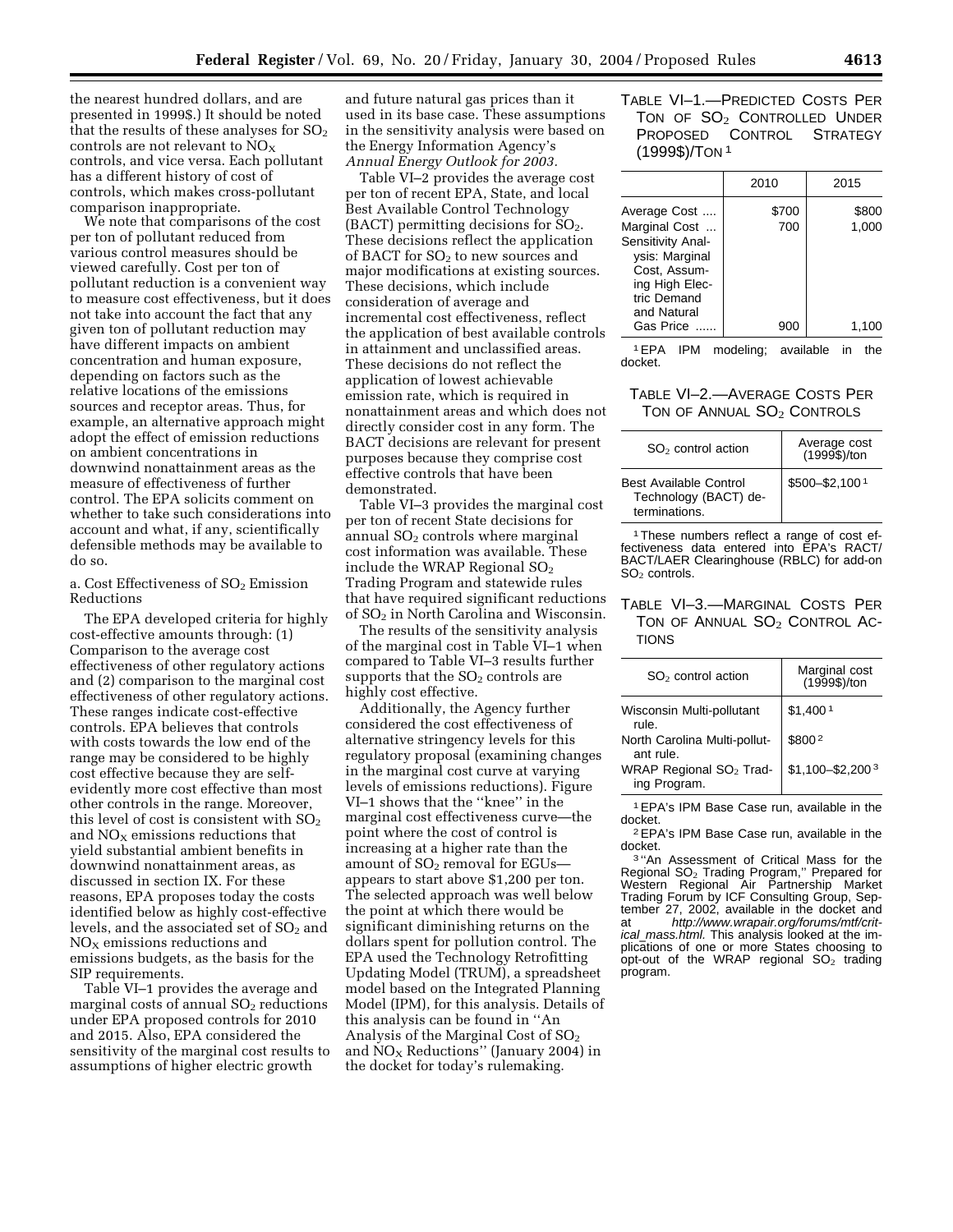



b. Cost Effectiveness of  $NO<sub>x</sub>$  Emission Reductions

In developing the  $NO<sub>X</sub>$  SIP Call, EPA determined that an average cost effectiveness of \$2,500/ton (in 1999\$, from original \$2,000/ton in 1990\$), or less, was highly cost effective for  $NO<sub>x</sub>$ reductions during the ozone season. This was based on review of other relevant actions EPA and others had recently taken. An updated summary of average costs of  $NO<sub>x</sub>$  control actions is in Table VI–4. Each of the programs in Table VI–4 cover annual  $NO<sub>X</sub>$ reductions, which makes comparison of these estimates to ozone season reductions a conservative comparison, as was done in the  $NO<sub>X</sub>$  SIP Call. The table's results are very similar to what EPA found in 1998 and reaffirm the Agency's earlier determination of what a highly cost-effective reduction of  $NO<sub>X</sub>$ emissions is.

Table VI–5 provides the results of EPA's analysis of the cost effectiveness of the proposed  $NO<sub>X</sub>$  control requirements for States contributing to downwind ozone nonattainment. The average costs are well below \$2,500/ton. The marginal costs in 2010 are much lower than the benchmark, but in 2015 are above it by a modest amount. Notably, if the controls during the ozone season are then used for the remaining months of the year, their costs are very low. Table VI–6 provides these results. These reductions are among the lowest cost EPA has ever observed in  $NO<sub>X</sub>$ control actions and are obviously highly cost effective.

Table VI–7 shows the average and marginal costs of year-round controls for EPA's proposed approach. When these costs are compared to the costs in Table VI–8, it is clear that in the States that control  $NO<sub>X</sub>$  for  $PM<sub>2.5</sub>$  only, the controls are highly cost effective.

The Agency further considered the cost effectiveness of alternative stringency levels for this regulatory proposal (examining changes in the marginal cost curve at varying levels of emission reductions). Figure VI–2 shows that the knee in the marginal cost effectiveness curve for  $NO<sub>x</sub>$  appears to start above \$2,000 per ton. The selected approach was well below the point at which there would be significant diminishing returns on the dollars spent for pollution control.

# TABLE VI–4.—AVERAGE COST PER TON OF EXISTING AND PROPOSED ANNUAL  $NO<sub>X</sub>$  Rules

| $\mathsf{NO}_\mathbf{x}$ rule 1                                                                                                                                     | Average cost<br>(1999\$)                                                   |
|---------------------------------------------------------------------------------------------------------------------------------------------------------------------|----------------------------------------------------------------------------|
| Tier 2 Vehicle Gasoline Sul-<br>fur $2$ .<br>2004 Highway HD Diesel <sup>2</sup><br>Off-highway Diesel Engine <sup>2</sup><br>Tier 1 Vehicle Standards <sup>2</sup> | $$1,300-$<br>\$2,300<br>\$200-\$400<br>\$400-\$700<br>$$2,100-$<br>\$2,800 |
| National Low Emission Vehi-<br>cle <sup>2</sup> .                                                                                                                   | \$1.900                                                                    |
| Marine SI Engines <sup>2</sup>                                                                                                                                      | $$1.200-$<br>\$1,800                                                       |
| 2007 Highway HD Diesel<br>Stds $2$ .                                                                                                                                | $$1.600-$<br>\$2.100                                                       |
| On-board Diagnostics <sup>2</sup>                                                                                                                                   | \$2,300                                                                    |
| Marine CI Engines <sup>2</sup><br>.                                                                                                                                 | Up to \$200                                                                |

# TABLE VI–4.—AVERAGE COST PER TON OF EXISTING AND PROPOSED ANNUAL  $NO<sub>x</sub>$  RULES-Continued

| $NO_x$ rule <sup>1</sup>           | Average cost<br>(1999\$) |
|------------------------------------|--------------------------|
| Revision of NSPS for New<br>FGL(s) | \$2,100                  |

1 Costs for rules affecting mobile sources

presented here include a VOC component. 2 Control of Air Pollution from New Motor Vehicles: Heavy-Duty Engine and Vehicle Standards and Highway Diesel Fuel Sulfur Control Requirements; Final Rule (66 FR 5102; January 18, 2001). The values shown for 2007 Highway HD Diesel Stds are discounted costs.

# TABLE VI–5.—PREDICTED COSTS PER TON OF OZONE SEASON-ONLY  $NO<sub>x</sub>$ CONTROLLED UNDER PROPOSED CONTROL STRATEGY (1999\$)/TON 1

|               | 2010    | 2015    |
|---------------|---------|---------|
| Average Cost  | \$1,000 | \$1,500 |
| Marginal Cost | 2.200   | 2.600   |

1EPA IPM modeling; available in the docket.

TABLE VI–6.—PREDICTED COSTS PER TON OF WINTER SEASON  $NO<sub>x</sub>$  Con-TROLLED UNDER PROPOSED CON-TROL STRATEGY (1999\$)/TON 1

| 2010  | 2015  |
|-------|-------|
| \$700 | \$500 |
|       |       |

1EPA IPM modeling; available in the docket.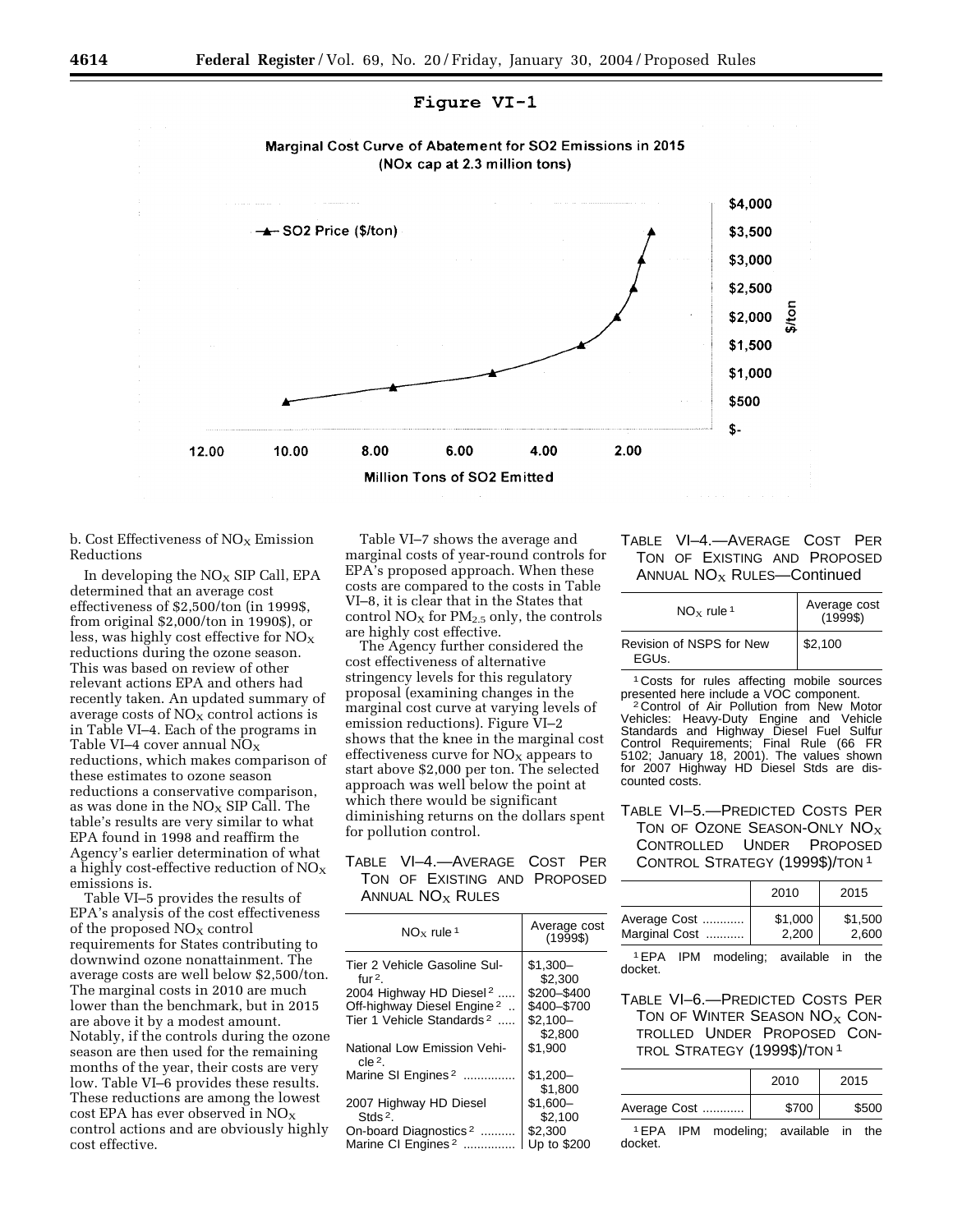TABLE VI–7.—PREDICTED COSTS PER TON OF ANNUAL  $NO<sub>X</sub>$  CONTROLLED UNDER PROPOSED CONTROL STRAT-EGY (1999\$)/TON 1

Average Cost ............. | \$800 | \$700 Marginal Cost ............ | 1,300 | 1,500

Price ...................... 1,300 1,600

Sensitivity Analysis: of Marginal Cost, Assuming High Electricity Demand and Natural Gas

2010 2015

TABLE VI–7.—PREDICTED COSTS PER TON OF ANNUAL  $NO<sub>X</sub>$  CONTROLLED UNDER PROPOSED CONTROL STRAT-EGY (1999\$)/TON 1—Continued

Sensitivity Analysis: of Marginal Cost, Assuming High Electricity Demand, Natural Gas Price

docket.

2010 2015

TABLE VI–8.—MARGINAL COST PER TON OF REDUCTION RECENT  $NO<sub>x</sub>$ RULES

| $NO_x$ action                       | Marginal cost<br>per ton<br>$(1999\$ |
|-------------------------------------|--------------------------------------|
| Wisconsin Rules-Annual<br>Controls. | \$1,8001                             |
| Texas Rules-Annual Con-<br>trols.   | $$1,400-$<br>\$3.000 <sup>1</sup>    |

and SCR Costs ..... 2.200 2.000 1EPA IPM modeling; available in the 1EPA's IPM Base Case run, available in the docket.  $NO<sub>X</sub>$  control requirements in Texas vary regionally; the range of marginal costs here reflects the various requirements in the State.





c. EPA Cost Modeling Methodology

The EPA conducted analysis through the Integrated Planning Model (IPM) that indicates that its proposed  $SO<sub>2</sub>$  and  $NO<sub>X</sub>$  control strategies are consistent with the level of controls proposed as highly cost effective. We use IPM to examine costs and, more broadly, analyze the projected impact of environmental policies on the electric power sector in the 48 contiguous States and the District of Columbia. The IPM is a multi-regional, dynamic, deterministic linear programming model of the U.S. electric power sector. It provides forecasts of least-cost capacity expansion, electricity dispatch, and emission control strategies for meeting energy demand and environmental, transmission, dispatch, and reliability constraints. We used IPM to evaluate the cost and emissions impacts of the

policies to limit emissions of  $SO<sub>2</sub>$  and  $NO<sub>x</sub>$  from the electric power sector that are proposed in today's rulemaking. The National Electric Energy Data System (NEEDS) contains the generation unit records used to construct model plants that represent existing and planned/ committed units in EPA modeling applications of IPM. The NEEDS includes basic geographic, operating, air emissions, and other data on all the generation units that are represented by model plants in EPA's v. 2.1.6 update of IPM.

We used the IPM to conduct the cost effectiveness analysis for the emissions control program proposed in this action. The model was also used to derive the marginal cost of several State programs that EPA considers as part of its base case.

For the purpose of preliminarily evaluating today's proposal, EPA

modeled a strategy that assumes  $SO<sub>2</sub>$ controls in the 48 contiguous States in a manner that largely leads to a cap on Eastern States without leakage of emissions to nearby States. The modeled 48-State cap simulates a control program that is very similar to the program we are now proposing to control  $SO<sub>2</sub>$  in only the 28-State and DC region. Most of the  $SO<sub>2</sub>$  emissions and reductions would occur in the 28-State and DC control region and therefore a very similar result is expected. Based on IPM modeling, the  $SO<sub>2</sub>$  emissions in 2015 from the proposed 28-State and DC region would be 92 percent of national emissions under base case conditions (*i.e.*, without implementation of today's proposed program). In addition, emissions reductions in the 28-State and DC region would be 96 percent of total national reductions, under the 48 State cap that was modeled. Thus, the 48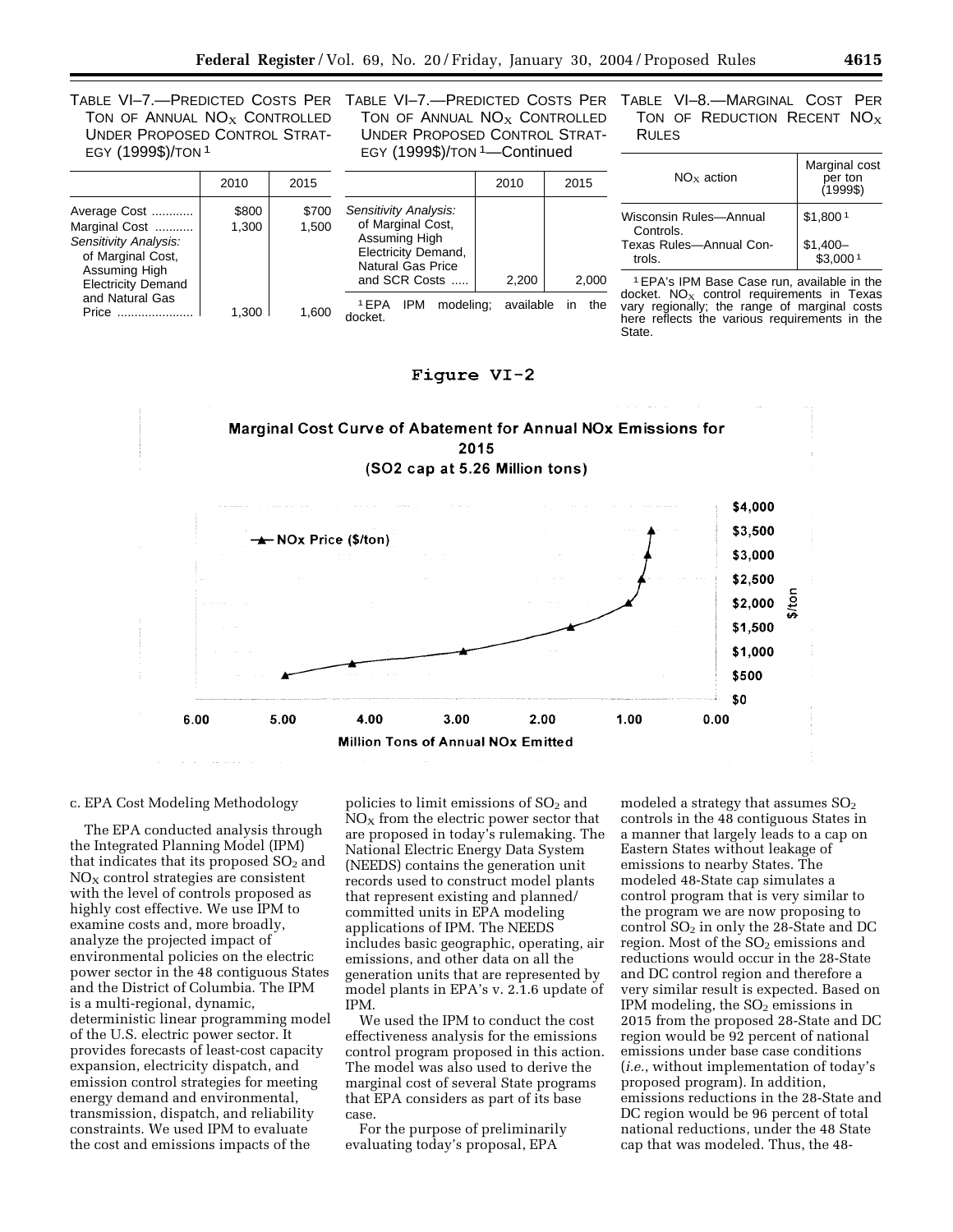State cap that was modeled very closely represents the proposed 28-State and DC cap.

We modeled  $NO<sub>X</sub>$  controls in a 31 and one-half State region that includes Minnesota, Iowa, Missouri, Arkansas, Louisiana, Eastern Texas and all of the States to the east, and DC. The  $NO<sub>x</sub>$ control region proposed in today's action (28-States and the District of Columbia, plus ozone season only control in Connecticut) is very similar to this region used for modeling.

Because the regions used for modeling  $SO<sub>2</sub>$  and  $NO<sub>X</sub>$  controls encompass a significant amount of the electricity generation in the country, they provide information that could be applied to somewhat smaller or larger regions. We believe that costs (both marginal and average) in a somewhat smaller or larger region would be similar.83

In this modeling case, EPA assumes interstate emissions trading. While EPA is not requiring States to participate in an interstate trading program for EGUs, EPA believes it is reasonable to evaluate control costs assuming States choose to participate in such a program since the program will result in less expensive reductions.

The modeled case discussed below assumes a phased program, with the first set of reductions occurring in 2010 and the second phase occurring in 2015. For  $SO<sub>2</sub>$  in particular, it should be noted that the regional reductions or budget levels are not actually achieved in the year that they are implemented. This is because of the existence of an  $SO_2$ emission bank. The availability of the SO2 emission bank allows sources to make emission reductions earlier and then use the allowances that are saved at a later date. Banking has less of an effect on  $NO<sub>x</sub>$  emissions because in the existing ozone-season only program,  $NO<sub>x</sub>$  allowances are more expensive than they are expected to be in an annual program. Thus, there is not an incentive to make early  $NO<sub>x</sub>$  emission reductions to create allowances to be used in the future.

3. Timing, Engineering and Financial Factor Impacts

While cost considerations are one of the primary components in establishing emission reduction requirements, another important consideration is the

time by which the emission reductions may be achieved. The EPA has determined that for engineering and financial reasons, it would take substantial time to install the projected controls that would be necessary to reach the ultimate control levels proposed. We seek to require implementation of the reductions on a schedule that will provide air quality benefits as soon as feasible to as many nonattainment areas as possible. Therefore, we propose to require the implementation of as much of the reductions as possible by an early date and to set a later date for the remaining amount of reductions.

Specifically, EPA proposes that the first phase must be implemented by January 1, 2010. This date is based upon the following schedule: EPA finalizes today's proposed rule by mid-2005; States submit SIPs by the end of 2006; and sources install the first phase of required controls by January 1, 2010, and the second phase by January 1, 2015.

EPA recognizes that this two-phase approach assumes that States will achieve the reduction requirements imposed by the rules proposed today through controls on EGUs. Of course, States may choose to control different sources, and if so, the specific engineering constraints applicable to EGU compliance may not apply to these other sources.84 Nevertheless, EPA believes it appropriate to authorize a two-phase approach for all States, regardless of how they choose to achieve the reduction requirements. This approach is consistent with the fact that EPA calculated the amount of reductions required on the basis of assumed controls on EGUs, as well as the fact that as a practical matter, most (if not all) States are likely to adopt EGU controls as their primary (if not exclusive) way to achieve the required reductions.

a. Engineering Assessment To Determine Phase 1 Budgets

When designing an emissions reductions program such as EPA is proposing in today's action, the Agency must consider the effect that the timing and reduction stringency of the program will have on the quantity of resources required to complete the control technology installation and the ability of markets to adjust and to provide more resources where needed. We used IPM to predict the number and size of facilities that would install new emissions control equipment to meet

the implementation dates and emissions reductions in today's proposed rule. Then, we estimated the resources required for the installation of those control technologies.

Today's proposed rule does not require the imposition of controls on any particular source and instead leaves that matter to the affected States. However, the cost effectiveness of EGU controls makes it likely that many States will achieve reductions through EGU controls. Accordingly, EPA considers it appropriate to evaluate the timing of the reduction requirements with reference to the EGU control implementation schedule. Therefore, today's proposed rule assumes the installation of significant numbers of  $SO_2$  and  $NO_X$ controls on EGUs. To meet the existing Federal title IV program and  $NO<sub>x</sub>$  SIP Call requirements, there has been a reliance on low sulfur coal and limited use of scrubbers (also called FGD) for  $SO<sub>2</sub>$  reductions and low  $NO<sub>x</sub>$  burners and post-combustion controls (*e.g.*, SCR) for  $NO<sub>x</sub>$  reductions, as well as shifting of dispatch to more efficient and less polluting units for each air pollutant. However, to meet the future requirements proposed in today's rule, for  $SO<sub>2</sub>$  control we predict there will be heavy reliance on scrubbers in the decade following finalization of today's rule. For  $NO<sub>X</sub>$  control, we predict there will be heavy reliance on SCR and, to a much lesser degree, selective noncatalytic reduction (SNCR) and gas reburn.

The installation of the advanced postcombustion controls required under today's proposal will take significant resources and time. Installation of these controls are large-scale construction projects that can span several years, especially if multiple units are being installed at a single power plant. If EPA were to allow sources all of the time they needed to install controls to meet the ultimate cap levels without the imposition of intermediate caps, the consequences for  $SO_2$  and  $NO<sub>X</sub>$  would be different. For  $SO_2$ , the existence of the title IV program and the ability to bank would likely encourage sources to run their  $SO<sub>2</sub>$  emission controls as soon as they were installed. While these early reductions would be environmentally beneficial, they would also allow sources to continue to increase their  $SO<sub>2</sub>$ banks. By creating an intermediate cap, the ability to bank would be limited. For  $NO<sub>x</sub>$ , there would be little incentive to turn on controls and achieve additional reductions, particularly in the nonozone season and in the States not affected by the  $NO<sub>X</sub>$  SIP Call. Therefore, in order to get any additional  $NO<sub>x</sub>$ reductions—either during the winter

<sup>83</sup>We began our emissions and economic analysis for today's proposal before the air quality analysis, which affects the States we are proposing for control requirements, was completed. Thus, we modeled emissions and economic effects on regions that are similar but not identical to the region proposed today. We intend to publish revised emissions and economic modeling in a supplemental action.

<sup>84</sup>Other sources may face similar or other timing constraints for implementation purposes.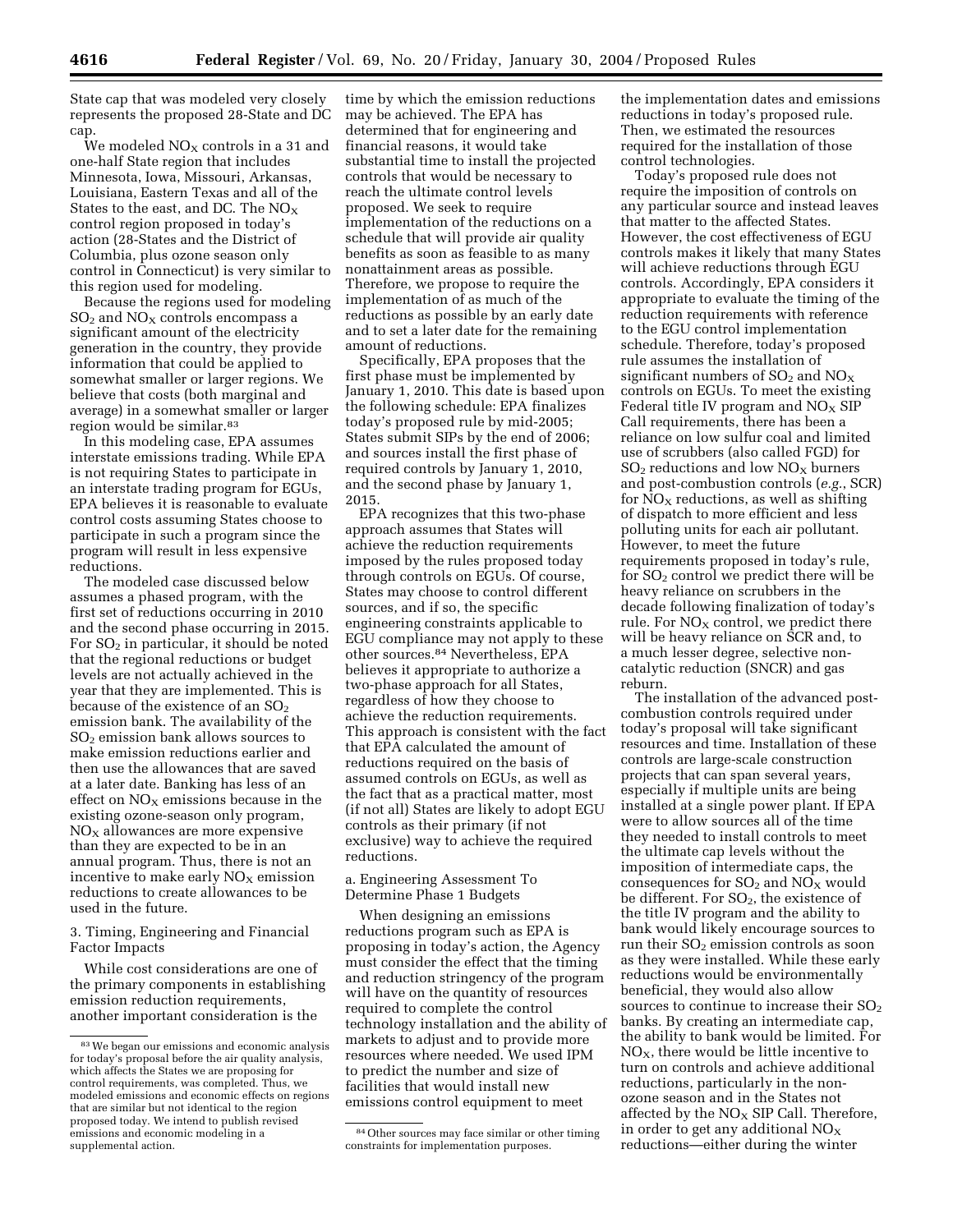months from already installed SCRs or year-round from newly installed SCRs outside of the SIP Call region—it is necessary to impose an intermediate cap.

We believe that 3 years is a reasonable amount of time to allow companies to install emission controls that could be used to comply with the first phase reduction requirements of today's proposed rule. In certain circumstances, some individual units could install emissions reduction equipment in considerably less time than 3 years.85 In the report, ''Engineering and Economic Factors Affecting the Installation of Control Technologies for Multipollutant Strategies' (October 2002), EPA projected that it would take on average about 21 months to install a SCR on one unit and about 27 months to install a scrubber on one unit. However, many times, companies must install controls on units at the same plant. To do so, companies will often stagger installations to minimize operational disruptions, thereby taking more time. We project that seven SCRs could be installed at a single facility in 3 years. Also, we project that three scrubber modules (scrubbing a total of six units) could be installed in 3 years. Since we believe that 3 years is enough time to install controls on all the units required at a large power plant, EPA believes that 3 years is a reasonable amount of time to allow for the first phase of compliance.

The availability of skilled labor specifically, boilermakers—is an important constraint for the installation of significant amounts of emission controls. Boilermakers are skilled steel workers who are specially trained to install both  $NO<sub>X</sub>$  controls such as SCR and  $SO<sub>2</sub>$  controls such as scrubbers.

Since the availability of boilermaker labor affects the installation of both  $SO<sub>2</sub>$ controls and  $NO<sub>x</sub>$  controls, it is also necessary to decide what mix of pollution reductions is desired in the first phase. In today's rulemaking, EPA is proposing to require similar percentage reductions of both  $SO<sub>2</sub>$  and  $NO<sub>X</sub>$  in the first phase. In developing the first phase control levels, we intended to maximize the total control installations possible (and thus total reductions) considering the constraint on boilermaker labor, while getting similar reductions for both pollutants. This results in predicted reductions of between 40 and 50 percent for both pollutants, in the first phase.

Based on all of these constraints, EPA is proposing a two-phase reduction requirement, with a first phase cap on  $SO<sub>2</sub>$  in 2010 based on a 50 percent reduction from title IV levels. This represents about a 40 percent reduction in emissions from the Base Case. This strategy would require about 63 GW of scrubbers to be installed by 2010. Of these, 49 GW of scrubbers would be incremental to the Base Case. (We based this analysis on the assumption that States choose to control EGUs.)

The EPA's proposed  $NO<sub>X</sub>$  reduction requirement would also be implemented in two phases, with a first phase cap based, in a comparable manner, on about a 49 percent decrease in emissions from the Base Case. (The calculation of this first phase cap is discussed more below.) This cap would require installation of about 39 GW of SCR between 2005 and 2010. Of this, 24 GW are incremental to the Base Case. (We based this analysis on the assumption that States choose to control EGUs.)

Since the  $NO<sub>x</sub>$  SIP Call experience showed that many power companies are averse to committing money to install controls until after State rules are finalized, EPA analyzed availability of boilermakers assuming companies did not begin installing controls until after the State rules were finalized. While boilermakers are one of the key components in building SCRs and scrubbers, most of their work cannot begin until well into the construction project. First, the power company must do preliminary studies to determine which controls to install, then jobs must be bid and design must begin. After the installation is designed, foundations must be poured and pieces of the control equipment must be built in machine shops. It is only after all of this activity has taken place that the boilermakers can erect the control equipment.

We assumed, therefore, that most of the demand for boilermakers came in the last 21 months of the 3 year period to install controls. Furthermore, in order to have controls fully operational in time for the compliance deadline, companies would likely complete installation well before the deadline to allow for testing of the controls. Assuming that most companies would try to complete controls in time to provide for a 3-month testing period, most of the demand for boilermaker labor will come in an 18-month window.

It is EPA's projection that approximately 12,700 boilermaker years would be needed to install all of the required equipment for the first phase of

compliance. We project that approximately 14,700 boilermaker years would be available during the time when first phase controls would be installed. This projected number of boilermakers is based on the assumption that all the boilermakers that EPA projects are available for work on power sector environmental retrofit projects would be fully utilized (*e.g.*, 40 hours a week for 50 weeks of the year). In reality, it would be difficult to achieve this full utilization of boilermakers. For instance, boilermakers will be unable to work when moving from job-site to jobsite, during inclement weather, *etc.* We believe that the availability of approximately 15 percent more boilermaker years than are required assures that there are enough boilermakers available to construct all of the required retrofits.

b. Financial and Other Technical Issues Regarding Pollution Control Installation

The EPA recognizes that the power sector will need to devote large amounts of capital to meet the control requirements of the first phase. Controls installed by 2010 will generally be the largest and easiest to install. Subsequent controls will need to be installed at more plants and under more challenging circumstances. We believe that deferring the second phase to 2015 will provide enough time for companies to overcome these technical challenges and raise additional, reasonably-priced capital needed to install controls.

4. Interactions With Existing Title IV Program

As EPA developed this regulatory action, great consideration was given to interactions between the existing title IV program and today's proposed rule designed to achieve significant reductions in SO<sub>2</sub> emissions beyond title IV. Requiring sources to reduce emissions beyond what title IV mandates has both environmental and economic implications for the existing title IV  $SO<sub>2</sub>$  trading program. In the absence of a method for accounting for the statutory requirements of title IV, a new program that imposes a tighter cap on SO2 emissions for a particular region of the country would likely result in an excess supply of title IV allowances and the potential for increased emissions in the area not subject to the more stringent emission cap. The potential for increased emissions exists in the entire country for the years prior to the proposed implementation deadline and would continue after implementation for any areas not affected by the proposed rule. These excess emissions could negatively affect air quality,

<sup>85</sup>For instance, a SCR was installed on a 675 MW unit in about 13 months (Engineering and Economic Factors, p.21).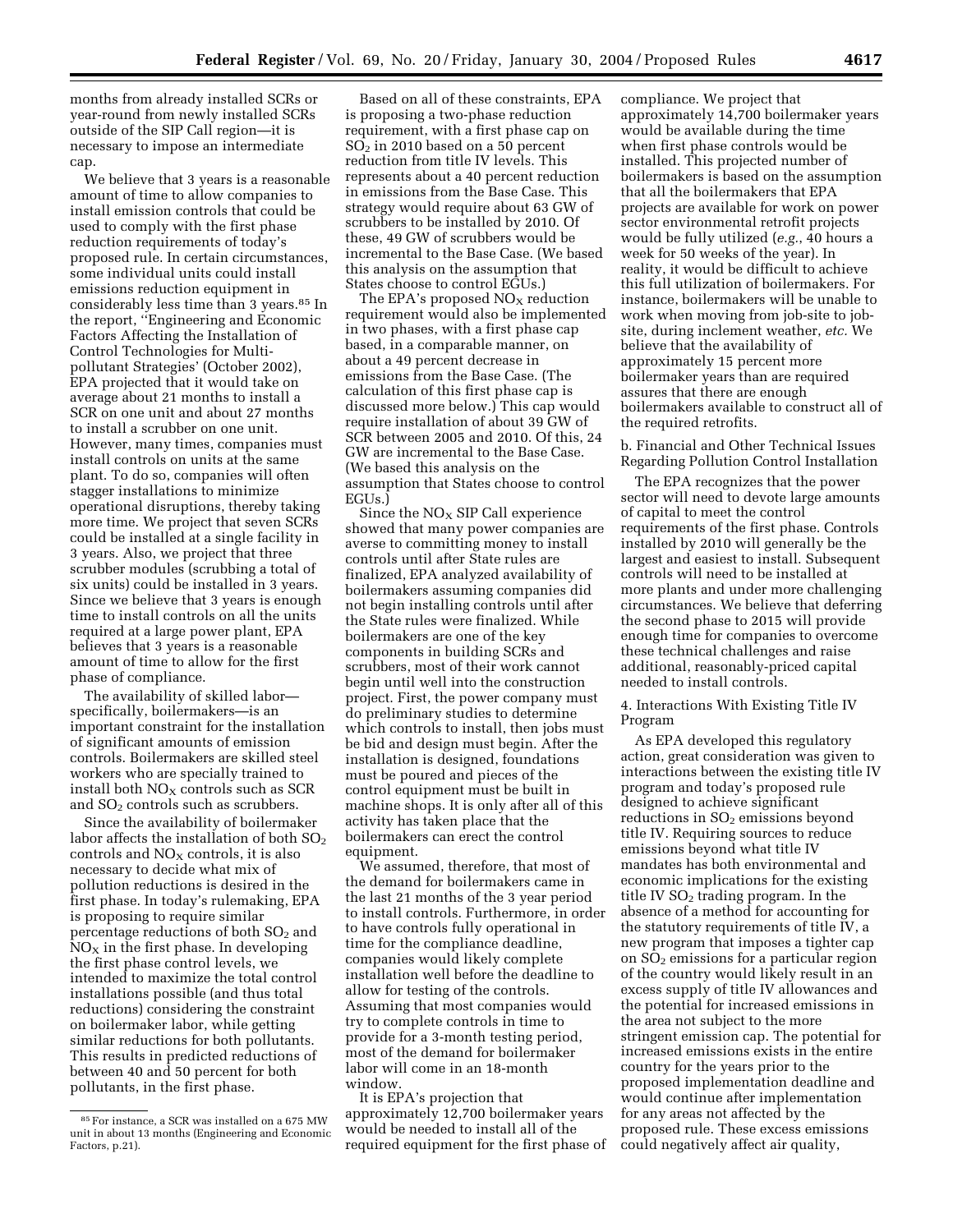disrupt allowance markets, and erode confidence in cap and trade programs.

In view of the significant reductions in  $SO<sub>2</sub>$  emissions under title IV of the CAA, the large investments in pollution controls that firms have made under title IV that enable companies to sell excess emissions reductions, and the potential for emissions increases, it is necessary to consider ways to preserve the environmental benefits achieved through title IV and maintain the integrity of the title IV market for  $SO<sub>2</sub>$ allowances. The EPA does not have authority to address this issue by tightening the requirements of title IV. In any event, title IV has successfully reduced emissions of  $SO<sub>2</sub>$  using the cap and trade approach, eliminating millions of tons of  $SO<sub>2</sub>$  from the environment. Building on this existing program to further improve air quality by requiring additional reductions of  $SO<sub>2</sub>$  emissions is appropriate.

We have developed an approach to incorporate the title IV  $SO<sub>2</sub>$  market to ensure that the desired reductions under today's action are achieved in a manner consistent with the previously stated environmental goals. Our proposed approach effectively reduces the title IV cap for  $SO<sub>2</sub>$  and allows title IV allowances for compliance with this rule at a ratio greater than one-to-one. Section VIII provides more detail on our initial analysis of the interactions between the title IV Acid Rain program and today's proposed cap and trade program and outlines a solution for creating a new rule that builds off of title IV.

## *D. Methodology for Setting SO*2 *and NO*X *Budgets*

In section D, EPA describes in detail how it proposes to establish the reduction requirements and, to the extent applicable, budget requirements for EGUs. The first step for both  $SO<sub>2</sub>$  and  $NO<sub>x</sub>$  was determining the total amount of emissions reductions that would be achievable based on the control strategy determined to be highly cost effective. Our evaluation of cost effectiveness for the proposed 2010 and 2015 emissions caps was explained in the preceding subsection as was the need to split these budget requirements into two phases to assure that emission reductions were achieved expeditiously considering factors that could limit the amount of emission controls that could be installed in a given time period.

There were then two more steps that followed. In the second step, EPA determined the amount of emissions reductions that were needed across the region covered by this proposal and, for EGUs, set annual emissions caps

accordingly in 2010 and 2015. These caps remain at the 2015 levels thereafter, to maintain air quality in the downwind areas. In the third step, EPA partitioned the cap levels into State emissions budgets that they may use for granting allowances for  $SO_2$  and  $NO_X$ emissions.

### 1. Approach for Setting Regionwide  $SO<sub>2</sub>$ and  $NO<sub>x</sub>$  Emission Reductions Requirements

#### a.  $SO<sub>2</sub>$  Budgets for EGUs

The EPA is proposing a two-phase  $SO<sub>2</sub>$  reduction program. The first phase, in 2010, would reduce  $SO<sub>2</sub>$  emissions in the 28-State and DC region by the amount that results from making a 50 percent reduction from title IV Phase II allowance levels. The second phase, in 2015, would further reduce  $SO<sub>2</sub>$ emissions by the amount that results from making a 65 percent reduction from the title IV Phase II allowance level.

These amounts may be calculated in terms of regionwide EGU caps for the first and second phases, assuming that all the affected States control only EGUs. Similarly, it is necessary to calculate the amount of regionwide  $SO<sub>2</sub>$ reductions for the first and second phase, for States that choose to control sources other than (or in addition to) EGUs. This calculation of the amount of the regionwide cap or emissions reductions is a useful step because this amount may then be apportioned to individual State. In addition, the methodology for calculating regionwide amounts should accommodate revisions in the universe of States in the region adding or subtracting individual States—based on refinement to the air quality modeling that EPA expects to complete and publish in the SNPR.

The EPA proposes that the regionwide SO2 budgets may be calculated by adding together the title IV Phase II allowances for all of the States in the control region, and making a 50 percent reduction for the 2010 cap and a 65 percent reduction for the 2015 cap. This results in a first phase  $SO<sub>2</sub>$  cap of about 3.9 million tons and a second phase cap of about 2.7 million tons, in the 28-State and DC control region.

Modeling predicts nationwide  $SO<sub>2</sub>$ emissions of about 5.4 million tons in 2015 with today's proposed controls. (This compares to approximately 9.1 million tons without today's proposed controls.) Predicted emissions in the 28- State and DC region that EPA is proposing to find significantly contribute to  $PM_{2.5}$  nonattainment are about 4.6 million tons in 2015. (These emission estimates are from modeling

using the 48-State region as described above.) The projected  $SO<sub>2</sub>$  emissions are higher than the caps due to use of banked allowances resulting from the incentive for early reductions. Accordingly, the 2015 annual  $SO<sub>2</sub>$ emissions reductions amount to about 3.7 million tons, and the 2010 annual SO2 emissions reductions amount to about 3.6 million tons.

#### b.  $NO<sub>x</sub>$  Budgets for EGUs

The EPA is proposing a two-phased annual  $NO<sub>x</sub>$  control program, with a first phase in 2010 and a second phase in 2015, which would apply to the same control region as the  $SO<sub>2</sub>$  requirements, that is, 28-States and DC. In addition, Connecticut would be required to control  $NO<sub>x</sub>$  during the ozone season.

On a regionwide basis, the control requirements EPA is proposing would result in a total EGU  $\overline{NO_X}$  budget of about 1.6 million tons in 2010 and 1.3 million tons in 2015, in the 28-State and DC region that would be affected by today's rulemaking (assuming each State controlled only EGUs and thereby subjected themselves to the proposed caps). In addition, the control requirements would lead to 2015 annual  $NO<sub>X</sub>$  emissions reductions of about 1.8 million tons from the base case, and 2010 annual  $NO<sub>x</sub>$  emissions reductions of about 1.5 million tons from the base case.

Calculating the regionwide budget and emissions reductions requirements serve the same purposes as in the case of SO2, described above. Our methodology proposed today determines historical annual heat input data for Acid Rain Program units in the applicable States and multiplies by 0.15 lb/mmBtu (for 2010) and 0.125 lb/ mmBtu (for 2015) to determine total annual  $NO<sub>x</sub>$  mass. For the annual heat input values to use in this formula, EPA proposes to take the highest annual heat input for any year from 1999 through 2002 for each applicable State. This proposed approach provides a regionwide budget for 2010 that is approximately 37,500 tons more than the budget that would result from using the highest annual regional heat input for any of the 4 years, and about 60,700 tons more than using the average regional heat input for the 4-year period. We believe that this cushion provides for a reasonable adjustment to reflect that there are some non-Acid Rain units that operate in these States that will be subject to the proposed budgets.

Note that EPA proposes today that Connecticut contributes significantly to downwind ozone nonattainment, but not to fine particle nonattainment. Thus, Connecticut would not be subject to an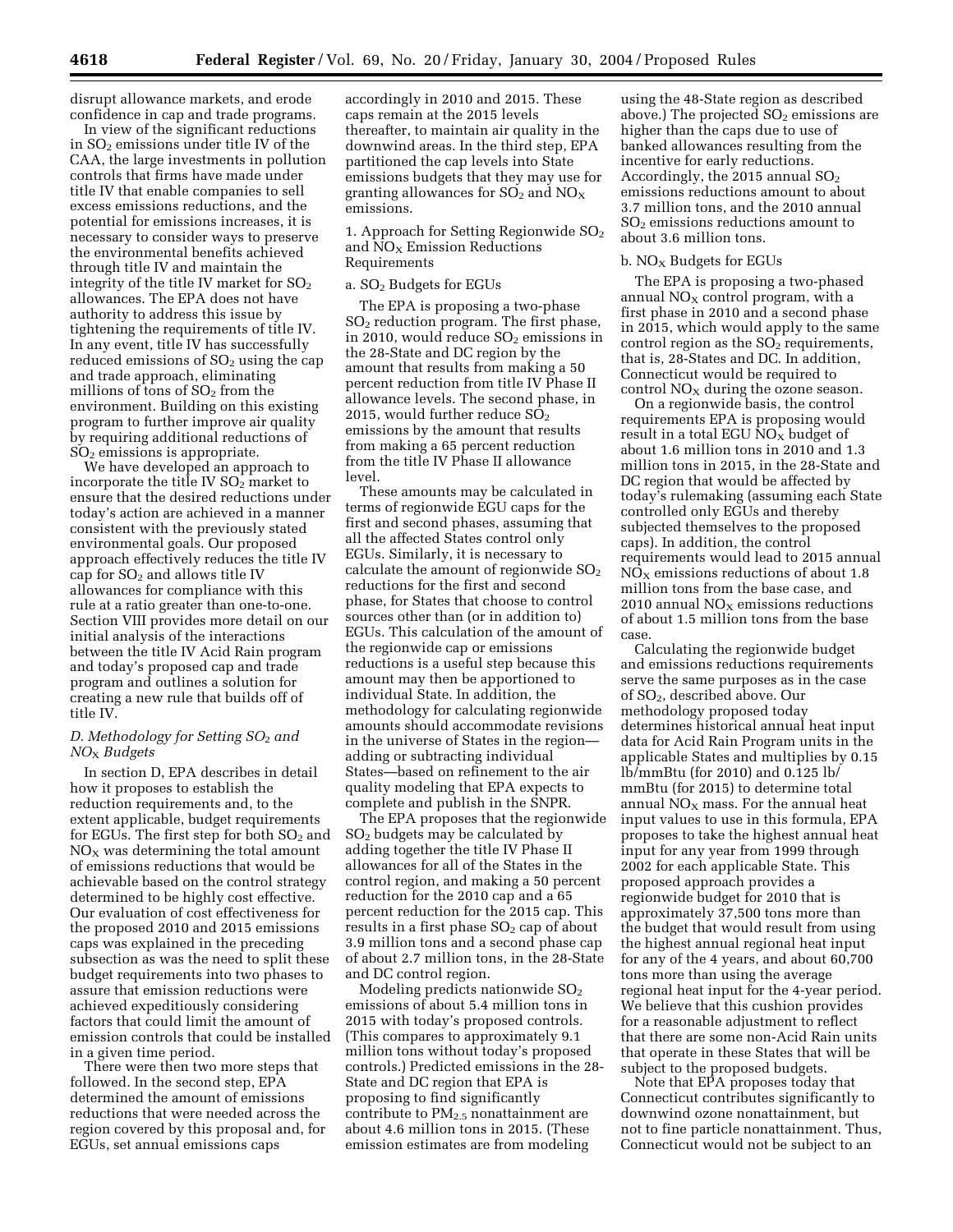annual  $NO<sub>X</sub>$  control requirement, and is not included in the 28-State and DC region we are proposing for annual controls. Connecticut would be subject to an ozone season-only  $NO<sub>x</sub>$  cap.<sup>86</sup> Because Connecticut is required to make reductions only during the ozone season, compliance for sources would not be required to begin until May 1, 2010. If Connecticut chooses to participate in the regional trading program on an annual basis, compliance would begin on January 1, 2010.

Although EPA proposes to determine the regionwide amount of EGU  $NO_X$ emissions by using historic heat input and emission rates of 0.15 lb/mmBtu and 0.125 lb/mmBtu, we take comment on using, instead, heat input projected to the implementation years of 2010 and 2015 and/or different emission rates. Under this approach, we take comment on whether to use the same method for projecting heat input as used in the  $NO<sub>X</sub>$ SIP Call, or a different method. The  $NO<sub>X</sub>$ SIP Call method is described in 67 FR 21868 (May 1, 2002).

2. State-by-State Emissions Reductions Requirements and EGU Budgets

This section describes the methodologies used for apportioning regionwide emission reduction requirements or budgets to the individual States. State budgets may be set with a methodology different from that used in setting the regionwide budgets, for reasons described in this section.

In practice, if States control EGUs and participate in the regional trading program, the choice of method used to impose State-by-State reduction requirements makes little difference in terms of total regionwide  $SO<sub>2</sub>$  and  $NO<sub>X</sub>$ emissions. The cap and trade framework would encourage least-cost compliance over the region, an outcome that does not depend on the individual State budgets.

However, the distribution of budgets to the States is important in that it can have economic impacts on the State's sources. Should a State receive a disproportionate share of the

regionwide budget, there would be fewer allowances to allocate to its sources. This may adversely affect compliance costs for sources within that State as they are forced to increase their level of emission control or became net buyers from sources in States that may have received a greater share of regionwide cap.

For  $SO<sub>2</sub>$ , we propose determining State  $SO<sub>2</sub>$  budgets for EGUs on the basis of title IV allowances, which is in line with the planned interactions of this rule with title IV of the CAA Amendments. See section VIII for a more detailed discussion of interactions with title IV. Such budgets would be easy to understand, would be straightforward to set, would reflect previously implemented allocations and would allow for the smoothest transition to the new program proposed today.

For the proposed 28 State  $SO<sub>2</sub>$  control region, the proposed annual State EGU SO2 budgets are presented in Table VI– 9, below.

# TABLE VI–9.—28-STATES AND DISTRICT OF COLUMBIA ANNUAL EGU SO2 BUDGETS

| <b>State</b> | 28-State $SO2$<br>budget 2010<br>(tons) | 28-State $SO2$<br>Budget 2015<br>(tons) |
|--------------|-----------------------------------------|-----------------------------------------|
|              | 157,629                                 | 110,340                                 |
|              | 48,716                                  | 34,101                                  |
|              | 22,417                                  | 15,692                                  |
|              | 708                                     | 495                                     |
|              | 253,525                                 | 177,468                                 |
|              | 213,120                                 | 149.184                                 |
|              | 192,728                                 | 134.909                                 |
|              | 254,674                                 | 178,272                                 |
|              | 64,114                                  | 44,879                                  |
|              | 58,321                                  | 40,825                                  |
|              | 188,829                                 | 132,180                                 |
|              | 59,965                                  | 41,976                                  |
|              | 70,718                                  | 49,502                                  |
|              | 82.585                                  | 57,810                                  |
|              | 178,658                                 | 125,061                                 |
|              | 50,002                                  | 35,001                                  |
|              | 33,773                                  | 23,641                                  |
|              | 137,255                                 | 96,078                                  |
|              | 32,401                                  | 22,681                                  |
|              | 135,179                                 | 94,625                                  |
|              | 137,383                                 | 96,168                                  |
|              | 333,619                                 | 233,533                                 |
|              | 276,072                                 | 193,250                                 |
|              | 57.288                                  | 40.101                                  |
|              | 137,256                                 | 96,079                                  |
|              | 321,041                                 | 224.729                                 |
|              | 63,497                                  | 44,448                                  |
|              | 215,945                                 | 151,162                                 |
|              | 87,290                                  | 61,103                                  |
|              | 3,864,708                               | 2,705,293                               |

<sup>86</sup> If Connecticut, or any State subject to an existing  $NO<sub>x</sub>$  ozone season-only budget program, chooses to participate in the interstate  $\overline{NO_{X}}$  trading

program proposed today, that State would need to operate under an annual  $NO<sub>x</sub>$  cap rather than ozone

season only. Interstate trading is discussed in more detail in section VIII, below.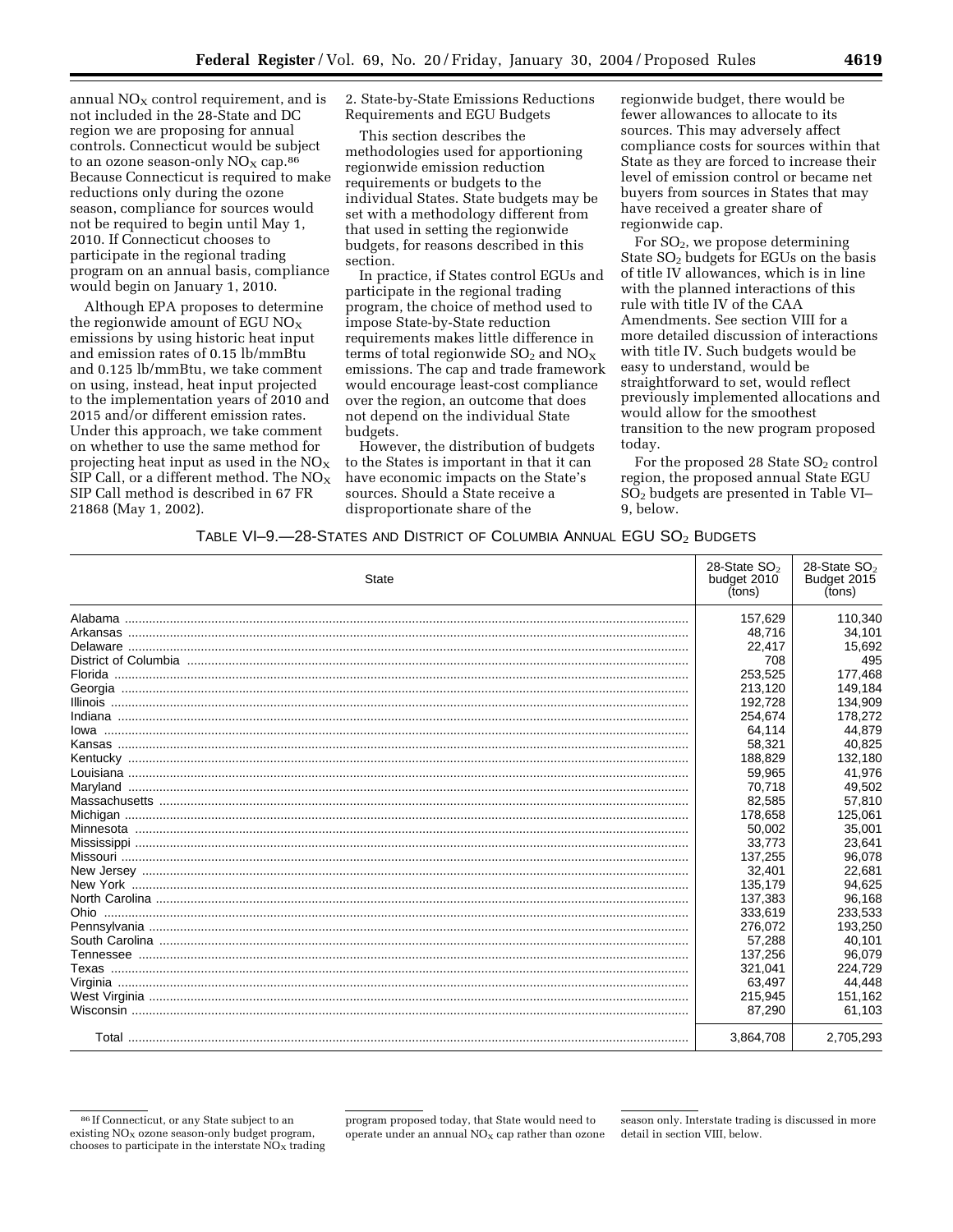If alternatively, EPA were to adopt an  $0.10 \mu$ g/m<sup>3</sup> as the air quality criterion, Oklahoma and North Dakota would also receive SO2 budgets. Oklahoma's 2010 State  $SO<sub>2</sub>$  budget would be 63,328 tons and its 2015  $SO<sub>2</sub>$  budget would be 44,330 tons. North Dakota's 2010 SO2 budget would be 82,510 tons and its  $2015$  SO<sub>2</sub> budget would be 57,757 tons.

If the State  $EGU SO<sub>2</sub>$  budget is entirely based on the title IV retirement ratio, then the budget would equal the title IV allowances multiplied by the retirement ratio (as discussed earlier in this section). However, under the CAA, the title IV SO<sub>2</sub> allowances are allocated on the basis of activity as of 1985, and as a result, they do not take into account any of the significant changes and growth in the sectors since that time.

An alternate method of determining State SO2 EGU budgets would consist of two parts:

(1) The first part of the budget would be based on title IV allocations—but with a tighter title IV retirement ratio than that proposed for the region.

(2) The tighter retirement ratio would result in some un-allocated EGU allowances (reflecting the difference between the regionwide budget and State budgets calculated based on part (1)). These could be allocated to States'

budgets for their non-title IV EGUs, or as a way to redistribute or update allowances to the title IV EGUs. This allocation could be done on the basis of methods discussed in more detail below. Such a two-part EGU budget would recognize the fact that the sector has grown and changed since title IV allocations were initially made.

For NO<sub>x</sub>, we propose determining State  $NO<sub>X</sub>$  budgets for EGUs on the basis of current/historic heat input rates. Regionwide budgets would be distributed to States based on an average of several years of historical data. We are proposing to use data from 1999 to 2002.

A similar approach was taken by the SO2 program under title IV of the CAA. As a result, States with significant projected increases in growth were required to either: (1) Reduce their emissions further, or (2) burn fuel more efficiently in order to compensate. (For such States, the ability to trade emissions regionwide was particularly attractive because States with low increases or decreases in utilization could trade emissions with States having significantly increased utilization).

Most of the States within the proposed control region are part of the

 $NO<sub>x</sub>$  SIP Call, with a regionwide budget that on a seasonal basis constrains increases in  $NO<sub>x</sub>$  emissions for the region as a whole. States with high growth (measured from a historic baseline to the start of the new program) would already be provided incentives to control  $NO<sub>X</sub>$  emissions as they would need to use additional  $NO<sub>x</sub>$  SIP Call allowances to emit during the ozone season. Consequently, growth in generation in the years after the proposed State budgets have been set would not necessarily lead to increased emissions. Furthermore, the majority of the growth (of heat input, or output) through 2010 is expected to be met by recently built natural gas units, with no  $SO<sub>2</sub>$  and very low  $NO<sub>X</sub>$  emissions.

Such an option is also appropriate to consider if it is decided that  $SO<sub>2</sub>$ budgets for non-title IV sources should be developed as explained below.

Among the advantages of a budget methodology based on historic/current activity is that it is relatively simple to implement and would not need to be changed as a result of future data.

For the proposed 28 State Annual  $NO<sub>x</sub>$  control region, the proposed annual State EGU  $NO<sub>X</sub>$  budgets based on this methodology are presented in Table VI–10, below.

TABLE VI-10. $-28$ -States and District of Columbia Annual EGU  $NO<sub>x</sub>$  Budgets

| State | 28-State $NOx$<br>Budget 2010<br>(tons) | 28-State $NOx$<br>Budget 2015<br>(tons) |
|-------|-----------------------------------------|-----------------------------------------|
|       | 67,414                                  | 56,178                                  |
|       | 24,916                                  | 20,763                                  |
|       | 5,039                                   | 4,199                                   |
|       | 215                                     | 179                                     |
|       | 115,489                                 | 96,241                                  |
|       | 63,567                                  | 52,973                                  |
|       | 73,613                                  | 61,344                                  |
|       | 102.283                                 | 85,235                                  |
|       | 30,454                                  | 25,378                                  |
|       | 32.433                                  | 27.027                                  |
|       | 77,929                                  | 64,940                                  |
|       | 47,333                                  | 39,444                                  |
|       | 26,604                                  | 22,170                                  |
|       | 19,624                                  | 16,353                                  |
|       | 60,199                                  | 50,165                                  |
|       | 29,300                                  | 24.417                                  |
|       | 21,930                                  | 18,275                                  |
|       | 56.564                                  | 47.137                                  |
|       | 9.893                                   | 8.245                                   |
|       | 52,448                                  | 43.707                                  |
|       | 55,756                                  | 46,463                                  |
|       | 101,692                                 | 84,743                                  |
|       | 84,542                                  | 70,452                                  |
|       | 30,892                                  | 25,743                                  |
|       | 47,734                                  | 39.778                                  |
|       | 224,181                                 | 186,818                                 |
|       | 31,083                                  | 25,903                                  |
|       | 68,227                                  | 56,856                                  |
|       | 39,039                                  | 32,533                                  |
|       | 1,600,392                               | 1,333,660                               |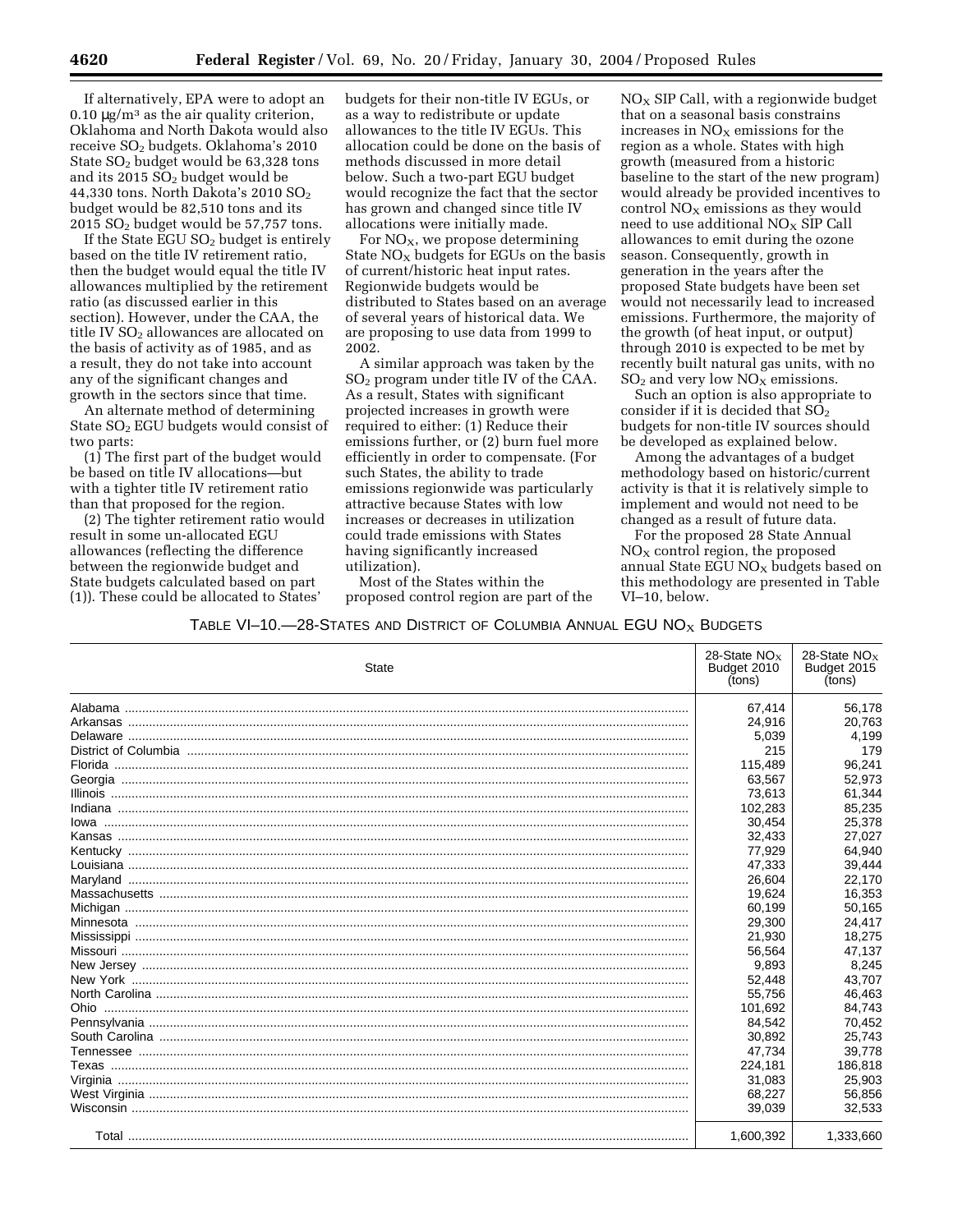If alternatively, EPA were to adopt an  $0.10 \mu$ g/m<sup>3</sup> as the air quality criterion, Oklahoma and North Dakota would also receive annual  $NO<sub>x</sub>$  budgets. The proposed annual State EGU  $NO<sub>X</sub>$ budgets for all 30 States based on the proposed methodology are presented in Table VI–11 below.

|  |  | TABLE VI-11.-30-STATE AND DISTRICT OF COLUMBIA ANNUAL EGU $NOx$ BUDGETS |
|--|--|-------------------------------------------------------------------------|
|--|--|-------------------------------------------------------------------------|

| State | 30-State $NOx$<br>budget 2010<br>(tons) | 30-State $NO_X$<br>budget 2015<br>(tons) |
|-------|-----------------------------------------|------------------------------------------|
|       | 67,415                                  | 56,179                                   |
|       | 24,916                                  | 20,763                                   |
|       | 5,039                                   | 4,199                                    |
|       | 215                                     | 179                                      |
|       | 115,490                                 | 96,242                                   |
|       | 63,568                                  | 52,973                                   |
|       | 73,614                                  | 61,345                                   |
|       | 102,283                                 | 85,236                                   |
|       | 30,454                                  | 25,378                                   |
|       | 32,433                                  | 27,027                                   |
|       | 77,929                                  | 64,941                                   |
|       | 47,333                                  | 39,445                                   |
|       | 26,604                                  | 22,170                                   |
|       | 19,624                                  | 16,353                                   |
|       | 60,199                                  | 50,166                                   |
|       | 29,300                                  | 24.417                                   |
|       | 21,930                                  | 18,275                                   |
|       | 56,565                                  | 47,137                                   |
|       | 9,894                                   | 8,245                                    |
|       | 52,448                                  | 43,707                                   |
|       | 55,756                                  | 46,463                                   |
|       | 26,570                                  | 22,141                                   |
|       | 101,693                                 | 84,744                                   |
|       | 41,293                                  | 34,411                                   |
|       | 84.543                                  | 70,452                                   |
|       | 30,892                                  | 25.744                                   |
|       | 47,734                                  | 39,778                                   |
|       | 224,183                                 | 186,819                                  |
|       | 31,083                                  | 25,903                                   |
|       | 68,227                                  | 56,856                                   |
|       | 39,040                                  | 32,533                                   |
|       | 1,668,268                               | 1,390,223                                |

There are two different metrics that EPA could use for determining alternate State EGU  $NO<sub>x</sub>$  budgets. These metrics include:

(1) Pro-rated emissions levels (budgets based on reductions in emissions levels),

(2) Pro-rated share of Output (kwh) (budgets based on their output (same lb/ kwh rate)).

We solicit comment on the use of these different methods.

There are options for implementing the heat input-based budget and the two different metrics in determining actual State budgets. Budgets could be based on projected levels (calculated by taking historical level and applying growth rates, or directly taking levels projected by IPM).

The methodology used in the  $NO<sub>X</sub>$  SIP Call (setting State budgets by applying State-specific growth rates for heat input) is an example of this approach. (67 FR 21868; May 1, 2002) Alternatively, it would be possible to use heat input or output as projected

directly by IPM in the setting of budgets. This would have the benefit of being consistent with the methodology for determining cost. We would also have projections for relevant years, and there would be little disconnect between the years used to develop growth rates and the years to which growth rates are applied. However, under such a methodology, it would be difficult to adjust budgets if we receive comments about missing units. We solicit comment on these options.

As noted above, EPA proposes that Connecticut contributes significantly to ozone nonattainment areas, but not to fine particle nonattainment areas. Thus, Connecticut would not be subject to proposed annual  $SO<sub>2</sub>$  and  $NO<sub>X</sub>$  controls, but would be subject to ozone seasononly  $NO<sub>X</sub>$  control requirements. We propose an ozone-season EGU  $NO_X$ control level of 4,360 tons in 2010 and about 3,633 tons in 2015.

If Connecticut (or any State subject to an existing  $NO<sub>x</sub>$  ozone season-only budget program) chooses to participate

in the interstate trading program proposed today, that State would need to operate under an annual  $NO<sub>X</sub>$  cap rather than ozone season only. Interstate trading is discussed in more detail in section VIII of this preamble. The EPA proposes an annual  $NO<sub>X</sub>$  control level of about 9,283 tons in 2010 and 7,735 tons in 2015, if Connecticut were to participate in today's proposed interstate trading program on an annual basis.

The EPA calculated these proposed levels using the 1999 Acid Rain Program reported heat inputs for Connecticut. The ozone-season level was calculated by multiplying the reported ozoneseason heat inputs by 0.15 lb/mmBtu for 2010 and 0.125 lb/mmBtu for 2015. The proposed annual level was determined by multiplying the reported annual heat input by 0.15 lb/mmBtu for 2010 and 0.125 lb/mmBtu for 2015. We reviewed reported Acid Rain Program heat inputs for the years 1999 through 2002, and selected 1999 data for calculating these proposed levels because the 1999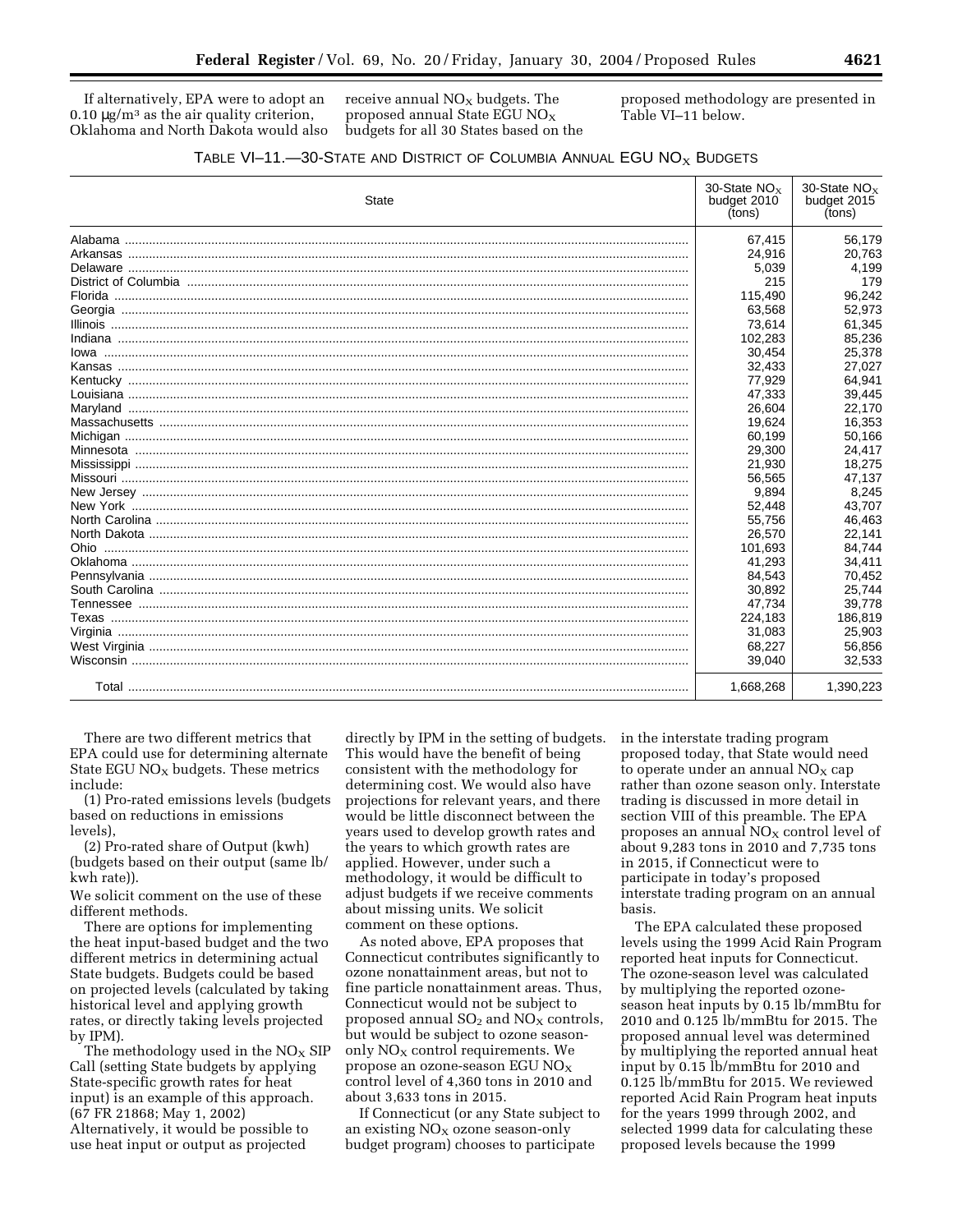Connecticut heat input was higher than the other 3 years considered, and this is similar to the way the regionwide proposed control levels were calculated.

The EPA also takes comment on an alternate way to calculate a  $NO<sub>x</sub>$  budget for Connecticut that would be entirely consistent with the way that the budgets were calculated for other States. Under this methodology, EPA would calculate region wide  $NO<sub>X</sub>$  budgets for both the ozone season and non ozone season using State by State heat input data for the highest year between 1999 and 2002 and multiplying it by 0.15 lbs/mmBtu for 2010 and 0.125 lbs/mmBtu for 2015. Both ozone season and non-ozone season State budgets would be calculated by giving States their prorated share of the budget based on annual heat input from the years 1999 to 2002. For States required to make year-round reductions, their budgets would be based on the sum of their ozone-season and non-ozone season heat input. For a State such as Connecticut that was only required to make ozone-season reductions, its ozone-season budget would be based upon its share of the ozone-season budget. If Connecticut decided to participate on an annual basis, its budget would be calculated like all other States.

## *E. Budgets for Use by States Choosing To Control Non-EGU Source Categories*

While EPA is not proposing to assume any emissions reductions from other source categories (*e.g.*, non-EGU stationary sources, area sources and mobile sources), States may elect to obtain some or all of the required emissions reductions from other source categories. In this case, EGUs within the State would not be able to participate in the cap and trade programs.

If a State chooses to obtain some but not all of its required reductions from EGUs, it would set an EGU  $SO<sub>2</sub>$  budget and/or an EGU  $NO<sub>x</sub>$  budget, at some level higher than shown in Tables VI– 9 and VI–10. The State must also (1) develop baseline emissions subinventories for all non-EGU sectors for 2010 and 2015, (2) divide the portion of the required emissions reductions that it will not obtain from EGUs (*i.e.*, the difference between its selected EGU budget for  $SO<sub>2</sub>$  or  $NO<sub>X</sub>$  and the budget listed in Tables VI–9 or VI–10) among the non-EGU source sectors in any manner it chooses, (3) subtract these emissions reductions from the corresponding emissions subinventories to arrive at the emissions budget for each sector, and (4) adopt measures that are projected to achieve those budgets. Compliance with all of

these control measures would be enforceable. Section VII explains the role of emission budgets for non-EGU sectors in more detail. We plan to propose in the SNPR requirements to ensure the accuracy of the baseline emission sub-inventories.

We believe it is unlikely that any State will choose to obtain all or part of the required  $SO_2$  and  $NO_X$  emission reductions from sources other than EGUs, but we do wish to offer States this alternative if equal reductions can be obtained. The SNPR will propose specific emission reductions for this purpose, or provisions for determining these emission reduction quantities. Once these are determined, the four steps described in the previous paragraph will apply.

## *F. Timing and Process for Setting Baseline Inventories and Sub-Inventories*

In the  $NO<sub>X</sub>$  SIP Call, EPA promulgated a  $NO<sub>x</sub>$  emission reduction requirement for each State (as we propose here for  $SO<sub>2</sub>$  and NO<sub>X</sub>). We also promulgated baseline sub-inventories for each State for five sectors (EGU, non-EGU, area, non-road, and highway) which summed to an overall baseline inventory. Finally, the  $NO<sub>X</sub>$  SIP Call rule contained a table of State-by-State  $NO<sub>x</sub>$  emissions budgets, developed by subtracting the required  $NO<sub>x</sub>$  emission reduction from the overall baseline  $NO<sub>X</sub>$  inventory.

Today, we are proposing specific EGU budgets for affected States for the purposes of the model trading program, but we are not proposing any baseline sub-inventories. There is no need for baseline sub-inventories to be established by rule for States choosing to participate in the model trading programs. As explained in section VI.E above, we propose that if a State chooses to obtain some of the required emission reductions from non-EGU sources, the baseline sub-inventories and the sector budgets should be developed by the State itself and be subject to EPA approval as part of the transport SIP. In this way, baseline subinventories and sector budgets will reflect updates to newer emission estimation methods, more recent data on current emissions, and updated projection methods. This will increase the certainty that the required emission reductions will be achieved in practice.

We invite comment at this time on what assumptions and methods for establishing sector inventories should be specified in the supplemental proposal and final rule. In the  $NO<sub>X</sub>$  SIP Call, for example, we said that emissions reductions from subsequent Federal rules must be incorporated into

the baseline sector inventories. Clear rules regarding determination of historical emissions, development of growth factors, estimation of rule effectiveness, and credibility of Stateadopted measures may also be needed.

Section IV, above, presents the baseline emission projections that have been used in the air quality modeling that supports today's proposal. We will be updating these baseline inventories for the final rule to incorporate newer data and methods.

## *G. Comment on Emissions Caps and Budget Program*

While EPA's analysis indicates that the availability of boilermaker labor will be a limiting factor in first phase scrubber installations, the Agency is soliciting comment on this analysis. In particular, we're asking for comment on whether there might be alternative postcombustion technologies that could reduce  $SO<sub>2</sub>$  emissions in a manner equally cost-effective as scrubbers, but that wouldn't require as much boilermaker labor. Examples might include multi-pollutant technologies (boilermaker labor might be less constrained if single technologies can be installed to reduce both  $SO_2$  and  $NO_X$ ). We also solicit comment on whether advanced coal preparation processes might provide highly cost effective emission reductions. We solicit comment on whether such alternative technologies will be commercialized by 2010, and what the costs will be.

In addition, EPA seeks comment on whether other factors such as other EPA regulatory actions will create an increase in boilermaker demand earlier than today's proposal (pre-2007), resulting in growth in the number of boilermakers that could be used to install controls required under this program in 2007 and beyond. We solicit comments on whether other factors might increase demand for boilermakers in advance of 2007, and what these factors would be.

As noted above, EPA is proposing to require  $SO_2$  and  $NO<sub>X</sub>$  to be reduced by similar percentages in the first phase of today's proposed rule, given the limited supply of labor to install controls at electric generating units. An alternative would be to give priority to  $SO<sub>2</sub>$  control in the first phase, and postpone summertime  $NO<sub>x</sub>$  reductions for a couple of years. This would focus limited labor resources on SO<sub>2</sub> control to reduce the sulfate component of PM2.5 as quickly as possible. This approach could achieve more early PM2.5 reductions and might help some PM2.5 nonattainment areas attain earlier. On the one hand, based on the analysis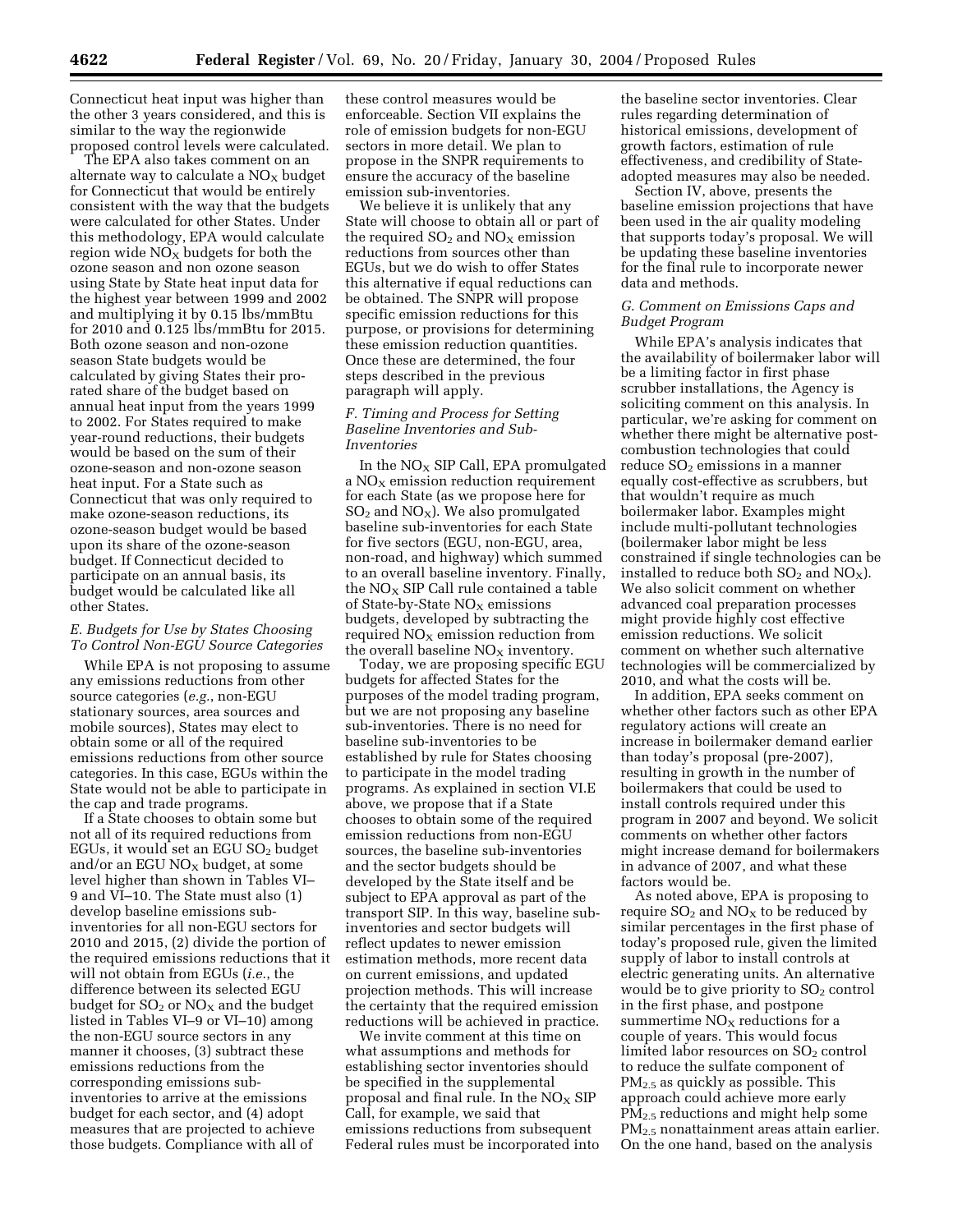of section XI, the quantified benefits from PM2.5 control are generally larger than those for ozone. Nevertheless, the tradeoff would be that ozone reductions under the interstate air quality rule would be postponed. Because many ozone areas will be required to attain in 2010, fewer projected ozone nonattainment areas would be helped by the interstate air quality rule. A number of areas required to attain in 2010 (and perhaps some 2013 areas as well) would incur greater local control costs to attain on time, or achieve less improvement in ozone levels. We request comment on the relative merits of the proposed approach and this alternative, considering public health, costs, and equity. More generally, EPA seeks comment on the mix of first phase  $SO<sub>2</sub>$  and  $NO<sub>X</sub>$  reductions that represents the proper balance between the goals of reducing  $PM_{2.5}$  transport and ozone transport in the near term.

Additionally, EPA seeks comment on the level of the second phase caps and the resulting division of responsibility between local and interstate transport sources. Would a less stringent or more stringent level of transport control lower total costs of attainment, or better address equity issues? Has EPA identified the appropriate level of control as highly cost effective? Should the Agency reduce the second-phase reductions (or raise the second-phase caps) for  $NO<sub>X</sub>$  and  $SO<sub>2</sub>$ , and thereby leave more of the emissions reductions burden to the individual States preparing plans for meeting air quality standards in each nonattainment area? Or should the second-phase emissions reductions be increased (or the caps be made lower) in an effort to give more help to States through regional controls that achieve greater reductions and benefits while remaining cost effective? For example, rather than basing the 2015 caps on a 65 percent reduction from title IV levels, should they be based on a 55 percent reduction or a 75 percent reduction?

The EPA also requests comment on the timing of each phase of the cap and trade program. Regarding the first phase, EPA notes that the January 1, 2010  $NO_X$ compliance date occurs after the last ozone season that influences the attainment status of the ''moderate'' 8 hour ozone nonattainment areas that will receive an attainment date no later than April 2010. We also note that its analysis indicates that the level of control in the first phase is constrained by the amount of control equipment that can be installed by a limited labor force, and providing an earlier compliance deadline might reduce the reductions feasible in the first phase. We request

comment on whether the first phase deadline should be as proposed, or adjusted earlier or later, in light of these competing factors.

For SO2, if States choose to control EGUs through the model cap and trade program, emissions banking provides incentives that lead to steadily declining emissions and thus results in additional benefits before the 2010 and 2015 reductions. However, it appears that it would help several States to reach attainment by CAA deadlines if the second phase emissions cap went into effect earlier, especially for  $NO<sub>x</sub>$ . This needs to be balanced against the ability of the power industry to do substantially more at that time. The EPA is soliciting comment on the timing of the second phase.

The EPA strongly encourages each State to consider reserving a portion of its allowance budget for an auction. Proceeds from the auction would be fully retained by the State to be used as they see fit. Some possible suggestions for auction revenue that States may want to choose will be further explored in a supplemental notice. For example, a State could develop a program that uses the revenue to provide incentives for additional local reductions within nonattainment areas.

The EPA sees benefits in requiring States to reserve a portion of their budgets for auction, but has concerns about whether such a requirement would intrude on State prerogatives.87 We solicit comment on this issue.

## *H. Budgets for Federally-Recognized Tribes*

In the 1990 CAA amendments, Congress recognized our obligation to treat Tribes in a manner similar to States. Currently, we are not aware of any EGUs in Indian country in the eastern and central U.S. that could potentially be affected by the interstate air quality rule.

The Tribal air programs are relatively new and Tribes are just now establishing their capacity to develop air quality management plans and beginning to participate in national policy setting processes such as this rulemaking. In addition, past Federal policy limited the economic development and thus the number of emissions sources that might otherwise have been built on Tribal lands. However, many Tribes are currently encouraging economic development on their lands, particularly in the area of energy generation.

In the  $NO<sub>x</sub>$  SIP Call, EPA did not explicitly consider the issue of Tribal lands and we made no specific provisions for them. One consequence is that Tribal implementation plans—even ones that cover new or existing sources on Tribal lands—apparently are not subject to any of the requirements of the  $NO<sub>x</sub>$  SIP Call rule. We now realize that we should adopt specific provisions for Tribal lands in today's proposed rulemaking. For States, which have substantial emissions now and corresponding impacts on nonattainment in other States, we have focused in this proposal on what emissions reductions are needed to eliminate existing significant contributions to nonattainment. For Tribes, since there are few sources on Tribal lands now and no EGUs, we should consider what increases are possible without causing significant contributions to nonattainment in State lands and other Tribal lands.

Title IV  $SO<sub>2</sub>$  allowances have been provided to EGUs. Because there are no EGUs on Tribal lands, title IV allowances have not been awarded to any EGUs on Tribal lands. Additionally, without EGUs there is no historical heat input for use in calculating an allowance budget for  $NO<sub>X</sub>$  for Tribal lands. In our discussions prior to this proposal, Tribal representatives have expressed concern that budgets based on existing emissions effectively exclude them from the program unless Tribes buy allowances from the surrounding States. If Tribes do buy allowances, they will be effectively subsidizing the development and inadequate environmental planning of surrounding States. In this rulemaking, we are taking into consideration the past inequities created by Federal policy and traditionally depressed development in Indian country, as well as the need to make progress in air quality.

We are not proposing specific provisions for Tribal lands today. We invite comment generally and on the following specific questions regarding allowance allocation to Tribes:

(1) Should allowance budgets for Tribes be created by the rule separately from State allowance budgets, or be deducted from the proposed State budgets? On what basis or criteria should either approach be implemented?

(2) Alternatively, should the rule set an allowance pool for Tribes in the aggregate with some further process by EPA or by the Tribes collectively to allocate the allowances to specific Tribes? Should the allowance allocation issues be deferred entirely to separate action(s) later? Should any immediate or

<sup>8</sup>*See Virginia* v. *EPA,* 108 F.3d 1397 (D.C. Cir. 1997).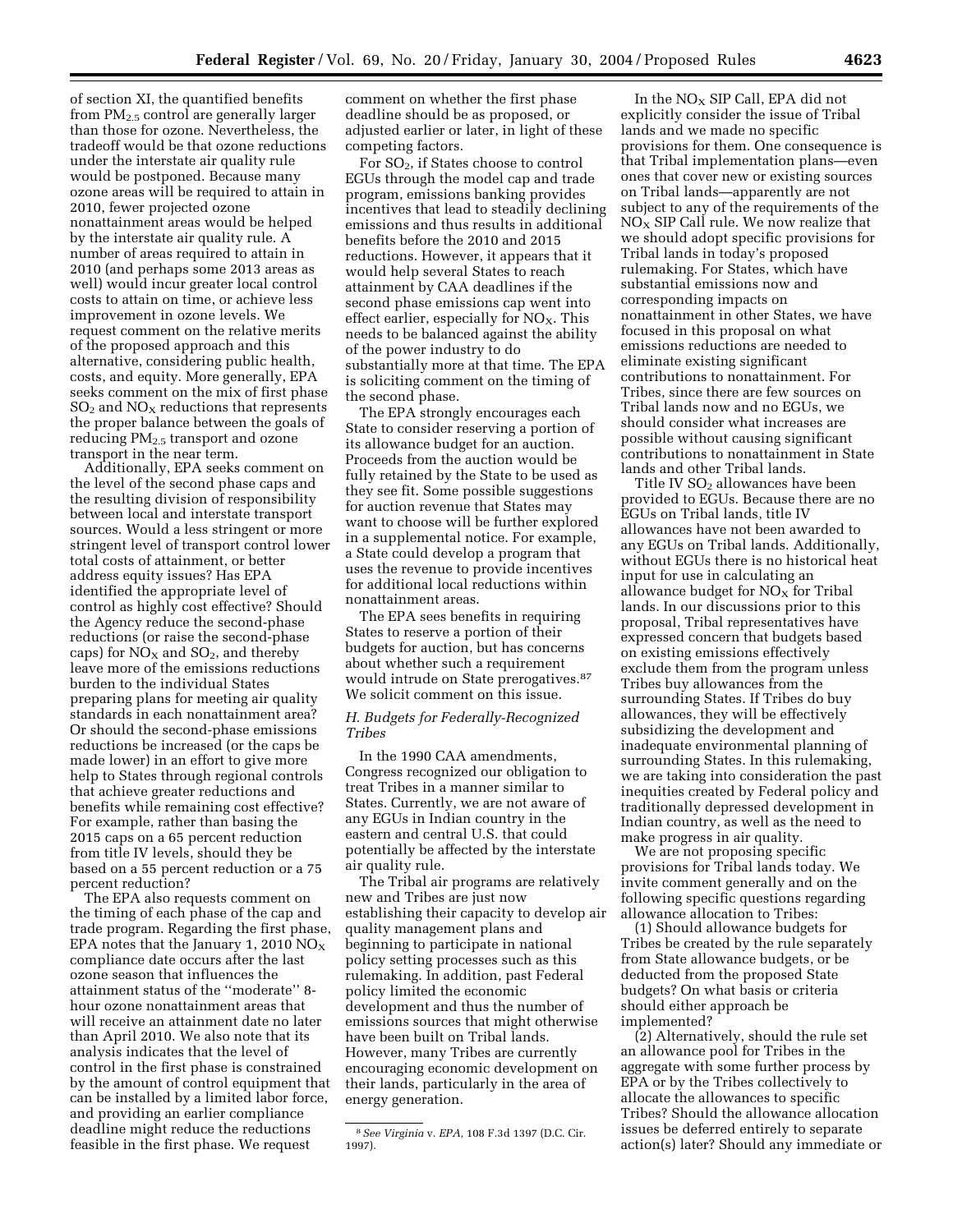eventual allocations to individual Tribes be based on current emissions, existing contracts for new sources, population, land base, or some other factor(s)? Some Tribes may have concerns that deferral of allowance allocations to individual Tribes does not adequately recognize the sovereignty of individual Tribal nations. There may also be concern that continued uncertainty in the allowances available to the individual Tribes may discourage planning for development.

(3) Should allowances be tradeable among Tribes once allocated? Should they be bankable?

(4) Because the SIPs do not generally apply in Indian country, the system for regulating sources on Tribal land for purposes of limiting transport will need to be implemented through either a Tribal implementation plan or a Federal implementation plan. We invite comment on the best mechanism to implement the budgets.

We recognize that information on economic development and potential for growth may be sensitive for the Tribes to share with EPA or a public docket. We request input from the Tribes on how to determine the allowance needs for the Tribes.

### **VII. State Implementation Plan Schedules and Requirements**

This section describes the dates for submittal and implementation of the interstate transport SIPs that today we propose to require, and discusses those dates in the context of the attainment dates and SIP submittal requirements for the downwind nonattainment areas. In addition, this section describes the required SIP elements that we propose today.

#### *A. State Implementation Plan Schedules*

### 1. State Implementation Plan Submission Schedule

Clean Air Act section 110(a)(1) requires each State to submit a SIP to EPA "within 3 years  $* * *$  after the promulgation of a [NAAQS] (or any revision thereof).'' Section 110(a)(2) makes clear that this SIP must include, among other things, the ''good neighbor'' provisions required under section 110(a)(2)(D). These provisions may be read together to require that each upwind State submit, within three years of a NAAQS revision, SIPs that address the section 110(a)(2)(D) requirement.

The  $PM_{2.5}$  and 8-hour ozone NAAQS revisions were issued in July 1997. More than 3 years have already elapsed since promulgation of the NAAQS, and States have not submitted SIPs to address their section 110(a)(2)(D) obligations under

the new NAAQS. We further recognize that until recently, there was substantial uncertainty as to whether each NAAQS would be remanded to EPA, and that this uncertainty would, as a practical matter, render more complex the upwind States' task of developing transport SIPs.

In addition, today's proposal makes available a great deal of data and analysis concerning air quality and control costs, as well as policy judgments from EPA concerning the appropriate criteria for determining whether upwind sources contribute significantly to downwind nonattainment under section 110(a)(2)(D). We recognize that States would face great difficulties in developing transport SIPs without these data and policies. In light of these factors and the fact that States can no longer meet the original three-year submittal date, we are proposing that SIPs to reduce interstate transport, as required by this proposal, be submitted as expeditiously as practicable, but no later than 18 months from the date of promulgation. The EPA intends to promulgate today's proposed rule between approximately December 2004 and June 2005. In this case, the SIPs required today would be due between approximately July and December 2006.

By comparison, in the  $NO<sub>X</sub>$  SIP Call rulemaking, EPA provided 12 months for the affected States to submit their SIP revisions. One of the factors that we considered in setting that 12-month period was that upwind States had already, as part of the Ozone Transport Assessment Group process begun three years before the  $NO<sub>x</sub>$  SIP Call rulemaking, been given the opportunity to consider available control options.

Since today's proposal requires affected States to control both  $SO<sub>2</sub>$  and  $NO<sub>x</sub>$  emissions, and to do so for the purpose of addressing both the  $PM_{2.5}$ and 8-hour ozone NAAQS, we believe it is reasonable to allow affected States more time than was allotted in the  $NO<sub>X</sub>$ SIP Call to develop and submit transport SIPs. Since we plan to finalize this rule no later than mid-2005, SIP submittals would be due no later than the end of 2006. Under this schedule, upwind States' transport SIPs would be due before the downwind States'  $PM_{2.5}$  and 8-hour ozone nonattainment SIPs, under CAA section 172(b). We expect that the downwind States' 8-hour ozone nonattainment area SIPs will be due by May 2007, and their nonattainment SIPs for PM<sub>2.5</sub> by January 2008.<sup>88</sup>

The SIP submittal date proposed today should be considered in the context of the downwind nonattainment area SIP submittal schedules and attainment dates. Under CAA section 172(b), the downwind nonattainment SIPs are due no later than three years after the designations. The EPA expects to designate  $PM<sub>2.5</sub>$  areas by December 31, 2004, and to require the nonattainment area SIPs by three years of the designation. The EPA is required to designate 8-hour ozone areas by April 15, 2004, with an effective date of May 2004, and to require the nonattainment area SIPs by three years of the designation.

Accordingly, today's proposal requires the submittal of the upwind transport SIPs before the downwind nonattainment area SIPs will be due. This sequence is consistent with the provisions of both section 110(a)(1)–(2), which provides that the submittal period for the transport SIPs runs from the earlier date of the NAAQS revision; and section 172(b), which provides that the submittal period for the nonattainment area SIPs runs from the later date of designation.

The earlier submittal date for transport SIPs is also consistent with sound policy considerations. The upwind reductions required today will facilitate attainment planning by the downwind States. Further, most of the downwind States that will benefit by today's rulemaking are themselves upwind contributors to problems further downwind, and, thus, are subject to the same requirements as the States further upwind. The reductions these downwind States must implement due to their additional role as upwind States will help reduce their own  $PM_{2.5}$  and 8hour ozone problems on the same schedule as emissions reductions for the upwind States.

#### 2. Implementation Schedule

Section 110(a)(2)(D) requires SIPs to ''contain adequate provisions \* \* \* prohibiting \* \* \* [emissions that] will \* \* \* contribute significantly to nonattainment in \* \* \* \* any other State. \*\*\*'' The phrase ''will \* \* \* contribute significantly'' suggests that EPA should establish the significance of the emissions' contribution, and require their prohibition, as of a time in the future. However, the provision does not, by its terms, indicate the applicable date in the future; nor does it address the future period of time.

For today's proposal, EPA believes that determining significant

<sup>88</sup>The actual dates will be determined by relevant provisions in the CAA and EPA's interpretation of these provisions published in upcoming

implementation rules for the PM2.5 and 8-hour ozone NAAQS.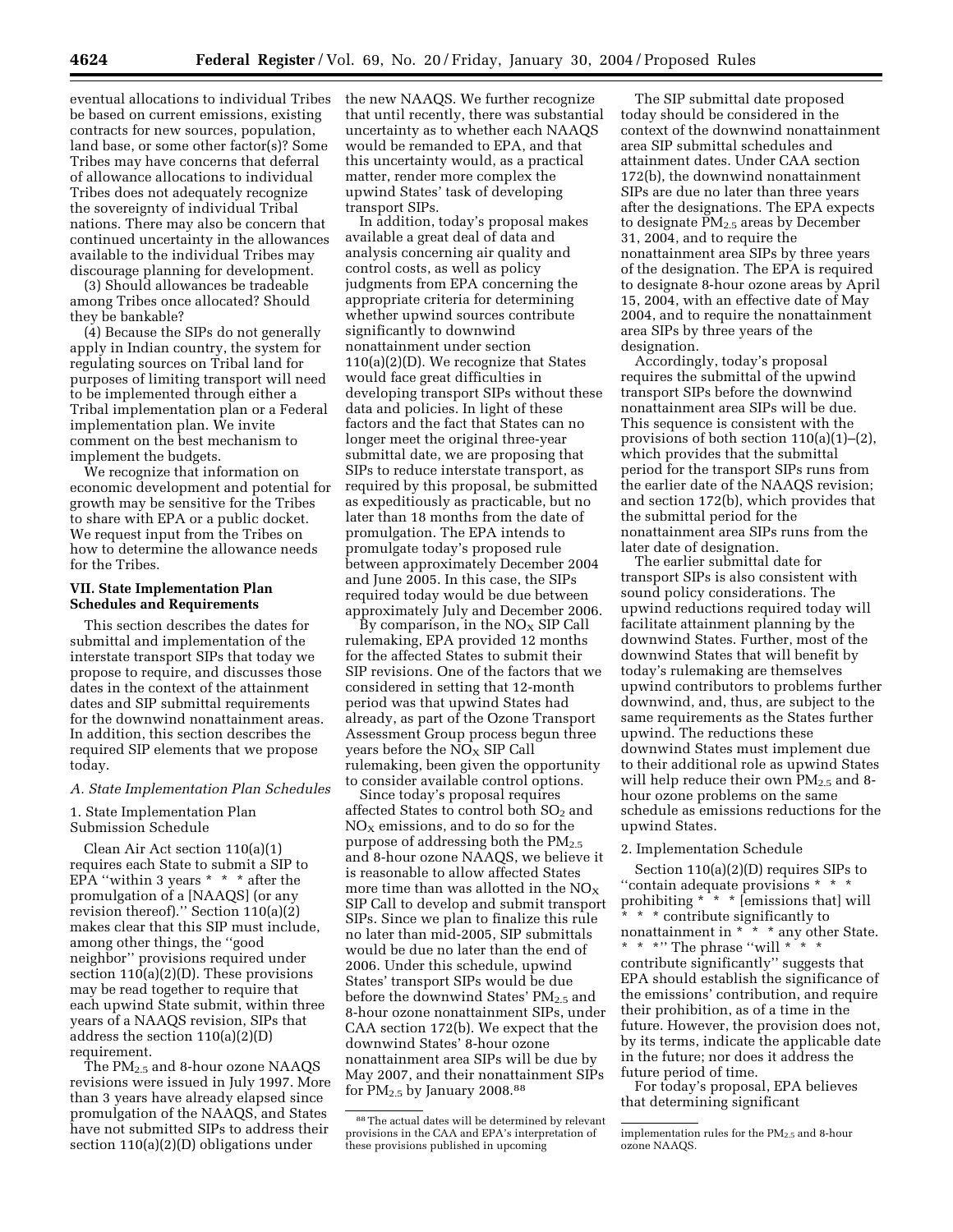contribution as of 2010, and requiring implementation of the reductions by January 1, 2010, is a reasonable application of the statutory provisions. As discussed in section VI, emissions controls for EGUs may be feasibly implemented by that time. As a result, January 1, 2010 is the date by which we can confidently predict that highly costeffective emission reductions from EGUs can begin, considering cost broadly to encompass many factors, including engineering feasibility and electricity supply reliability risks.

Emissions reductions by this date will also provide significant air quality benefits to the downwind nonattainment areas. We expect that the attainment date for numerous downwind areas will be 2010 or later, so that these reductions will facilitate attainment. For ozone nonattainment areas, the reductions will reduce the amount of nonattainment. For  $PM_{2.5}$ nonattainment areas, the reductions will have the same effect, and help bring those areas into attainment. Indeed, we believe that the anticipation of the optional trading program beginning in 2010 will create incentives for reductions in  $SO<sub>2</sub>$  emissions prior to that date. Therefore, today's proposal will have benefits for progress towards attainment with the  $PM<sub>2.5</sub> NAAQS$  in the years between finalization of this rule and 2010. Further discussion of these air quality benefits is included in section IX.

As discussed in section VI, feasibility considerations warrant deferring a portion of the emissions reductions to 2015. As discussed in section IX, these reductions will provide air quality benefits at that time, as well, and, as in the case with the 2010 emission reductions, we expect that the anticipation of tighter controls will likely lead to  $SO<sub>2</sub>$  emissions reductions prior to 2015.

## *B. State Implementation Plan Requirements*

Today's proposal requires States to submit SIPs that contain controls sufficient to eliminate specified amounts of emissions. The EPA determined these amounts through the application of highly cost-effective controls to the EGU source category. The amount of the emissions reduction is determined by comparing the amount of EGU emissions in the base case—that is, in the absence of controls—to the amount of emissions after implementation of the controls. Section VI contains a more detailed discussion of the process for determining the amounts of emissions in the base case.

As noted elsewhere, EPA is gathering information concerning certain other source categories. However, EPA does not, at present, have information upon which to propose a determination that any other source categories may achieve specific emissions reductions at a cost that could be considered highly cost effective.

To achieve the required amount of emissions reductions, States may impose emission limits on other sources—in addition to EGUs—if they choose. The EPA is considering what additional requirements are needed to ensure that these limits are met. Overarching considerations include whether the requirements (i) provide certainty that all emissions that EPA determined to contribute significantly will be eliminated both at the State and regional level; (ii) ensure that contributions will continue to be eliminated in future years; and (iii) ensure that the control requirements can be feasibly implemented.

The EPA considered two main approaches to the SIP requirements: a budget (*i.e.*, cap) approach, and an emission reduction approach. The EPA is proposing a hybrid approach that we believe incorporates the best elements of both approaches while minimizing the shortfalls of both approaches.

## 1. The Budget Approach

In its most rigorous form, a budget approach would require a statewide cap, that is, the capping of aggregate emissions from all source categories in each State. Mechanisms would be set up to ensure that the overall budget was not exceeded. These mechanisms could require individual source categories to meet sub-budgets or could provide for emission shifting between source categories. Subjecting each State throughout the region to aggregate emissions budgets would provide great certainty that the amount of emissions identified as contributing significantly to nonattainment had been eliminated. This approach would also assure that the significant contribution was fully addressed for future years because any increase in activity across all emission sources would have to occur within the budget, that is, without generating additional emissions. If all States applied such an approach, it would also assure that emissions from a source within a given source category would be permanently reduced and not merely shifted to another source within the region, as could occur if sources in one State were controlled under a budget but similar sources in another State were not.

A less rigorous approach would require enforceable budgets for only some source categories, namely, those that were required to make the emissions reductions. Under this approach, there would be less certainty that all States will continue to not contribute significantly (in terms of the air quality component) in future years because growth in overall emissions may still occur.

The U.S. EPA and State environmental agencies have successfully applied budget approaches to certain source categories and groups of source categories. For instance, the title IV requirements of the CAA applied a SO2 budget to most large EGUs. The Ozone Transport Commission (OTC)  $NO<sub>x</sub>$  budget trading program applied an ozone season  $NO<sub>x</sub>$  budget to large EGUs and non-EGU boilers and turbines, and many States have adopted the same approach to meet the requirements of the  $NO<sub>X</sub>$  SIP Call.<sup>89</sup> These successes demonstrate that budget programs can work for large stationary sources. These types of sources can accurately monitor emissions at the unit level, and these sources are manageable in number, so that overall emissions can be determined using this unit level data.

On the other hand, there has been virtually no experience with budget programs for mobile and area sources, due to challenges in accounting for emissions from these types of sources. Emissions from these sources are typically estimated using emission factors and estimated emission data, so that there is much less certainty about the accuracy of these amounts of emissions. Additionally, monitoring at the unit level and tracking unit level emissions would be much more difficult because of the large number of small sources involved.

As noted above, EPA believes that there are benefits from requiring a State to impose a cap on EGUs. We also believe that there would be benefits from requiring a State to impose a cap on any source category on which the State imposes controls. One benefit would be a permanent limit on the amount of emissions from that category to assure the reductions in emissions that significantly contribute to nonattainment in affected downwind States. We solicit comment on the approach of requiring States to impose caps on any source categories which the State chooses to regulate under the rule proposed today.

<sup>89</sup>These budget approaches authorize trading among sources, but other control methodologies, such as emission rate controls, may also authorize trading. See U.S. EPA, ''Improving Air Quality with Economic Incentive Programs,'' (January 2001).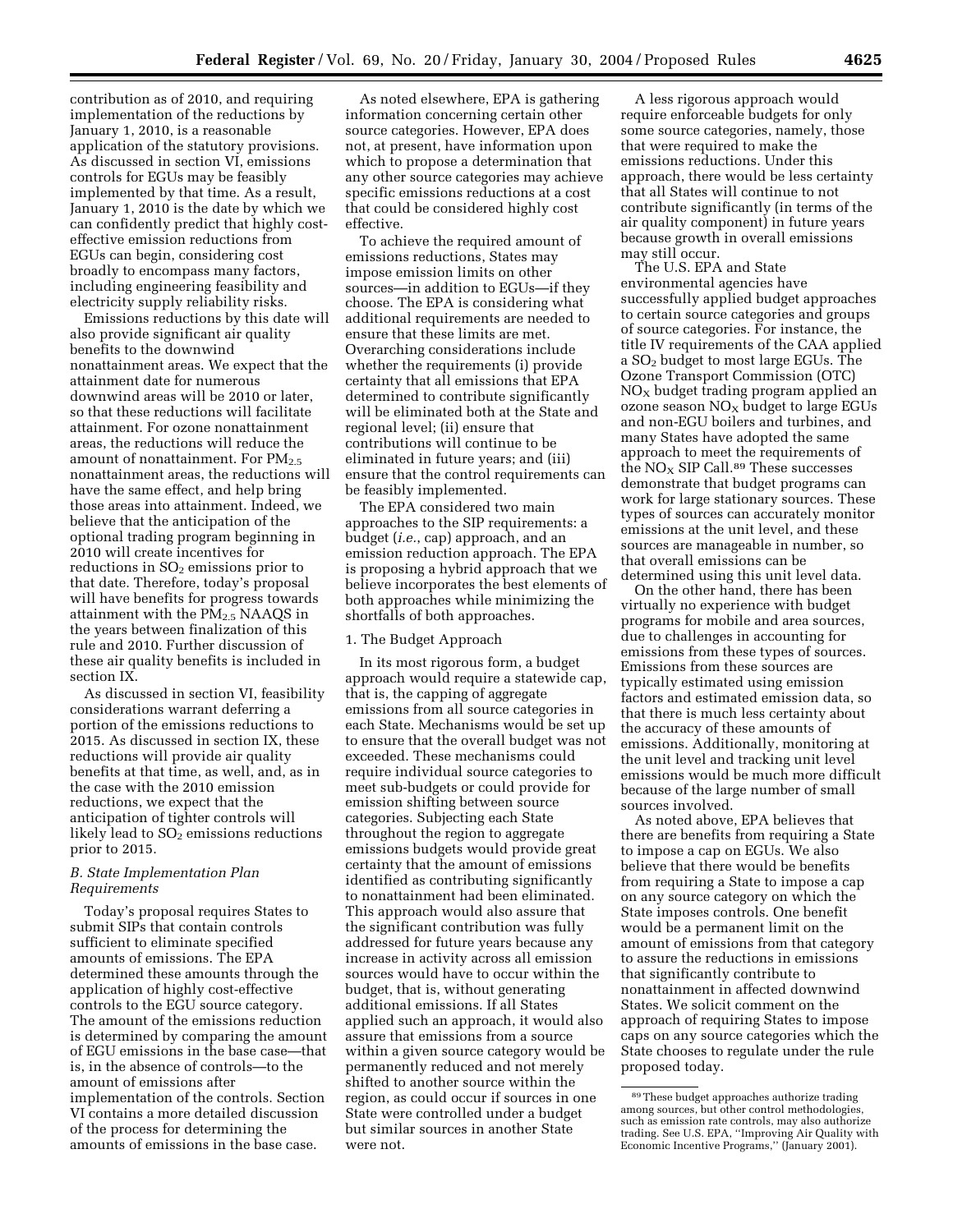### 2. The Emissions Reduction Approach

Under the emissions reduction approach, SIPs must impose control requirements that typically consist of an emission rate limit or, possibly, application of a specified type of technology, but not an emissions cap. These control requirements, when implemented by the affected sources in the implementation years, must result in the amount of emission reductions that EPA required through the highly costeffective calculations described in section VI.

This approach is most useful when a State chooses to apply the control requirements to a source category for which current source-monitoring methods do not permit specific emissions quantification for each source, and for which shifts in emissions-generating activity are unlikely to result from the control program. This limitation in the methodology may result because, among other possible reasons, (i) the source's emissions generating activities are of a type for which no accurate quantification methodology exists; (ii) such a methodology would be unreasonably expensive to apply to the source; or (iii) the sources are too numerous.

Even so, to ensure that the desired emissions reductions are achieved, this methodology requires accurate baseline emission estimates, which, as a practical matter, may be difficult to develop in light of the uncertainties in estimating emissions from the affected source types. If the baseline estimates are high, States may achieve credit for emissions reductions they will not in fact achieve (by reducing emissions to a certain emission rate from the incorrectly high baseline emission rate). Additionally, while this approach may assure similar emissions reductions to the budget approach in the early years following implementation, growth in activity levels in the controlled source categories would likely lead to growth in emissions in later years, which in turn may adversely affect downwind nonattainment areas.

Although the emissions reduction approach has limitations, EPA believes it is the most workable approach for some source categories, such as mobile and area sources, for which there is little or no experience in using the budget approach and for which the available emissions quantification techniques are too imprecise to support the budget approach.

3. The EPA's Proposed Hybrid Approach

The EPA proposes today to require each affected State to submit a SIP containing control requirements that will assure a specified amount of emissions reductions. These amounts would be computed with reference to specified control levels for EGUs, which EPA has determined to be highly cost effective.

States may meet their emissions reduction requirements by imposing controls on any source category they choose. If they choose the EGU source category, they must impose a cap because this category may feasibly implement a cap. If States choose to get emissions reductions from other source categories, they may implement the emissions reduction approach, that is, they need not implement caps, but rather may implement other forms of controls. Even so, EPA strongly encourages States to control source categories for which workable budget programs can be developed, and to require the budget approach for those sources to which it can feasibly be applied.90

The EPA is proposing specific requirements that States must meet, depending on which source categories they choose to control. These requirements are intended to provide as much certainty as possible that the controls will eliminate the amounts of significant contributions.

a. Requirements if States Choose To Control EGUs

As explained above, States must apply the budget approach if they choose to control EGUs. That is, they must cap EGUs at the level that assures the appropriate amount of reductions. We believe that this is the preferable approach for complying with today's proposed rule.

Moreover, as discussed in sections VI and VIII, States that choose to allow their EGUs to participate in EPAadministered interstate  $SO_2$  and  $NO_X$ emissions trading program must adhere to EPA's model trading rules, which we intend to propose in the SNPR. For  $SO<sub>2</sub>$ sources, these rules will require the States to allocate control obligations to sources in a manner that mirrors the sources' title IV allowance allocations, although EPA is considering certain

variations that are described in section VI.

With respect to monitoring, recordkeeping, and reporting requirements, most EGUs are already subject to the requirements of 40 CFR part 75 to demonstrate compliance with the title IV  $SO<sub>2</sub>$  provisions. In addition, many EGUs are also subject to part 75 due to SIP requirements under the  $NO<sub>x</sub>$ SIP Call. The EPA believes that part 75 provides accurate and transparent accounting of emissions from this source category. Therefore, EPA proposes to require States, if they apply controls to EGUs, to subject EGUs to the requirements of part 75.

As explained in sections VI and VIII, today's proposed  $SO<sub>2</sub>$  emissions reductions requirement, when applied to EGUs subject to the title IV allowance programs, would result in a cap that, in turn, would create surplus title IV allowances. These surplus allowances, if allowed to be traded, may have adverse impacts in and outside of the States directly affected by today's proposal. In particular, the large number of these allowances that become available may depress their price, which may lead to even more of them being purchased and used in States not affected by today's proposed rule.

To prevent these impacts, EPA is proposing that SIPs assure that the State's title IV allowances exceeding the emissions that the State's EGUs may emit under the rule proposed today are not used in a manner that undermines the rule proposed today. As a practical matter, SIPs may need to require the retirement or elimination of certain of the title IV allowances. The number of retired or eliminated allowances may well equal the difference between the number of title IV allowances allocated to a State and the  $SO<sub>2</sub>$  budget that the State sets for EGUs under today's proposed rule. For example, assume that a State's EGUs are allocated a total 5,000 SO2 allowances under title IV (each allowance authorizes one ton of  $SO<sub>2</sub>$ emissions). Assume further that today's proposed rule requires the State to reduce its  $SO<sub>2</sub>$  emissions by 2,500 tons. Assume even further that the State chooses to achieve all of the required reductions from EGUs, beginning January 1, 2010. Under these circumstances, the SIP must include a mechanism to retire or eliminate the remaining 2,500 allowances.

The EPA believes that this proposed requirement to retire or eliminate surplus allowances applies regardless of whether or not a State participates in the EPA-managed trading system. If the State does not participate in the EPAmanaged trading system, it may choose

<sup>90</sup> It should be noted that even if a State uses a budget approach for a source category within the State, it is possible that production may shift to another part of the transport region, so that the State's claimed emission reductions may in fact simply represent emissions shifted to another part of the transport region.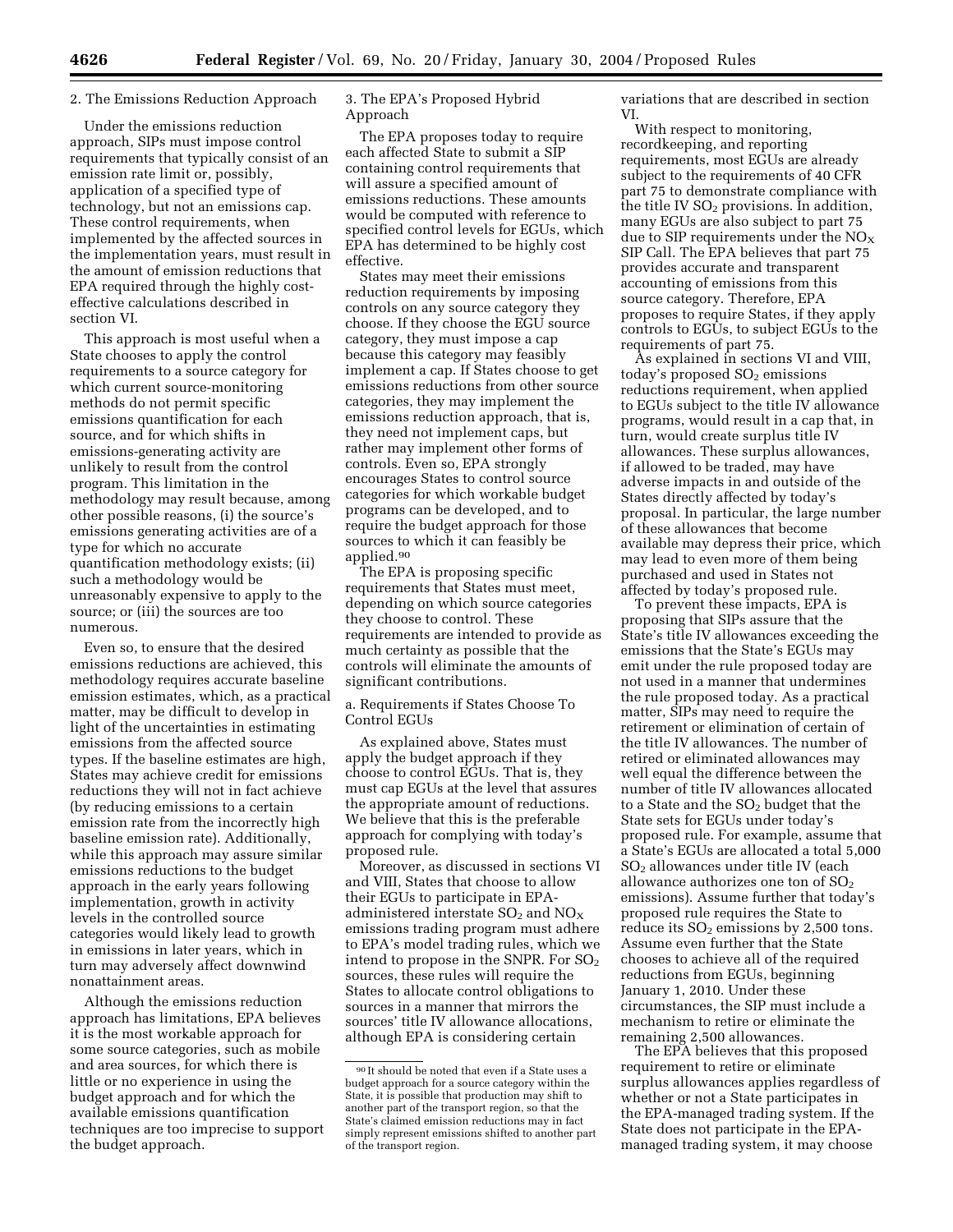the specific method to retire or eliminate surplus allowances from its sources. If it chooses the EPA-managed trading system, it must adhere to the provisions of the model trading rule, which are broadly outlined in section VIII.

States may allow EGUs to demonstrate compliance with the State EGU  $SO<sub>2</sub>$  emission budget by using (i) allowances that were banked (that is, issued for years earlier than the year in which the source is demonstrating compliance), or (ii) title IV allowances from the same year purchased from sources in other States.

b. Requirements if States Choose To Control Sources Other Than EGUs

If a State chooses to require emissions reductions from only EGUs, then its SIP revision submitted under the rule proposed today need contain only provisions related to EGUs, as described above. The State need not adopt or submit, under the rule proposed today, any other provisions concerning any other source categories.91

On the other hand, if a State chooses to require emissions reductions from sources other than EGUs, the State must adopt and submit SIP revisions, and supporting documentation, designed to quantify the amount of reductions from the sources and to assure that the controls will achieve that amount of reductions. The EPA is not proposing today that the State be required to cap those sources. However, EPA solicits comment on whether to require States that choose to control sources other than EGUs to cap those sources.

To demonstrate the amount of emissions reductions from the controlled sources, the State must take into account the amount of emissions attributable to the source category both (i) in the base case—that is, in the implementation year (2010 and 2015) without assuming SIP-required reductions from that source category under today's proposed rule—and (ii) in the control case. Both scenarios (base case and control case) are necessary to determine the amount of emissions reductions that will result from the controls. As noted above, section VI contains a more detailed discussion of the process for determining the amounts of emissions in the base case.

The EPA intends to propose in the SNPR monitoring, recordkeeping, and reporting requirements for sources other than EGUs. Further, EPA intends to

include proposed rule language for these requirements. Commenters will have an opportunity to comment following publication of the SNPR. As a result, EPA is not soliciting comment on this subject now. Even so, EPA intends to consider any comments submitted on this subject that commenters may wish to submit.

## **VIII. Model Cap and Trade Program**

In today's action, we are outlining multi-State cap and trade programs for  $SO<sub>2</sub>$  and  $NO<sub>X</sub>$  that States may choose as a cost-effective mechanism to achieve the required air emissions reductions. Use of these cap and trade programs will not only ensure that emissions reductions under the proposed rulemaking are achieved, but also provide the flexibility and cost effectiveness of a market-based system. This section provides background information, a description of the cap and trade programs, and an explanation of how the cap and trade programs would interface with other State and Federal programs. It is EPA's intent to propose model  $SO_2$  and  $NO_X$  cap and trade rules in a future SNPR that States could adopt.

By adopting the model rules, States choose to participate in the cap and trade programs, which are a fully approvable control strategy for achieving emissions reductions required under today's proposed rulemaking. Should a State choose to participate in the cap and trade programs, EPA's authority to cooperate with and assist the State in the implementation of the cap and trade program(s) would reside in both State law and the CAA. With respect to State law, any State that elects to participate in the cap and trade programs as part of its SIP will be authorizing EPA to assist the State in implementing the cap and trade program with respect to the regulated sources in that State. With respect to the CAA, EPA believes that the Agency's assistance to those States that choose to participate in the cap and trade programs will facilitate the implementation of the programs and minimize any administrative burden on the States. One purpose of title I of the CAA is to offer assistance to States in implementing title I air pollution prevention and control programs (42 U.S.C. 101(b)(3)). In keeping with that purpose, section 103(a) and (b) generally authorize EPA to cooperate with and assist State authorities in developing and implementing pollution control strategies, making specific note of interstate problems and ozone transport. Finally, section 301(a) grants EPA broad authority to prescribe such regulations

as are necessary to carry out its functions under the CAA. Taken together, EPA believes that these provisions of the CAA authorize EPA to cooperate with and assist the States in implementing cap and trade programs to reduce emissions of transported  $SO<sub>2</sub>$ and  $NO<sub>X</sub>$  that contribute significantly to ozone and PM<sub>2.5</sub> nonattainment.

To inform the current rulemaking process, EPA recently hosted two workshops in July and August of 2003 to listen to States and multi-State air planning organization's experience with the  $NO<sub>X</sub>$  SIP Call program to date: What has worked well, what may not have worked well, and what could be improved. (The EPA Web site 92 provides information on these workshops.) Workshops such as these have played an important role in the development and implementation of the  $NO<sub>X</sub>$  SIP Call and will help in the development of this rule.

This section in today's action describes, on a generally conceptual level, the cap and trade program. EPA will publish, in a future SNPR, a more detailed description of the proposed rules, as well as model rules. As a result, EPA is not soliciting comment on this section in today's action. Interested persons will have a full opportunity to comment on all aspects of this cap and trade program through the SNPR. Even so, EPA recognizes that continued stakeholder input on the cap and trade programs described in this section may be useful concerning the programmatic implications of addressing multiple environmental issues (*i.e.*, PM<sub>2.5</sub> and ozone) with synchronized cap and trade programs for  $SO_2$  and  $NO_X$ . Accordingly, EPA intends to review comments that may be submitted on all of the program elements described in today's NPR.

## *A. Application of Cap and Trade Approach*

1. Purpose of the Cap and Trade Programs and Model Rules

In the cap and trade programs, EPA is proposing to jointly implement with participating States a capped marketbased program for EGUs to achieve and maintain an emissions budget consistent with the proposed rulemaking. Specifically, EPA has designed today's proposal to assist States in their efforts to: (1) Improve air quality and achieve the emissions reductions required by the proposed rulemaking; (2) offer compliance flexibility for regulated sources; (3) reduce compliance costs for sources controlling emissions; (4)

<sup>91</sup>Of course, the State may be obligated to submit SIP revisions covering other source categories under applicable CAA provisions other than section  $110(a)(2)(D)$ .

<sup>92</sup>*http://www.epa.gov/airmarkets/business/ noxsip/atlanta/atl03.html*.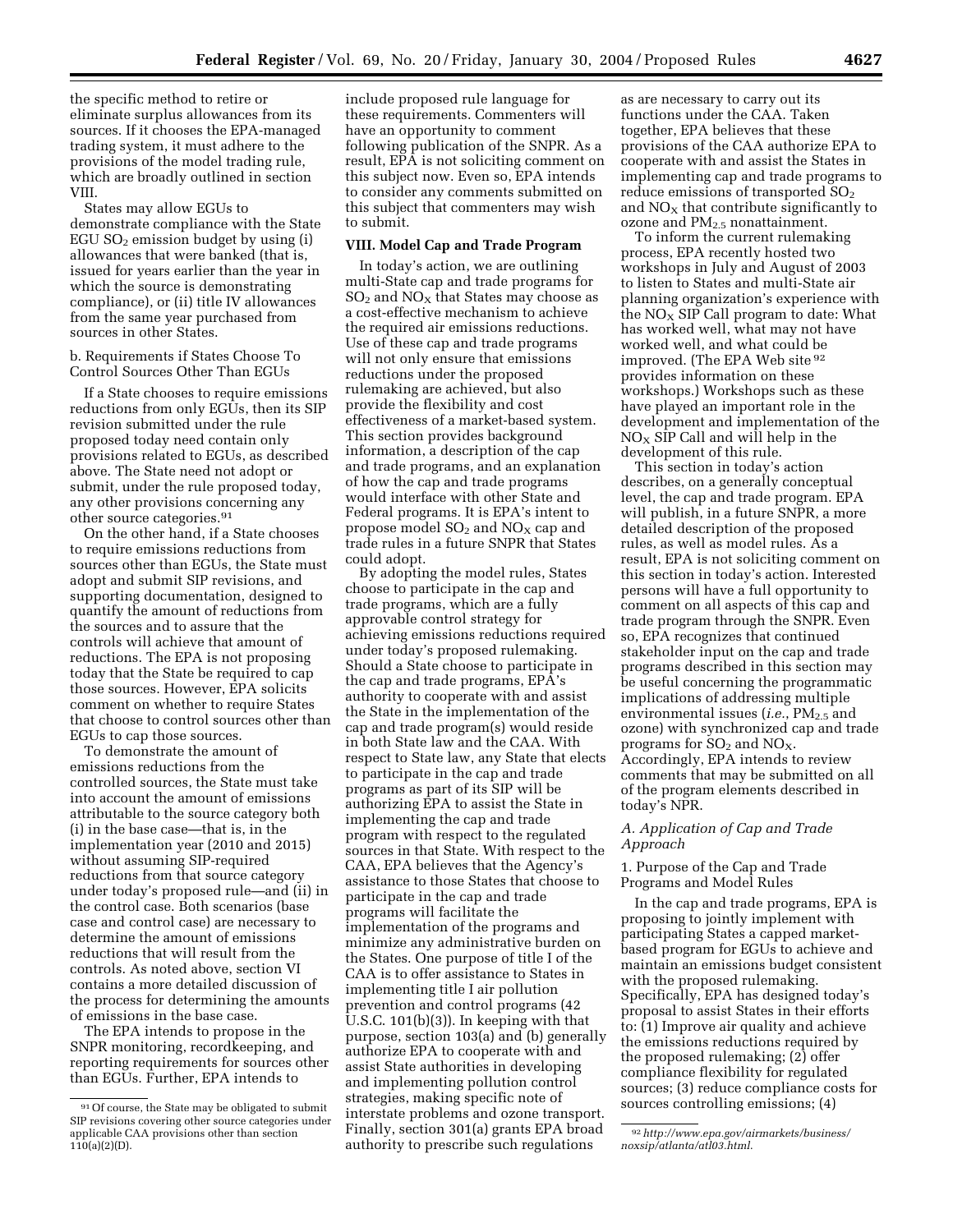streamline the administration of programs to reduce multiple pollutants for States; and (5) ensure that emission reductions are occurring and that results are publicly available. In addition to realizing these benefits of a cap and trade program, EPA also seeks to create as simple a regulatory regime as possible by applying a single, comprehensive regulatory approach to controlling multiple pollutants across multiple jurisdictions.

Beyond choosing to use a cap and trade program, State adoption of the model rule would ensure consistency in certain key operational elements of the program among participating States. Uniformity of the key operational elements across the region is necessary to ensure a viable and efficient cap and trade program with low transaction costs and minimum administrative costs for sources, States, and EPA. (These necessary elements are discussed in section B.3.). States will continue to have flexibility in other important program elements (*e.g.*, allowance allocations, inclusion of additional measures to address persistent local attainment issues).

# 2. Benefits of Participating in a Cap and Trade Program

a. Advantages of Cap and Trade Over Command-and-Control

When designed and implemented properly, a cap and trade program offers many advantages over traditional command-and-control and project-byproject emission reduction credit trading programs. There are several advantages of a well-designed cap and trade system that include: (1) Control of emissions to desired levels under a fixed cap that is not compromised by future growth; (2) high compliance rates; (3) lower cost of compliance for individual sources and the regulated community as a whole; (4) incentives for early emissions reductions; (5) promotion of innovative compliance solutions and continued evolution of generation and pollution control technology; (6) flexibility for the regulated community (without resorting to waivers, exemptions and other forms of administrative relief that can delay emissions reductions); (7) direct legal accountability for compliance by those emitting; (8) coordinated program implementation that efficiently applies administrative resources while enhancing compliance; and (9) transparent, complete, and accurate recording of emissions. These benefits result primarily from the rigorous framework established by a cap and trade program that provides flexibility

in compliance options available to sources and the monetary reward associated with avoided emissions in a market-based system. The cost of compliance in a market-based program is reduced because sources have the freedom to pursue various compliance strategies, such as switching fuels, installing pollution control technologies, or buying emission allowances from a source that has overcomplied. Since reducing emissions to levels below the allocations for a source allows them to sell excess allowances on the market, this program promotes cost effective pollution prevention, and encourages innovations in less-polluting alternatives and control equipment.

A market-based system that employs a fixed, enforceable tonnage limitation (or cap) for a source or group of sources provides the greatest certainty that a specific level of emissions will be attained and maintained. With respect to transport of pollution, an emissions cap also provides assurance to downwind States that emissions from upwind States will be effectively managed over time. The capping of total emissions of pollutants over a region and through time ensures achievement of the environmental goal while allowing economic growth through the development of new sources or increased use of existing sources. In an uncapped system (where, for example, sources are required only to demonstrate that they meet a given emission rate) the addition of new sources to the regulated sector or an increase in activity at existing sources can increase total emissions even though the desired emission rate control is in effect.

In addition, the reduced implementation burden for regulators and affected sources benefits taxpayers and those who must comply with the rules. This streamlined administration allows a relatively small number of government employees to successfully manage the emissions of many sources by (1) minimizing the necessity for caseby-case decisions, and (2) taking full advantage of electronic communication and data transfer to track compliance and develop detailed inventories of emissions and plant operations.

b. Application of the Cap and Trade Approach in Prior Rulemakings

### i. Title IV

Title IV of the CAA Amendments of 1990 established the Acid Rain Program, a program that utilizes a market-based cap and trade approach to require power plants, to reduce  $SO<sub>2</sub>$  emissions by 50 percent from 1980. At full

implementation after 2010, emissions will be limited, or capped, at 8.95 million tons in the contiguous United States. The Acid Rain SO<sub>2</sub> Program is widely acknowledged as a model air pollution control program because it provides significant and measurable environmental and human health benefits with low implementation costs.

Individual units are directly allocated their share of the total allowances—each allowance is an authorization to emit a ton of  $SO<sub>2</sub>$ —based upon historical records of the heat content of the fuel that they combusted in 1985–1987. Units that reduce their emissions below the number of allowances they hold, may trade excess allowances on the open market or bank them to cover emissions in future years. Allowances may be purchased through the open market or at EPA-managed auctions. Each affected source is required to surrender allowances to cover its emissions each year. Should any source fail to hold sufficient allowances, automatic penalties apply. In addition to financial penalties, sources either will have allowances deducted immediately from their accounts or, if this would interfere with electric reliability, may submit a plan to EPA that specifies when allowances will be deducted in the future.

The Acid Rain Program requires affected sources to install systems that continuously monitor emissions. The use of continuous emissions monitoring systems (CEMS) is an important component of the program that allows both EPA and sources to track progress, ensure compliance, and provide credibility to the cap and trade component of the program.

While title IV does provide for an Acid Rain Permit, this is a simple permit that does not incorporate source specific requirements, but rather requires the source to comply with the standard rules of the program. The Acid Rain Permit has been easily incorporated into the title V permit process and does not require the typically resource intensive, case-bycase review associated with other permits under command-and-control programs.

The Acid Rain Program has achieved major  $SO<sub>2</sub>$  emissions reductions, and associated air quality improvements, quickly and cost effectively. In 2002,  $SO<sub>2</sub>$  emissions from power plants were 10.2 million tons, 41 percent lower than 1980.93 (2002 Acid Rain Progress

<sup>93</sup>U.S. EPA, EPA Acid Rain Program: 2002 Progress Report (EPA 430–R–03–011), November 2003. Available at *http://www.epa.gov/airmarkets/ cmprpt/arp02/2002report.pdf.*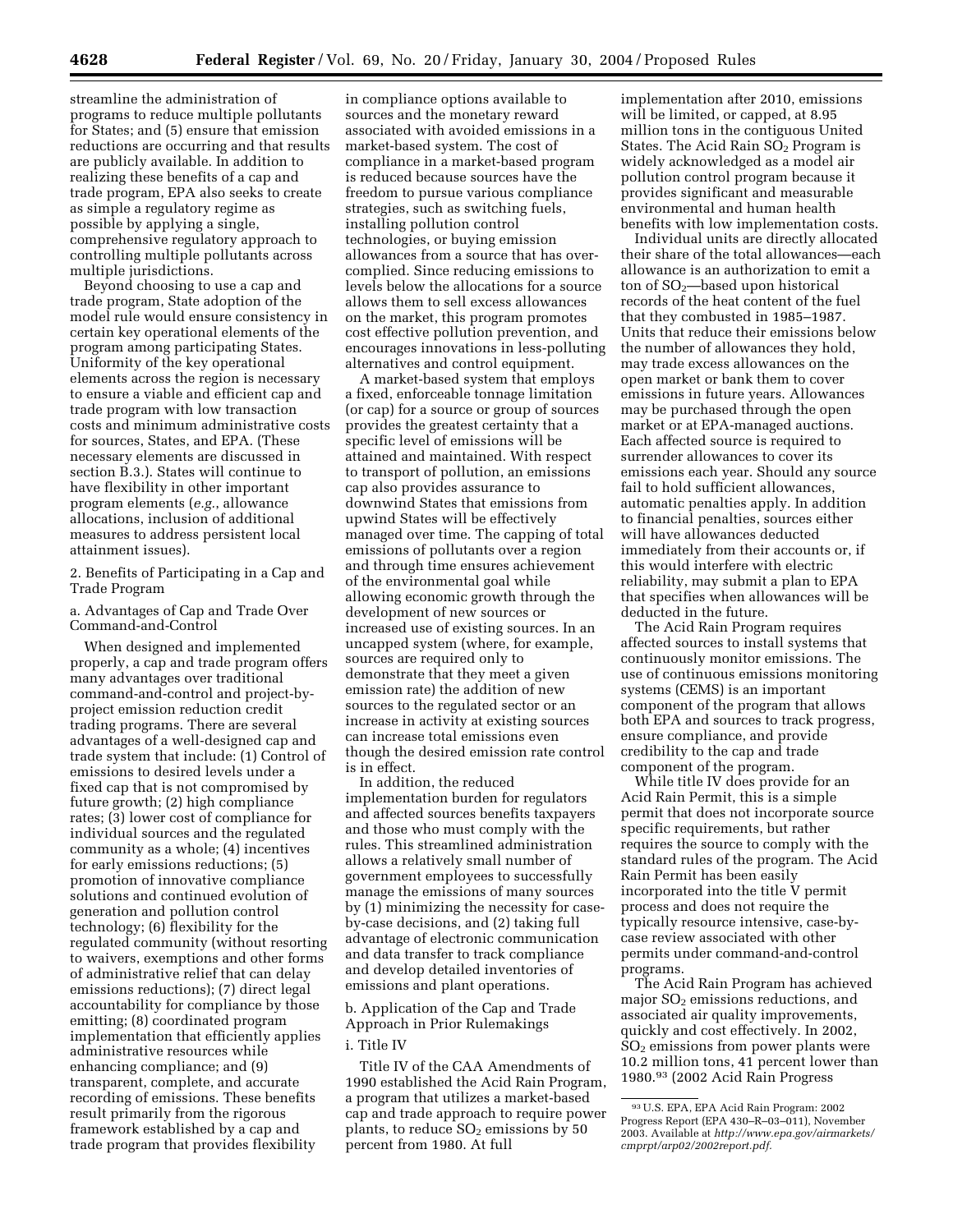The OTC States generally folded their SIP requirements under the OTC  $NO<sub>x</sub>$ Budget Program into the SIP revisions

they submitted with the  $NO<sub>x</sub>$  SIP Call. The  $NO<sub>x</sub>$  Budget Program was incorporated into the  $NO<sub>x</sub>$  SIP Call. The 2003 ozone season marked the first year of compliance with the  $NO<sub>X</sub>$  SIP Call for the OTC States.

## iii. NO<sub>X</sub> SIP Call

The  $NO<sub>X</sub>$  SIP Call, finalized in 1998, requires ozone season (*i.e.*, summertime)  $NO<sub>X</sub>$  reductions across a region which includes most of the OTC States and southeastern and midwestern States that were found by EPA to have sources that contribute significantly to another State's ongoing ozone NAAQS nonattainment problems. The  $NO<sub>X</sub>$  SIP Call proposed a cap and trade program as a way to make cost-effective  $NO<sub>x</sub>$ reductions. Each of the States required to submit a  $NO<sub>x</sub>$  SIP under the  $NO<sub>x</sub>$  SIP Call chose to adopt the cap and trade program regulating large boilers and turbines. Each State based its cap and trade program on a model rule developed by EPA. This model rule included key elements such as the use of continuous emissions monitoring (CEMS) and 40 CFR part 75 monitoring and reporting requirements, and a single party that is legally responsible for compliance. Some States essentially adopted the full model rule as is, while other States adopted the model rule with changes to the sections that EPA specifically identified as areas in which States may have some flexibility. The  $NO<sub>x</sub>$  SIP Call cap and trade program, modeled closely after the OTC  $NO_X$ Budget Program takes effect in 2004. When it does so, it expands from the OTC States to eleven additional States in 2004. The EPA intends to draw heavily upon this and other experience in developing model  $SO_2$  and  $NO<sub>x</sub>$  cap and trade programs.

c. Regional Environmental Improvements Achieved Using Cap and Trade Programs

One concern with emissions trading programs is that the flexibility associated with trading might allow sources or groups of sources to increase emissions, resulting in areas of elevated pollution or ''hot spots.'' The environmental results observed under the Acid Rain Program have instead indicated that the combination of trading with a stringent emissions cap results in substantial reductions throughout the region, with the greatest

reductions achieved in the areas where pollution was originally the highest.

Since 1990,  $SO<sub>2</sub>$  and sulfate concentrations at CASTNET sites have been reduced substantially in the areas where concentrations were highest before the Acid Rain Program. (Acid Rain Program Progress Report 2002). All sites in the East showed reductions in SO2 and sulfate 3 year average concentrations between 1990–1992 and 2000–2002. The largest decreases in  $SO<sub>2</sub>$ concentrations were observed at sites where  $SO<sub>2</sub>$  emissions and monitored SO2 concentrations were highest before the program (from Illinois, to northern West Virginia, across Pennsylvania, to western New York). CASTNET sites throughout the broader eastern region also show a substantial reduction in sulfate concentrations, with the largest decreases in sulfate levels occurring along the Ohio River Valley from Illinois to West Virginia, Pennsylvania, and the mid-Atlantic states.

Independent analyses, in addition to those conducted by EPA, have shown that emissions trading under this type of program has not resulted in the creation of ''hot spots'' because trading has resulted in emissions reductions being achieved in areas where emissions were highest before the program.95 The Environmental Law Institute, Environmental Defense, and the Massachusetts Institute of Technology's Center for Energy and Environmental Policy have all examined emissions trading under the Acid Rain Program and none have concluded that the program has resulted in hot spots of high emissions. To the contrary, the highest emitting sources have tended to reduce emissions by the greatest amount. This is the case, in part, because trading occurs under a nationwide cap that represents a reduction in total emissions and improvements in regional air quality. The flexibility of a cap and trade system provides a mechanism for achieving established emission goal(s)at lowest possible cost. The most cost effective opportunities for reductions are at the larger, more efficient coal-fired units that have modest (or no) controls and are geographically dispersed.

Further support for trading actually reducing ''hot spots'' was found by Resources for the Future. Resources for the Future, a non-partisan environmental advocacy group,

Report.) These emission reductions have translated into substantial reductions in acid deposition, allowing lakes and streams in the Northeast to begin recovering from decades of acid rain. In addition, substantial improvements in air quality have occurred under the Acid Rain Program. Fine particle exposures have been reduced, providing significant benefits to public health. These benefits include the annual reduction of thousands of premature mortalities, thousands of cases of chronic bronchitis, thousands of hospitalizations for cardiovascular and respiratory diseases.

Cap and trade under the Acid Rain Program has created financial incentives for electricity generators to look for new and low-cost ways to reduce emissions, and improve the effectiveness of pollution control equipment, at costs much lower than predicted. The cap on emissions, automatic penalties for noncompliance, and stringent emissions monitoring and reporting requirements ensure that environmental goals are achieved and sustained, while allowing for flexible compliance strategies which take advantage of trading and banking. The level of compliance under the Acid Rain Program continues to be uncommonly high, measuring over 99 percent.

ii. Ozone Transport Commission  $NO<sub>x</sub>$ Budget Program

The Ozone Transport Commission's (OTC)  $NO<sub>X</sub>$  Budget Program was a cap and trade program to reduce  $NO<sub>X</sub>$ emissions from power plants and other large combustion sources in the Northeast. The OTC was established under the CAA Amendments of 1990 to help States in the Northeast and Mid-Atlantic region meet the NAAQS for ground-level ozone. The  $NO<sub>x</sub>$  Budget Program set a regional budget on  $NO<sub>X</sub>$ emissions from power plants and other large combustion sources during the ozone season (from May 1 through September 30) beginning in 1999.

The OTC  $NO<sub>X</sub>$  Budget Program has significantly reduced  $NO<sub>x</sub>$  emissions from large combustion facilities in the Northeast and Mid-Atlantic region with total regional emissions in 2002 approximately 60 percent below 1990 levels; well under target levels. Significant reductions in ozone season  $NO<sub>x</sub>$  emissions have occurred in all States across the region. In addition, the emission reductions have proven to be cost effective with the cost of  $NO_X$ allowances stabilized below original projections.94

Available at *http://www.epa.gov/airmarkets/otc/ otcreport.pdf.*

<sup>95</sup>Environmental Law Institute (*http:// www.epa.gov/airmarkets/ articles/so2tradinghotspots*\_*charts/pdf*), Environmental Defense (*http:/ /www.environmentaldefense.org/ documents/ 645*\_*SO2.pdf*) and MIT's Center for Energy and Environmental Policy Research (*http://web.mit.edu/ ceepr/www/2003–015.pdf*).

<sup>94</sup> Ozone Transport Commission. NO<sub>X</sub> Budget Program 1999–2002 Progress Report, March 2003.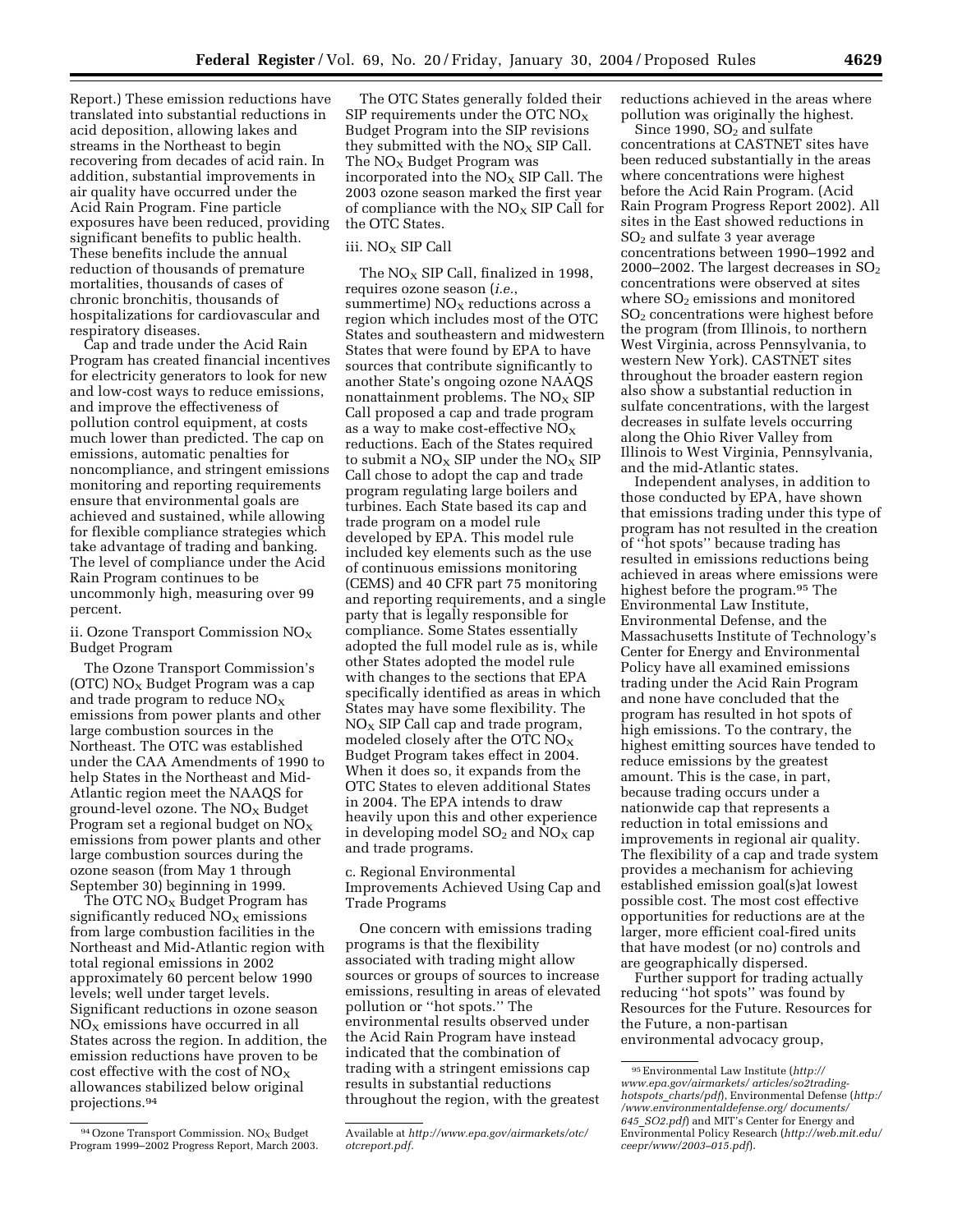modeled air quality and health benefits under the trading program and under a non-trading scenario and found that trading actually resulted in additional benefits because emissions reductions took place in areas where they were more environmentally effective.<sup>96</sup>

Cap and trade programs are designed to reduce emissions of numerous polluting sources by significant amounts over large geographic areas. The trading mechanism does not replace the requirement to meet the NAAQSs at the local level, but rather helps achieve this requirement through significant reductions in background pollution. Thus, State and local governments will continue to have the obligation and the authority under the CAA to assure that the NAAQS are met.

Nearly 10 years of experience with the Acid Rain Program for  $SO<sub>2</sub>$  has clearly demonstrated that market-based cap and trade programs are an effective vehicle for achieving broad improvements in air quality by reducing emissions of a regionally transported air pollutant. More recently, the OTC's regional  $NO<sub>x</sub>$ program also has shown the value of a cap and trade approach for  $NO<sub>x</sub>$ reductions. The more stringent  $SO<sub>2</sub>$  and  $NO<sub>x</sub>$  caps proposed in this rulemaking will build on this track record of success.

## *B. Considerations and Aspects Unique to the SO*2 *Cap and Trading Program*

## 1. SO<sub>2</sub> Cap and Trade Program **Overview**

This section of today's proposal outlines an  $SO<sub>2</sub>$  cap and trade program which builds upon the concepts applied in the cap and trade programs described in section VIII.A. This section discusses elements unique to the proposed  $SO<sub>2</sub>$ trading program, paying particular attention to those aspects that significantly differ from the corresponding provisions in existing programs. (Additional details on the  $SO<sub>2</sub>$  and  $NO<sub>X</sub>$  trading program may be found in section VIII.D, which describes major program elements that must be consistent across States in order for EPA to implement a trading program.)

While key considerations and program elements are outlined in today's proposed rule, a complete model cap and trade rule will be proposed by EPA in a future SNPR. In addition to a model rule, the SNPR will address other issues such as allocations and voluntary measures for States to address persistent local non-attainment issues.

The proposed  $SO<sub>2</sub>$  cap and trade program would apply to the large power

96*http://www.rff.org/CFDOCS/disc*\_*papers/ PDF*\_*files/9925.pdf*

generators in the transport region. (See section VI of today's rule for a discussion of the emission budgets and the core sources.) States would have some flexibility to include other sources or source categories in the trading program should they demonstrate their ability to measure the emissions from these other sources to the same standards required of the core trading sources.

The units affected by today's  $SO<sub>2</sub>$  rule are already regulated by EPA. EPA is committed to a transition that ensures continued environmental progress, preserves the integrity of existing emission trading markets, and minimizes confusion and cost for the public, sources and regulators. Section VIII.B.2 below discusses the interactions between today's proposal and existing programs by presenting analysis and implementation options. A discussion of the applicable sources is contained in section VIII.D.1.

2. Interactions With Existing Title IV Acid Rain  $SO<sub>2</sub>$  Cap and Trade Program

As discussed above, title IV of the CAA requires reductions in  $SO<sub>2</sub>$ emissions from power plants to abate acid rain and improve public health using a cap and trade approach. Further, title I of the CAA requires EPA to help States develop and design implementation plans to meet the NAAQS. To achieve that end, today's action proposes a regional rule to reduce ambient concentrations of  $PM_{2.5}$ , as mandated by the CAA. The  $SO<sub>2</sub>$  program establishes a model cap and trade system for reducing emissions that States can adopt in order to help meet the NAAQS.

As EPA developed this regulatory action, great consideration was given to interactions between the existing title IV program and a rulemaking designed to achieve significant reductions in SO<sub>2</sub> emissions beyond title IV. Requiring sources to reduce emissions beyond the title IV mandates has implications for the existing title IV  $SO<sub>2</sub>$  program which are both environmental and economic. In the absence of a method for incorporating the statutory requirements of title IV, a rule that imposes a tighter cap on  $SO<sub>2</sub>$  emissions for a particular region of the country would likely result in an excess supply of title IV allowances and the potential for increased emissions in the area not subject to the more stringent emission cap. The potential for increased emissions exists in the entire country for the years prior to the proposed implementation deadline and would continue after implementation for any areas not affected by the proposed rule.

These excess emissions could negatively affect air quality, disrupt allowance markets, and erode confidence in cap and trade programs.

In view of the significant reductions in  $SO<sub>2</sub>$  emissions under title IV of the CAA, the large investments in pollution controls that firms have made under title IV that enable companies to sell excess emissions reductions, and the potential for emissions increases, it became a priority to think of ways to preserve the environmental benefits achieved through title IV and maintain the integrity of the title IV market for  $SO<sub>2</sub>$  allowances.

In addition, EPA does not have authority to remove the statutory requirements of title IV and must work within the context of the existing CAA to further reduce emissions of  $SO<sub>2</sub>$ through a new rule. Title IV has successfully reduced emissions of  $SO<sub>2</sub>$ using the cap and trade approach, eliminating millions of tons of  $SO<sub>2</sub>$  from the environment. Building off this existing program to further improve air quality by requiring additional reductions of  $SO<sub>2</sub>$  emissions is appropriate.

The EPA has developed an approach to incorporate the title IV  $SO<sub>2</sub>$  market to ensure that the desired reductions under this rule are achieved in a manner consistent with the previously stated environmental goals. The following sections provide more detail on EPA's initial analysis of the interactions between the title IV Acid Rain program and this proposal outlines a solution for creating a rule that builds off of title IV.

#### Initial Analysis

Initial analytical work shows that a more stringent cap on  $SO<sub>2</sub>$  emissions in the eastern part of the country, that is separate from the title IV cap, would create an excess supply of title IV allowances nationwide as sources in that eastern region comply with a tighter requirement than title IV and no longer need as many title IV allowances. As a result of this excess supply, all title IV allowances would lose value. This impact on the title IV market results in (1) an incentive to use all banked title IV allowances prior to implementation of the rule as firms anticipate the value of allowances dropping essentially to zero and (2) emission increases outside the region after rule implementation because those sources would be able to obtain title IV allowances at essentially no cost.

b. Emissions Increases Prior to Implementation of the Proposed Rule

The EPA expects that the number of banked (*i.e.*, the retention of unused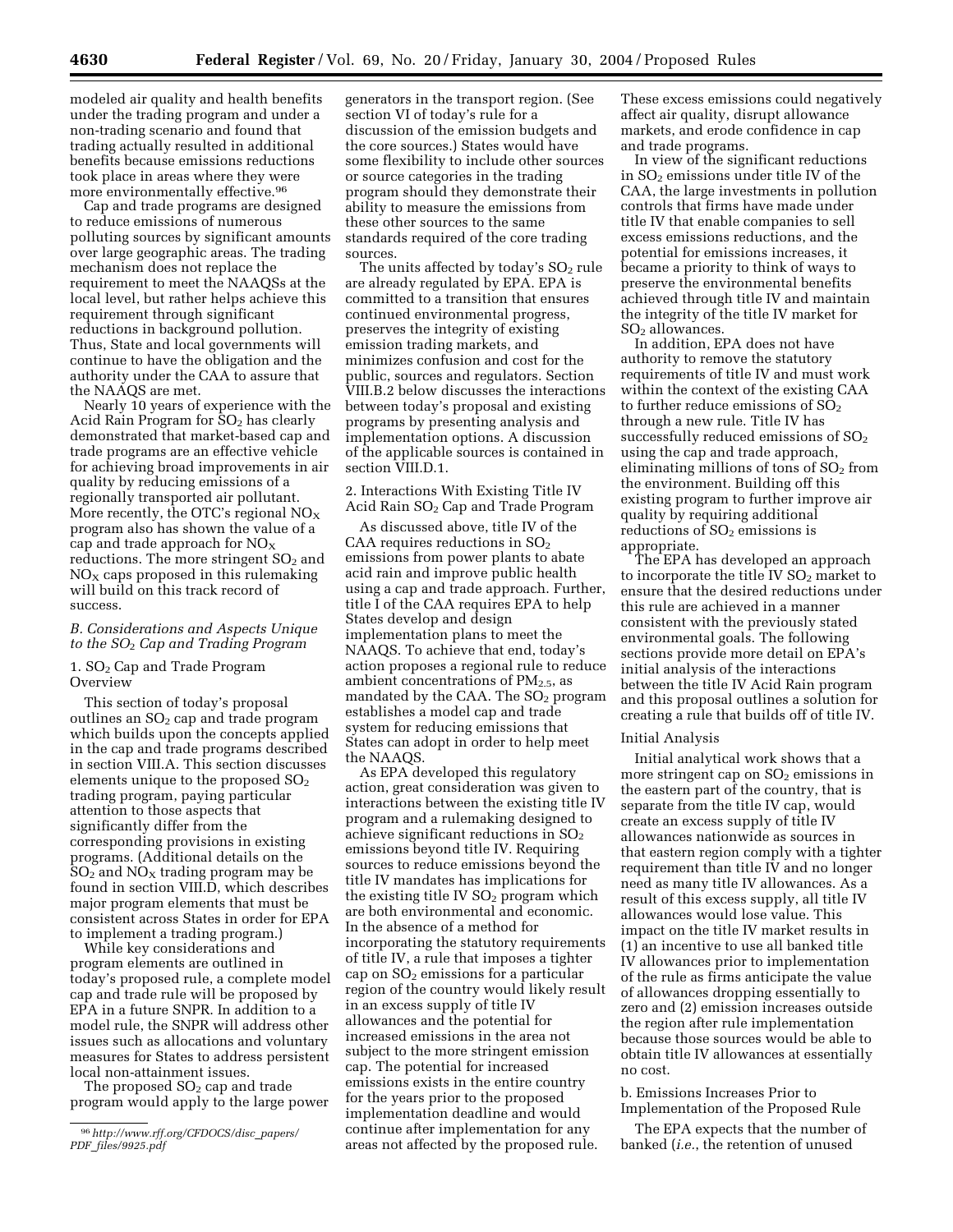allowances from one calendar year for use in a later calendar year) title IV allowances will be in the millions of tons at the end of 2009 in the absence of the rule. The actual number of allowances banked will depend upon future economic growth and the independent decisions of the sources between now and 2010, and EPA will continue to evaluate emissions trends and the bank prior to finalizing the rule. Should the rule not permit the use of banked title IV allowances in the program, the banked allowances would likely be expended during the years prior to implementation of the rule. This could cause over 1 million tons per year of additional  $SO<sub>2</sub>$  emissions, nationwide, that could be emitted above levels projected in the absence of a rule.

### c. Consideration for Emissions Shifting Outside the Control Region

Title IV sources outside the more stringently regulated region would be able to obtain title IV allowances from sources affected by the rule at very low cost after the commencement of the program. The flow of inexpensive, abundant allowances out of an area with more stringent emission control requirements is referred to as ''leakage'' and would likely result in increased emissions outside the region. In essence, sources outside of the region would not face a binding title IV constraint on their emissions of  $SO<sub>2</sub>$  due to the potential availability of abundant allowances provided by sources inside of the control region. Though certain State and local requirements or physical constraints would mitigate the problem of emissions increases outside the region, meaningful increases would be a possibility. Emissions increases outside the region would worsen air quality in those areas and could potentially negate some of the reductions achieved in the region.

The potential for leakage is dependent upon the size of the region. The large eastern trading region proposed in today's rule—which is based upon addressing PM2.5—is not likely to result in significant leakage because the region is large enough to take advantage of the physical limitations in the electricity grid that prevent large power movements from the East to the West (or vice versa) through the Western **Interconnect** 

## d. Desired Outcomes in the Design of the Cap and Trade Rule

The proposed cap and trade program will be designed to meet three primary goals: (1) Achieving environmental goals; (2) preserving and potential strengthening of allowance trading

markets; and (3) providing the flexibility to incorporate additional jurisdictions and types of sources in the future, while maintaining the integrity of the cap and allowance markets.

First and foremost, the proposed cap and trade program must be designed to improve air quality to protect the public's health and the environment. To accomplish this, the program must address the potential for emission leakage, require credible emission monitoring and reporting, and provide for source accountability.

Preservation of the benefit of the title IV allowance market (*i.e.*, a solution that would maintain or even increase the economic value of title IV allowances) would eliminate the incentive to increase emissions prior to the start of the program and ease the administrative transition. Incorporating title IV creates incentives for earlier reductions by title IV sources and may create incentives for title IV sources not included in the rule to maintain, or even reduce, emissions of SO2 both before and after the rule goes into effect. In addition, it sends a clear signal to sources that have already made investments in pollution control equipment that the allowance market is sound and will continue to operate.

The proposed cap and trade solution must provide opportunities for incorporating additional sources (*e.g.*, non-title IV sources, other source categories) and States, during promulgation and in the future. Designing a cap and trade program that can include these additional sources creates the potential to achieve additional environmental benefit and/or reduce the program's total cost.

#### e. Discussion of Possible Solutions

The EPA explored several options for addressing the coordination of title IV and the proposed rule consistent with the objective of minimizing emissions increases and providing a mechanism of allocating allowances to sources lacking any title IV allocations. One option would establish a separate cap and trade program for SO2 that would require the retirement of surplus title IV allowances for the rule (*i.e.*, the difference between total title IV allocations and the trading budget for a given State under the rule). Sources would have to comply with both programs independently, and States would have flexibility in allocating the newly created allowances to non-title IV sources. Although this option could be designed so as to maintain the value of title IV allowances once the new cap and trade program begins under the rule, thus minimizing leakage, it would not address banked title IV allowances accumulated before

implementation of the program, resulting in possible emissions increases prior to rule implementation.

Another option would allow for conversion of title IV allowances into separate allowances under a new cap and trade program. This conversion would be applied at a specific ratio (*e.g.*, two-to-one) that yields the desired emission reductions, and could be applied to both banked and current title IV allowances. By complying with the rule and submitting more than one title IV allowance for every ton emitted, a source would be in compliance with both programs. New allowances could be created to give States flexibility with SO2 allocations, but the conversion ratio would need to be adjusted to incorporate these new allowances. This solution presents some challenges, such as establishing the proper conversion ratio and the need to adjust the cap under the rule to account for the converted allowances. In addition, the uncertainty surrounding how many banked allowances would be converted poses challenges when designing the cap and trade rule.

### f. Proposed Approach

A third option and the approach proposed here best addresses the three principles identified above. It would require sources to use title IV allowances directly for compliance with the rule in a way that maintains the downward trend in emissions throughout the country, preserves the existing  $SO<sub>2</sub>$  allowance market, and allows the inclusion of non-title IV sources, now and in the future.

Title IV sources in the region would be required to comply with the rule by using more than one title IV allowance for every ton emitted (*e.g.*, a two-to-one ratio). EPA would propose to amend the title IV rules in a future SNPR so that sources that comply with the rule would be deemed in compliance with title IV since by submitting allowances at a greater than one-to-one ratio, a source would be going beyond what title IV required. The requirement to submit more than one allowance for every ton emitted is, in effect, a reduction of the title IV cap. The specific ratio would be determined based on the amount of emissions to be allowed for the region. The ratio, in essence, would reflect the cap levels and determine the ultimate emissions in the region. Section VIII.B.3 below, discusses a methodology that could be used to provide allowances to EGUs that were not allocated allowances under title IV.

While EPA is not currently proposing to require sources other than EGUs to be part of the cap and trade program, EPA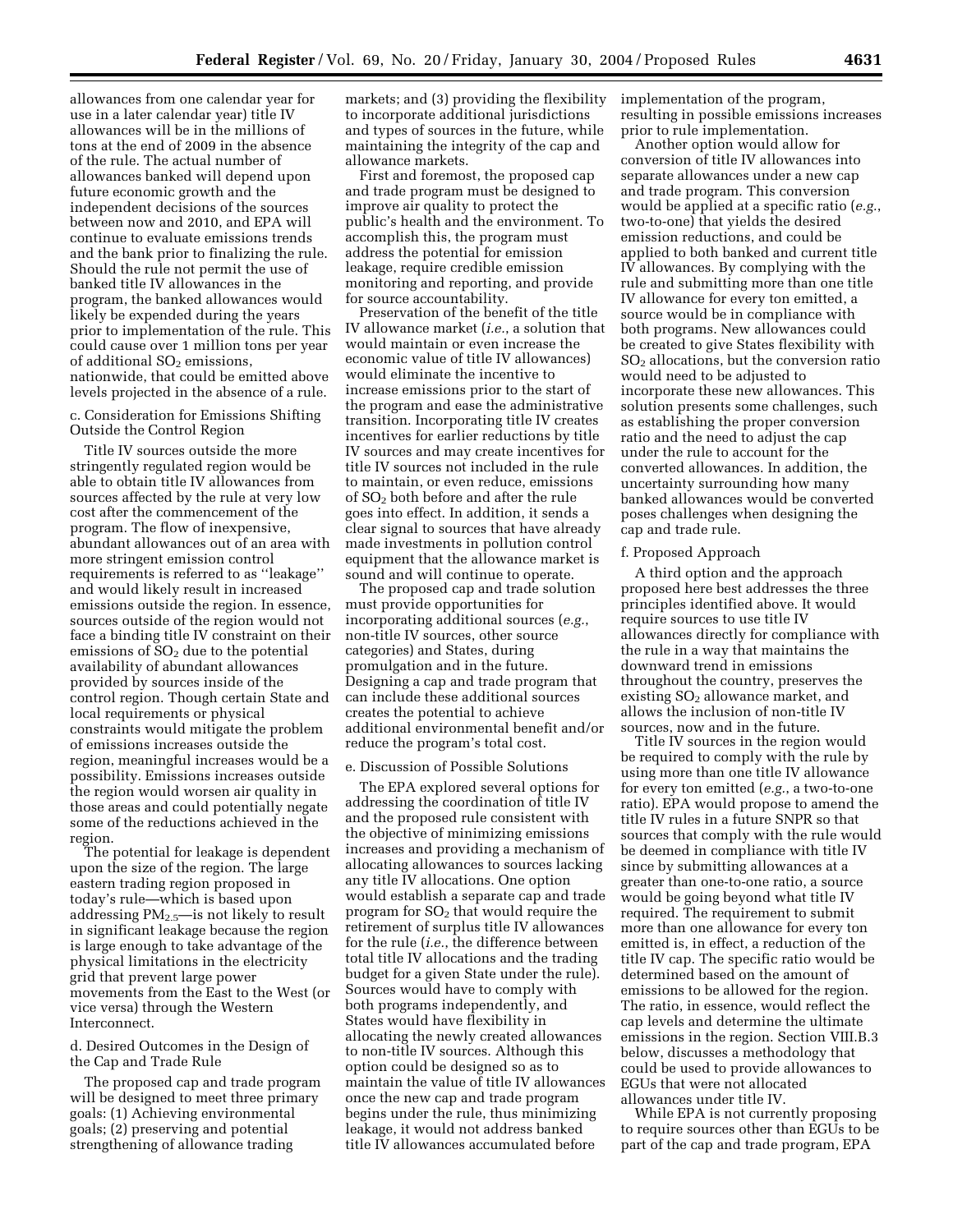believes that this approach could also allow other sources to participate in the cap and trade program. States electing to include additional sources could develop mechanisms to provide them with access to allowances through auctions or direct allocations. (This is discussed in greater detail in section VIII.B.3.)

i. Using Pre-2010 Banked Title IV Allowances in Proposed  $SO<sub>2</sub>$  Cap and Trade Program

Under the proposed approach, title IV allowances could be banked before the 2010 implementation date for use in the new program. Pre-2010 title IV allowances banked prior to 2010 could be used at a one-to-one ratio for compliance at any time. This provides incentives to reduce emissions before the 2010 implementation date because sources would want to ease the transition to the more stringent caps in 2010 and thereafter. However, it should be noted that these allowances could then be used in later years, delaying the amount of time until the ultimate cap level is achieved.

ii. Proposed Ratios and the Phasing of the Caps

The proposed  $SO<sub>2</sub>$  program would allow: (1) Pre-2010 allowances to be used at a one-to-one ratio; (2) 2010 through 2014 allowances to be used at a two-to-one; and (3) 2015 and later allowances to be used at a three-to-one ratio. Since title IV allowances are already identified by serial numbers that indicate the year the allowance is first allowed to be used, it is possible to use different retirement ratios for allowances of different vintages. The progressively more stringent, phased-in nature of the rule will be reflected in the proposed cap and trade program by adjusting the ratio for retiring allowances in each phase. EPA developed these ratios to achieve the emissions reductions as described in section VI with careful consideration given to the title IV bank, State EGU budgets, and phasing in order to create ratios that are consistent with the objectives of the rule. The ratios, in effect, tighten the existing title IV cap.

States choosing to participate in the cap and trade program must require sources to submit title IV allowances at the ratios set in the model rule.

The EPA projects that using 2010 to 2014 vingtage title IV allowances at a ratio of two-to-one and post 2014 allowances at a ratio of three-to-one in the second phase will produce the desired emission reductions for SO<sub>2</sub>. These ratios are projected to lead sources to bank roughly an additional

10.5 million allowances prior to 2010. Vintage year allowances 2009 and earlier are projected to be used starting in 2010 at an average rate of 1.3 million per year.

The value of title IV allowances is projected to increase to \$400 during the first phase, and to fall to \$330 during the second phase, according to EPA modeling. In other words, sources in the region would face a marginal cost of \$805 per ton of emissions in the first phase at a two-to-one ratio and \$989 in the second phase at a three-to-one ratio. The marginal cost numbers presented here are generated from EPA modeling of this rule, looking specifically at the interactions with title IV.

### 3. Allowance Allocations

a. Statewide Cap and Trade Budgets

Today's rule proposes statewide EGU SO2 emission budgets (detailed in section VI) that States may allocate. Discretion in the allocation of this budget to title IV units (which constitute a majority of the EGUs) that already receive allowances under title IV is somewhat limited for States because the existing title IV SO<sub>2</sub> allocation provisions explicitly allocate allowances to specific units. Therefore, as a practical matter, States that wish to participate in an EPA-managed interstate trading program will not have as much flexibility in developing their SO2 allocation methodology for title IV units that already receive allowances than they will with  $NO<sub>X</sub>$  allocations.

b. Determination of  $SO<sub>2</sub>$  Allowance Allocations for EGUs Not Receiving Title IV Allowances

As discussed in section VI (Statewide Emissions Budgets), States will have the flexibility to address equity issues for newer units that do not receive title IV allowances. However, as mentioned above, because title IV allocates virtually all of the Acid Rain Program allowances directly to individual sources, any State electing to provide allowances to newer sources would have to develop a mechanism that creates an excess of allowances after the initial allocation. One potential remedy is a mechanism that creates a Statemanaged pool of allowances from EGUs within that State by either: (1) Requiring in-State EGUs that receive title IV allowances to surrender allowances at a rate tighter than today's rule retirement ratio and transferring this overage to the State (*e.g.*, an EGU would retire 2 allowances and surrender 1 allowance for every ton emitted); or, (2) tightening the retirement ratio for in-State EGUs that receive title IV allowances and

providing for EPA to create new  $SO<sub>2</sub>$ allowances, the total being equal to or less than the overage, that are issued to the new sources (*e.g.*, an EGU would retire 3 allowances for every ton emitted and EPA would issue a new  $SO<sub>2</sub>$ allowance to the new source). EPA intends to assist States by providing a more detailed discussion of allocation alternatives in a future SNPR.

Should States decide to allocate allowances to these newer EGUs, States would be given latitude in determining how they would distribute them from the pool of allowances for EGUs that receive title IV allowances. States may choose to hold an allowance auction or distribute allowances directly to sources. Should a State decide to allocate allowances, it would have flexibility in selecting the method upon which the allocation share is determined. Common methods for allocating allowances include:

(1) Actual emissions (in tons) from the unit,

(2) Actual heat input (in mmBtu) of the unit, and

(3) Actual production output (in terms of electricity generation and/or steam energy) of the unit.

Each of these options has variations, including the use of allowance setasides, and may be implemented with allocations performed on a permanent or an updating basis.

The details of specific allocation options will be presented in greater detail in the future SNPR.

*C. Consideration and Aspects Unique to the NO*X *Cap and Trade Program* 

# 1.  $NO<sub>X</sub>$  Cap and Trade Program **Overview**

The  $NO<sub>x</sub>$  cap and trade program would be substantially similar, in its basic requirements and procedures, to the SO2 cap and trade program described above. However, some components of a proposed  $NO<sub>x</sub>$  cap and trade program are unique to its implementation in the context of existing regional  $NO<sub>X</sub>$  control programs. This section describes those unique components. Because the authority for the existing  $NO<sub>X</sub>$  cap and trade programs exists at the State level and are not constrained by intricate title IV interactions, States may have more flexibility to revise their existing rules than they would have in complying with the proposed  $SO<sub>2</sub>$  program. Section VIII.D discusses elements of the cap and trade programs that are common to both the  $SO<sub>2</sub>$  and  $NO<sub>X</sub>$  programs.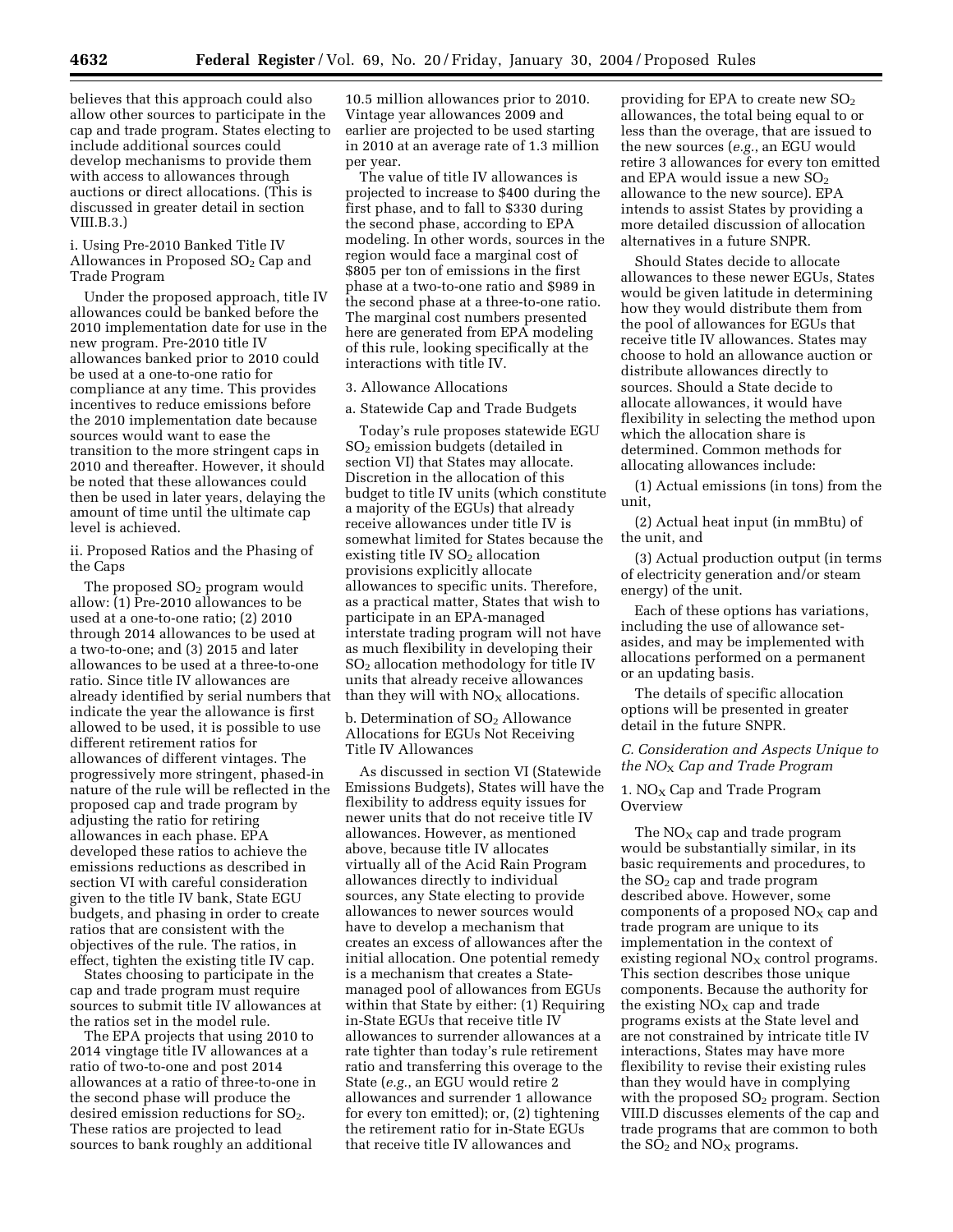2. Interactions with the  $NO<sub>X</sub>$  SIP Call Cap and Trade Program and the Title IV  $NO<sub>x</sub>$  Program

This section discusses specific implementation issues related to transitioning from existing regional  $NO<sub>x</sub>$ control programs to today's proposed  $NO<sub>X</sub>$  cap and trade program.

## a. Geographic Scope

*States in the Proposed Region.* Ideally, the  $NO<sub>X</sub>$  and  $SO<sub>2</sub>$  cap and trade program regions would be identical. However, the geographic boundaries of the  $NO<sub>X</sub>$ cap and trade program must be related to the contribution made by emissions sources to the interstate transport of  $NO<sub>x</sub>$  as it affects non-attainment of PM<sub>2.5</sub> and ozone standards. While the PM<sub>2.5</sub> standard of most interest is annual, the ozone standard is an 8-hour duration with exceedances in the summer season. Therefore, EPA is proposing a  $NO<sub>x</sub>$  trading region that applies to those States affected by the PM2.5 finding; a region which encompasses virtually the same region as would be affected by the ozone findings with the exception of the State of Connecticut. Furthermore, EPA is proposing to allow the State of Connecticut, which is required to reduce only summertime  $NO<sub>x</sub>$ emissions to address ozone under today's action, to participate in the EPAmanaged  $NO<sub>x</sub>$  cap and trade program on an annual basis. In addition, EPA proposes to allow other States currently participating in EPA-managed, ozone season,  $NO<sub>x</sub>$  cap and trade programs to join the year-round  $NO<sub>x</sub>$  cap and trade program on an annual basis. If States chose to participate on an annual basis, EPA will determine corresponding annual budgets.

*States Outside the Proposed Region with Existing Regional NO*X *Cap and Trade Programs.* There are three States that participate in the existing regional  $NO<sub>X</sub>$  trading market that would not be affected by today's proposed ozone or PM2.5 rules: New Hampshire (as part of the OTC), and Massachusetts and Rhode Island (as part of the  $NO<sub>X</sub>$  SIP Call). These States would be allowed and encouraged to voluntarily participate in the  $NO<sub>X</sub>$  cap and trade program under today's rules in order to minimize administrative burden and simplify compliance for sources. Both the OTC and  $\overline{NO_X}$  SIP Call are ozone season only compliance programs. Any States choosing to participate in an EPAmanaged program proposed today, would be required to participate on an annual basis if they choose to participate in the proposed  $NO<sub>x</sub>$  cap and trade program.

b. Seasonal-to-Annual Compliance Period

The  $NO<sub>x</sub>$  SIP Call regulates  $NO<sub>x</sub>$ emissions during an ''ozone season'' that lasts from May 1 through September 30. The proposed rule requires annual  $NO<sub>x</sub>$  reductions. As explained in section VI, EPA analysis shows that under the proposed annual caps, EGUs in the  $NO<sub>X</sub>$  SIP Call region would emit less during the ozone season than they were allowed to emit under the  $NO<sub>X</sub>$  SIP Call.

c. Revision of Existing State  $NO<sub>x</sub>$  SIP Call Rules

The EPA plans to design the model cap and trade rule in such a way that States that are part of the  $NO<sub>X</sub>$  SIP Call will be able to modify their State rules to include the new provisions and new  $NO<sub>x</sub>$  caps, and States that are not currently part of the  $NO<sub>x</sub>$  SIP Call will be able to adopt the model rule language for the new program. Transition issues, such as new  $NO<sub>x</sub>$  caps and applicability will be discussed thoroughly in the SNPR.

d. Retention of Existing Title IV  $NO<sub>X</sub>$ Emission Rate Limits

Title IV requires coal-fired EGUs to meet average annual  $NO<sub>x</sub>$  emission rates. These requirements would remain in effect after the 2010 compliance deadline for this proposed rule. EPA analysis shows that under the more stringent  $NO<sub>x</sub>$  cap of today's rule, the title IV  $NO<sub>x</sub>$  limits would not be binding for most units. Therefore, the limits would not interfere with the ability of the  $N_{\text{O}_X}$  trading market to find the leastcost reductions. However, without a statutory change, the title IV  $NO<sub>x</sub>$ program remains in effect and sources would have to continue to comply with its administrative requirements.

### e. The  $NO<sub>X</sub>$  Allowance Banking

The  $NO<sub>X</sub>$  emission allowance trading market being administered by EPA for the  $NO<sub>x</sub>$  SIP Call States has been active and we wish to make the transition to the  $NO<sub>x</sub>$  program proposed today as simple as possible. For that reason, any entity holding existing  $NO<sub>x</sub>$  allowances will be able to bank them and carry them forward into the new, proposed cap and trade program. While EPA believes it is important to provide this compliance flexibility for sources, it is unlikely that many sources will take advantage of this mechanism because the projected future value of  $NO_X$ allowances under the proposed cap and trade program is less than under the existing  $NO<sub>x</sub>$  cap and trade programs.

## 3. NO<sub>X</sub> Allocations

Within each State participating in the proposed  $NO<sub>x</sub>$  cap and trade program, the statewide EGU budget (described in section VI of today's proposal) would form the basis for  $NO<sub>X</sub>$  allocations. Unlike  $SO<sub>2</sub>$  allocations that are heavily dictated by the interaction between the proposed SO2 cap and trade program and title IV, there are many allocation options that States could consider for distributing  $NO<sub>x</sub>$  allowances.

There is a variety of allocation approaches that address equity issues and provide opportunities for States to encourage specific behaviors. This would include flexibility in how often the allocations are updated (*i.e.*, a onetime permanent allocation or one that is periodically updated) and the process metric upon which the allocation share is determined. As described below in section VIII.D.4, States participating in an EPA-managed program would be required to be consistent in the deadline for finalizing their source-by-source allocation.

The details of specific allocation options will be more fully developed and presented in detail in the future SNPR.

4. Joining Both  $SO<sub>2</sub>$  and  $NO<sub>X</sub>$  Cap and Trade Programs for States Voluntarily Participating

The participation by States in both the  $EPA$ -managed  $NO<sub>X</sub>$  cap and trade program and the EPA-managed  $SO<sub>2</sub>$ program offers administrative advantages to EPA and, we think, maximizes cost-effectiveness to the sources. We encourage each State to participate in both programs, and we think that, as a practical matter, many States will elect to do so.

We would like, in the SNPR, to propose to require that States that elect to participate in the EPA-managed  $NO<sub>x</sub>$ cap and trade program be required to participate in the EPA-managed  $SO<sub>2</sub>$ program, and vice-versa. However, we are concerned that this requirement may be considered to intrude upon the prerogatives of the States in developing their SIPs.97 We solicit comment on this question.

## *D. Cap and Trade Program Aspects That Are Common to Both the SO*2 *and NO*X *Programs*

Sections VIII.B and VIII.C discussed key considerations that are unique to the proposed  $SO_2$  and  $NO_X$  cap and trade programs, respectively. This section presents elements of a cap and trade program that must be a part of a

<sup>97</sup>*See Virginia* v. *EPA, 108 F.3d 1397 (D.C. Cir. 1997).*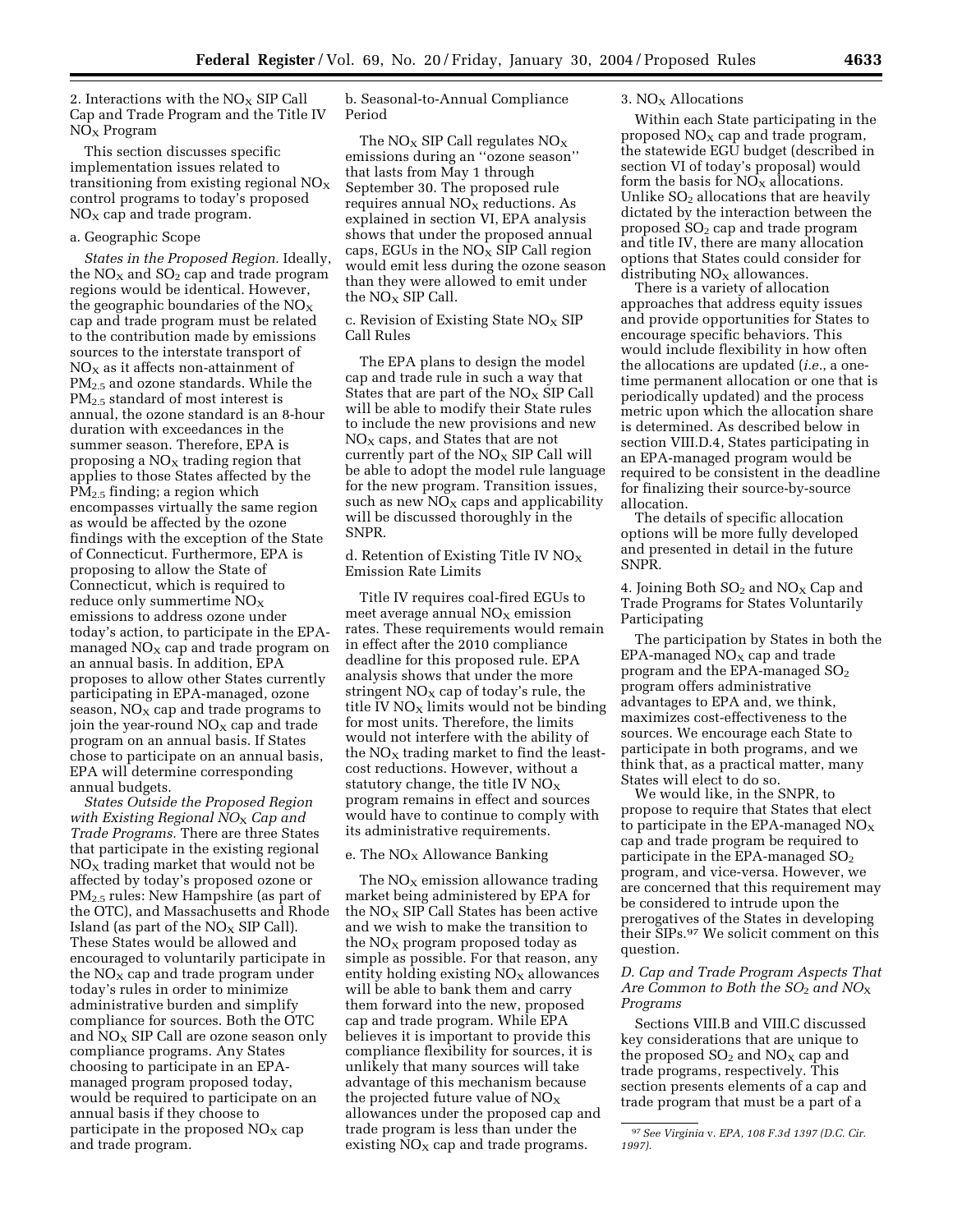State's rule—for both the  $SO_2$  and  $NO_X$ programs—if it wishes to participate in the regional cap and trade program. As noted earlier, EPA intends to provide a detailed discussion and propose model rules in the future SNPR. Although EPA is not soliciting comment on the discussion in this section VIII, and instead will provide a full opportunity to comment on the SNPR, EPA recognizes that some may wish to comment on today's discussion. As such, commenters are encouraged to focus on the implications of addressing multiple environmental problems (*i.e.*, PM2.5 and ozone).

#### 1. Applicability

Applicability, or the group of sources that the regulations will affect, must be similar from State-to-State to minimize confusion, administrative burdens, and emission leakage.

#### a. Core Applicability

As discussed in section VI, we have determined State EGU emission reduction requirements (which are sometimes referred to as ''budgets'') assuming reductions from large EGUs (*e.g.* boilers and turbines serving an electrical generator with a nameplate capacity exceeding 25MW and producing power for sale). States must include these core sources if they wish to participate in the regional cap and trade program. While States have discretion to achieve the required reduction levels by regulating other sources, EPA analysis identified EGUs as appropriate candidates for achieving the mandated reductions. If a State chooses to regulate other source categories, EPA is proposing that these source categories can be included in the cap and trade program only if EPA and the State agree that each source category can meet all of the requirements that are mandated for EGUs (*e.g.*, monitoring according to 40 CFR part 75 and the ability to clearly assign legal responsibility for compliance).

Once a unit is classified as an EGU for purposes of this rule, the unit will remain classified as an EGU regardless of any future modifications to the unit. If a unit serving a generator that initially does not qualify as an EGU (based on the nameplate capacity) is later modified to increase the capacity of the generator to the extent that the unit meets the definition of EGU, this unit shall be considered an EGU for purposes of this rule. This approach is proposed to prevent sources from derating units for the purpose of avoiding regulation.

2. Allowance Management System, Compliance, Penalties, and Banking

The allowance management system, compliance, penalties and banking are all components of the accounting system that enables the functioning of a cap and trade program. An accurate, efficient accounting system is critical to an emissions trading market. Transparency of the system, allowing all interested parties access to the information contained in the accounting system, increases the accountability for regulated sources and contributes to reduced transaction costs of transferring allowances by minimizing confusion and making allowance information readily available.

In order to guarantee the equitable treatment of all affected sources across the trading region, the elements included in this section need to be incorporated in the same manner in each State that participates in the cap and trade program.

### a. Allowance Management

The EPA intends to propose a model cap and trade rule that will be reasonably consistent with the existing allowance tracking systems that are currently in use for the Acid Rain Program under title IV and the  $NO<sub>x</sub>$ Budget Trading Program under the  $NO<sub>x</sub>$ SIP Call. These two systems are called the Allowance Tracking System (ATS) and the  $NO<sub>X</sub>$  Allowance Tracking System (NATS), respectively. Under the cap and trade rule, the  $SO<sub>2</sub>$  program and the  $NO<sub>x</sub>$  program would remain separate trading programs maintained in ATS and NATS. Both ATS and NATS would remain as automated systems used to track  $SO_2$  and  $NO_X$  allowances held by affected units under the cap and trade program, as well as those allowances held by other organizations or individuals. Specifically, ATS and NATS would track the allocation of all  $SO<sub>2</sub>$  and  $NO<sub>X</sub>$  allowances, holdings of  $SO<sub>2</sub>$  and  $NO<sub>X</sub>$  allowances in accounts, deduction of  $SO<sub>2</sub>$  and  $NO<sub>X</sub>$  allowances for compliance purposes, and transfers between accounts. The primary role of ATS and NATS is to provide an efficient, automated means of monitoring compliance with the cap and trade programs. ATS and NATS also provide the allowance market with a record of ownership of allowances, dates of allowance transfers, buyer and seller information, and the serial numbers of allowances transferred.

### b. Compliance

Compliance in the cap and trade program consists of the deduction of allowances from affected facilities'

accounts to offset the quantity of emissions at the facilities for each compliance period. Currently under the Acid Rain and regional  $NO<sub>X</sub>$  cap and trade programs, compliance is assessed at the unit level. Some flexibility is allowed in the  $NO<sub>X</sub>$  program through the use of overdraft accounts. Both EPA and the regulated community find that, in practice, overdraft accounts and their use can be quite complicated and do not significantly reduce the burden of unitlevel accounting. EPA is considering an approach that assesses compliance at the facility level in the proposed cap and trade program. More discussion of this option will be included in the future SNPR.

## c. Penalties

The EPA plans to propose a system of automatic penalties should a facility not obtain sufficient  $NO<sub>X</sub>$  or  $SO<sub>2</sub>$  allowances to cover emissions for the compliance period. In order to offset this deficiency in allowances, a facility must surrender allowances allocated for a future year equal in amount to the deficiency in allowances for the current compliance period. In addition, EPA will propose that an automatic penalty be imposed in addition to this offset in order to provide a strong incentive for facilities to hold sufficient allowances. The automatic penalty provisions will not limit the ability of the permitting authority or EPA to take enforcement action under State law or the CAA, but will establish for the regulated community the immediate, minimum economic consequences of noncompliance.

#### d. Banking

Banking is the retention of unused allowances from one calendar year for use in a later calendar year. Banking allows sources to make reductions beyond required levels and ''bank'' the unused allowances for use later. Generally speaking, banking has several advantages: it can encourage earlier or greater reductions than are required from sources, stimulate the market and encourage efficiency, and provide flexibility in achieving emissions reduction goals. On the other hand, it may result in banked allowances being used to allow emissions in a given year to exceed the cap and trade program budget. Banking of allowances from the Acid Rain and regional  $NO<sub>x</sub>$  cap and trade programs into the proposed cap and trade program is discussed above in section VIII.B.2.f(i) for Acid Rain and above in section VIII.C.2.e. for the  $NO<sub>X</sub>$ SIP Call.

Based on the experience of both the  $SO<sub>2</sub>$  and NO<sub>X</sub> cap and trade programs,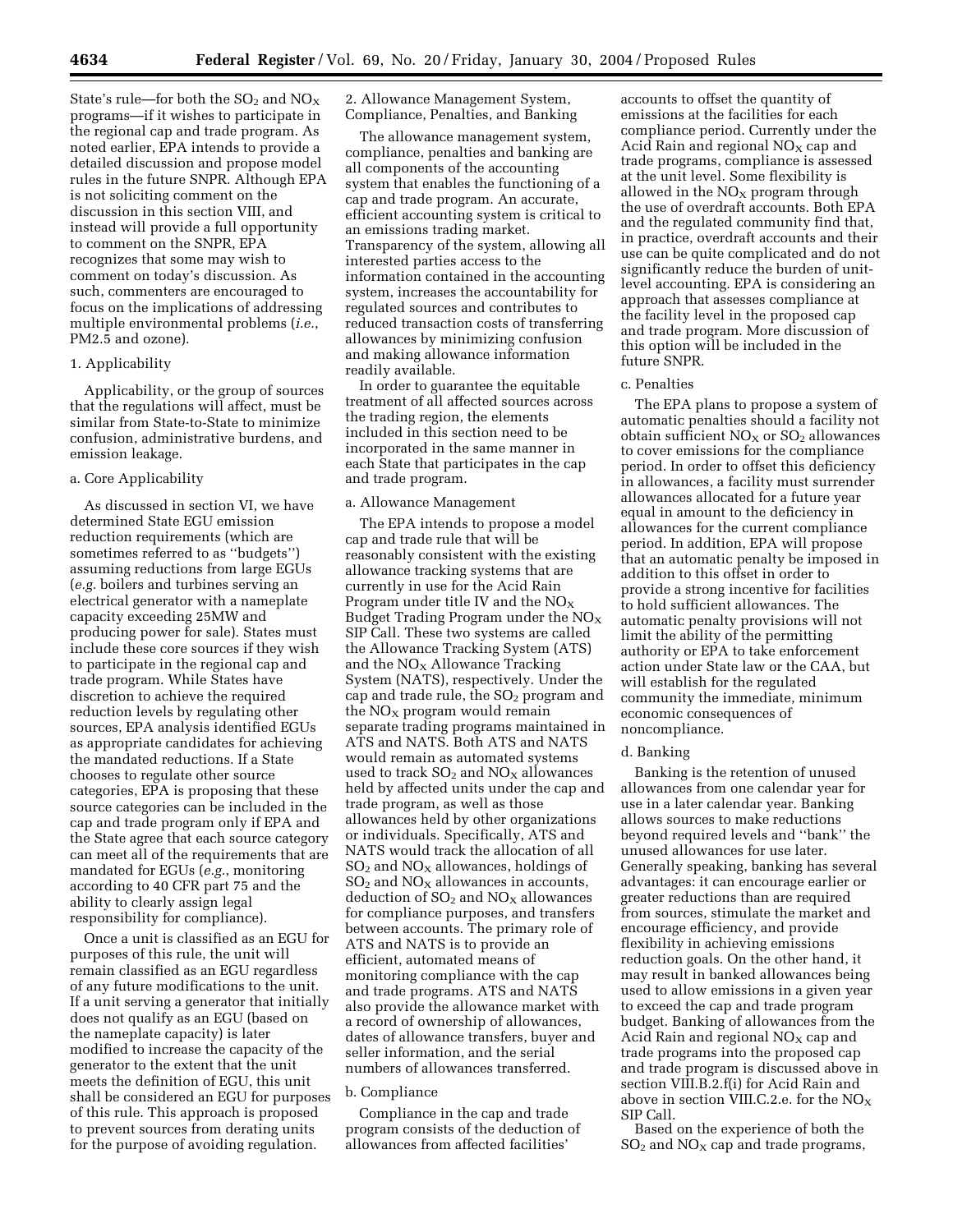EPA plans to propose in the future SNPR that the banking of allowances after the start of the cap and trade program be allowed with no restrictions.

### 3. Accountability for Affected Sources

Key to the success of existing cap and trade programs and the integrity of the allowance trading markets has been clear accountability for unit emissions. This takes the form of affected units officially designating a specific person (and alternate) as responsible for the official certification of all allowance transfers and emissions monitoring and reporting as submitted to EPA in quarterly compliance reports. With each quarterly submission, this responsible party must certify that: the monitoring data were recorded in compliance with the monitoring and reporting requirements, including quality assurance testing and missing data procedures; and, the emission and operational reports are true, accurate, and complete.

The cap and trade program to be proposed in the future SNPR will include provisions to provide for the same strict standards for source accountability established in the Acid Rain Program and the  $NO<sub>X</sub>$  SIP Call. This will include provisions for the establishment of an Authorized Account Representative. Adoption of these provisions will be required by all States that wish to participate in the cap and trade program.

#### 4. Allowance Allocation Timing

The SNPR will propose requirements for when a State would finalize allowance allocations for each control period in the cap and trade program and submit them to EPA for inclusion into the ATS and NATS. The timing requirements ensure that all units would have equal and sufficient time to plan for compliance for each control period and equal time to trade allowances. The requirement would also contribute to the efficient administration of the trading program. By establishing this schedule at the outset of the cap and trade program, both the States and EPA would be able to develop internal procedures for effectively implementing the allowance provisions of the trading program. The timing requirements would ensure that EPA would be able to record in the ATS and NATS the allowance allocations for the budget units in all participating States at the same time for each control period.

5. Emissions Monitoring and Reporting

Monitoring and reporting of an affected source's emissions are integral

parts of any cap and trade program. Consistent and accurate measurement of emissions ensures each allowance actually represents one ton of emissions and that one ton of reported emissions from one source is equivalent to one ton of reported emissions from another source. This establishes the integrity of the allowance and instills confidence in the market mechanisms which are designed to provide sources with flexibility in achieving compliance. Given the variability in the type, operation and fuel mix of sources in the cap and trade program, EPA believes that to ensure the needed accuracy and consistency, emissions must be monitored continuously. For many sources, this accuracy and consistency is achieved through the use of continuous emissions monitors (CEMS); however, alternative monitoring methodologies are appropriate for certain types of sources. The continuous emissions monitoring methods must also incorporate rigorous quality assurance procedures (*e.g.*, periodic testing to ensure continued accuracy of the measurement method). Additionally, in order to account for all emissions at all times, provisions for estimating emissions during times when monitors are unavailable because of planned and unplanned outages are also necessary. Part 75 of the Acid Rain regulations (40 CFR part 75) sets forth monitoring and reporting requirements for both  $SO_2$  and  $NO_X$  mass emissions and includes the additional provisions necessary for a cap and trade program. Part 75 is used in both the Acid Rain and  $NO<sub>X</sub>$  SIP Call programs.

In an effort to ensure program integrity, EPA proposes to require States to include year round part 75 monitoring and reporting for  $SO<sub>2</sub>$  and  $NO<sub>X</sub>$  for all sources. Monitor certification deadlines and other details will be specified in the model cap and trade rule. The EPA believes that emissions will then be consistently and accurately monitored and reported from unit to unit and from State to State.

Part 75 also specifies reporting requirements. The EPA proposes to require year-round, quarterly reporting of emissions and monitoring data from each unit at each affected facility. The EPA proposes a single quarterly report. The single report will include hourly emissions information for both  $SO<sub>2</sub>$  and  $NO<sub>x</sub>$  emissions on a quarterly basis in a format specified by the Agency. The reports must be in an electronic data reporting (EDR) format and be submitted to EPA electronically using EPA's Emissions Tracking System (ETS). This coordinated reporting requirement is necessary to ensure consistent review,

checking, and posting of the emissions and monitoring data at all affected sources, which contributes to the integrity and efficacy of the trading program.

Many sources affected by this rulemaking are already meeting the requirements of part 75. Impacts on different types of sources will be discussed thoroughly in the SNPR.

## *E. Inter-Pollutant Trading*

Cap and trade programs can incorporate mechanisms for interpollutant trading when more than one pollutant contributes to the same environmental problem. While the proposed cap and trade programs would control  $SO_2$  to address  $PM_{2.5}$  and  $NO_X$ for both PM2.5 and ozone, EPA solicits comment on whether  $SO<sub>2</sub>$  allowances and  $NO<sub>x</sub>$  allowances should be interchangeable, and if so, at what ratio should the allowances be interchangeable. The main advantage of inter-pollutant trading is that it presents regulated entities with more flexibility in meeting compliance, thus reducing the costs of compliance. If the relative air quality impact of the two pollutants on the environmental issue (*i.e.*,  $PM_{2.5}$ or ozone)is known, then inter-pollutant trading set at this ratio will achieve the same total air quality impact. There are many technical difficulties involved with incorporating an effective interpollutant trading mechanism, and EPA solicits opinions on the feasibility of addressing these concerns:

(1) What should be the exchange rate (*i.e.*, the transfer ratio) for the two pollutants?

(2) How can this transfer ratio best reflect the goals of achieving PM<sub>2.5</sub> and ozone attainment in downwind States?

(3) How would inter-pollutant trading accommodate the different geographic regions covered for  $SO_2$  and  $NO_X$  under the proposed rule?

## **IX. Air Quality Modeling of Emissions Reductions**

## *A. Introduction*

In this section, we describe the air quality modeling performed to determine the projected impacts on PM<sub>2.5</sub> and 8-hour ozone of the regional  $SO<sub>2</sub>$  and  $NO<sub>X</sub>$  emissions reductions in today's proposal. The regional emissions reductions are associated with State emissions budgets in 2010 and 2015, as explained in section VI. The impacts of the regional reductions in 2010 and 2015 are determined by comparing air quality modeling results for each of these regional control scenarios to the modeling results for the corresponding 2010 and 2015 Base Case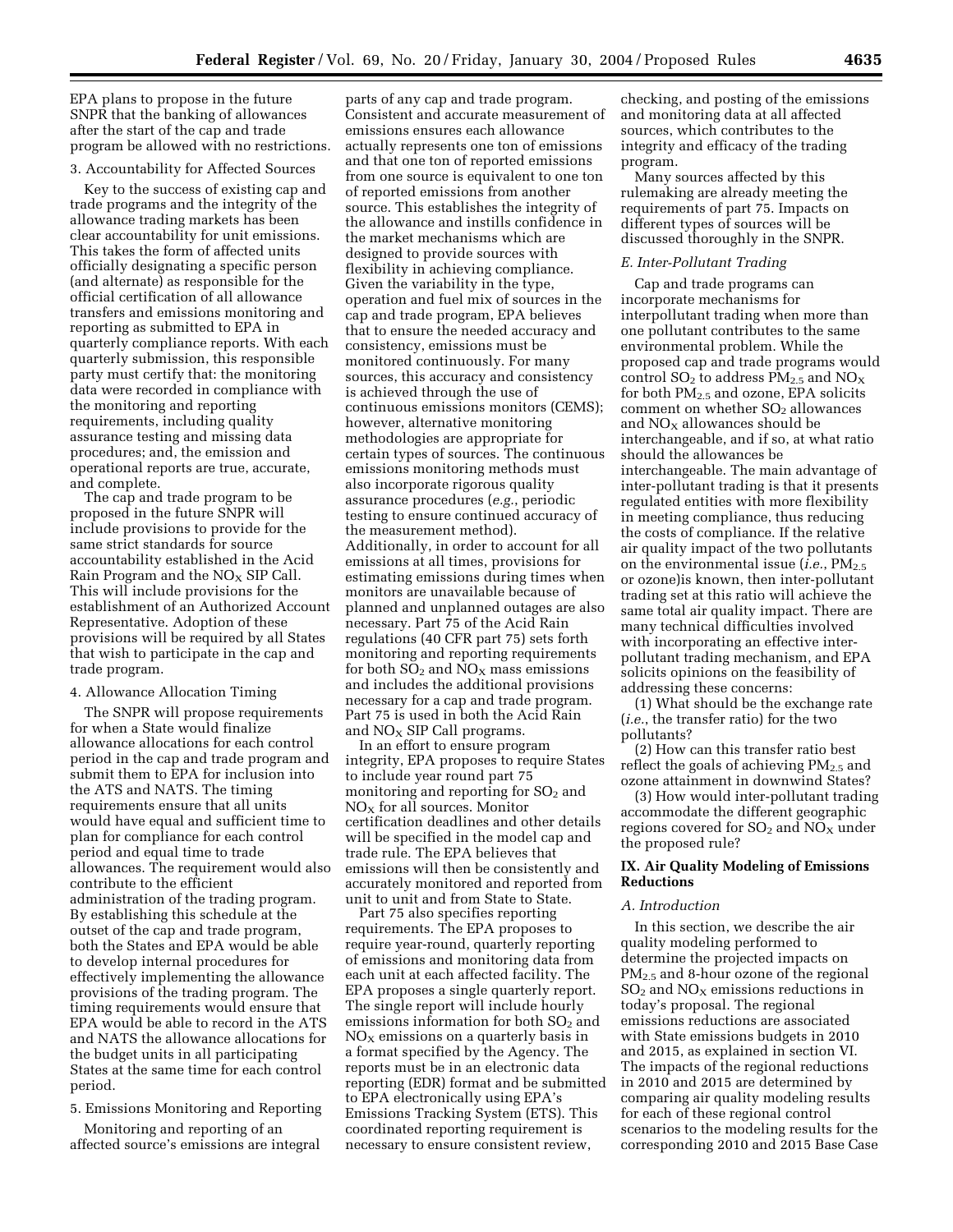scenarios. A description of the 2010 and 2015 Base Cases is provided in section IV. Note that neither the Base Cases nor the regional control strategy scenarios include any of the local control measures discussed in section IV. Also note that the 2015 Base Case does not include any 2010 emissions reductions from the regional strategy.

The 2010 and 2015 regional strategy budgets cover emissions from the power generation sector in 29 eastern States plus the District of Columbia that contribute significantly to both PM<sub>2.5</sub> and ozone nonattainment in downwind States.<sup>98</sup> These annual  $SO_2$  and  $NO_X$ budgets are provided in section VI.

As described in section VI, EPA modeled a two-phase cap and trade strategy for  $SO_2$  and for  $NO_X$  using the IPM to assess the impacts of the budgets in today's proposal. For the purposes of air quality modeling, we used a scenario that assumes a  $48$ -State  $SO<sub>2</sub>$  trading area and  $SO_2$  allowances. Most of the  $SO_2$ emissions reductions in this scenario occur in the 28-State and DC control region; there are only small changes in nearly States not affected by today's proposal.99 We do not expect these latter changes to actually occur; but, because they are only small changes, the results of using this IPM scenario are expected to be very similar to the actual results of today's proposal. For  $NO<sub>X</sub>$ , EPA modeled a  $NO<sub>x</sub>$  trading scenario covering 31 States, DC, and the eastern half of Texas. The 31 States include Arkansas, Iowa, Louisiana, Minnesota, Missouri, and all other States to the east of these five States. Thus, the modeled strategy does not match the  $NO<sub>x</sub>$ 

reductions required in today's proposal for Kansas and western Texas. In addition, the modeled strategy includes  $NO<sub>X</sub>$  reductions in Maine, New Hampshire, Rhode Island, and Vermont which do not have any required reductions in today's proposal.

Phase 1 of the regional strategy is forecast to reduce total EGU  $SO<sub>2</sub>$ emissions in the 28-States plus DC by 40 percent in 2010. Phase 2 is forecast to provide a 44 percent reduction in EGU SO2 emissions compared to the Base Case in 2015. When fully implemented, we expect today's proposed rule to result in more than a 70 percent reduction in EGU  $SO<sub>2</sub>$  emissions compared to current emissions levels. The net effect of the strategy on total  $SO<sub>2</sub>$  emissions in the 28-State plus DC region, considering all sectors of emissions, is a 27 percent reduction in 2010 and a 28 percent reduction in 2015. For  $NO<sub>x</sub>$ , Phase 1 of the strategy is forecast to reduce EGU emissions by 44 percent and total emissions by 10 percent in the 28-States plus DC region in 2010. In Phase 2, EGU  $NO<sub>X</sub>$  emissions are projected to decline by 53 percent in 2015. Total  $NO<sub>x</sub>$  emissions are projected to be reduced by 14 percent in 2015. The percent change in emissions by State for  $SO_2$  and  $NO_X$  in 2010 and 2015 for the regional strategy are provided in the Air Quality Modeling Technical Support Document (AQMTSD).100

## *B. The PM*2.5 *Air Quality Modeling of the Proposed Regional SO*2 *and NO*X *Strategy*

The PM modeling platform described in section IV was used by EPA to model the impacts of the proposed  $SO<sub>2</sub>$  and

 $NO<sub>x</sub>$  emissions reductions on annual average  $PM_{2.5}$  concentrations. In brief, we ran the REMSAD model for the meteorological conditions in the year of 1996 using our nationwide modeling domain. Modeling for PM<sub>2.5</sub> was performed for both 2010 and 2015 to assess the expected effects of the proposed regional strategy in each of these years on projected  $PM_{2.5}$  design value concentrations and nonattainment. The procedures used to project future PM<sub>2.5</sub> design values and nonattainment are described in section IV. The projected design values for each nonattainment county for the 2010 and 2015 scenarios are provided in the AQMTSD. The counties that are projected to be nonattainment for the PM2.5 NAAQS are listed in Table IX–1 for the 2010 Base Case and the 2010 regional strategy scenario and in Table IX–2 for the 2015 Base Case and 2015 regional strategy scenario. The projected 2010 Base Case and control scenario PM2.5 design values are provided in Table IX–3. The projected 2015 Base Case and control  $PM<sub>2.5</sub>$  design values are provided in Table IX–4. Concerning the future baseline concentrations, we expect improvement beyond 2015 based on the fact that the bank will be used up and further reductions are expected from the Heavy Duty Diesel Engines and Land-based Non-road Diesel Engines rules. Also, even those counties that remain nonattainment in 2015 after the controls in today's rule will benefit from air quality improvements and lower concentrations of fine particles as a result of the  $SO_2$  and  $\overline{NOx}$  emissions reductions in this rule.

TABLE IX–1.—PROJECTED PM2.5 NONATTAINMENT COUNTIES FOR 2010 BASE CASE AND REGIONAL STRATEGY **SCENARIOS** 

| <b>State</b> | 2010 base case projected $PM_2$ , nonattainment counties                                        | 2010 regional strategy case projected $PM2.5$ nonattainment<br>counties |
|--------------|-------------------------------------------------------------------------------------------------|-------------------------------------------------------------------------|
| AL           | DeKalb, Jefferson, Montgomery, Russell, Talladaga                                               | Jefferson, Russell, Talladaga.                                          |
| CT           |                                                                                                 | None.                                                                   |
|              |                                                                                                 | None.                                                                   |
| DE           |                                                                                                 | None.                                                                   |
| GA           | Clarke, Clayton, Cobb, DeKalb, Floyd, Fulton, Hall,<br>Muscogee, Paulding, Richmond, Wilkinson. | Clarke, Clayton, Cobb, DeKalb, Floyd, Fulton, Muscogee,<br>Wilkinson.   |
|              |                                                                                                 | Cook, Madison, St. Clair.                                               |
|              |                                                                                                 | None.                                                                   |
|              |                                                                                                 | None.                                                                   |
| MD           |                                                                                                 | None.                                                                   |
| MI           |                                                                                                 | Wayne.                                                                  |
| $MO$         |                                                                                                 | None.                                                                   |
|              |                                                                                                 | New York (Manhattan).                                                   |
|              |                                                                                                 | None.                                                                   |

 $98$  In addition, summer season only EGU NO<sub>x</sub> controls are proposed for Connecticut which significantly contributes to ozone, but not PM<sub>2.5</sub> nonattainment in other States.

99The modeled scenario reduces EGU emissions in the five New England States not covered by today's proposal by less than 3,000 tons per year. In the 15 States located to the west of the region covered by today's proposal, total EGU SO2 emissions decline by 17 percent.

100 ''Air Quality Modeling Technical Support Document for the Proposed Interstate Air Quality Rule'' (January 2004), can be obtained from the docket for today's proposed rule: OAR–2003–0053.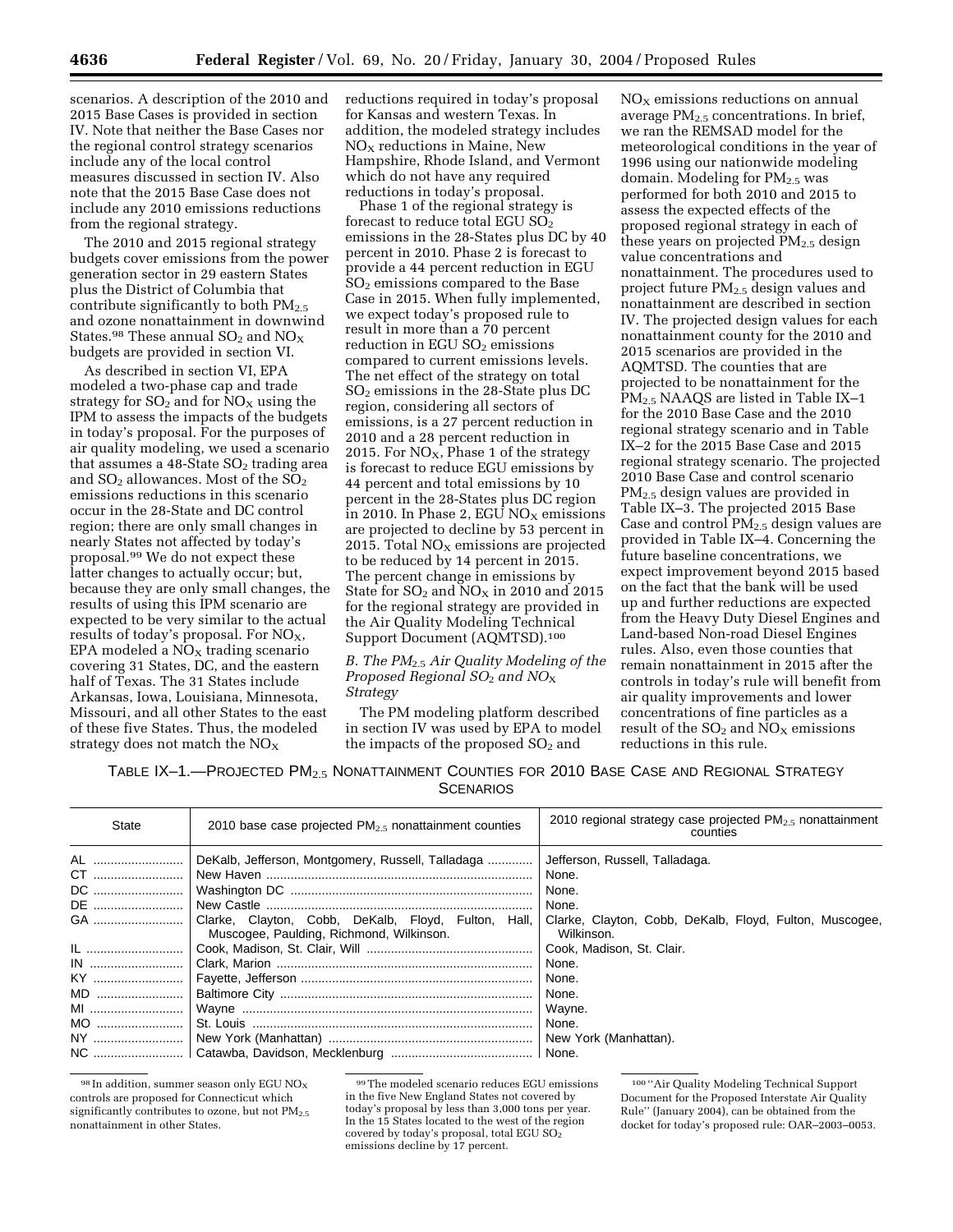# TABLE IX-1.-PROJECTED PM<sub>2.5</sub> NONATTAINMENT COUNTIES FOR 2010 BASE CASE AND REGIONAL STRATEGY SCENARIOS-Continued

| <b>State</b> | 2010 base case projected $PM_2$ , nonattainment counties                                                 | 2010 regional strategy case projected $PM2.5$ nonattainment<br>counties |
|--------------|----------------------------------------------------------------------------------------------------------|-------------------------------------------------------------------------|
| OH !         | Butler, Cuyahoga, Franklin, Hamilton, Jefferson, Lawrence,<br>Mahoning, Scioto, Stark, Summit, Trumbull. | Cuyahoga, Hamilton, Jefferson, Scioto, Stark.                           |
| PA           |                                                                                                          | Allegheny.                                                              |
|              |                                                                                                          | None.                                                                   |
| <b>TN</b>    |                                                                                                          | ' Knox.                                                                 |
|              | Brooke, Cabell, Hancock, Kanawha, Marshal, Wood    None.                                                 |                                                                         |

# TABLE IX-2.-PROJECTED PM<sub>2.5</sub> NONATTAINMENT COUNTIES FOR 2015 BASE CASE AND REGIONAL STRATEGY **SCENARIOS**

| State                                                                                           | 2015 base case projected $PM_{2.5}$ nonattainment counties                                                                                                                                                      | 2015 regional strategy case projected $PM_{2.5}$ nonattainment<br>counties                                                                                                      |
|-------------------------------------------------------------------------------------------------|-----------------------------------------------------------------------------------------------------------------------------------------------------------------------------------------------------------------|---------------------------------------------------------------------------------------------------------------------------------------------------------------------------------|
| AL<br>CT<br>GA<br><u>IL …………………………</u><br>$IN$<br>KY<br>MD<br>MI<br>NY<br>OH<br>PA<br><b>TN</b> | Jefferson, Montgomery, Russell, Talladaga<br>Clarke, Clayton, Cobb, DeKalb, Floyd, Fulton, Hall,<br>Muscogee, Richmond, Wilkinson.<br>Butler, Cuyahoga, Franklin, Hamilton, Jefferson, Scioto,<br>Stark, Summit | Jefferson, Russel.<br>None.<br>Clayton, DeKalb, Fulton.<br>Cook.<br>None.<br>None.<br>None.<br>Wayne.<br>None.<br>Cuyahoga, Hamilton, Jefferson, Scioto.<br>Allegheny.<br>Knox. |
|                                                                                                 | Brooke, Cabell, Hancock, Kanawha, Wood                                                                                                                                                                          | None.                                                                                                                                                                           |

# TABLE IX-3.-PROJECTED PM<sub>2.5</sub> DESIGN VALUES FOR THE 2010 BASE CASE AND REGIONAL STRATEGY SCENARIOS

| State | County | 2010 base<br>case | 2010 regional<br>control<br>strategy |
|-------|--------|-------------------|--------------------------------------|
|       |        | 15.22             | 13.92                                |
|       |        | 20.03             | 18.85                                |
|       |        | 15.69             | 14.60                                |
|       |        | 17.07             | 15.77                                |
|       |        | 16.44             | 15.26                                |
|       |        | 15.43             | 14.50                                |
|       |        | 15.43             | 14.12                                |
|       |        | 15.48             | 13.70                                |
|       |        | 17.04             | 15.56                                |
|       |        | 17.73             | 16.43                                |
|       |        | 16.80             | 15.56                                |
|       |        | 18.26             | 16.92                                |
|       |        | 16.99             | 15.65                                |
|       |        | 19.79             | 18.37                                |
|       |        | 15.62             | 14.24                                |
|       |        | 16.68             | 15.41                                |
|       |        | 15.40             | 14.17                                |
|       |        | 15.99             | 14.65                                |
|       |        | 16.68             | 15.51                                |
|       |        | 17.90             | 16.90                                |
|       |        | 16.41             | 15.33                                |
|       |        | 16.31             | 15.11                                |
|       |        | 15.21             | 14.25                                |
|       |        | 15.86             | 14.34                                |
|       |        | 15.89             | 14.39                                |
|       |        | 15.21             | 13.55                                |
|       |        | 15.79             | 14.23                                |
|       |        | 16.58             | 14.82                                |
|       |        | 18.78             | 17.65                                |
|       |        | 15.25             | 14.14                                |
|       |        | 16.30             | 15.25                                |
|       |        | 15.26             | 13.87                                |
|       |        | 15.52             | 14.22                                |

۰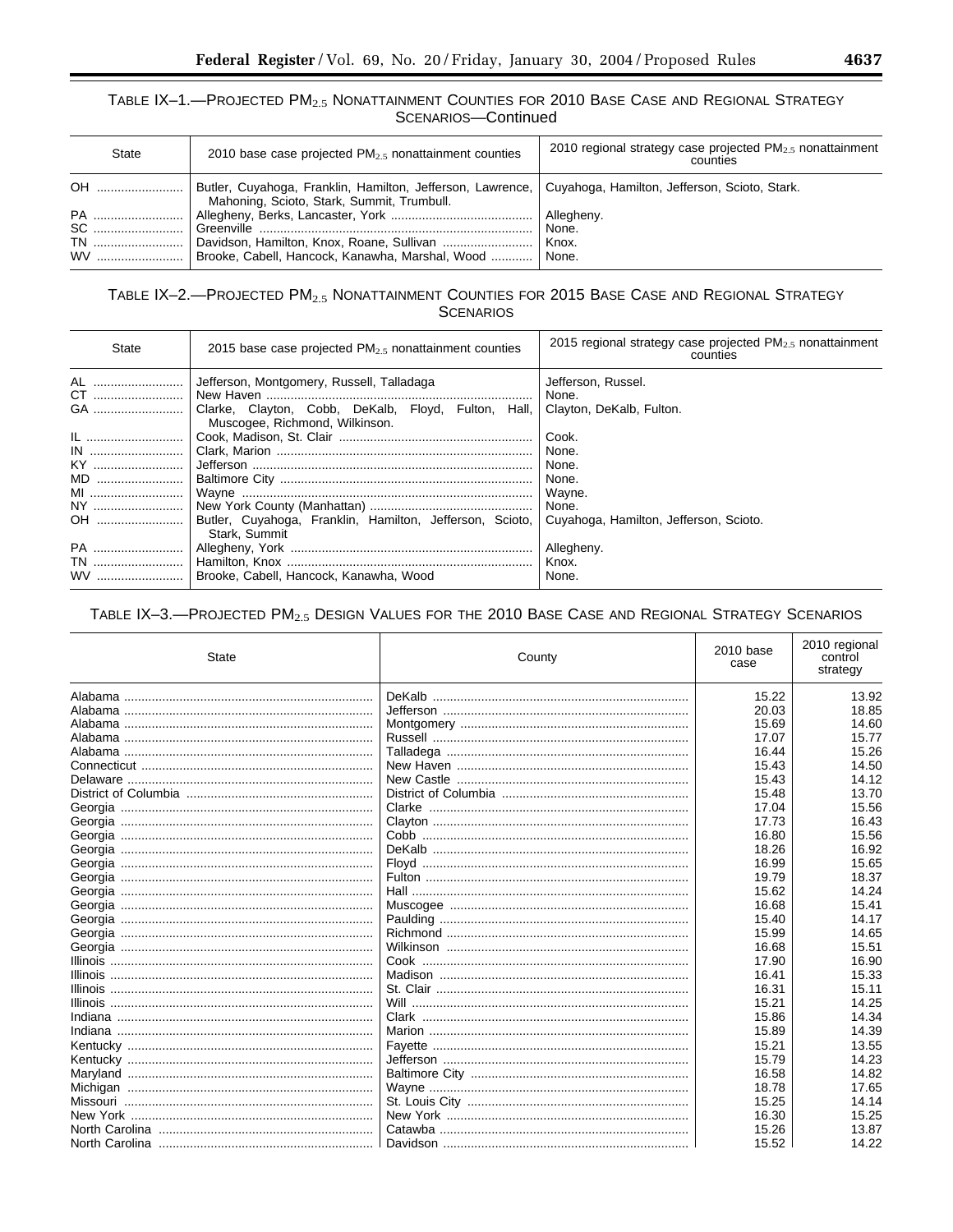۳

# TABLE IX-3.—PROJECTED  $PM_{2.5}$  Design Values for the 2010 Base Case and Regional Strategy Scenarios—<br>Continued

| State                                 | County | 2010 base<br>case | 2010 regional<br>control<br>strategy |
|---------------------------------------|--------|-------------------|--------------------------------------|
|                                       |        | 15.18             | 13.92                                |
|                                       |        | 16.01             | 14.53                                |
|                                       |        | 19.13             | 17.68                                |
|                                       |        | 16.69             | 15.04                                |
|                                       |        | 17.75             | 15.96                                |
| Ohio                                  |        | 18.04             | 16.06                                |
|                                       |        | 15.48             | 13.67                                |
|                                       |        | 15.39             | 13.76                                |
| <u>Ohio …………………………………………………………………</u> |        | 18.40             | 16.33                                |
|                                       |        | 17.09             | 15.19                                |
|                                       |        | 16.35             | 14.71                                |
| <u>Ohio …………………………………………………………………</u> |        | 15.13             | 13.56                                |
|                                       |        | 19.52             | 16.92                                |
|                                       |        | 15.39             | 13.84                                |
|                                       |        | 15.46             | 13.71                                |
|                                       |        | 15.68             | 13.93                                |
|                                       |        | 15.06             | 13.75                                |
|                                       |        | 15.36             | 13.92                                |
|                                       |        | 16.14             | 14.74                                |
|                                       |        | 18.36             | 16.60                                |
|                                       |        | 15.18             | 13.69                                |
|                                       |        | 15.24             | 13.77                                |
|                                       |        | 16.60             | 14.77                                |
|                                       |        | 16.39             | 14.41                                |
|                                       |        | 16.69             | 14.85                                |
|                                       |        | 17.11             | 14.81                                |
| West Virginia                         |        | 15.53             | 13.25                                |
|                                       |        | 16.30             | 14.15                                |
|                                       |        |                   |                                      |

# TABLE IX-4.-PROJECTED PM<sub>2.5</sub> DESIGN VALUES FOR THE 2015 BASE CASE AND REGIONAL STRATEGY SCENARIOS

| State                                | County | 2015 base<br>case | 2015 regional<br>control<br>strategy |
|--------------------------------------|--------|-------------------|--------------------------------------|
|                                      |        | 19.57             | 18.11                                |
|                                      |        | 15.35             | 14.05                                |
|                                      |        | 16.68             | 15.05                                |
|                                      |        | 15.97             | 14.57                                |
|                                      |        | 15.13             | 14.13                                |
|                                      |        | 16.46             | 14.58                                |
|                                      |        | 17.26             | 15.49                                |
|                                      |        | 16.28             | 14.37                                |
|                                      |        | 17.93             | 16.22                                |
|                                      |        | 16.51             | 14.71                                |
|                                      |        | 19.44             | 17.62                                |
|                                      |        | 15.05             | 13.16                                |
|                                      |        | 16.31             | 14.71                                |
|                                      |        | 15.51             | 13.82                                |
|                                      |        | 16.40             | 14.88                                |
|                                      |        | 17.52             | 16.40                                |
|                                      |        | 16.03             | 14.88                                |
|                                      |        | 15.91             | 14.67                                |
|                                      |        | 15.40             | 13.69                                |
|                                      |        | 15.31             | 13.79                                |
|                                      |        | 15.32             | 13.57                                |
|                                      |        | 16.11             | 14.20                                |
|                                      |        | 18.28             | 17.06                                |
|                                      |        | 15.82             | 14.69                                |
|                                      |        | 15.39             | 13.77                                |
| <u>Ohio ………………………………………………………………</u> |        | 18.58             | 17.05                                |
|                                      |        | 16.18             | 14.46                                |
|                                      |        | 17.07             | 15.15                                |
|                                      |        | 17.49             | 15.51                                |
| <u>Ohio ………………………………………………………………</u> |        | 17.62             | 15.49                                |
|                                      |        | 16.42             | 14.52                                |
|                                      |        | 15.78             | 14.14                                |
|                                      |        | 18.64             | 16.09                                |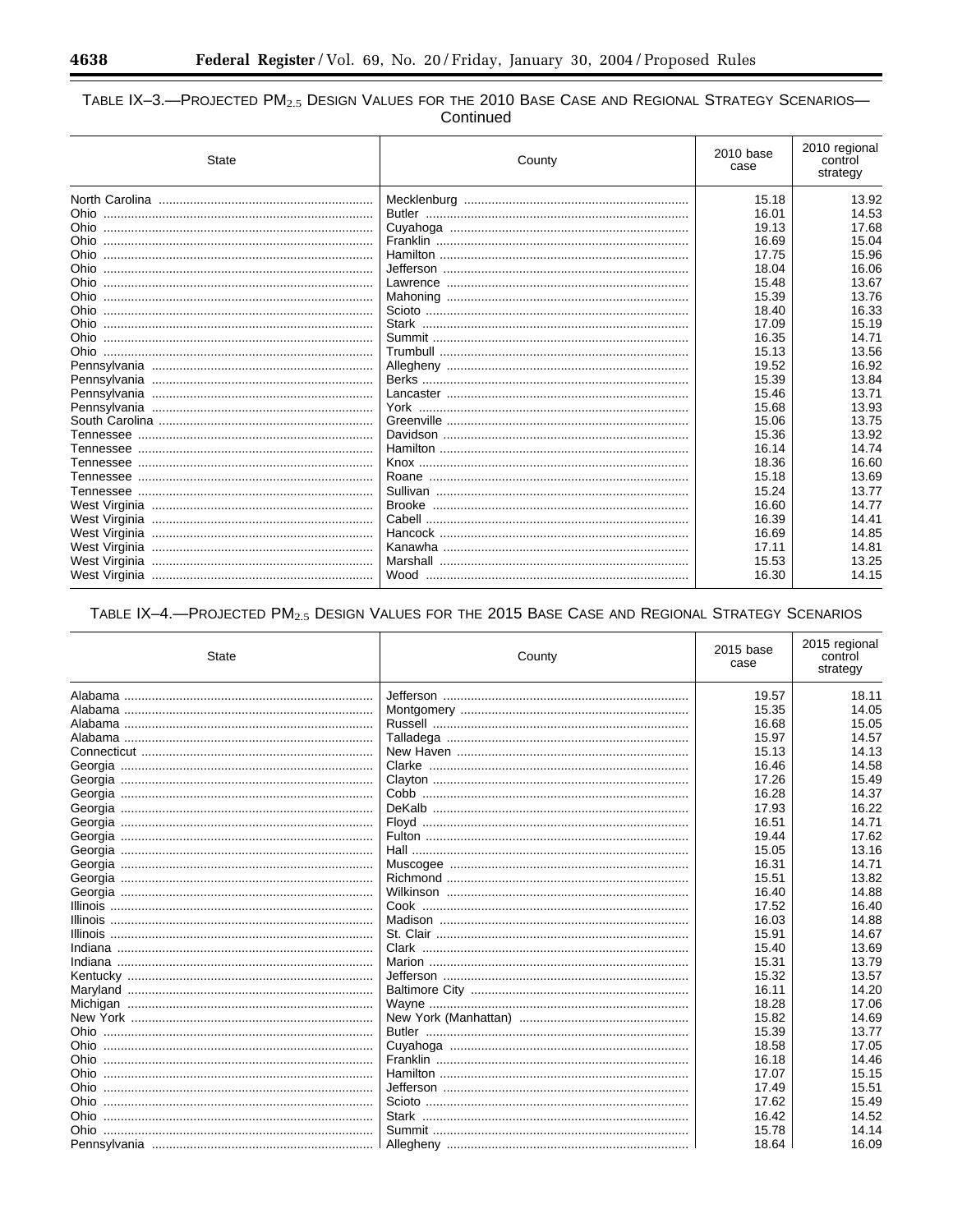TABLE IX-4.—PROJECTED  $PM_{2.5}$  Design Values for the 2015 Base Case and Regional Strategy Scenarios— **Continued** 

| State         | Countv  | 2015 base<br>case | 2015 regional<br>control<br>strategy |
|---------------|---------|-------------------|--------------------------------------|
| Pennsvlvania  | York    | 15.13             | 13.26                                |
| Tennessee     |         | 15.63             | 13.91                                |
| Tennessee     |         | 17.73             | 15.59                                |
|               |         | 16.10             | 14.26                                |
|               |         | 15.70             | 13.71                                |
| West Virginia |         | 16.18             | 14.33                                |
| West Virginia | Kanawha | 16.45             | 14.10                                |
| West Virginia | Wood    | 15.58             | 13.49                                |

The results of the air quality modeling indicate that 61 counties in the East are expected to be nonattainment for  $PM_{2.5}$ in the 2010 Base Case. Of these 61 counties, 38 are projected to come into attainment in 2010 following the  $SO<sub>2</sub>$ and  $NO<sub>x</sub>$  emissions reductions resulting from the regional controls in today's proposal. The 23 counties projected to remain nonattainment after the application of the regional strategy are expected to experience a sizeable reduction in  $PM<sub>2.5</sub>$  from this strategy, which will bring them closer to attainment. Specifically, the average reduction in these 23 residual 2010 nonattainment counties is 1.50  $\mu$ g/m<sup>3</sup> with a range of 0.93 to 2.60  $\mu$ g/m<sup>3</sup>.

In 2015, the  $SO_2$  and  $NO<sub>x</sub>$  reductions in today's proposal are expected to reduce the number of  $PM_{2.5}$ nonattainment counties in the East from 41 to 13. The regional strategy is predicted to provide large reductions in  $PM_{2.5}$  in those 13 residual nonattainment counties. Specifically, the average reduction in these 13 residual 2015 nonattainment counties is 1.70  $\mu$ g/m<sup>3</sup> with a range of 1.00 to 2.54  $\mu$ g/m<sup>3</sup>.

Thus, the  $SO<sub>2</sub>$  and  $NO<sub>X</sub>$  emissions reductions which will result from today's proposal will greatly reduce the extent of PM<sub>2.5</sub> nonattainment by 2010 and beyond. These emissions reductions are expected to substantially reduce the number of PM2.5 nonattainment counties in the East and make attainment easier for those counties that remain nonattainment by substantially lowering PM<sub>2.5</sub> concentrations in these residual nonattainment counties.

# *C. Ozone Air Quality Modeling of the Regional NO*X *Strategy*

The EPA used the ozone modeling platform described in section IV to model the impacts of the proposed EGU  $NO<sub>X</sub>$  controls on 8-hour ozone concentrations. In brief, we ran the CAMx model for the meteorological conditions in each of the three 1995 ozone episodes using the Eastern U.S. modeling domain. Ozone modeling was performed for both 2010 and 2015 to assess the projected effects of the

regional strategy in each of these years on projected 8-hour ozone nonattainment.

The results of the regional strategy ozone modeling are expressed in terms of the expected reduction in projected 8 hour design value concentrations and the implications for future nonattainment. The procedures used to project future 8-hour ozone design values and nonattainment are described in section IV. The projected design values and exceedance counts for each nonattainment county for the 2010 and 2015 scenarios are provided in the AQMTSD. The counties that are projected to be nonattainment for the 8 hour ozone NAAQS are listed in Table IX–5 for the 2010 Base Case and the 2010 regional strategy scenario and in Table IX–6 for the 2015 Base Case and 2015 regional strategy scenario. The projected 2010 Base Case and control scenario 8-hour ozone design values are provided in Table IX–7. The projected 2015 Base and control 8-hour ozone design values are provided in Table IX– 8.

TABLE IX–5.—PROJECTED 8-HOUR OZONE NONATTAINMENT COUNTIES FOR 2010 BASE CASE AND REGIONAL STRATEGY **SCENARIOS** 

| <b>State</b> | 2010 base case projected 8-hour ozone nonattainment<br>counties                                           | 2010 regional strategy case projected 8-hour ozone non-<br>attainment counties                    |  |
|--------------|-----------------------------------------------------------------------------------------------------------|---------------------------------------------------------------------------------------------------|--|
| AR           |                                                                                                           | Crittenden.                                                                                       |  |
| CT           |                                                                                                           | Fairfield, Middlesex, New Haven.                                                                  |  |
| DC           |                                                                                                           | Washington, DC.                                                                                   |  |
| DE           |                                                                                                           | New Castle.                                                                                       |  |
| GA           |                                                                                                           | Fulton.                                                                                           |  |
|              |                                                                                                           | None.                                                                                             |  |
|              |                                                                                                           | Lake.                                                                                             |  |
| MD           | Anne Arundel, Baltimore, Cecil, Harford, Kent, Prince<br>Georges.                                         | Anne Arundel, Baltimore, Cecil, Harford, Kent, Prince<br>Georges.                                 |  |
| MI           |                                                                                                           | None.                                                                                             |  |
| NJ           | Bergen, Camden, Cumberland, Gloucester, Hudson,<br>Hunterdon, Mercer, Middlesex, Monmouth, Morris, Ocean. | Bergen, Camden, Cumberland, Gloucester, Hunterdon,<br>Mercer, Middlesex, Monmouth, Morris, Ocean. |  |
| NY           | Erie, Putnam, Richmond, Suffolk, Westchester                                                              | Erie, Putnam, Richmond, Suffolk, Westchester.                                                     |  |
| NC           |                                                                                                           | Mecklenburg.                                                                                      |  |
| OH           |                                                                                                           | Geauga.                                                                                           |  |
| PA           | Allegheny, Bucks, Delaware, Montgomery, Philadelphia                                                      | Bucks, Delaware, Montgomery, Philadelphia.                                                        |  |
| RI           |                                                                                                           | Kent.                                                                                             |  |
| <b>TX</b>    |                                                                                                           | Denton, Harris, Tarrant.                                                                          |  |
|              |                                                                                                           |                                                                                                   |  |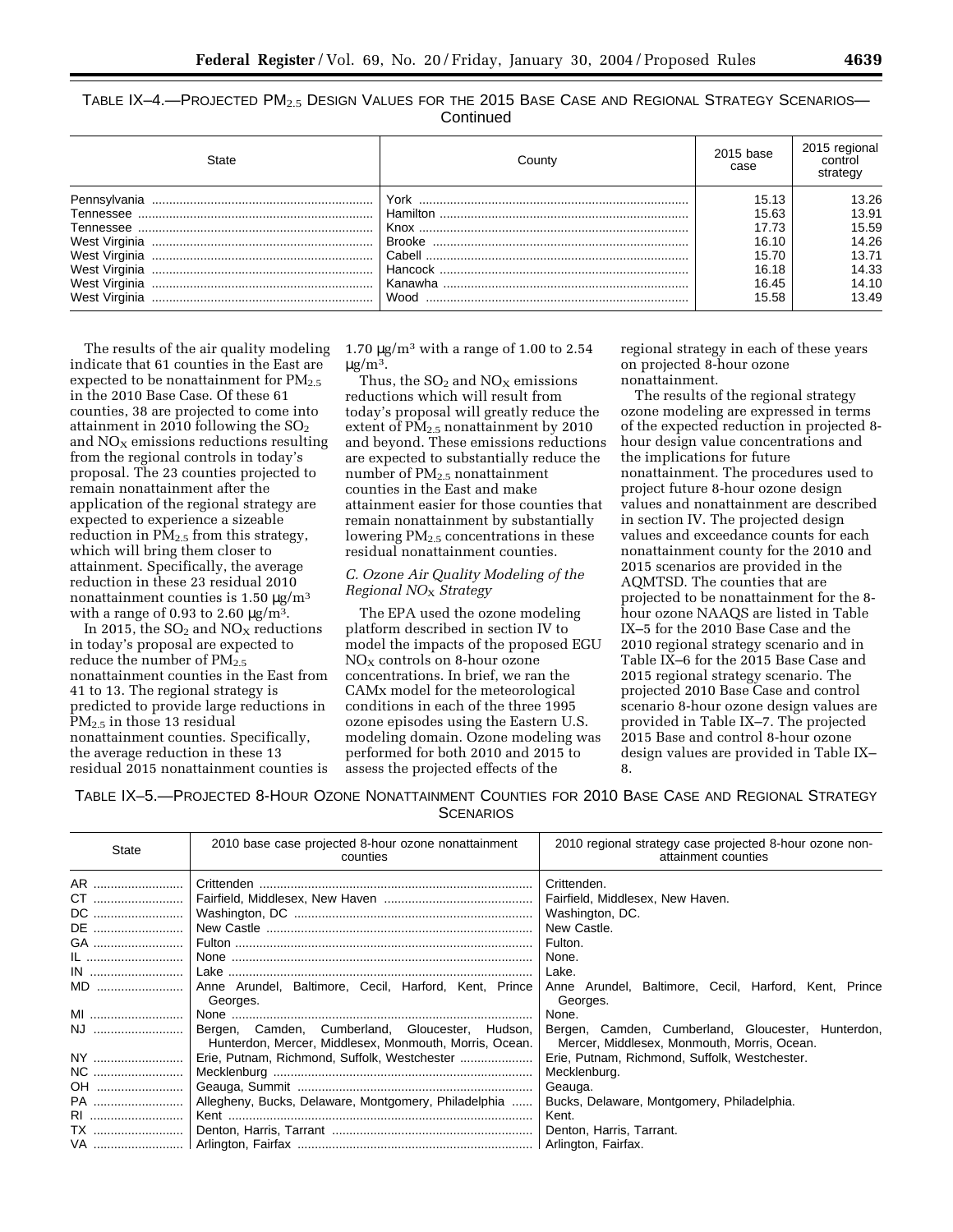# TABLE IX-5.-PROJECTED 8-HOUR OZONE NONATTAINMENT COUNTIES FOR 2010 BASE CASE AND REGIONAL STRATEGY SCENARIOS-Continued

| <b>State</b> | 2010 base case projected 8-hour ozone nonattainment<br>counties | 2010 regional strategy case projected 8-hour ozone non-<br>attainment counties |
|--------------|-----------------------------------------------------------------|--------------------------------------------------------------------------------|
| WI           |                                                                 | Kenosha, Racine, Sheboygan.                                                    |

# TABLE IX-6.-PROJECTED 8-HOUR OZONE NONATTAINMENT COUNTIES FOR 2015 BASE CASE AND REGIONAL STRATEGY **SCENARIOS**

| State                                                                                                     | 2015 base case projected 8-hour ozone nonattainment<br>counties                         | 2015 regional strategy case projected 8-hour ozone non-<br>attainment counties                                                                                                                                                                                                                                                                                             |  |
|-----------------------------------------------------------------------------------------------------------|-----------------------------------------------------------------------------------------|----------------------------------------------------------------------------------------------------------------------------------------------------------------------------------------------------------------------------------------------------------------------------------------------------------------------------------------------------------------------------|--|
| AR<br>CT<br>DC<br>DE<br>GA<br>IL<br>MD<br>MI<br>NJ<br>NY<br>NC<br>OH<br>PA<br>RI<br><b>TX</b><br>VA<br>WI | Bergen, Camden, Gloucester, Hunterdon, Mercer, Mid-<br>dlesex. Monmouth. Morris. Ocean. | None.<br>Fairfield, Middlesex, New Haven.<br>Washington, DC.<br>None.<br>None.<br>None.<br>Lake.<br>Anne Arundel, Cecil, Harford.<br>None.<br>Bergen, Camden, Gloucester, Hunterdon, Mercer, Mid-<br>dlesex. Monmouth. Ocean.<br>Erie, Richmond, Suffolk, Westchester.<br>None.<br>None.<br>Bucks, Montgomery, Philadelphia.<br>None.<br>Harris.<br>Arlington.<br>Kenosha. |  |

# TABLE IX-7.-PROJECTED 8-HOUR OZONE DESIGN VALUES FOR THE 2010 BASE CASE AND REGIONAL STRATEGY **SCENARIOS**

| State | County                          | 2010 base<br>case | 2010 regional<br>control<br>strategy |
|-------|---------------------------------|-------------------|--------------------------------------|
|       |                                 | 86                | 86                                   |
|       |                                 | 94                | 94                                   |
|       |                                 | 91                | 91                                   |
|       |                                 | 92                | 92                                   |
|       |                                 | 88                | 88                                   |
|       |                                 | 87                | 86                                   |
|       |                                 | 86                | 85                                   |
|       |                                 | 87                | 86                                   |
|       |                                 | 91                | 91                                   |
|       |                                 | 85                | 85                                   |
|       |                                 | 90                | 90                                   |
|       |                                 | 93                | 93                                   |
|       |                                 | 89                | 88                                   |
|       |                                 | 86                | 85                                   |
|       |                                 | 88                | 87                                   |
|       |                                 | 93                | 92                                   |
|       |                                 | 86                | 85                                   |
|       |                                 | 95                | 95                                   |
|       |                                 | 85                | 84                                   |
|       |                                 | 89                | 89                                   |
|       |                                 | 98                | 98                                   |
|       |                                 | 95                | 95                                   |
|       |                                 | 89                | 89                                   |
|       |                                 | 88                | 87                                   |
|       |                                 | 105               | 104                                  |
|       | Erie …………………………………………………………………… | 90                | 89                                   |
|       |                                 | 85                | 85                                   |
|       |                                 | 90                | 89                                   |
|       |                                 | 90                | 90                                   |
|       |                                 | 86                | 85                                   |
|       |                                 | 85                | 86                                   |
|       |                                 | 88                | 88                                   |
|       |                                 | 85                | 84                                   |

۳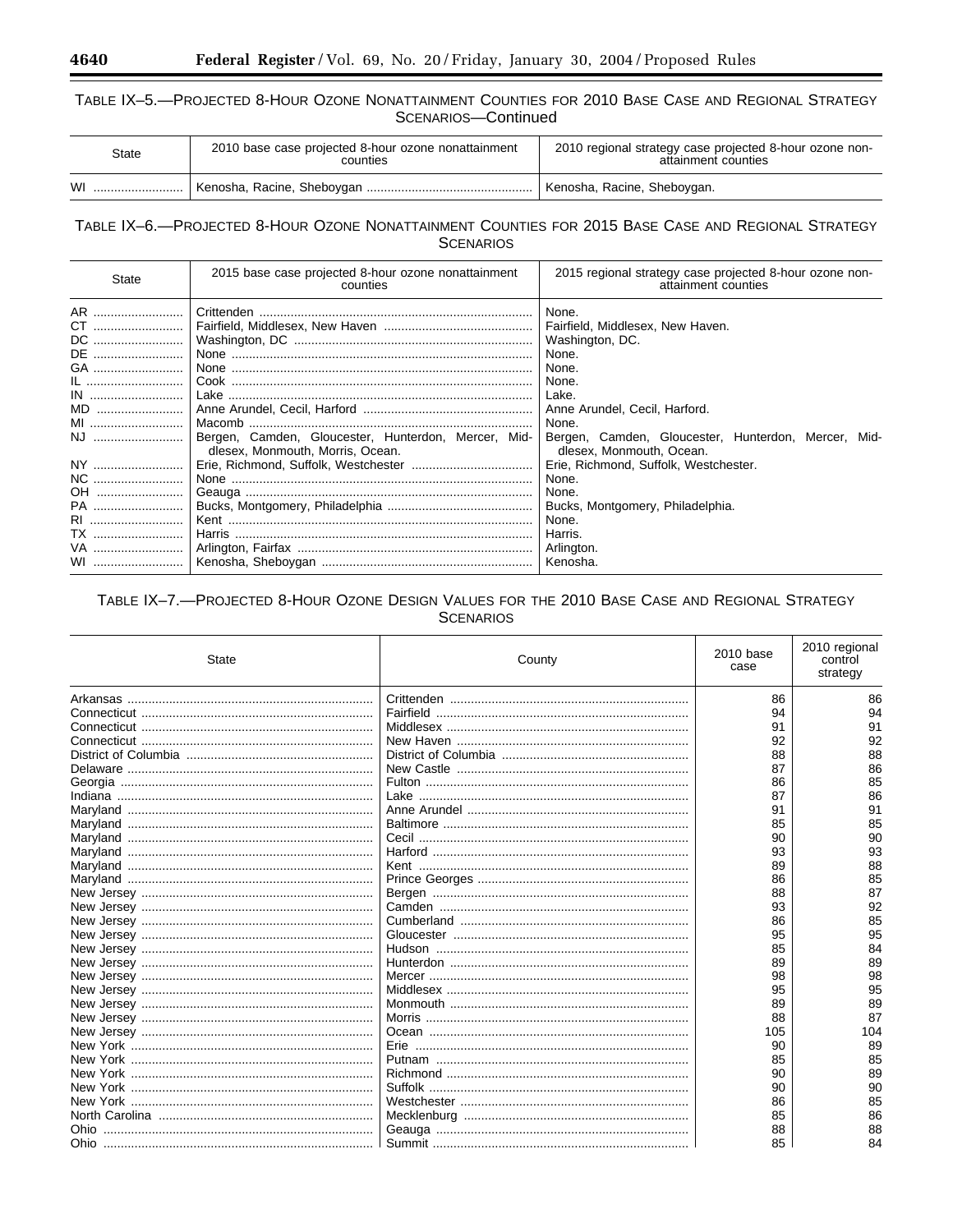# TABLE IX-7.-PROJECTED 8-HOUR OZONE DESIGN VALUES FOR THE 2010 BASE CASE AND REGIONAL STRATEGY SCENARIOS-Continued

| State        | County   | 2010 base<br>case | 2010 regional<br>control<br>strategy |
|--------------|----------|-------------------|--------------------------------------|
| Pennsylvania |          | 85                | 84                                   |
| Pennsylvania |          | 97                | 97                                   |
| Pennsylvania | Delaware | 87                | 86                                   |
| Pennsylvania |          | 90                | 89                                   |
| Pennsylvania |          | 92                | 92                                   |
|              | Kent     | 89                | 88                                   |
|              | Denton   | 87                | 87                                   |
|              | Harris   | 100               | 100                                  |
| Texas        |          | 88                | 87                                   |
| Virginia     |          | 88                | 88                                   |
| Virginia     |          | 87                | 87                                   |
|              |          | 94                | 93                                   |
| Wisconsin    | Racine   | 86                | 85                                   |
|              |          | 90                | 89                                   |

# TABLE IX-8.-PROJECTED 8-HOUR OZONE DESIGN VALUES FOR THE 2015 BASE CASE AND REGIONAL STRATEGY **SCENARIOS**

| State | County | 2015 base<br>case | 2015 regional<br>control<br>strategy |
|-------|--------|-------------------|--------------------------------------|
|       |        | 85                | 83                                   |
|       |        | 94                | 93                                   |
|       |        | 89                | 88                                   |
|       |        | 90                | 89                                   |
|       |        | 86                | 85                                   |
|       |        | 85                | 84                                   |
|       |        | 87                | 86                                   |
|       |        | 87                | 86                                   |
|       |        | 86                | 85                                   |
|       |        | 89                | 88                                   |
|       |        | 86                | 84                                   |
|       |        | 87                | 86                                   |
|       |        | 91                | 90                                   |
|       |        | 93                | 92                                   |
|       |        | 87                | 86                                   |
|       |        | 96                | 95                                   |
|       |        | 92                | 92                                   |
|       |        | 87                | 86                                   |
|       |        | 85                | 83                                   |
|       |        | 102               | 101                                  |
|       |        | 88                | 86                                   |
|       |        | 87                | 87                                   |
|       |        | 89                | 89                                   |
|       |        | 86                | 85                                   |
|       |        | 85                | 83                                   |
|       |        | 95                | 94                                   |
|       |        | 89                | 88                                   |
|       |        | 91                | 90                                   |
|       |        | 85                | 84                                   |
|       |        | 99                | 98                                   |
|       |        | 87                | 86                                   |
|       |        | 85                | 84                                   |
|       |        | 93                | 91                                   |
|       |        | 86                | 84                                   |

In the 2010 Base Case (i.e., without the emissions reductions called for in today's proposal), 47 counties in the East are forecast to be nonattainment for ozone. With the implementation of the proposed regional  $\overline{NO}_X$  strategy, three of the 47 2010 Base Case nonattainment counties are forecast to come into

attainment. Of the 44 counties that are projected to remain nonattainment in 2010 after the regional controls, 12 are projected to be within 2 ppb of attainment (i.e., counties that have design values of 85 or 86 ppb).

In 2015, the number of nonattainment counties is expected to decline from 34

counties in the Base Case to 26 counties after the  $NO<sub>x</sub>$  emissions reductions in today's proposal. The proposed regional NO<sub>x</sub> strategy is projected to reduce nonattainment ozone design values in the East by 1 to 2 ppb in all but three of the 34 2015 Base Case nonattainment counties. Of the 26 counties that are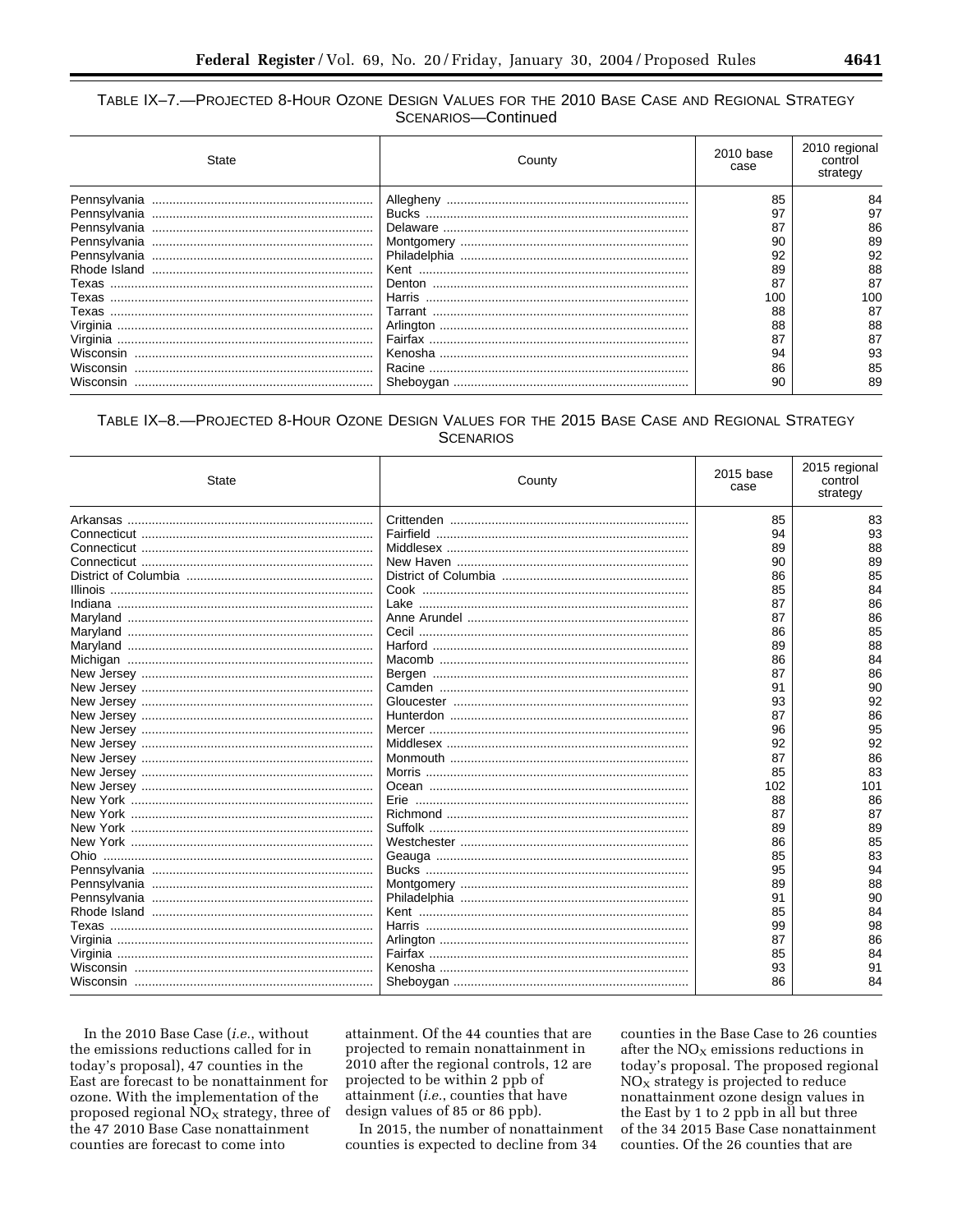forecast to remain nonattainment in the control case, ten are projected to be within 2 ppb of attainment. Thus, our modeling indicates that by 2010 and 2015 the  $\overline{\rm NO_{X}}$  controls in today's proposal will reduce ozone concentrations throughout the East and help bring areas into attainment with the 8-hour ozone NAAQS.

# **X. Benefits of Emissions Reductions in Addition to the PM and Ozone NAAQS**

This proposed action will result in benefits in addition to the enumerated human health and welfare benefits resulting from reductions in ambient levels of PM and ozone. These other benefits occur both directly, from the reductions in  $NO<sub>X</sub>$  and  $SO<sub>2</sub>$ , and indirectly, through reductions in copollutants, such as mercury. For example, reductions in emissions of  $NO<sub>X</sub>$  and  $SO<sub>2</sub>$  will contribute to substantial visibility improvements in many parts of the eastern U.S. where people live, work, and recreate, including mandatory Federal Class I areas such as the Great Smoky Mountains. Reductions in  $NO<sub>X</sub>$  and  $SO<sub>2</sub>$ emissions from affected sources will also reduce acidification and eutrophication of water bodies. The potential for reductions in nitrate contamination of drinking water is another possible benefit of the rule. This proposal will also reduce acid and particulate deposition that damages cultural monuments and other materials. Reduced mercury emissions will lessen mercury contamination in lakes that can potentially reduce both human and wildlife exposure through consumption of contaminated fish. In contrast to the benefits discussed, it is also possible that this proposal will lessen the benefits of passive fertilization for forest and terrestrial ecosystems where nutrients are a limiting factor and for some croplands.

This rule will improve visibility in the transport region. Visibility impairment is widespread and expected to continue (67 FR 68251, November 8, 2002) and this proposed rule will help to improve visibility. We provide a limited assessment of the economic value of expected improvements in visibility at some Federal Class I areas in section XI.

The following section presents information on three categories of public welfare and environmental impacts related to reductions in emissions from affected sources: reduced acid deposition, reduced eutrophication of water bodies, and reduced human health and welfare effects due to deposition of mercury. A more thorough discussion of these

effects is provided in ''Benefits of the Proposed Interstate Air Quality Rule (January 2004).''

# *A. Atmospheric Deposition of Sulfur and Nitrogen—Impacts on Aquatic, Forest, and Coastal Ecosystems*

Atmospheric deposition of sulfur and nitrogen, more commonly known as acid rain, occurs when emissions of  $SO<sub>2</sub>$ and  $NO<sub>x</sub>$  react in the atmosphere (with water, oxygen, and oxidants) to form various acidic compounds. These acidic compounds fall to earth in either a wet form (rain, snow, and fog) or a dry form (gases and particles). Prevailing winds can transport acidic compounds hundreds of miles, often across State and national borders. Acidic compounds (including small particles such as sulfates and nitrates) cause many negative environmental effects, including acidifying lakes and streams, harming sensitive forests, and harming sensitive coastal ecosystems.

1. Acid Deposition and Acidification of Lakes and Streams

Acid deposition causes acidification of lakes and streams. The effect of atmospheric deposition of acids on freshwater and forest ecosystems depends largely upon the ecosystem's ability to neutralize the acid. Acid Neutralizing Capacity (ANC), a key indicator of the ability of the water and watershed soil to neutralize the acid deposition it receives, depends largely on the watershed's physical characteristics: geology, soils, and size. Waters that are sensitive to acidification tend to be located in small watersheds that have few alkaline minerals and shallow soils. Conversely, watersheds that contain alkaline minerals, such as limestone, tend to have waters with a high ANC. Areas especially sensitive to acidification include portions of the Northeast (particularly the Adirondack and Catskill Mountains, portions of New England, and streams in the mid-Appalachian highlands) and Southeastern streams.

Quantitative impacts of this proposal on acidification of water bodies have been assessed. Modeling for this proposed rule indicates lakes in the Northeast and Adirondack Mountains would improve in acid buffering capacity. Specifically, no lakes in the Andirondack Mountains are projected to be categorized as chronically acidic in 2030 as a result of this proposal. In contrast, twelve percent of these lakes are projected to be chronically acidic without the emissions reductions envisioned in this proposal. For Northeast lakes in general, 6 percent of the lakes are anticipated to be

chronically acidic before implementation of this proposal. The IAQR is expected to decrease the percentage of chronically acidic lakes in the Northeast to 1 percent.

2. Acid Deposition and Forest Ecosystem Impacts

Current understanding of the effects of acid deposition on forest ecosystems focuses on the effects of ecological processes affecting plant uptake, retention, and cycling of nutrients within forest ecosystems. Research results from the 1990s indicate documented decreases in base cations (calcium, magnesium, potassium, and others) from soils in the northeastern and southeastern United States are at least partially attributable to acid deposition. Losses of calcium from forest soils and forested watersheds have now been documented as a sensitive early indicator of soil response to acid deposition for a wide range of forest soils in the United States.

Although sulfate is the primary cause of base cation leaching, nitrate is a significant contributor in watersheds that are nearly nitrogen saturated. Base cation depletion is a cause for concern because of the role these ions play in surface water acid neutralization and their importance as essential nutrients for tree growth (calcium, magnesium and potassium).

In red spruce stands, a clear link exists between acid deposition, calcium supply, and sensitivity to abiotic stress. Red spruce uptake and retention of calcium is impacted by acid deposition in two main ways: leaching of important stores of calcium from needles and decreased root uptake of calcium due to calcium depletion from the soil and aluminum mobilization. These changes increase the sensitivity of red spruce to winter injuries under normal winter conditions in the Northeast, result in the loss of needles, slow tree growth, and impair the overall health and productivity of forest ecosystems in many areas of the eastern United States. In addition, recent studies of sugar maple decline in the Northeast link low base cation availability, high levels of aluminum and manganese in the soil, and increased levels of tree mortality due to native defoliating insects. This proposal will improve acid deposition in the transport region, and is likely to have positive effects on the health and productivity of forest systems in the region.

## 3. Coastal Ecosystems

Since 1990, a large amount of research has been conducted on the impact of nitrogen deposition to coastal waters.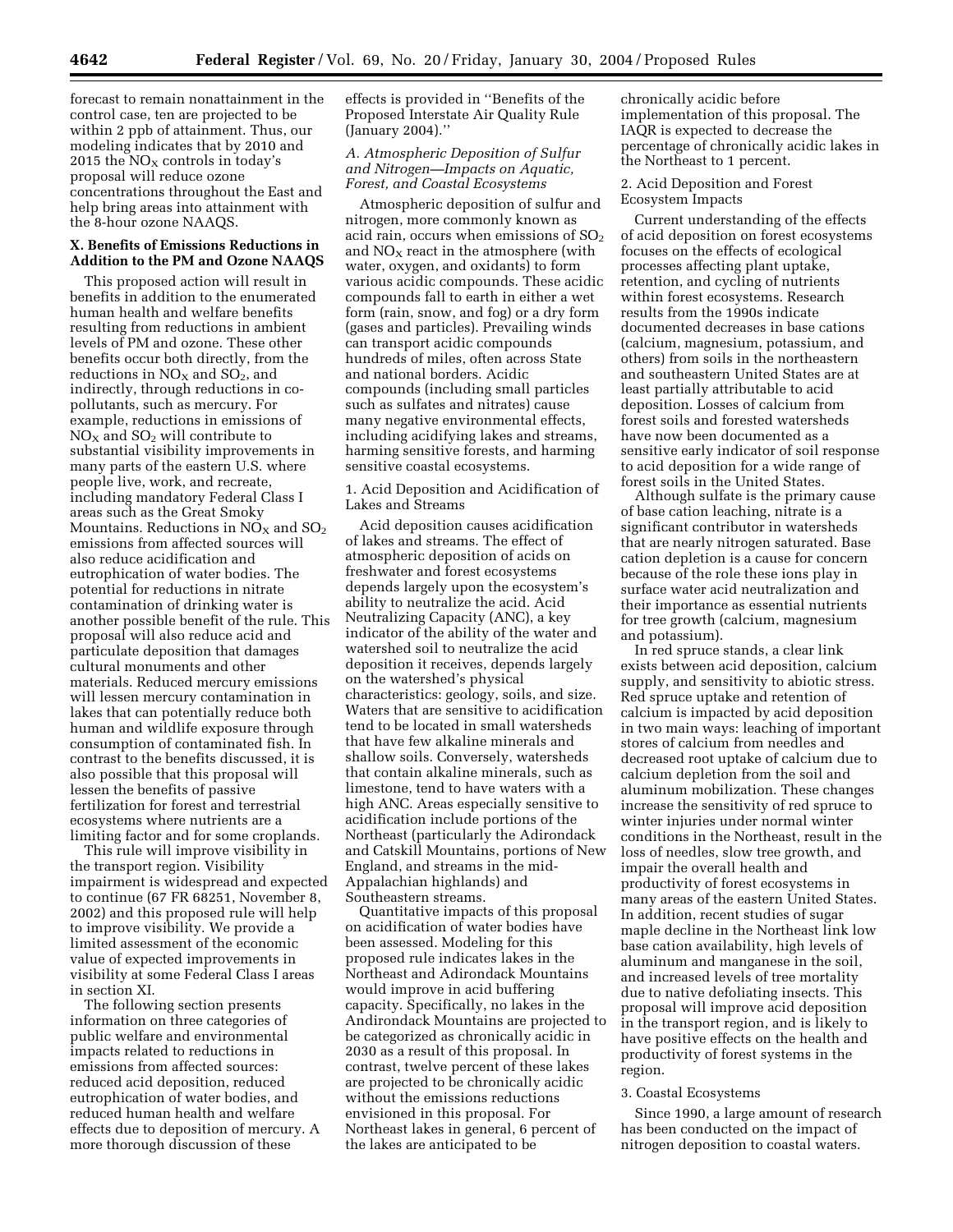Nitrogen is often the limiting nutrient in coastal ecosystems. Increasing the levels of nitrogen in coastal waters can cause significant changes to those ecosystems. In recent decades, human activities have greatly accelerated nitrogen nutrient inputs, causing excessive growth of algae and leading to degraded water quality and associated impairments of estuarine and coastal resources for human uses.

It is now known that nitrogen deposition is a significant source of nitrogen to many estuaries. The amount of nitrogen entering estuaries due to atmospheric deposition varies widely, depending on the size and location of the estuarine watershed and other sources of nitrogen in the watershed. There are a handful of estuaries where atmospheric deposition of nitrogen contributes well over 40 percent of the total nitrogen load; however, in most estuaries for which estimates exist, the contribution from atmospheric deposition ranges from 15 to 30 percent. The area with the highest deposition rates stretches from Massachusetts to the Chesapeake Bay and along the central Gulf of Mexico coast.

In 1999, National Oceanic and Atmospheric Administration (NOAA) published the results of a 5-year national assessment of the severity and extent of estuarine eutrophication. An estuary is defined as the inland arm of the sea that meets the mouth of a river. The 138 estuaries characterized in the study represent more than 90 percent of total estuarine water surface area and the total number of U.S. estuaries. The study found that estuaries with moderate to high eutrophication conditions represented 65 percent of the estuarine surface area.

Eutrophication is of particular concern in coastal areas with poor or stratified circulation patterns, such as the Chesapeake Bay, Long Island Sound, and the Gulf of Mexico. In such areas, the ''overproduced'' algae tends to sink to the bottom and decay, using all or most of the available oxygen and thereby reducing or eliminating populations of bottom-feeder fish and shellfish, distorting the normal population balance between different aquatic organisms, and in extreme cases causing dramatic fish kills. Severe and persistent eutrophication often directly impacts human activities. For example, fishery resource losses can be caused directly by fish kills associated with low dissolved oxygen and toxic blooms. Declines in tourism occur when low dissolved oxygen causes noxious smells and floating mats of algal blooms create unfavorable aesthetic conditions. Risks to human health increase when the

toxins from algal blooms accumulate in edible fish and shellfish, and when toxins become airborne, causing respiratory problems due to inhalation. According to the NOAA report, more than half of the nation's estuaries have moderate to high expressions of at least one of these symptoms—an indication that eutrophication is well developed in more than half of U.S. estuaries.

This proposal is anticipated to reduce nitrogen deposition in the IAQR region. Thus, reductions in the levels of nitrogen deposition will have a positive impact upon current eutrophic conditions in estuaries and coastal areas in the region.

# *B. Human Health and Welfare Effects Due to Deposition of Mercury*

Mercury emitted from utilities and other natural and man-made sources is carried by winds through the air and eventually is deposited to water and land. In water, Hg is transformed to methylmercury through biological processes. Methylmercury, a highly toxic form of Hg, is the form of Hg of greatest concern for the purpose of this rulemaking. Once Hg has been transformed into methylmercury, it can be ingested by the lower trophic level organisms where it can bioaccumulate in fish tissue (*i.e.*, concentrations in predatory fish build up over the fish's entire lifetime, accumulating in the fish tissue as predatory fish consume other species in the food chain). Thus, fish and wildlife at the top of the food chain can have Hg concentrations that are higher than the lower species, and they can have concentrations of Hg that are higher than the concentration found in the water body itself. Therefore, the most common form of exposure to Hg for humans and wildlife is through the consumption of contaminated predatory fish, such as: commercially consumed tuna, shark, or other saltwater fish species and recreationally caught bass, perch, walleye or other freshwater fish species. When humans consume fish contaminated with methylmercury, the ingested methylmercury is almost completely absorbed into the blood and distributed to all tissues (including the brain); it also readily passes through the placenta to the fetus and fetal brain.

Based on the findings of the National Research Council, EPA has concluded that benefits of Hg reductions would be most apparent at the human consumption stage, as consumption of fish is the major source of exposure to methylmercury. At lower levels, documented Hg exposure effects may include more subtle, yet potentially important, neurodevelopmental effects. Some subpopulations in the U.S., such

as: Native Americans, Southeast Asian Americans, and lower income subsistence fishers, may rely on fish as a primary source of nutrition and/or for cultural practices. Therefore, they consume larger amounts of fish than the general population and may be at a greater risk to the adverse health effects from Hg due to increased exposure. In pregnant women, methylmercury can be passed on to the developing fetus, and at sufficient exposure may lead to a number of neurological disorders in children. Thus, children who are exposed to low concentrations of methylmercury prenatally may be at increased risk of poor performance on neurobehavioral tests, such as those measuring attention, fine motor function, language skills, visual-spatial abilities (like drawing), and verbal memory. The effects from prenatal exposure can occur even at doses that do not result in effects in the mother. Mercury may also affect young children who consume fish contaminated with Hg. Consumption by children may lead to neurological disorders and developmental problems, which may lead to later economic consequences.

In response to potential risks of consuming fish containing elevated concentrations of Hg, EPA and FDA have issued fish consumption advisories which provide recommended limits on consumption of certain fish species for different populations. EPA and FDA are currently developing a joint advisory that has been released in draft form. This newest draft FDA–EPA fish advisory recommends that women and young children reduce the risks of Hg consumption in their diet by moderating their fish consumption, diversifying the types of fish they consume, and by checking any local advisories that may exist for local rivers and streams. This collaborative FDA–EPA effort will greatly assist in educating the most susceptible populations. Additionally, the reductions of Hg from this regulation may potentially lead to fewer fish consumption advisories, which will benefit the fishing community.

We are unable to quantify changes in the levels of methylmercury in fish associated with reductions in mercury emissions for this proposal. While it is beneficial to society to reduce mercury, we are unable to quantify and provide a monetized estimate of benefits at this time due to gaps in available information on emissions, fate and transport, human exposure, and health impact models. However, this proposal is anticipated to decrease annual EGU mercury emissions by 10.6 tons in 2010 or approximately 23.5 percent, by 11.8 tons in 2015 or 26.3 percent, and by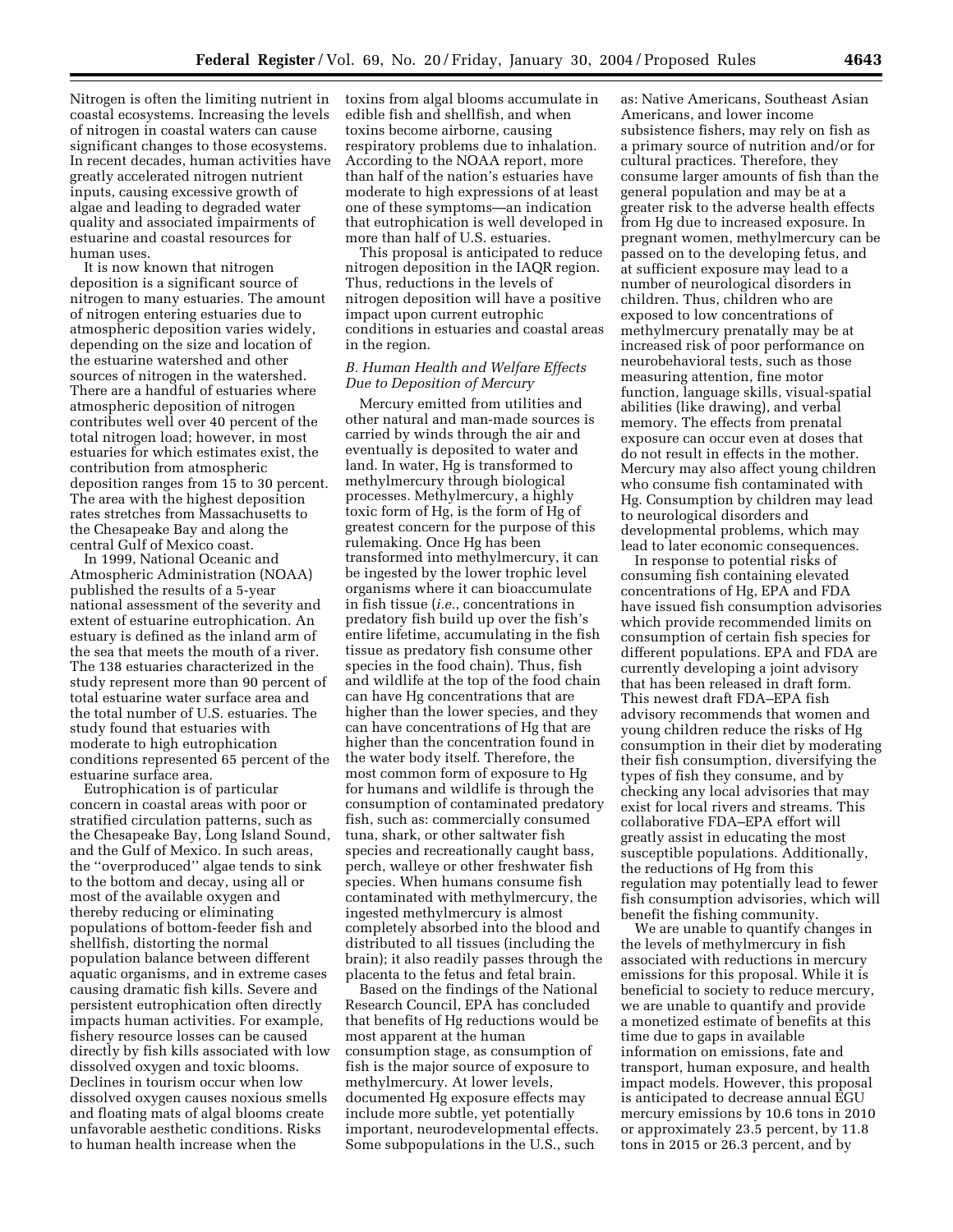14.3 tons or 32 percent in 2020. Emission reduction percentage decreases are based upon expected mercury emissions changes from fossilfired EGUs larger than 25 megawatt capacity.

## **XI. Statutory and Executive Order Reviews**

# *A. Executive Order 12866: Regulatory Planning and Review*

Under Executive Order 12866 (58 FR 51735, October 4, 1993), the Agency must determine whether a regulatory action is ''significant'' and therefore subject to Office of Management and Budget (OMB) review and the requirements of the Executive Order. The Order defines ''significant regulatory action'' as one that is likely to result in a rule that may:

1. Have an annual effect on the economy of \$100 million or more or adversely affect in a material way the economy, a sector of the economy, productivity, competition, jobs, the environment, public health or safety, or State, local, or Tribal governments or communities;

2. Create a serious inconsistency or otherwise interfere with an action taken or planned by another agency;

3. Materially alter the budgetary impact of entitlements, grants, user fees, or loan programs or the rights and obligations of recipients thereof; or

4. Raise novel legal or policy issues arising out of legal mandates, the President's priorities, or the principles set forth in the Executive Order.

In view of its important policy implications and potential effect on the economy of over \$100 million, this action has been judged to be an economically ''significant regulatory action'' within the meaning of the Executive Order. As a result, today's proposal was submitted to OMB for review, and EPA has prepared documents entitled ''Benefits of the Proposed Interstate Air Quality Rule'' (January 2004), ''Economic and Energy Impact of the Proposed Interstate Air Quality Rule'' (January 2004), and other related technical support documents collectively referred to here as the ''economic analyses.''

#### 1. Summary of Economic Analyses

The economic analyses provide several important analyses of impacts on public welfare. These include an analysis of the social benefits, social costs, and net benefits of the regulatory scenario. The economic analyses also address issues involving small business impacts, unfunded mandates (including impacts for Tribal governments),

environmental justice, children's health, energy impacts, and requirements of the Paperwork Reduction Act (PRA). Many of the analyses summarized below are preliminary. The EPA intends to update these analyses as part of the SNPR.

#### a. Benefit-Cost Analysis

The benefit-cost analysis concludes that substantial net economic benefits to society are likely to be achieved as a result of the reduction in emissions occurring as a result of this rulemaking. The results detailed below show that this rule would be highly beneficial to society, with annual net benefits in 2010 of approximately \$55 billion, (\$58 billion benefits compared to social cost of approximately \$3 billion) and net benefits in 2015 of \$80 billion (\$84 benefits compared to social costs of \$4 billion). All amounts are reflected in 1999\$. As discussed in section IX, we did not complete air quality modeling that precisely matches the IAQR region. We anticipate that any differences in estimates due to the modeling region analyzed should be small.

#### i. Control Scenario

Today's proposed rulemaking sets forth requirements for States to eliminate their significant contribution to down-wind State's nonattainment of the ozone and PM2.5 NAAQS. In order to reduce this significant contribution, EPA is proposing to require that certain States reduce their emissions of  $SO<sub>2</sub>$  and  $NO<sub>X</sub>$ . Those quantities were derived by calculating the amount of emissions of  $SO<sub>2</sub>$  and  $NO<sub>X</sub>$  that EPA believes can be controlled from large EGUs in a highly cost-effective manner. For a more complete description of the reduction requirements and how they were calculated, see section VI of today's rulemaking.

While the emission reduction requirements were developed assuming highly cost-effective controls on EGUs, States are free to obtain the emissions reductions from other source categories. For purposes of analyzing the impacts of the rule, EPA is assuming the application of the controls that it has identified to be highly cost effective on all EGUs in the transport region.

#### ii. Cost Analysis and Economic Impacts

For purposes of today's proposal, EPA analyzed the costs using the IPM. The IPM is a model that EPA has used to analyze the impacts of regulations on the power sector. A description of the methodology used to model the costs and the results can be found in section VI. More details can be found in ''Economic and Energy Impact of the

Proposed Interstate Air Quality Rule'' (January 2004).

iii. Human Health and Welfare Benefit Analysis

Our analysis of the health and welfare benefits anticipated from this proposed rule are presented in this section. Briefly, the analysis projects major benefits from implementation of the rule in 2010 and 2015. As described below, thousands of deaths and other serious health effects would be prevented. We are able to monetize annual benefits of approximately \$58 billion in 2010 and \$84 billion in 2015 (1999\$) of those benefits.

Table XI–1 presents the primary estimates of reduced incidence of PM and ozone related health effects for the years 2010 and 2015 for the regulatory control strategy. In interpreting the results, it is important to keep in mind the limited set of effects we are able to monetize. Specifically, the table lists the PM and ozone related benefits associated with the reduction of ambient PM and ozone levels. These benefits are substantial both in incidence and dollar value. In 2010, we estimate that there will be approximately 9,600 fewer premature deaths annually associated with PM2.5, and the rule will result in 5,200 fewer cases of chronic bronchitis, 13,000 fewer non-fatal heart attacks, 8,900 fewer hospitalizations (for respiratory and cardiovascular disease combined); and result in significant reductions in days of restricted activity due to respiratory illness (with an estimate of 6.4 million fewer cases). We also estimate substantial health improvements for children from reduced upper and lower respiratory illness, acute bronchitis, and asthma attacks. Ozone health related benefits are expected to occur during the summer ozone season (usually ranging from May to September in the Eastern U.S.). Based upon modeling for 2010, ozone-related health benefits are expected to include 1,000 fewer hospital admissions for respiratory illnesses, 120 emergency room admissions for asthma, 280,000 fewer days with restricted activity levels, and 180,000 fewer days where children are absent from school due to illnesses. While we did not include separate estimates of the number of premature deaths that would be avoided due to reductions in ozone levels, recent evidence has been found linking short-term ozone exposures with premature mortality independent of PM exposures. Recent reports by Thurston and Ito (2001) and the World Health Organization (WHO) support an independent ozone mortality impact,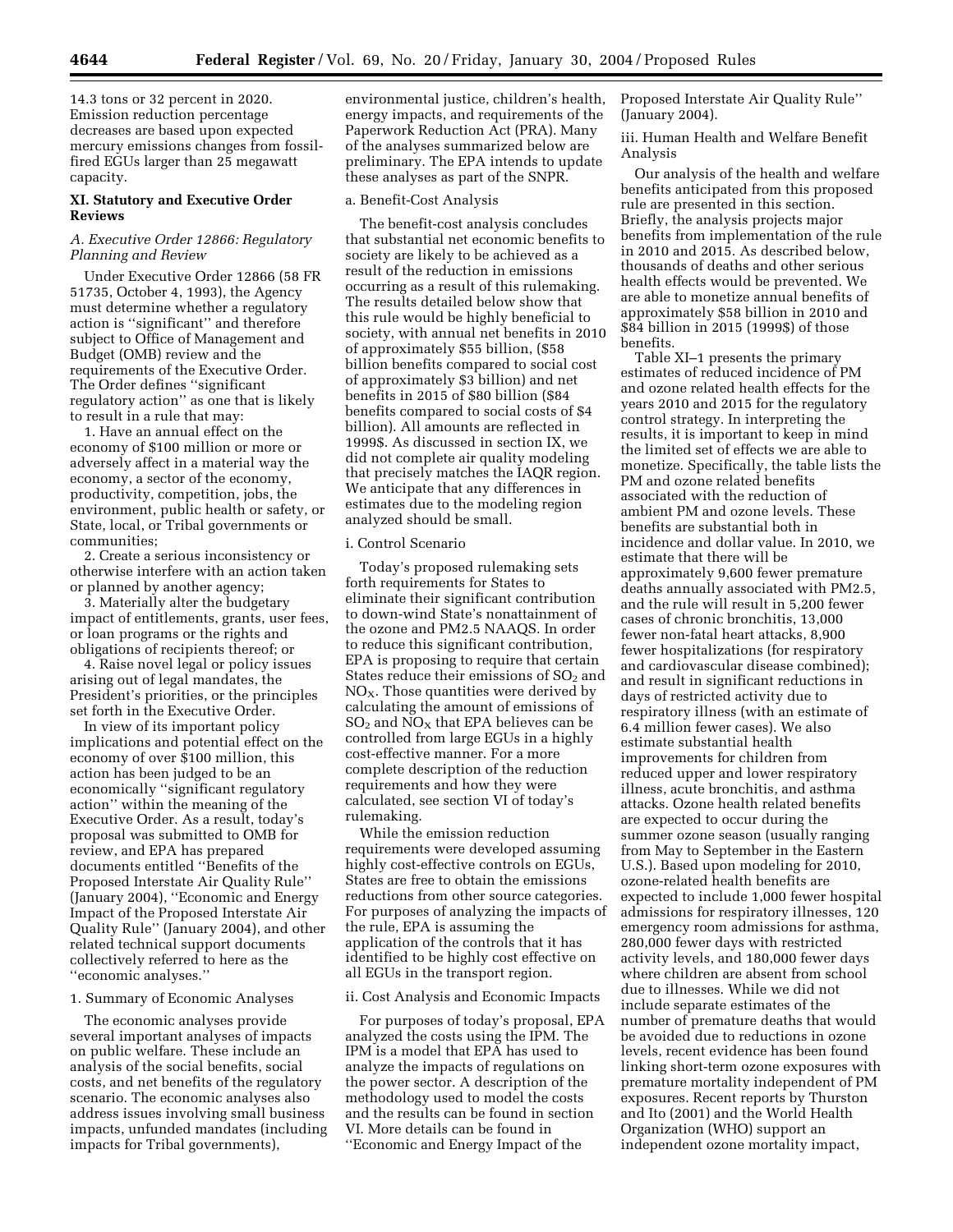and the EPA Science Advisory Board has recommended that EPA reevaluate the ozone mortality literature for possible inclusion in the estimate of total benefits. Based on these new analyses and recommendations, EPA is sponsoring three independent metaanalyses of the ozone-mortality epidemiology literature to inform a determination on inclusion of this important health endpoint. Upon completion and peer-review of the metaanalyses, EPA will make its determination on whether and how benefits of reductions in ozone-related mortality will be included in the benefits analysis for the final interstate air quality rule.

Table XI–2 presents the estimated monetary value of reductions in the

incidence of health and welfare effects. PM-related health benefits and ozone benefits are estimated to be approximately \$56.9 billion and \$82.4 billion annually in 2010 and 2015, respectively. Estimated annual visibility benefits in Southeastern Class I areas brought about by the IAQR are estimated to be \$880 million in 2010 and \$1.4 billion in 2015. All monetized estimates are stated in 1999\$. Table XI– 3 presents the total monetized benefits for the years 2010 and 2015. This table also indicates with a ''B'' those additional health and environmental effects that we were unable to quantify or monetize. These effects are additive to the estimate of total benefits, and EPA believes there is considerable value to

the public of the benefits that could not be monetized. A listing of the benefit categories that could not be quantified or monetized in our estimate is provided in Table XI–4.

In summary, EPA's primary estimate of the annual benefits of the rule is approximately 58 + B billion in 2010. In 2015, total monetized benefits are approximately \$84 + B billion annually. These estimates account for growth in real gross domestic product (GDP) per capita between the present and the years 2010 and 2015. As the table indicates, total benefits are driven primarily by the reduction in premature fatalities each year, which account for over 90 percent of total benefits.

# TABLE XI–1.—ESTIMATED REDUCTIONS IN INCIDENCE OF HEALTH EFFECTS

| Endpoint | Constituent        | 2010<br>estimated<br>reduction | 2015<br>estimated<br>reduction |
|----------|--------------------|--------------------------------|--------------------------------|
|          |                    | 9.600                          | 13.000                         |
|          |                    | 22                             | 29                             |
|          |                    | 5,200                          | 6,900                          |
|          |                    | 13.000                         | 18.000                         |
|          | $PM_{2.5}$ , Ozone | 5.200                          | 8,100                          |
|          |                    | 3.700                          | 5.000                          |
|          | $PM_{2.5}$ , Ozone | 7.100                          | 9,400                          |
|          |                    | 12.000                         | 16,000                         |
|          |                    | 140.000                        | 190,000                        |
|          |                    | 490.000                        | 620,000                        |
|          |                    | 190.000                        | 240.000                        |
|          | $PM_{2.5}$ , Ozone | 6.400.000                      | 8,500,000                      |
|          |                    | 1.000.000                      | 1.300.000                      |
|          | Ozone              | 180,000                        | 390,000                        |

\* MRADs = minor restricted activity days.

# TABLE XI–2.—ESTIMATED MONETARY VALUE OF REDUCTIONS IN INCIDENCE OF HEALTH AND WELFARE EFFECTS (Millions of 1999 dollars)

| Endpoint group | Constituent        | 2010 esti-<br>mated mone-<br>tary value of<br>reductions | 2015 esti-<br>mated mone-<br>tary value of<br>reductions |
|----------------|--------------------|----------------------------------------------------------|----------------------------------------------------------|
|                |                    | \$53,000                                                 | \$77,000                                                 |
|                |                    | 130                                                      | 180                                                      |
|                |                    | 1.900                                                    | 2,700                                                    |
|                |                    | 1,100                                                    | 1,500                                                    |
|                | $PM_{2.5}$ , Ozone | 85                                                       | 130                                                      |
|                |                    | 78                                                       | 110                                                      |
|                | PM2.5, Ozone       | 2.0                                                      | 2.6                                                      |
|                |                    | 4.3                                                      | 5.7                                                      |
|                |                    | 2.3                                                      | 3.0                                                      |
|                |                    | 13                                                       | 17                                                       |
|                |                    | 8.0                                                      | 10                                                       |
|                | $PM_{2.5}$ , Ozone | 320                                                      | 440                                                      |
|                |                    | 140                                                      | 170                                                      |
|                | Ozone              | 13                                                       | 28                                                       |
|                | Ozone              | 8.0                                                      | 17                                                       |
|                | Light Extinction   | 880                                                      | 1,400                                                    |
|                |                    | \$58,000                                                 | \$84,000                                                 |

 $B = non-monetized benefits$ 

\* MRADs = minor restricted activity days.

\*\* Note total dollar benefits are rounded to the nearest billion and column totals may not add due to rounding.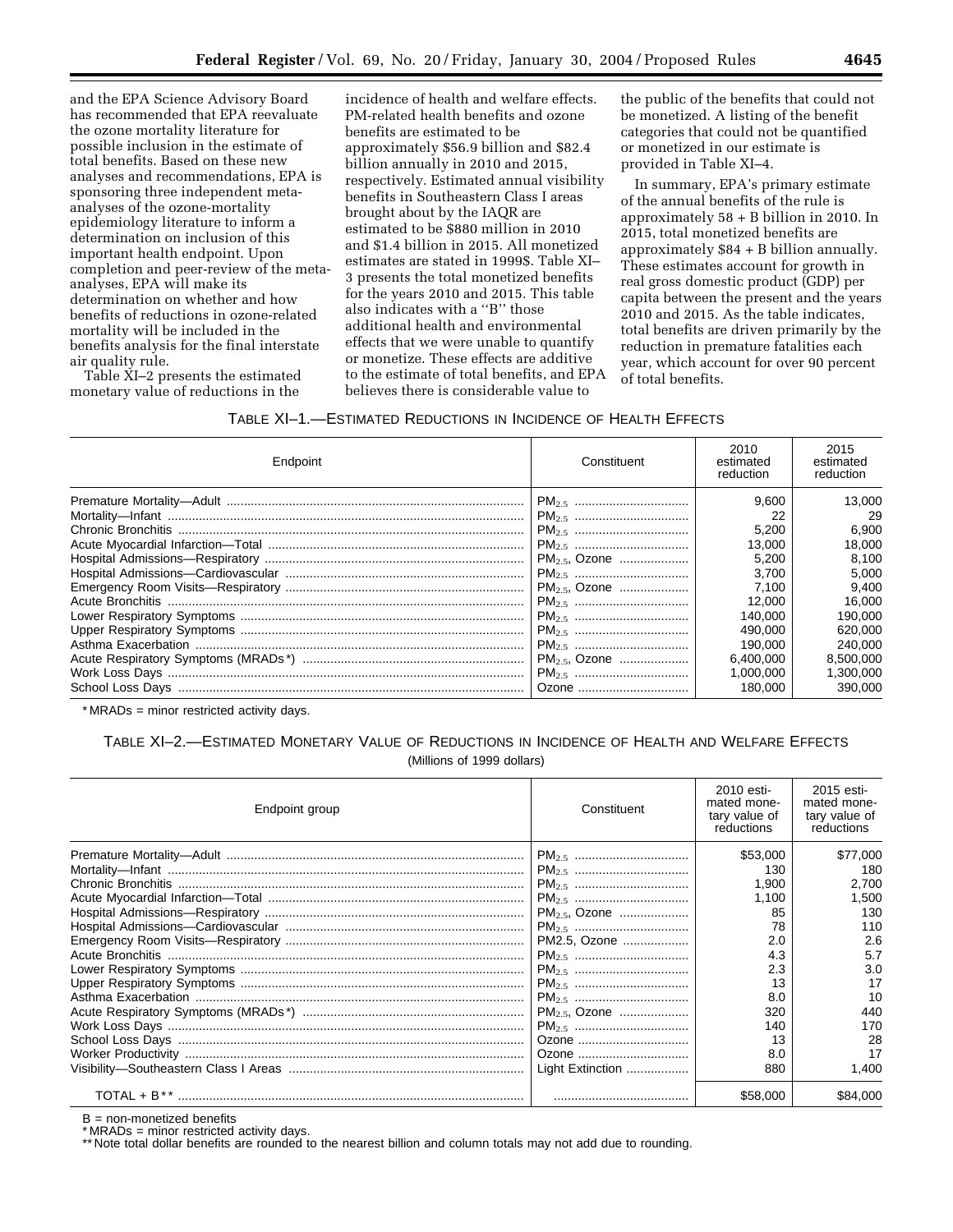#### 2. Benefit-Cost Comparison

Based upon Table XI–3, the estimated social costs to implement the proposed rule emission reductions in 2010 and

2015 are \$3 and \$4 billion annually, respectively (1999\$). Thus, the net benefit (social benefits minus social costs) of the program is approximately \$55 + B billion annually in 2010 and

\$80 + B billion annually in 2015. Therefore, implementation of the proposed rule is expected to provide society with a net gain in social welfare based on economic efficiency criteria.

# TABLE XI–3.—SUMMARY OF ANNUAL BENEFITS, COSTS, AND NET BENEFITS OF THE INTERSTATE AIR QUALITY RULE

(Billions of 1999 dollars)

| Description           | 2010 | 2015 |
|-----------------------|------|------|
|                       | 2.9  | 3.   |
| Social Benefits b, c. |      |      |
|                       | 0.1  | 0.1  |
|                       |      |      |
|                       |      |      |
|                       |      |      |

Notes:

<sup>1</sup>Note that costs are the estimated total annual costs of reducing pollutants including NO<sub>x</sub> and SO<sub>2</sub> in the IAQR region.<br><sup>b</sup>As the table indicates, total benefits are driven primarily by PM related health benefits. The counts for over 90 percent of total benefits. Benefits in this table are associated with NO<sub>x</sub> and SO<sub>2</sub> reductions.<br>
«Not all possible benefits or disbenefits are quantified and monetized in this analysis. B is the sum of

Potential benefit categories that have not been quantified and monetized are listed in Table XI–4.<br>d Net benefits are rounded to nearest billion. Columnar totals may not sum due to rounding.

Every benefit-cost analysis examining the potential effects of a change in environmental protection requirements is limited to some extent by data gaps, limitations in model capabilities (such as geographic coverage), and uncertainties in the underlying scientific and economic studies used to configure the benefit and cost models. Deficiencies in the scientific literature often result in the inability to estimate quantitative changes in health and environmental effects, such as potential increases in premature mortality associated with increased exposure to carbon monoxide. Deficiencies in the economics literature often result in the inability to assign economic values even to those health and environmental outcomes that can be quantified. While these general uncertainties in the underlying scientific and economics literatures (that can cause the valuations to be higher or lower) are discussed in detail in the economic analyses and its supporting documents and references, the key uncertainties which have a bearing on the results of the benefit-cost analysis of this proposed rule include the following:

• The exclusion of potentially significant benefit categories (such as health and ecological benefits of reduction in mercury);

• Errors in measurement and projection for variables such as population growth and baseline incidence rates;

• Uncertainties in the estimation of future year emissions inventories and air quality;

• Variability in the estimated relationships of health and welfare effects to changes in pollutant concentrations;

• Uncertainties in exposure estimation;

• Uncertainties in the size of the effect estimates linking air pollution and health endpoints;

• Uncertainties about relative toxicity of different components within the complex mixture of PM;

• Uncertainties associated with the effect of potential future actions to limit emissions.

Despite these uncertainties, we believe the benefit-cost analysis provides a reasonable indication of the expected economic benefits of the proposed rulemaking in future years under a set of reasonable assumptions.

There are a number of health and environmental effects that we were unable to quantify or monetize. A full appreciation of the overall economic consequences of the proposed rule requires consideration of all benefits and costs expected to result from the

proposed rule, not just those benefits and costs which could be expressed here in dollar terms. A listing of the benefit categories that could not be quantified or monetized in our estimate are provided in Table XI–4. These effects are denoted by ''B'' in Table XI– 3 above, and are additive to the estimates of benefits.

We are unable to quantify changes in levels of methylmercury contamination in fish associated with reductions in mercury emissions for this proposal. However, this proposal is anticipated to decrease annual EGU mercury emissions nationwide by 10.6 tons in 2010 or approximately 23.5 percent, by 11.8 tons in 2015 or 26.3 percent, and by 14.3 tons or 32 percent in 2020. Emission reduction percentage decreases are based upon expected mercury emissions changes from fossilfired EGUs larger than 25 megawatt capacity. In a separate action today, EPA is proposing to regulate mercury and nickel from certain types of electric generating units using the maximum achievable control technology (MACT) provisions of section 112 of the CAA or, in the alternative, using the performance standards provisions under section 111 of the CAA. This proposal will have implications for mercury reductions, and potential interactions may exist between the rulemakings.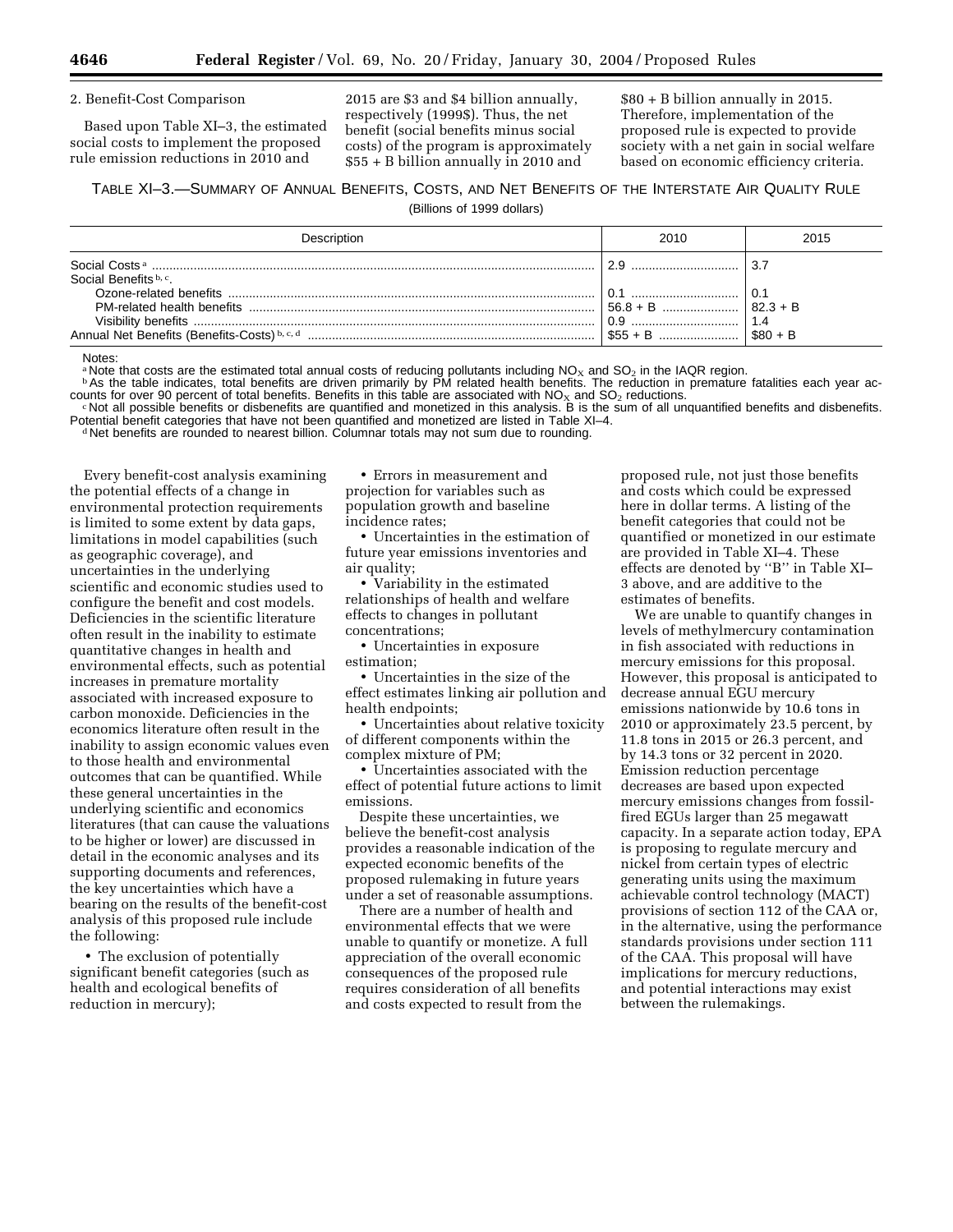TABLE XI–4.—ADDITIONAL NON-MONETIZED BENEFITS OF THE PROPOSED INTERSTATE AIR QUALITY RULE

| Pollutant | Unquantified and/or nonmonetized effects                                        |
|-----------|---------------------------------------------------------------------------------|
|           | Premature mortality. <sup>a</sup>                                               |
|           | Increased airway responsiveness to stimuli.                                     |
|           | Inflammation in the lung.                                                       |
|           | Chronic respiratory damage.                                                     |
|           | Premature aging of the lungs.                                                   |
|           | Acute inflammation and respiratory cell damage.                                 |
|           | Increased susceptibility to respiratory infection.                              |
|           | Non-asthma respiratory emergency room visits.                                   |
|           | Decreased yields for commercial forests.                                        |
|           | Decreased yields for fruits and vegetables.                                     |
|           | Decreased yields for commercial and non-commercial crops.                       |
|           | Damage to urban ornamental plants.                                              |
|           | Impacts on recreational demand from damaged forest aesthetics.                  |
|           | Damage to ecosystem functions.                                                  |
|           | Low birth weight.                                                               |
|           | Changes in pulmonary function.                                                  |
|           | Chronic respiratory diseases other than chronic bronchitis.                     |
|           | Morphological changes.                                                          |
|           | Altered host defense mechanisms.                                                |
|           | Non-asthma respiratory emergency room visits.                                   |
|           | Visibility in many Class I areas.                                               |
|           | Residential and recreational visibility in non-Class I areas.                   |
|           | Soiling and materials damage.                                                   |
|           | Damage to ecosystem functions.                                                  |
|           | Impacts of acidic sulfate and nitrate deposition on commercial forests.         |
|           | Impacts of acidic deposition on commercial freshwater fishing.                  |
|           | Impacts of acidic deposition on recreation in terrestrial ecosystems.           |
|           | Reduced existence values for currently healthy ecosystems.                      |
|           | Impacts of nitrogen deposition on commercial fishing, agriculture, and forests. |
|           | Impacts of nitrogen deposition on recreation in estuarine ecosystems.           |
|           | Damage to ecosystem functions.                                                  |
|           | Neurological disorders.                                                         |
|           | Learning disabilities.                                                          |
|           | Developmental delays.                                                           |
|           | Potential cardiovascular effects.*                                              |
|           | Altered blood pressure regulation.*                                             |
|           | Increased heart rate variability.*                                              |
|           | Myocardial infarction.*                                                         |
|           | Potential reproductive effects in adults.*                                      |
|           | Impact on birds and mammals (e.g., reproductive effects).                       |
|           | Impacts on commercial, subsistence, and recreational fishing.                   |
|           | Reduced existence values for currently healthy ecosystems.                      |

Notes:

a Premature mortality associated with ozone is not separately included in this analysis.

\* These are potential effects as the literature is either contradictory or incomplete.

## *B. Paperwork Reduction Act*

The EPA intends to discuss the possible information collection burdens of this action in the SNPR. Assuming that States choose to use the optional trading program detailed in section VIII, the EPA anticipates that the impact on sources will be very small. Under these circumstances, the majority of the sources subject to today's rule are subject to the title IV Acid Rain Program and many sources are already subject to the  $NO<sub>x</sub>$  SIP Call. For sources subject to both of these programs, EPA does not anticipate any additional monitoring or reporting costs. For more detail on the monitoring and reporting costs for sources not currently subject to the title IV Acid Rain Program and or the  $NO_X$ SIP Call *see,* ''Monitoring and Reporting

Costs Under the Proposed Interstate Air Quality Rule'' (January 2004).

Burden means the total time, effort, or financial resources expended by persons to generate, maintain, retain, or disclose or provide information to or for a Federal agency. This includes the time needed to review instructions; develop, acquire, install, and utilize technology and systems for the purposes of collecting, validating, and verifying information, processing and maintaining information, and disclosing and providing information; adjust the existing ways to comply with any previously applicable instructions and requirements; train personnel to be able to respond to a collection of information; search data sources; complete and review the collection of information; and transmit or otherwise disclose the information.

An Agency may not conduct or sponsor, and a person is not required to respond to a collection of information unless it displays a currently valid OMB control number. The OMB control numbers for EPA's regulations are listed in 40 CFR part 9 and 48 CFR chapter 15.

#### *C. Regulatory Flexibility Act*

The Regulatory Flexibility Act (5 U.S.C. 601 *et seq.*) (RFA), as amended by the Small Business Regulatory Enforcement Fairness Act (Public Law No. 104–121) (SBREFA), provides that whenever an agency is required to publish a general notice of proposed rulemaking, it must prepare and make available an initial regulatory flexibility analysis, unless it certifies that the proposed rule, if promulgated, will not have ''a significant economic impact on a substantial number of small entities.''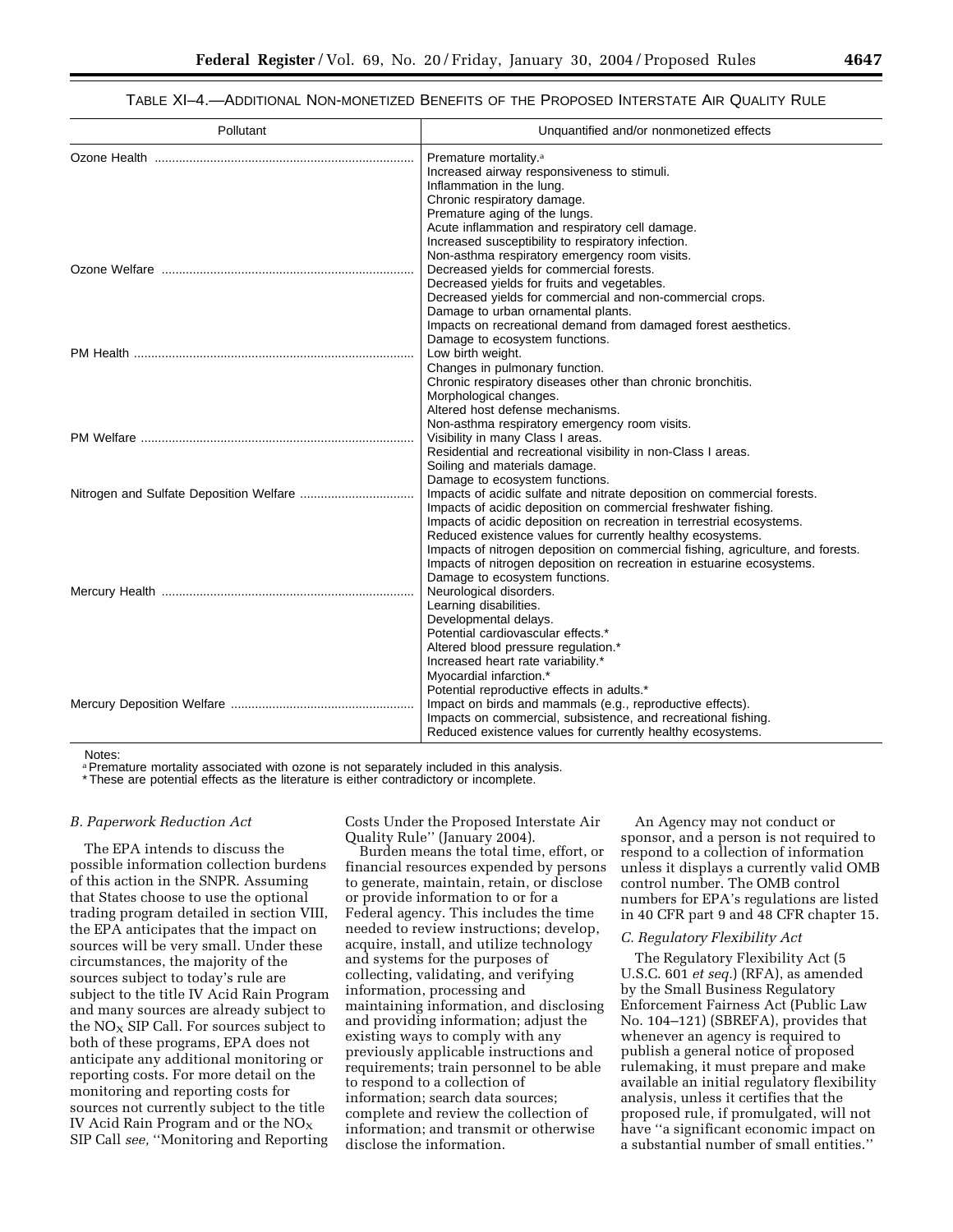5 U.S.C. 605(b). Small entities include small businesses, small organizations, and small governmental jurisdictions.

For purposes of assessing the impacts of today's rule on small entities, small entity is defined as: (1) A small business that is identified by the North American

Industry Classification System (NAICS) Code, as defined by the Small Business Administration (SBA); (2) a small governmental jurisdiction that is a government of a city, county, town, school district or special district with a population of less that 50,000; and (3)

a small organization that is any not-forprofit enterprise which is independently owned and operated and is not dominant in its field. Table XI–5 lists entities potentially impacted by this proposed rule with applicable NAICS code.

TABLE XI–5.—POTENTIALLY REGULATED CATEGORIES AND ENTITIES

| Category                      | NAICS code <sup>1</sup> | Examples of potentially regulated entities                                                                                                                                                       |
|-------------------------------|-------------------------|--------------------------------------------------------------------------------------------------------------------------------------------------------------------------------------------------|
|                               |                         | 221112   Fossil fuel-fired electric utility steam generating units.<br><sup>2</sup> 22112   Fossil fuel-fired electric utility steam generating units owned by the Federal govern-<br>ment.      |
| State/local/Tribal government |                         | <sup>2</sup> 22112   Fossil fuel-fired electric utility steam generating units owned by municipalities.<br>921150   Fossil fuel-fired electric utility steam generating units in Indian Country. |

1 North American Industry Classification System.

<sup>2</sup> Federal, State, or local government-owned and operated establishments are classified according to the activity in which they are engaged.

According to the SBA size standards for NAICS code 221112 Utilities-Fossil Fuel Electric Power Generation, a firm is small if, including its affiliates, it is primarily engaged in the generation, transmission, and or distribution of electric energy for sale and its total electric output for the preceding fiscal year did not exceed 4 million megawatt hours.

Courts have interpreted the RFA to require a regulatory flexibility analysis only when small entities will be subject to the requirements of the rule.101 This rule would not establish requirements applicable to small entities. Instead, it would require States to develop, adopt, and submit SIP revisions that would achieve the necessary  $SO_2$  and  $NO_X$ emissions reductions, and would leave to the States the task of determining how to obtain those reductions, including which entities to regulate. Moreover, because affected States would have discretion to choose the sources to regulate and how much emissions reductions each selected source would have to achieve, EPA could not predict the effect of the rule on small entities. Although not required by the RFA, the Agency intends for the SNPR to conduct a general analysis of the potential impact on small entities of possible implementation strategies.

## *D. Unfunded Mandates Reform Act*

Title II of the Unfunded Mandates Reform Act of 1995(Public Law 104– 4)(UMRA), establishes requirements for Federal agencies to assess the effects of their regulatory actions on State, local, and Tribal governments and the private sector. Under section 202 of the UMRA, 2 U.S.C. 1532, EPA generally must prepare a written statement, including a cost-benefit analysis, for any proposed or final rule that ''includes any Federal mandate that may result in the expenditure by State, local, and Tribal governments, in the aggregate, or by the private sector, of \$100,000,000 or more \* in any one year." A "Federal

mandate'' is defined under section 421(6), 2 U.S.C. 658(6), to include a ''Federal intergovernmental mandate'' and a ''Federal private sector mandate.'' A ''Federal intergovernmental mandate,'' in turn, is defined to include a regulation that ''would impose an enforceable duty upon State, Local, or Tribal governments,'' section 421(5)(A)(i), 2 U.S.C. 658(5)(A)(i), except for, among other things, a duty that is ''a condition of Federal assistance," section  $421(5)(A)(i)(I)$ . A ''Federal private sector mandate'' includes a regulation that ''would impose an enforceable duty upon the private sector,'' with certain exceptions, section 421(7)(A), 2 U.S.C. 658(7)(A).

Before promulgating an EPA rule for which a written statement is needed under section 202 of the UMRA, section 205, 2 U.S.C. 1535, of the UMRA generally requires EPA to identify and consider a reasonable number of regulatory alternatives and adopt the least costly, most cost-effective, or least burdensome alternative that achieves the objectives of the rule.

The EPA intends to prepare a written statement for the SNPR consistent with the requirements of section 202 of the UMRA Furthermore, as EPA stated in the proposal, EPA is not directly establishing any regulatory requirements that may significantly or uniquely affect small governments, including Tribal governments. Thus, EPA is not obligated to develop under section 203 of the UMRA a small

government agency plan. Furthermore, in a manner consistent with the intergovernmental consultation provisions of section 204 of the UMRA, EPA carried out consultations with the governmental entities affected by this rule.

For several reasons, however, EPA is not reaching a final conclusion as to the applicability of the requirements of UMRA to this rulemaking action. First, it is questionable whether a requirement to submit a SIP revision would constitute a Federal mandate in any case. The obligation for a State to revise its SIP that arises out of section 110(a) of the CAA is not legally enforceable by a court of law, and at most is a condition for continued receipt of highway funds. Therefore, it is possible to view an action requiring such a submittal as not creating any enforceable duty within the meaning of section 421(5)(9a)(I) of UMRA (2 U.S.C. 658 (a)(I)). Even if it did, the duty could be viewed as falling within the exception for a condition of Federal assistance under section 421(5)(a)(i)(I) of UMRA (2 U.S.C. 658(5)(a)(i)(I)).

As noted earlier, however, notwithstanding these issues, EPA plans to prepare for the SNPR the statement that would be required by UMRA if its statutory provisions applied, and the EPA has consulted with governmental entities as would be required by UMRA. Consequently, it is not necessary for EPA to reach a conclusion as to the applicability of the UMRA requirements.

## *E. Executive Order 13132: Federalism*

Executive Order 13132, entitled ''Federalism'' (64 FR 43255, August 10, 1999), requires EPA to develop an accountable process to ensure ''meaningful and timely input by State and local officials in the development of

<sup>101</sup>*See Michigan* v. *EPA,* 213 F.3d 663, 668–69 (D.C. Cir. 2000), *cert. den.* 121 S.Ct. 225, 149 L.Ed.2d 135 (2001). An agency's certification need consider the rule's impact only on entities subject to the rule.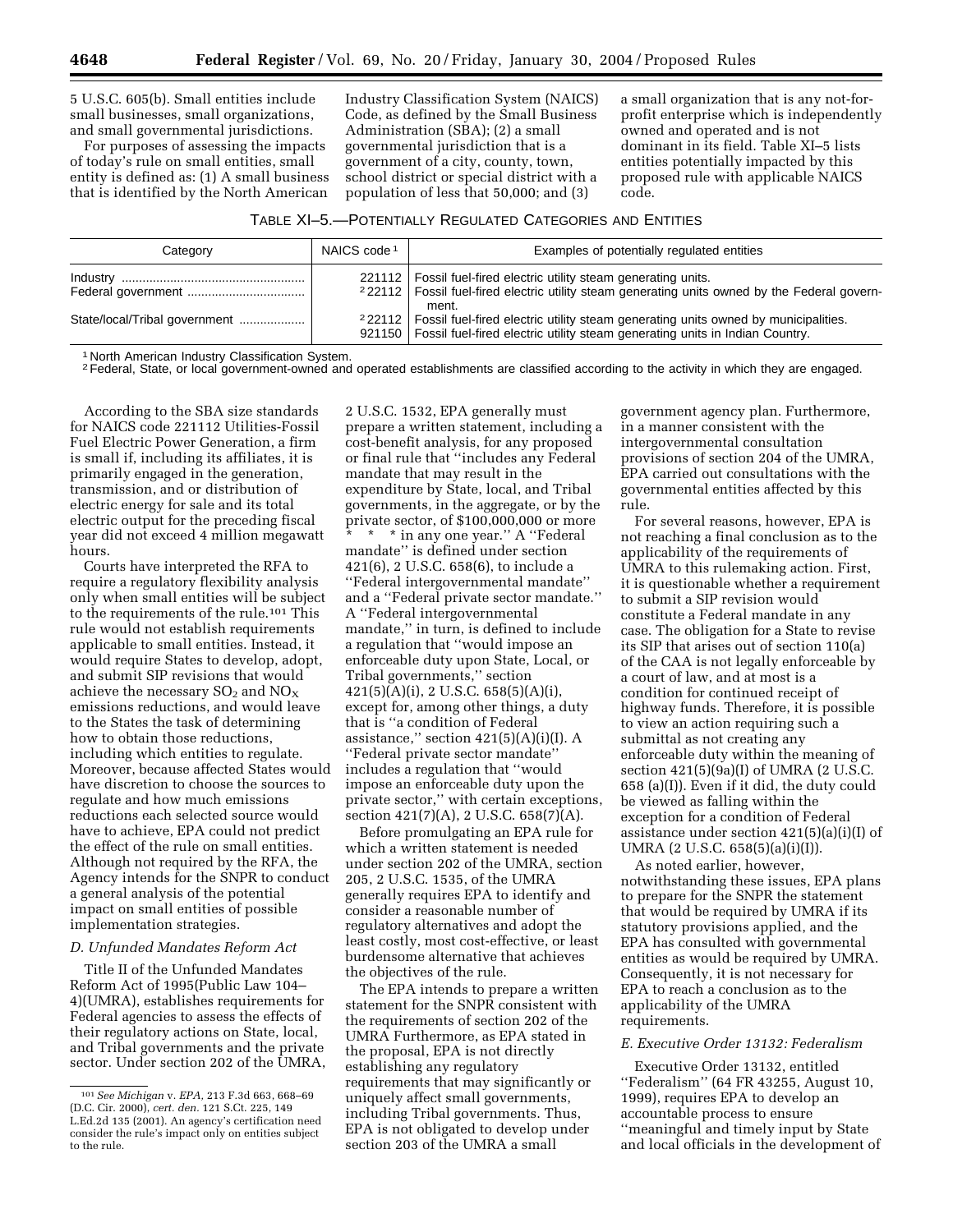regulatory policies that have federalism implications.'' ''Policies that have federalism implications'' is defined in the Executive Order to include regulations that have ''substantial direct effects on the States, on the relationship between the national government and the States, or on the distribution of power and responsibilities among the various levels of government.''

This proposed rule does not have federalism implications. It will not have substantial direct effects on the States, on the relationship between the national government and the States, or on the distribution of power and responsibilities among the various levels of government, as specified in Executive Order 13132. The CAA establishes the relationship between the Federal government and the States, and this rule does not impact that relationship. Thus, Executive Order 13132 does not apply to this rule. In the spirit of Executive Order 13132, and consistent with EPA policy to promote communications between EPA and State and local governments, EPA specifically solicits comment on this proposed rule from State and local officials.

## *F. Executive Order 13175: Consultation and Coordination With Indian Tribal Governments*

Executive Order 13175, entitled ''Consultation and Coordination with Indian Tribal Governments'' (65 FR 67249, November 9, 2000), requires EPA to develop an accountable process to ensure ''meaningful and timely input by Tribal officials in the development of regulatory policies that have Tribal implications.'' This proposed rule does not have ''Tribal implications'' as specified in Executive Order 13175.

This proposed rule concerns the implementation of the rules that address transport of pollution that causes ozone and PM2.5. The CAA provides for States and Tribes to develop plans to regulate emissions of air pollutants within their jurisdictions. The proposed regulations clarify the statutory obligations of States and Tribes that develop plans to implement this rule. The TAR gives Tribes the opportunity to develop and implement CAA programs, but it leaves to the discretion of the Tribe whether to develop these programs and which programs, or appropriate elements of a program, they will adopt.

This proposed rule does not have Tribal implications as defined by Executive Order 13175. It does not have a substantial direct effect on one or more Indian Tribes, since no Tribe has implemented an air quality management program at this time. Furthermore, this proposed rule does not affect the

relationship or distribution of power and responsibilities between the Federal government and Indian Tribes. The CAA and the TAR establish the relationship of the Federal government and Tribes in developing plans to attain the NAAQS, and this proposed rule does nothing to modify that relationship. Because this proposed rule does not have Tribal implications, Executive Order 13175 does not apply.

Assuming a Tribe is implementing such a plan at this time, while the proposed rule would have Tribal implications upon that Tribe, it would not impose substantial direct costs upon it, nor would it preempt Tribal law. As provided above, EPA has estimated that the total annual costs for the rule as implemented by State, Local, and Tribal governments is approximately \$3 billion in 2010 and \$4 billion in 2010 (1999\$). There are currently very few emissions sources in Indian country that could be affected by this rule and the percentage of Tribal land that will be impacted is very small. For Tribes that choose to regulate sources in Indian country, the costs would be attributed to inspecting regulated facilities and enforcing adopted regulations.

Although Executive Order 13175 does not apply to this proposed rule, EPA consulted with Tribal officials in developing this proposed rule. The EPA has encouraged Tribal input at an early stage. Also, the EPA held periodic meetings with the States and the Tribes during the technical development of this rule. In addition, EPA held three calls with Tribal environmental professionals to address concerns specific to the Tribes. These discussions have given EPA valuable information about Tribal concerns regarding the development of this rule. The EPA has provided briefings for Tribal representatives and the newly formed National Tribal Air Association (NTAA), and other national Tribal forums. Input from Tribal representatives has been taken into consideration in development of this proposed rule. The EPA specifically solicits additional comment on this proposed rule from Tribal officials.

# *G. Executive Order 13045: Protection of Children From Environmental Health and Safety Risks*

Executive Order 13045, ''Protection of Children from Environmental Health Risks and Safety Risks'' (62 FR 19885, April 23, 1997) applies to any rule that (1) is determined to be ''economically significant'' as defined under Executive Order 12866, and (2) concerns an environmental health or safety risk that EPA has reason to believe may have a

disproportionate effect on children. If the regulatory action meets both criteria, Section 5–501 of the Order directs the Agency to evaluate the environmental health or safety effects of the planned rule on children, and explain why the planned regulation is preferable to other potentially effective and reasonably feasible alternatives considered by the Agency.

This proposed rule is not subject to the Executive Order because it does not involve decisions on environmental health or safety risks that may disproportionately affect children. The EPA believes that the emissions reductions from the strategies proposed in this rulemaking will further improve air quality and will further improve children's health.

## *H. Executive Order 13211: Actions That Significantly Affect Energy Supply, Distribution, or Use*

Executive Order 13211 (66 FR 28355, May 22, 2001) provides that agencies shall prepare and submit to the Administrator of the Office of Regulatory Affairs, OMB, a Statement of Energy Effects for certain actions identified as ''significant energy actions.'' Section 4(b) of Executive Order 13211 defines ''significant energy actions'' as ''any action by an agency (normally published in the **Federal Register**) that promulgates or is expected to lead to the promulgation of a final rule or regulation, including notices of inquiry, advance notices of final rulemaking, and notices of final rulemaking (1) (i) that is a significant regulatory action under Executive Order 12866 or any successor order, and (ii) is likely to have a significant adverse effect on the supply, distribution, or use of energy; or (2) that is designated by the Administrator of the Office of Information and Regulatory Affairs as a ''significant energy action.'' This proposed rule is a significant regulatory action under Executive Order 12866, and this proposed rule may have a significant adverse effect on the supply, distribution, or use of energy. We have prepared a Statement of Energy Effects for this action, which may be briefly summarized as follows:

If States choose to obtain the emission reductions required by this rule by regulating EGUs, EPA projects that approximately 3100 MWs of coal-fired generation may be retired earlier than the generation would have been retired absent today's proposed rule-making. We do not believe that this rule will have any other impacts that exceed the significance criteria. The EPA projects that the average annual electricity price